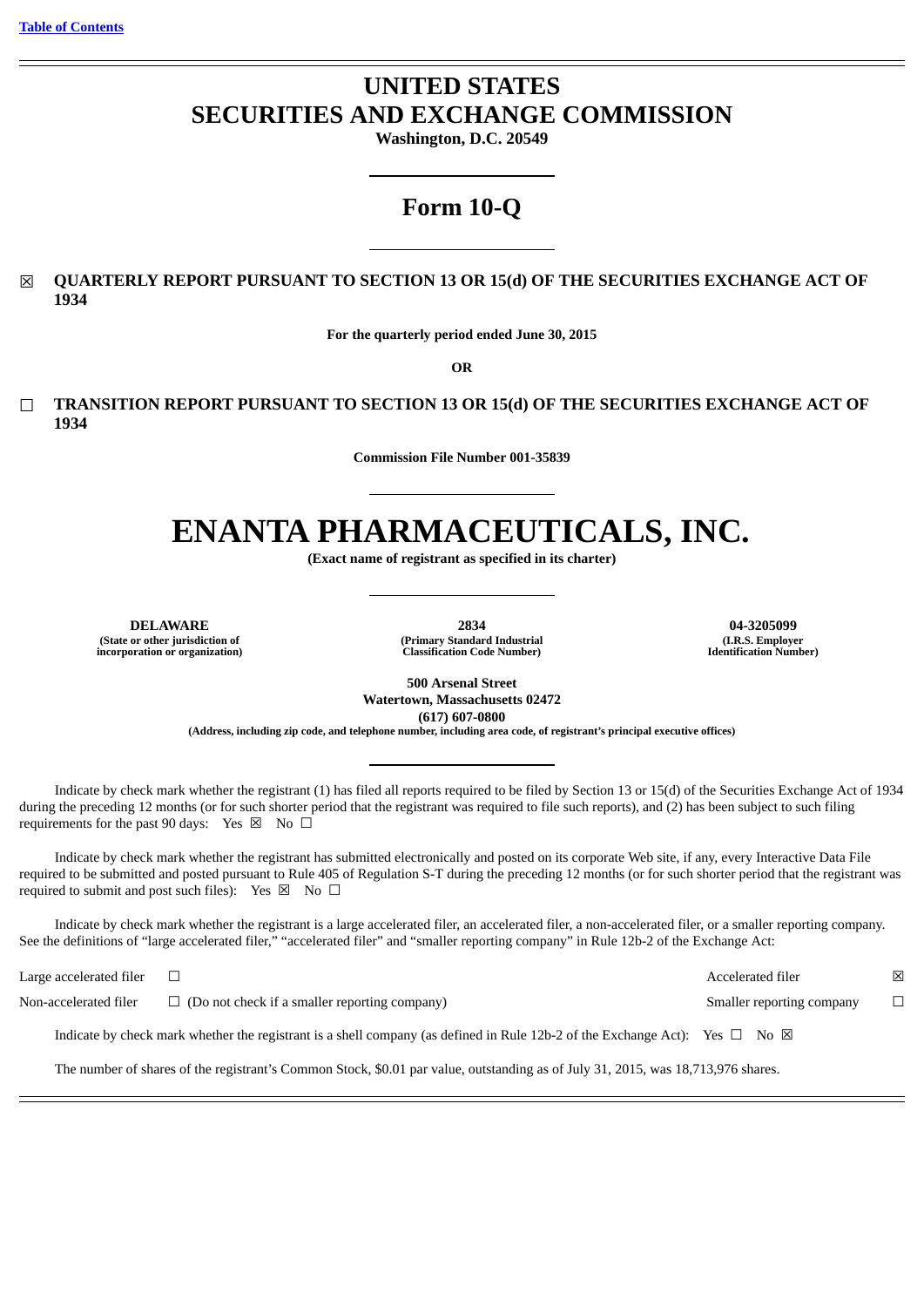## **ENANTA PHARMACEUTICALS, INC. FORM 10-Q — Quarterly Report For the Quarterly Period Ended June 30, 2015**

## **TABLE OF CONTENTS**

<span id="page-1-0"></span>

|                      |                                                                                                                      | Page |
|----------------------|----------------------------------------------------------------------------------------------------------------------|------|
|                      | <b>PART I-FINANCIAL INFORMATION</b>                                                                                  |      |
| Item 1.              | <b>Consolidated Financial Statements</b>                                                                             | 3    |
|                      | Unaudited Consolidated Balance Sheets as of June 30, 2015 and September 30, 2014                                     | 3    |
|                      | Unaudited Consolidated Statements of Operations for the three and nine months ended June 30, 2015 and 2014           | 4    |
|                      | Unaudited Consolidated Statements of Comprehensive Income for the three and nine months ended June 30, 2015 and 2014 | 5    |
|                      | Unaudited Consolidated Statements of Cash Flows for the nine months ended June 30, 2015 and 2014                     | 6    |
|                      | <b>Unaudited Notes to Consolidated Financial Statements</b>                                                          | 7    |
| Item 2.              | <b>Management's Discussion and Analysis of Financial Condition and Results of Operations</b>                         | 18   |
| Item 3.              | <b>Quantitative and Qualitative Disclosures about Market Risk</b>                                                    | 29   |
| Item 4.              | <b>Controls and Procedures</b>                                                                                       | 29   |
| <b>PART II-</b>      | <b>-OTHER INFORMATION</b>                                                                                            |      |
| Item 1A.             | <b>Risk Factors</b>                                                                                                  | 30   |
| Item 2.              | <b>Unregistered Sales of Equity Securities and Use of Proceeds</b>                                                   | 54   |
| Item 6.              | <b>Exhibits</b>                                                                                                      | 54   |
| <b>Signatures</b>    |                                                                                                                      | 55   |
| <b>Exhibit Index</b> |                                                                                                                      | 56   |
|                      |                                                                                                                      |      |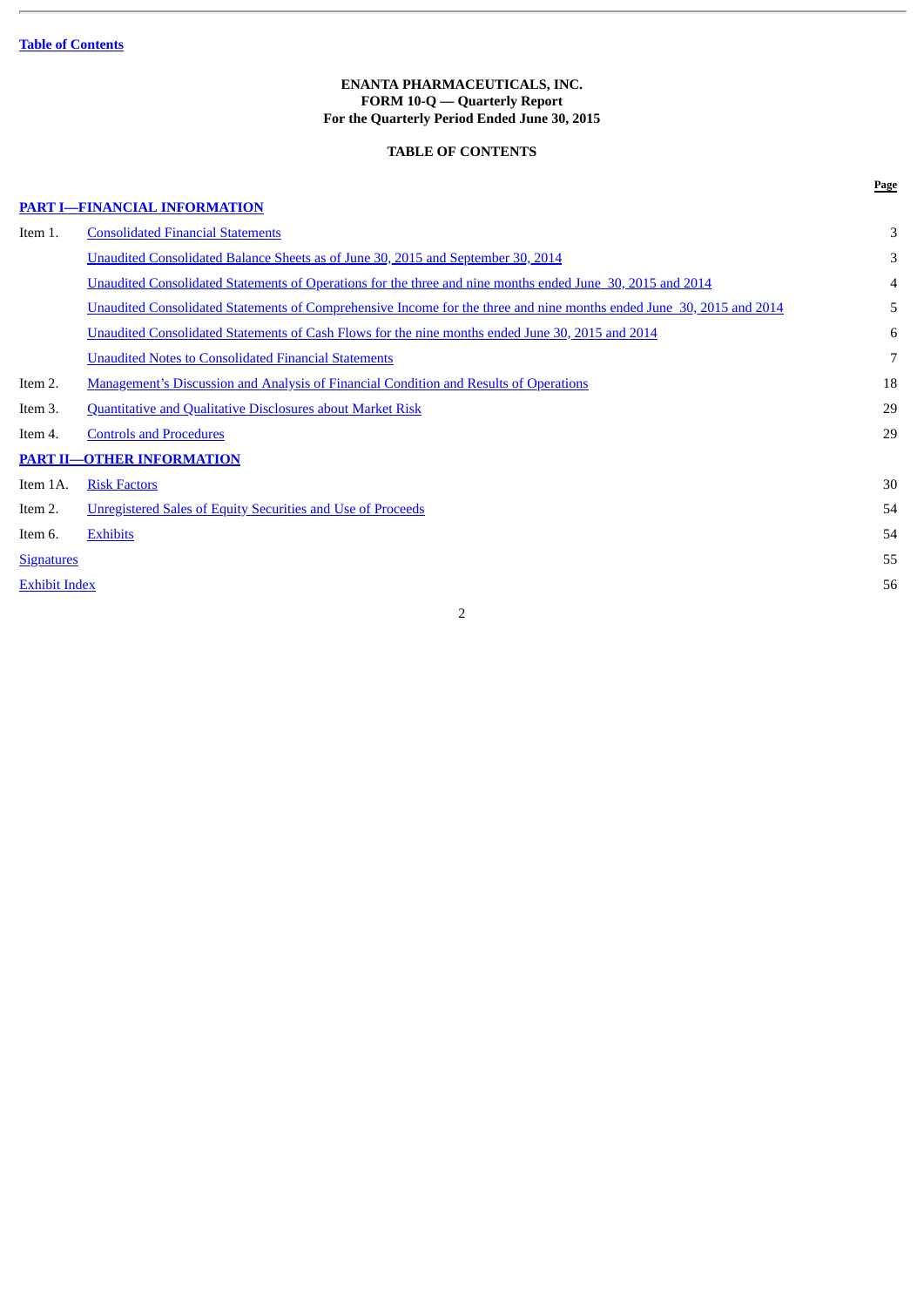## <span id="page-2-0"></span>**PART I—FINANCIAL INFORMATION**

## <span id="page-2-2"></span><span id="page-2-1"></span>**ITEM 1. CONSOLIDATED FINANCIAL STATEMENTS**

## **ENANTA PHARMACEUTICALS, INC. CONSOLIDATED BALANCE SHEETS (unaudited) (in thousands, except share and per share amounts)**

|                                                                                                                   | <b>June 30,</b><br>2015 |                | September 30,<br>2014 |
|-------------------------------------------------------------------------------------------------------------------|-------------------------|----------------|-----------------------|
| <b>Assets</b>                                                                                                     |                         |                |                       |
| Current assets:                                                                                                   |                         |                |                       |
| Cash and cash equivalents                                                                                         | \$19,844                | $\mathfrak{S}$ | 30,699                |
| Short-term marketable securities                                                                                  | 134,442                 |                | 60,065                |
| Accounts receivable                                                                                               | 11.724                  |                | 1,724                 |
| Unbilled receivables                                                                                              | 1,376                   |                | 2,770                 |
| Deferred tax assets                                                                                               | 1,757                   |                | 11,123                |
| Prepaid expenses and other current assets                                                                         | 3,497                   |                | 1,594                 |
| Total current assets                                                                                              | 172,640                 |                | 107,975               |
| Property and equipment, net                                                                                       | 2,582                   |                | 1,803                 |
| Long-term marketable securities                                                                                   | 57,657                  |                | 41,003                |
| Deferred tax assets                                                                                               | 4,287                   |                | 4,198                 |
| <b>Restricted cash</b>                                                                                            | 608                     |                | 436                   |
| <b>Total assets</b>                                                                                               | \$237,774               | \$             | 155,415               |
| <b>Liabilities and Stockholders' Equity</b>                                                                       |                         |                |                       |
| Current liabilities:                                                                                              |                         |                |                       |
| Accounts payable                                                                                                  | $\mathbb{S}$<br>1,614   | $\mathfrak{S}$ | 1,874                 |
| Accrued expenses                                                                                                  | 3,469                   |                | 2,872                 |
| Income taxes payable                                                                                              | 2,229                   |                |                       |
| Total current liabilities                                                                                         | 7,312                   |                | 4,746                 |
| Warrant liability                                                                                                 | 1,457                   |                | 1,584                 |
| Series 1 nonconvertible preferred stock                                                                           | 185                     |                | 202                   |
| Other long-term liabilities                                                                                       | 538                     |                | 229                   |
| <b>Total liabilities</b>                                                                                          | 9,492                   |                | 6,761                 |
| Commitments and contingencies (Note 11)                                                                           |                         |                |                       |
| Stockholders' equity:                                                                                             |                         |                |                       |
| Common stock; \$0.01 par value; 100,000,000 shares authorized at June 30, 2015 and September 30, 2014; 18,916,750 |                         |                |                       |
| and 18,803,390 shares issued, and 18,707,934 and 18,594,574 shares outstanding, at June 30, 2015 and              |                         |                |                       |
| September 30, 2014, respectively                                                                                  | 189                     |                | 188                   |
| Additional paid-in capital                                                                                        | 228,001                 |                | 221,580               |
| Treasury stock, at par value; 208,816 shares at June 30, 2015 and September 30, 2014                              | (2)                     |                | (2)                   |
| Accumulated other comprehensive loss                                                                              | (74)                    |                | (100)                 |
| Retained earnings (deficit)                                                                                       | 168                     |                | (73, 012)             |
| Total stockholders' equity                                                                                        | 228,282                 |                | 148,654               |
| Total liabilities and stockholders' equity                                                                        | \$237,774               | \$             | 155,415               |

The accompanying notes are an integral part of these interim consolidated financial statements.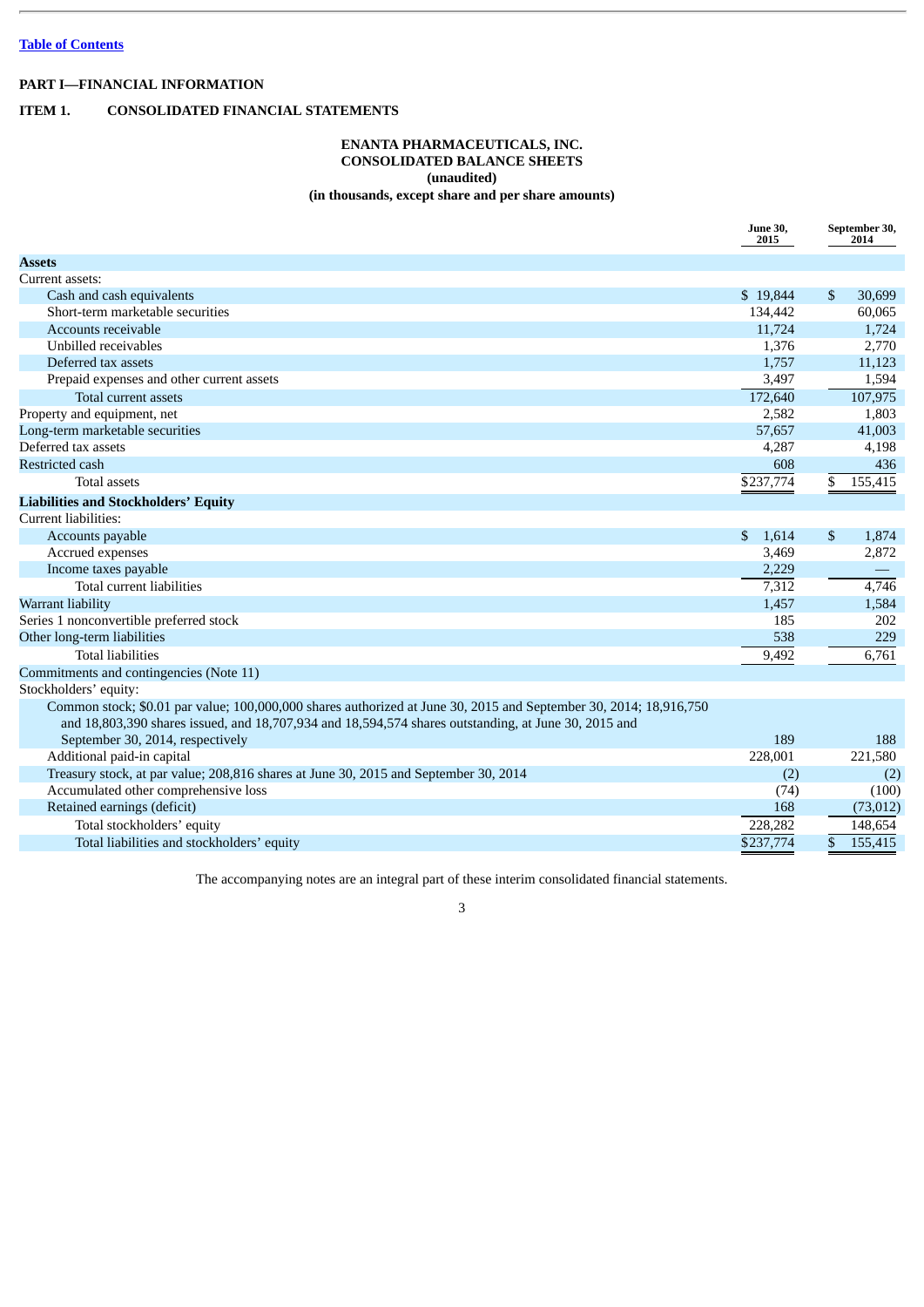## **ENANTA PHARMACEUTICALS, INC. CONSOLIDATED STATEMENTS OF OPERATIONS (unaudited) (in thousands, except share and per share amounts)**

<span id="page-3-0"></span>

|                                                                       |              | <b>Three Months Ended</b><br><b>June 30,</b> |      |            |                | <b>Nine Months Ended</b><br><b>June 30,</b> |            |            |  |
|-----------------------------------------------------------------------|--------------|----------------------------------------------|------|------------|----------------|---------------------------------------------|------------|------------|--|
|                                                                       |              | 2015                                         | 2014 |            | 2015           |                                             |            | 2014       |  |
| Revenue                                                               | \$           | 11,599                                       | \$   | 42,051     | $\mathbb{S}^-$ | 146,464                                     | \$         | 45,104     |  |
| Operating expenses:                                                   |              |                                              |      |            |                |                                             |            |            |  |
| Research and development                                              |              | 6,253                                        |      | 4,553      |                | 16,140                                      |            | 13,538     |  |
| General and administrative                                            |              | 3,643                                        |      | 2,603      |                | 9,850                                       |            | 7,255      |  |
| Total operating expenses                                              |              | 9,896                                        |      | 7,156      |                | 25,990                                      |            | 20,793     |  |
| Income from operations                                                |              | 1,703                                        |      | 34,895     |                | 120,474                                     |            | 24,311     |  |
| Other income (expense):                                               |              |                                              |      |            |                |                                             |            |            |  |
| Interest income                                                       |              | 304                                          |      | 106        |                | 660                                         |            | 329        |  |
| Interest expense                                                      |              | (2)                                          |      | (5)        |                | (6)                                         |            | (14)       |  |
| Change in fair value of warrant liability and Series 1 nonconvertible |              |                                              |      |            |                |                                             |            |            |  |
| preferred stock                                                       |              | (15)                                         |      | (65)       |                | 144                                         |            | (268)      |  |
| Total other income, net                                               |              | 287                                          |      | 36         |                | 798                                         |            | 47         |  |
| Income before income taxes                                            |              | 1,990                                        |      | 34,931     |                | 121,272                                     |            | 24,358     |  |
| Income tax benefit (expense)                                          |              | 428                                          |      | 15,122     |                | (48,092)                                    |            | 15,122     |  |
| Net income                                                            |              | 2,418                                        | \$.  | 50,053     | \$             | 73,180                                      | \$         | 39,480     |  |
| Net income per share:                                                 |              |                                              |      |            |                |                                             |            |            |  |
| <b>Basic</b>                                                          | \$           | 0.13                                         | \$   | 2.70       | \$             | 3.92                                        | \$         | 2.16       |  |
| <b>Diluted</b>                                                        | $\mathbb{S}$ | 0.13                                         | \$   | 2.61       | \$             | 3.80                                        | \$         | 2.06       |  |
| Weighted average common shares outstanding:                           |              |                                              |      |            |                |                                             |            |            |  |
| <b>Basic</b>                                                          |              | 18,697,104                                   |      | 18,528,833 |                | 18,659,742                                  | 18,275,831 |            |  |
| Diluted                                                               |              | 19,277,966                                   |      | 19,203,270 |                | 19,276,767                                  |            | 19,168,368 |  |

The accompanying notes are an integral part of these interim consolidated financial statements.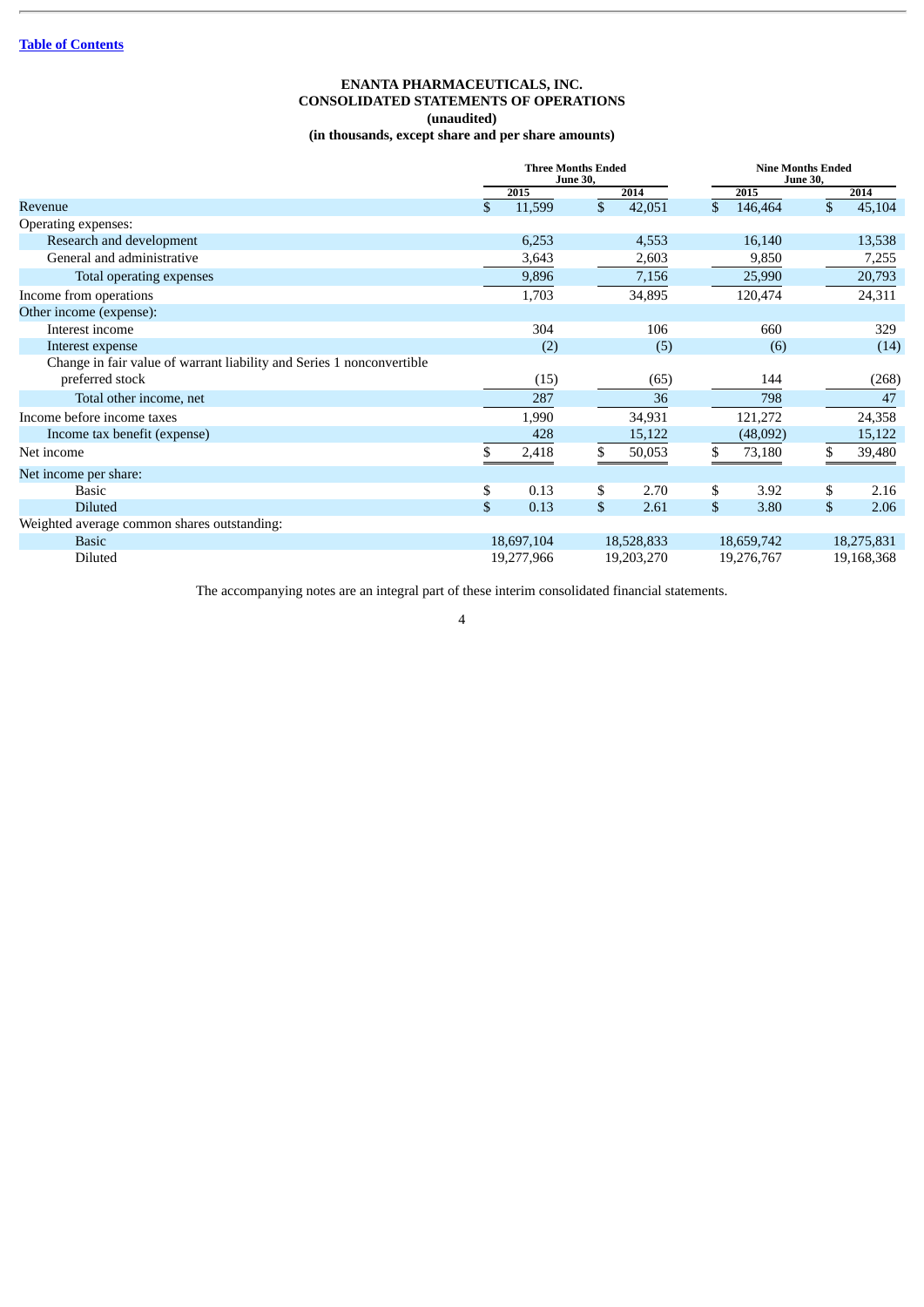#### **ENANTA PHARMACEUTICALS, INC. CONSOLIDATED STATEMENTS OF COMPREHENSIVE INCOME (unaudited) (in thousands)**

<span id="page-4-0"></span>

|                                                                                               |         | <b>Three Months Ended</b><br><b>June 30.</b> | <b>Nine Months Ended</b><br><b>June 30.</b> |          |  |
|-----------------------------------------------------------------------------------------------|---------|----------------------------------------------|---------------------------------------------|----------|--|
|                                                                                               | 2015    | 2014                                         | 2015                                        | 2014     |  |
| Net income                                                                                    | \$2,418 | \$50.053                                     | \$73,180                                    | \$39,480 |  |
| Other comprehensive income (loss):                                                            |         |                                              |                                             |          |  |
| Net unrealized gains (losses) on marketable securities, net of tax of \$40, \$0, \$18 and \$0 | 57      | (65)                                         | 26                                          | (2)      |  |
| Total other comprehensive income (loss)                                                       | (57     | (65)                                         | 26                                          | (2)      |  |
| Comprehensive income                                                                          | \$2,361 | \$49,988                                     | \$73,206                                    | \$39,478 |  |

The accompanying notes are an integral part of these interim consolidated financial statements.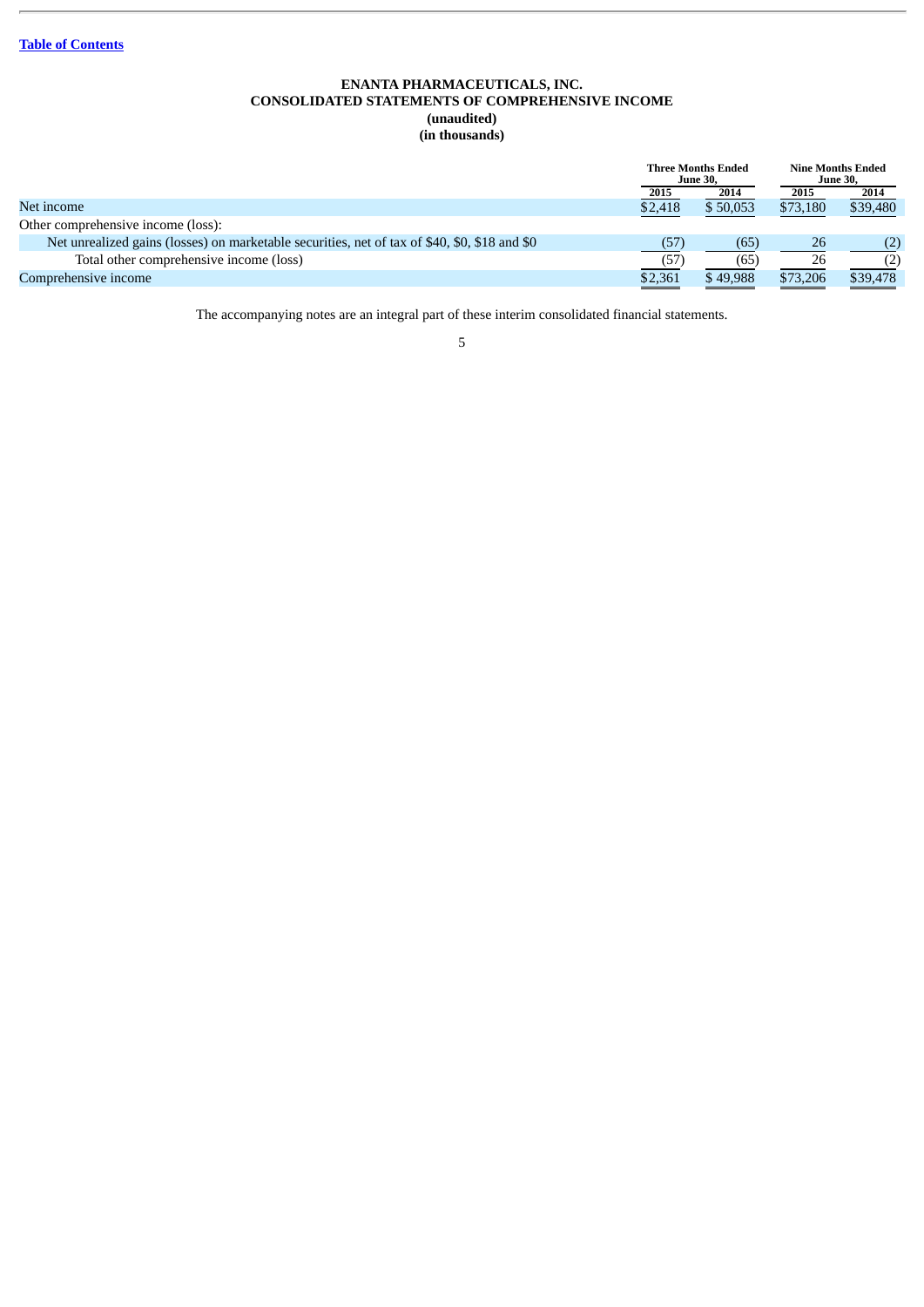## **ENANTA PHARMACEUTICALS, INC. CONSOLIDATED STATEMENTS OF CASH FLOWS (unaudited) (in thousands)**

<span id="page-5-0"></span>

|                                                                                       | <b>Nine Months</b><br>Ended June 30, |                       |
|---------------------------------------------------------------------------------------|--------------------------------------|-----------------------|
|                                                                                       | 2015                                 | 2014                  |
| <b>Cash flows from operating activities</b>                                           |                                      |                       |
| Net income                                                                            | \$ 73,180                            | \$39,480              |
| Adjustments to reconcile net income to net cash provided by operating activities:     |                                      |                       |
| Depreciation and amortization expense                                                 | 435                                  | 242                   |
| Non-cash interest expense                                                             | 6                                    | 14                    |
| Change in fair value of warrant liability and Series 1 nonconvertible preferred stock | (144)                                | 268                   |
| Stock-based compensation expense                                                      | 4,041                                | 1,887                 |
| Gain on sale of fixed assets                                                          | (21)                                 |                       |
| Gain on sale of marketable securities                                                 | (4)                                  | $\equiv$              |
| Premium on marketable securities                                                      | (2,063)                              | (1,824)               |
| Amortization of premium on marketable securities                                      | 1,651                                | 1,636                 |
| Deferred income taxes                                                                 | 11,076                               | (15, 228)             |
| Income tax benefit from exercise of stock options                                     | (1,817)                              | (105)                 |
| Changes in operating assets and liabilities:                                          |                                      |                       |
| Accounts receivable                                                                   | (10,000)                             | 409                   |
| Unbilled receivables                                                                  | 1,394                                | (1, 475)              |
| Prepaid expenses and other current assets                                             | (1,108)                              | 161                   |
| Accounts payable                                                                      | (332)                                | (190)                 |
| Accrued expenses                                                                      | 391                                  | (200)                 |
| Income taxes payable                                                                  | 2,229                                | $\qquad \qquad$       |
| Deferred revenue                                                                      | $\equiv$                             | (10)                  |
| Other long-term liabilities                                                           | 134                                  | 46                    |
| Net cash provided by operating activities                                             | 79.048                               | 25,111                |
| <b>Cash flows from investing activities</b>                                           |                                      |                       |
| Purchases of property and equipment                                                   | (756)                                | (543)                 |
| Increase in restricted cash                                                           | (172)                                |                       |
| Purchases of marketable securities                                                    | (155, 583)                           | (85,750)              |
| Sales of marketable securities                                                        | 2,210                                | 7,413                 |
| Maturities of marketable securities                                                   | 62,017                               | 70,164                |
| Net cash used in investing activities                                                 | (92, 284)                            | (8,716)               |
| <b>Cash flows from financing activities</b>                                           |                                      |                       |
| Proceeds from exercise of stock options                                               | 564                                  | 1,015                 |
| Income tax benefit from exercise of stock options                                     | 1,817                                | 105                   |
| Net cash provided by financing activities                                             | 2,381                                | 1,120                 |
| Net increase (decrease) in cash and cash equivalents                                  | (10, 855)                            | 17,515                |
| Cash and cash equivalents at beginning of period                                      | 30,699                               | 8,859                 |
| Cash and cash equivalents at end of period                                            | $\overline{)19,844}$                 | $\overline{$}$ 26,374 |
| Supplemental disclosure of cash flow information:                                     |                                      |                       |
| Cash paid for income taxes                                                            | $\mathbb{S}$<br>39,566               | \$                    |
| <b>Non-cash items:</b>                                                                |                                      |                       |
| Fixed assets purchased through capital lease                                          | \$<br>175                            | \$                    |
|                                                                                       |                                      |                       |

The accompanying notes are an integral part of these interim consolidated financial statements.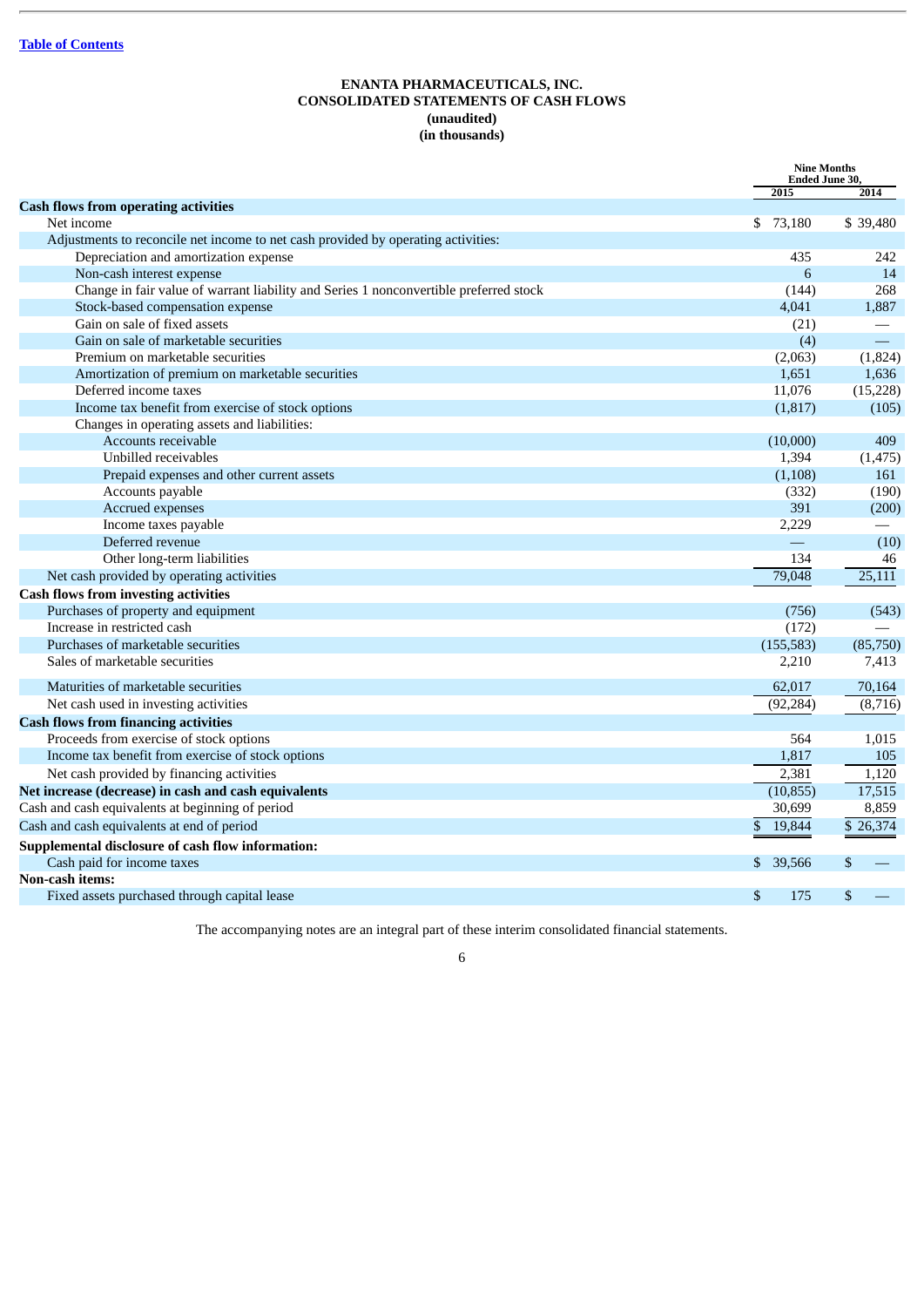## **ENANTA PHARMACEUTICALS, INC. NOTES TO CONSOLIDATED FINANCIAL STATEMENTS (unaudited) (Amounts in thousands, except share and per share data)**

#### <span id="page-6-0"></span>**1. Nature of the Business and Basis of Presentation**

Enanta Pharmaceuticals, Inc. (the "Company"), incorporated in Delaware in 1995, is a research and development-focused biotechnology company that uses its chemistry-driven approach and drug discovery capabilities to create small molecule drugs for the treatment of viral infections and liver diseases. The Company has developed novel protease and NS5A inhibitors for treatment of hepatitis C virus ("HCV") infection. The Company also has programs to develop cyclophilin and nucleotide polymerase inhibitors targeted against HCV and also recently announced a new focus area in non-alcoholic steatohepatitis ("NASH"). Additionally, the Company has programs to discover new chemical entities for the treatment of other diseases.

The Company is subject to risks common to companies in the biotechnology industry including, but not limited to, the uncertainties of research and development, competition from technological innovations of others, dependence on collaborative arrangements, protection of proprietary technology, dependence on key personnel, compliance with government regulations and the need for financial resources to fund research and development activities. Product candidates currently under development will require significant additional research and development efforts, including extensive preclinical and clinical testing and regulatory approval, prior to commercialization. These efforts require significant amounts of additional capital, adequate personnel infrastructure and extensive compliance reporting capabilities.

#### **Unaudited Interim Financial Information**

The consolidated balance sheet at September 30, 2014 was derived from the audited financial statements, but does not include all disclosures required by accounting principles generally accepted in the United States of America ("GAAP"). The accompanying unaudited consolidated financial statements as of June 30, 2015 and for the three and nine months ended June 30, 2015 and 2014 have been prepared by the Company, pursuant to the rules and regulations of the Securities and Exchange Commission ("SEC") for interim financial statements. Certain information and note disclosures normally included in financial statements prepared in accordance with GAAP have been condensed or omitted pursuant to such rules and regulations. These financial statements should be read in conjunction with the Company's audited financial statements and the notes thereto for the fiscal year ended September 30, 2014 included in the Company's Annual Report on Form 10-K for that fiscal year.

In the opinion of management, all adjustments, consisting only of normal recurring adjustments necessary for a fair statement of the Company's financial position as of June 30, 2015 and results of operations for the three and nine months ended June 30, 2015 and 2014 and cash flows for the nine months ended June 30, 2015 and 2014 have been made. The results of operations for the three and nine months ended June 30, 2015 are not necessarily indicative of the results of operations that may be expected for subsequent quarters or the year ending September 30, 2015.

The accompanying consolidated financial statements have been prepared in conformity with GAAP. All dollar amounts in the consolidated financial statements and in the notes to the consolidated financial statements, except share and per share amounts, are in thousands unless otherwise indicated.

#### **2. Summary of Significant Accounting Policies**

#### **Use of Estimates**

The preparation of consolidated financial statements in conformity with GAAP requires management to make estimates and assumptions that affect the reported amounts of assets and liabilities, the disclosure of contingent assets and liabilities at the date of the consolidated financial statements, and the reported amounts of revenues and expenses during the reporting period. Significant estimates and assumptions reflected in these consolidated financial statements include, but are not limited to, fair value of investments, valuation of warrants, Series 1 nonconvertible preferred stock and stock-based awards; the useful lives of property and equipment; and the accounting for income taxes, including uncertain tax positions. Estimates are periodically reviewed in light of changes in circumstances, facts and experience. Actual results could differ from the Company's estimates.

#### **Revenue Recognition**

The Company's revenue has been generated primarily through collaborative research and license agreements. The terms of these agreements contain multiple deliverables, which may include (i) licenses, (ii) research and development activities, and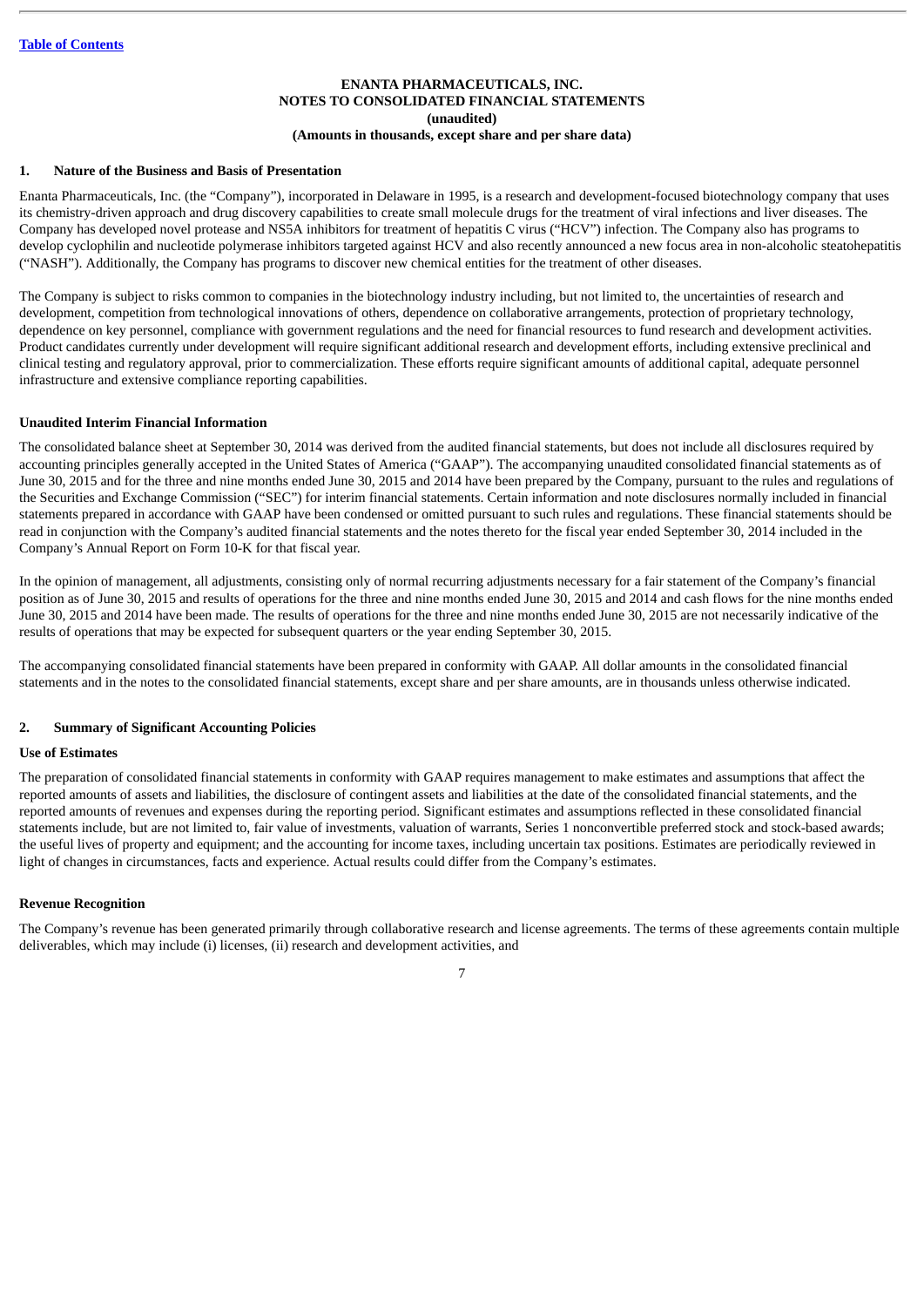(iii) participation in joint research and development steering committees. The terms of these agreements may include nonrefundable upfront license fees, payments for research and development activities, payments based upon the achievement of certain milestones, and royalty payments based on product sales derived from the collaboration. In all instances, revenue is recognized only when the price is fixed or determinable, persuasive evidence of an arrangement exists, delivery has occurred or the services have been rendered, collectibility of the resulting receivable is reasonably assured, and the Company has fulfilled its performance obligations under the contract.

For agreements entered into prior to October 1, 2011, the Company evaluated license agreements with multiple deliverables to determine if the deliverable elements could be recognized separately by considering (i) if the delivered elements (typically the license) had standalone value to the customer, (ii) if the fair value of any undelivered elements (typically the research and development services and the steering committee activities) could be determined based on vendor-specific objective evidence ("VSOE") or vendor objective evidence ("VOE"), and (iii) if the arrangement included a general right of return relative to the delivered item, the delivery or performance of the undelivered item was considered probable and substantially within the control of the Company. VSOE of fair value was based on the consistent price of a deliverable when the Company regularly sold it on a standalone basis. Alternatively, VOE was based upon third-party objective evidence of fair value. If the delivered elements had value on a standalone basis and the fair value of the undelivered elements could be determined based on VSOE or VOE, revenues of such elements were then accounted for separately as delivered with arrangement consideration allocated to the delivered elements based on the residual value method. If either (i) the delivered elements were considered to not have standalone value or (ii) VSOE or VOE of fair value for any of the undelivered elements could not be determined, the arrangement was accounted for as a single unit of accounting and all payments received were recognized as revenue over the estimated period of performance of the entire arrangement.

On October 1, 2011, the Company adopted Accounting Standards Update No. 2009-13, *Multiple-Deliverable Revenue Arrangements* ("ASU 2009-13"). This guidance, which applies to multiple-element arrangements entered into or materially modified on or after October 1, 2011, amends the criteria for separating and allocating consideration in a multiple-element arrangement by modifying the fair value requirements for revenue recognition and eliminating the use of the residual value method. The selling prices of deliverables under the arrangement may be derived using third-party evidence ("TPE") or a best estimate of selling price ("BESP"), if VSOE is not available. The objective of BESP is to determine the price at which the Company would transact a sale if the element within the license agreement was sold on a standalone basis. Establishing BESP involves management's judgment and considers multiple factors, including market conditions and company-specific factors including those factors contemplated in negotiating the agreements as well as internally developed models that include assumptions related to market opportunity, discounted cash flows, estimated development costs, probability of success, and the time needed to commercialize a product candidate pursuant to the license. In validating the Company's BESP, the Company considers whether changes in key assumptions used to determine the BESP will have a significant effect on the allocation of the arrangement consideration between the multiple deliverables. Deliverables under the arrangement are separate units of accounting if (i) the delivered item has value to the customer on a standalone basis, and (ii) if the arrangement includes a general right of return relative to the delivered item, delivery or performance of the undelivered item is considered probable and substantially within the control of the Company. The arrangement consideration that is fixed or determinable at the inception of the arrangement is allocated to the separate units of accounting based on their relative selling prices. The appropriate revenue recognition model is applied to each element, and revenue is accordingly recognized as each element is delivered. The Company may exercise significant judgment in determining whether a deliverable is a separate unit of accounting. The Company elected to adopt ASU 2009-13 prospectively as of October 1, 2011.

In determining the separate units of accounting, the Company evaluates whether the license has standalone value to the collaborator based on consideration of the relevant facts and circumstances for each arrangement. Factors considered in this determination include the research and development capabilities of the collaborator and the availability of relevant research expertise in the marketplace. In addition, the Company considers whether or not (i) the collaborator can use the license for its intended purpose without the receipt of the remaining deliverables, (ii) the value of the license is dependent on the undelivered items, and (iii) the collaborator or other vendors can provide the undelivered items.

For all periods presented, whenever the Company determines that an element is delivered over a period of time, revenue is recognized using either a proportional performance model or a straight-line model over the period of performance, which is typically the research and development term. Full-time equivalents ("FTEs") are typically used as the measure of performance. At each reporting period, the Company reassesses its cumulative measure of performance and makes appropriate adjustments, if necessary. The Company recognizes revenue using the proportional performance model whenever the Company can make reasonably reliable estimates of the level of effort required to complete its performance obligations under an arrangement. Revenue recognized under the proportional performance model at each reporting period is determined by multiplying the total expected payments under the contract (excluding royalties and payments contingent upon achievement of milestones) by the ratio of the level of effort incurred to date to the estimated total level of effort required to complete the performance obligations under the arrangement. Revenue is limited to the lesser of the cumulative amount of payments received or the cumulative amount of revenue earned, as determined using the proportional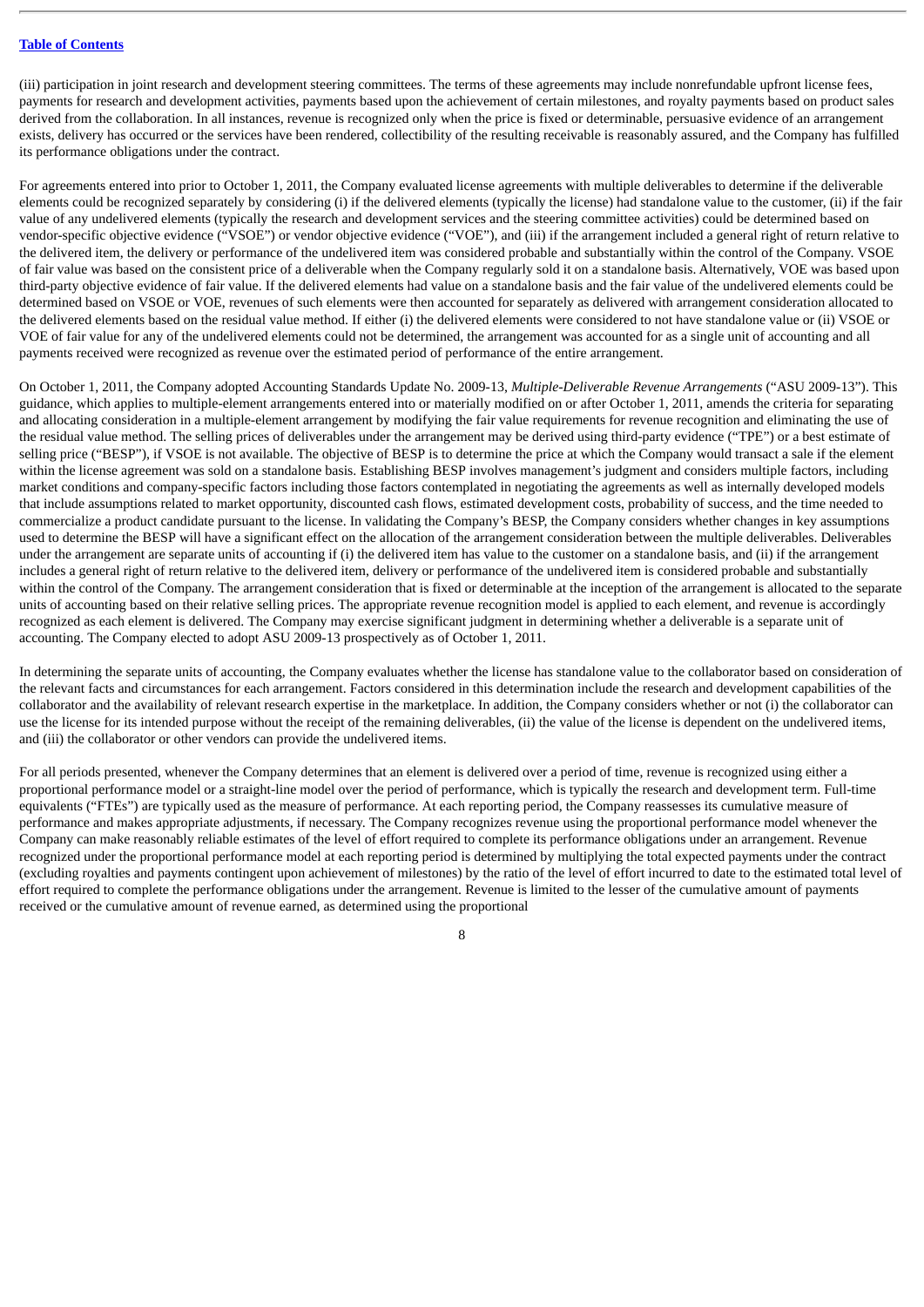performance model as of each reporting period. Alternatively, if the Company cannot make reasonably reliable estimates of the level of effort required to complete its performance obligations under an arrangement, then revenue under the arrangement is recognized on a straight-line basis over the period expected to complete the Company's performance obligations. If and when a contingent milestone payment is earned, the additional consideration to be received is allocated to the separate units of accounting in the arrangement based on their relative selling prices at the inception of the arrangement. Revenue is limited to the lesser of the cumulative amount of payments received or the cumulative amount of revenue earned, as determined on a straight-line basis as of the period end date. If the Company cannot reasonably estimate when its performance obligation period ends, then revenue is deferred until the Company can reasonably estimate when the performance obligation period ends.

Royalty revenue is recognized based on contractual terms when reported sales are reliably measurable and collectibility is reasonably assured, provided that there are no performance obligations then remaining.

During the three and nine months ended June 30, 2015 and 2014, the Company also generated revenue from a government contract, under which the Company is reimbursed for certain allowable costs for the funded project. Revenue from the government contract is recognized when the related service is performed. The related costs incurred by the Company under the government contract are included in research and development expenses in the statements of operations.

Amounts received prior to satisfying all revenue recognition criteria are recorded as deferred revenue in the accompanying consolidated balance sheets. Amounts not expected to be recognized as revenue within the next twelve months of the consolidated balance sheet date are classified as long-term deferred revenue.

In the event that a collaborative research and license agreement is terminated and the Company then has no further performance obligations, the Company recognizes as revenue any amounts that had not previously been recorded as revenue but were classified as deferred revenue at the date of such termination.

#### **Recently Issued Accounting Pronouncements**

In May, 2014, the Financial Accounting Standards Board (the "FASB") issued Accounting Standard Update ("ASU") No. 2014-09, *Revenue from Contracts with Customers* (Topic 606), which supersedes all existing revenue recognition requirements, including most industry-specific guidance. The new standard requires a company to recognize revenue when it transfers goods or services to customers in an amount that reflects the consideration that the company expects to receive for those goods or services. In July 2015, the FASB decided to delay the effective date of the new revenue standard by one year. The new standard will be effective for the Company on October 1, 2018. The Company is currently evaluating the potential impact that Topic 606 may have on its financial position and results of operations.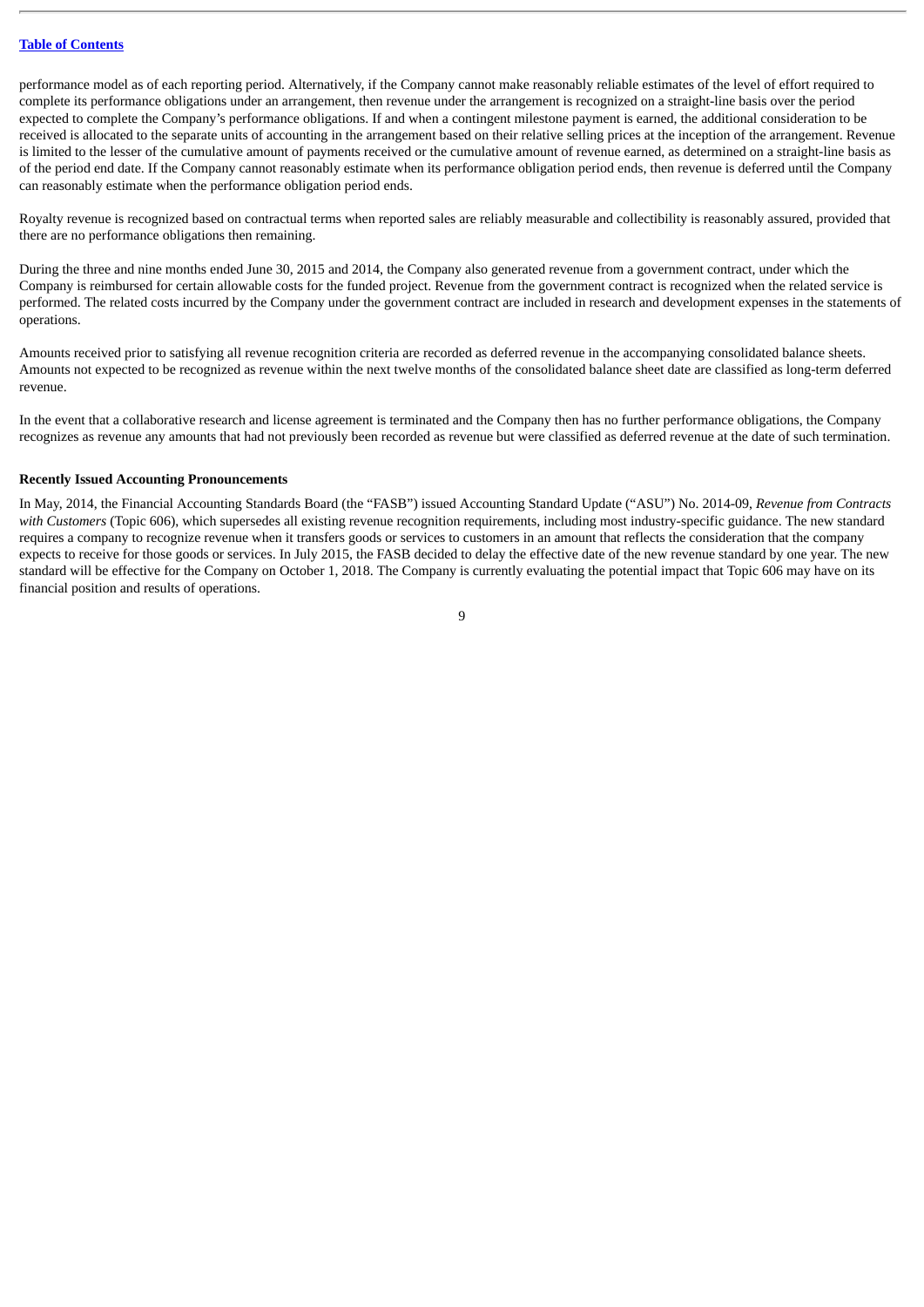#### **3. Fair Value of Financial Assets and Liabilities**

The following tables present information about the Company's financial assets and liabilities that were subject to fair value measurement on a recurring basis as of June 30, 2015 and September 30, 2014 and indicate the fair value hierarchy of the valuation inputs utilized to determine such fair value:

|                                         | Fair Value Measurements as of June 30, 2015 Using: |                |         |                |       |   |              |  |
|-----------------------------------------|----------------------------------------------------|----------------|---------|----------------|-------|---|--------------|--|
|                                         | <b>Level 1</b>                                     | <b>Level 2</b> |         | <b>Level 3</b> |       |   | <b>Total</b> |  |
| <b>Assets:</b>                          |                                                    |                |         |                |       |   |              |  |
| Money market fund                       | \$<br>16,472                                       |                |         |                |       |   | \$16,472     |  |
| Commercial paper                        |                                                    |                | 12,495  |                |       |   | 12,495       |  |
| Corporate bonds                         |                                                    |                | 144,958 |                |       |   | 144,958      |  |
| U.S. Agency bonds                       |                                                    |                | 34,646  |                |       |   | 34,646       |  |
|                                         | 16,472                                             |                | 192,099 |                |       |   | \$208,571    |  |
| <b>Liabilities:</b>                     |                                                    |                |         |                |       |   |              |  |
| Warrant liability                       | \$                                                 | \$             |         | \$             | 1,457 | S | 1,457        |  |
| Series 1 nonconvertible preferred stock |                                                    |                |         |                | 185   |   | 185          |  |
|                                         |                                                    |                |         |                | 1,642 |   | 1,642        |  |
|                                         |                                                    |                |         |                |       |   |              |  |

|                                         | Fair Value Measurements as of September 30, 2014 Using: |        |                |         |                |       |       |         |
|-----------------------------------------|---------------------------------------------------------|--------|----------------|---------|----------------|-------|-------|---------|
|                                         | <b>Level 1</b>                                          |        | <b>Level 2</b> |         | <b>Level 3</b> |       | Total |         |
| <b>Assets:</b>                          |                                                         |        |                |         |                |       |       |         |
| Money market fund                       | \$                                                      | 30,239 | S              |         |                |       |       | 30,239  |
| Commercial paper                        |                                                         |        |                | 7,499   |                |       |       | 7,499   |
| Corporate bonds                         |                                                         |        |                | 88,056  |                |       |       | 88,056  |
| U.S. Agency bonds                       |                                                         |        |                | 5,513   |                |       |       | 5,513   |
|                                         |                                                         | 30.239 | S.             | 101,068 |                |       |       | 131,307 |
| <b>Liabilities:</b>                     |                                                         |        |                |         |                |       |       |         |
| Warrant liability                       | \$                                                      |        |                |         |                | 1,584 | \$.   | 1,584   |
| Series 1 nonconvertible preferred stock |                                                         |        |                |         |                | 202   |       | 202     |
|                                         |                                                         |        |                |         |                | 1,786 |       | 1.786   |

During the three and nine months ended June 30, 2015 and 2014, there were no transfers between Level 1, Level 2 and Level 3.

As of June 30, 2015 and September 30, 2014, the warrant liability was comprised of the values of warrants for the purchase of Series 1 nonconvertible preferred stock measured at fair value. The outstanding Series 1 nonconvertible preferred stock was also measured at fair value. The fair value of both of these instruments was based on significant inputs not observable in the market, which represented a Level 3 measurement within the fair value hierarchy. The Company utilized a probability-weighted valuation model which takes into consideration various outcomes that may require the Company to transfer assets upon exercise. The fair value of warrants to purchase our Series 1 nonconvertible preferred stock was \$1,457 and \$1,584, at June 30, 2015 and September 30, 2014, respectively. The fair value of Series 1 nonconvertible preferred stock was \$185 and \$202 as of June 30, 2015 and September 30, 2014, respectively. Changes in the fair value of the warrant liability and Series 1 nonconvertible preferred stock are recognized in the consolidated statements of operations.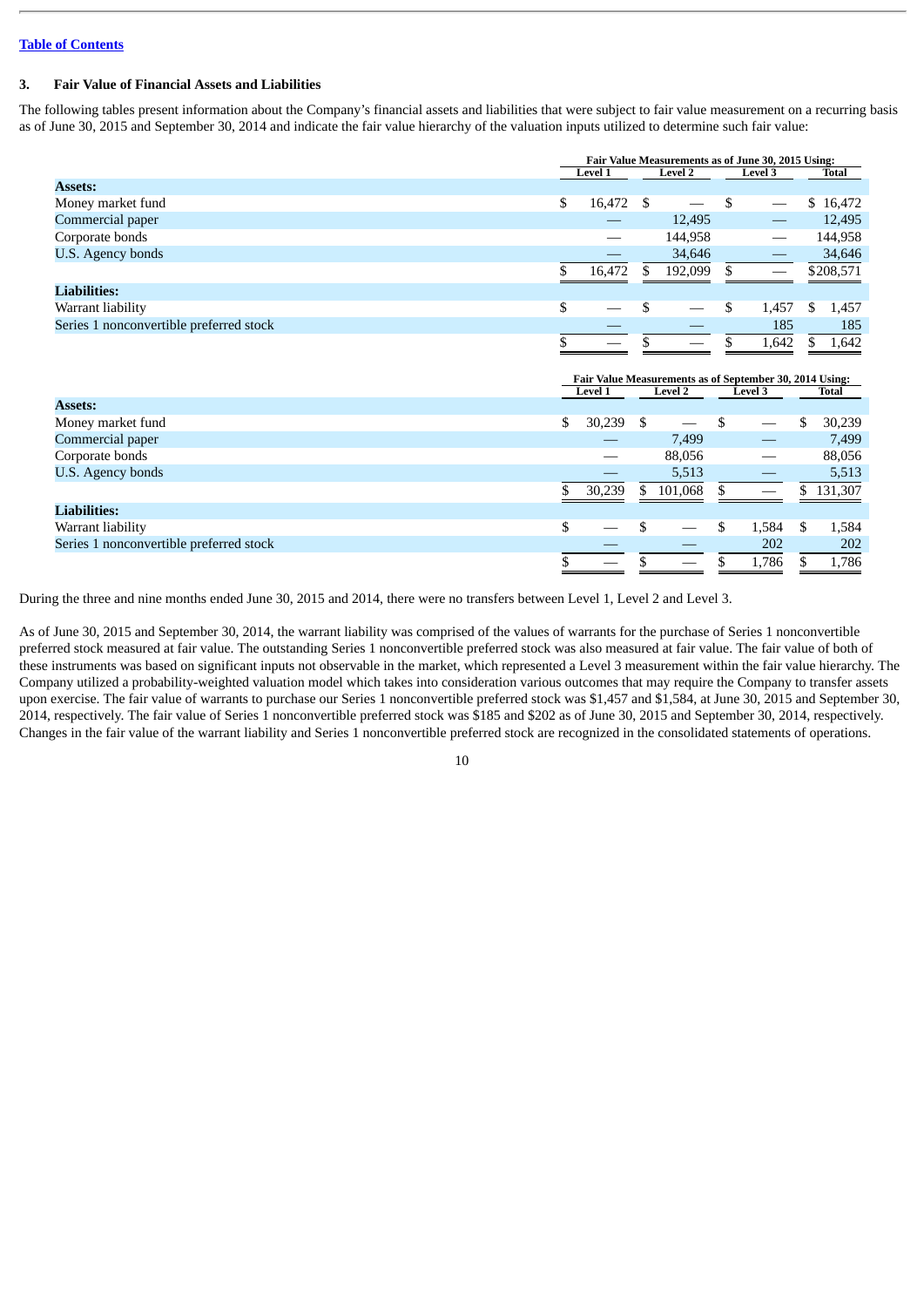The recurring Level 3 fair value measurements of the Company's warrant liability and Series 1 nonconvertible preferred stock using probability-weighted discounted cash flow include the following significant unobservable inputs:

|                                | Unobservable Input                           | Range<br>(Weighted<br>Average) |
|--------------------------------|----------------------------------------------|--------------------------------|
| Warrant liability and Series 1 | Probabilities of payout                      | $0\% - 88\%$                   |
| nonconvertible preferred stock | Periods in which payout is expected to occur | $2016 - 2017$                  |
|                                | Discount rate                                | 4.25%                          |

The following table provides a rollforward of the aggregate fair values of the Company's warrants for the purchase of Series 1 nonconvertible preferred stock and the outstanding Series 1 nonconvertible preferred stock for which fair value is determined by Level 3 inputs:

|                                    | Warrant<br>liability |   | <b>Series 1</b><br>nonconvertible<br>preferred<br>stock |
|------------------------------------|----------------------|---|---------------------------------------------------------|
| <b>Balance, September 30, 2014</b> | \$1,584              | ۰ | 202                                                     |
| Decrease in fair value             | (127)                |   | (17                                                     |
| <b>Balance, June 30, 2015</b>      | \$1,457              | J | 185                                                     |

## **4. Marketable Securities**

As of June 30, 2015 and September 30, 2014, the fair value of available-for-sale marketable securities by type of security was as follows:

|                   | <b>June 30, 2015</b>  |         |  |    |  |                                  |           |                                   |                   |
|-------------------|-----------------------|---------|--|----|--|----------------------------------|-----------|-----------------------------------|-------------------|
|                   | <b>Amortized Cost</b> |         |  |    |  | <b>Gross Unrealized</b><br>Gains |           | <b>Gross Unrealized</b><br>Losses | <b>Fair Value</b> |
| Commercial paper  | ω                     | 12,495  |  |    |  |                                  | 12,495    |                                   |                   |
| Corporate bonds   |                       | 145,029 |  | 47 |  | (118)                            | 144,958   |                                   |                   |
| U.S. Agency bonds |                       | 34,631  |  | 21 |  | (6)                              | 34,646    |                                   |                   |
|                   |                       | 192,155 |  | 68 |  | $^{\prime}124$ ,                 | \$192,099 |                                   |                   |

|                   | <b>September 30, 2014</b> |                       |  |                         |                         |       |  |                   |  |  |
|-------------------|---------------------------|-----------------------|--|-------------------------|-------------------------|-------|--|-------------------|--|--|
|                   |                           |                       |  | <b>Gross Unrealized</b> | <b>Gross Unrealized</b> |       |  |                   |  |  |
|                   |                           | <b>Amortized Cost</b> |  | Gains                   | Losses                  |       |  | <b>Fair Value</b> |  |  |
| Commercial paper  |                           | 7,499                 |  |                         |                         |       |  | 7.499             |  |  |
| Corporate bonds   |                           | 88,156                |  | 14                      |                         | (114) |  | 88,056            |  |  |
| U.S. Agency bonds |                           | 5,513                 |  | __                      |                         | _     |  | 5,513             |  |  |
|                   |                           | 101,168               |  | 14                      |                         | (114) |  | \$101,068         |  |  |

As of June 30, 2015, marketable securities consisted of investments that mature within one year, with the exception of certain corporate bonds, which have maturities within two years and an aggregate fair value of \$57,657.

As of September 30, 2014, marketable securities consisted of investments that mature within one year, with the exception of certain corporate bonds and U.S. Agency bonds, which have maturities within three years and an aggregate fair value of \$41,003.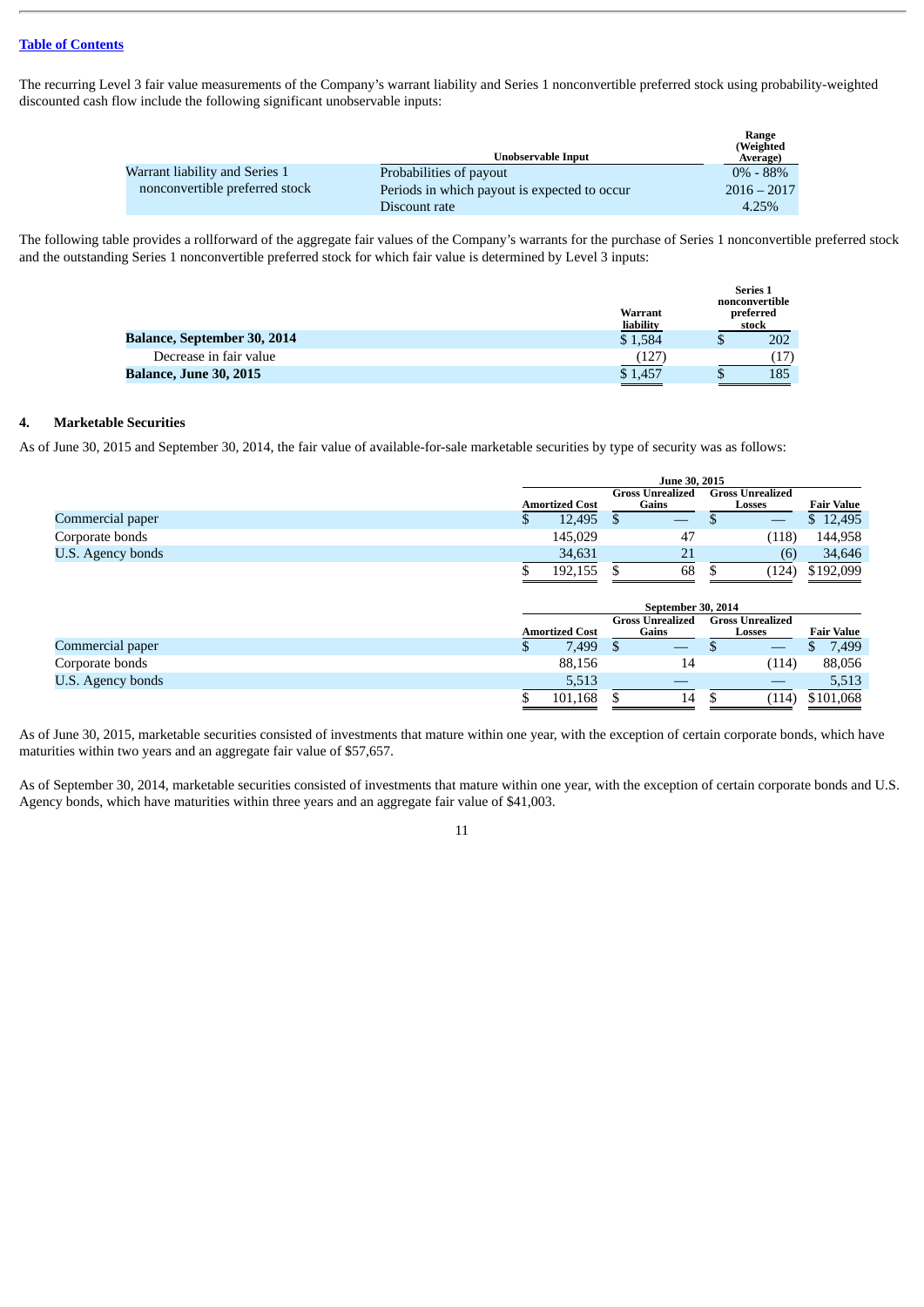#### **5. Accrued Expenses and Other Long-Term Liabilities**

Accrued expenses (current) and other long-term liabilities consisted of the following as of June 30, 2015 and September 30, 2014:

|                                           | <b>June 30,</b><br>2015 |     | September 30,<br>2014 |
|-------------------------------------------|-------------------------|-----|-----------------------|
| <b>Accrued expenses:</b>                  |                         |     |                       |
| Accrued payroll and related expenses      | \$1,165                 | \$  | 1,275                 |
| Accrued preclinical and clinical expenses | 656                     |     | 493                   |
| Accrued vendor manufacturing expenses     | 733                     |     | 116                   |
| Accrued third-party license fees          | 198                     |     | 240                   |
| Accrued professional fees                 | 372                     |     | 436                   |
| Accrued other                             | 345                     |     | 312                   |
|                                           | \$3,469                 |     | 2,872                 |
| <b>Other long-term liabilities:</b>       |                         |     |                       |
| Accrued rent expense                      | \$<br>265               | \$. | 153                   |
| Capital lease liability                   | 175                     |     |                       |
| Asset retirement obligation               | 98                      |     | 76                    |
|                                           | 538                     |     | 229                   |

#### **6. Collaboration Agreements**

## **AbbVie Collaboration**

On November 27, 2006, the Company entered into a Collaborative Development and License Agreement (the "AbbVie Agreement") with Abbott Laboratories to identify, develop and commercialize HCV NS3 and NS3/4A protease inhibitor compounds, including paritaprevir (previously known as ABT-450). The agreement, which was amended in January and December 2009, was assigned by Abbott to AbbVie Inc. on January 1, 2013 in connection with Abbott's transfer of its research-based pharmaceuticals business to AbbVie. The agreement was subsequently amended further in October 2014 and March 2015.

Under the terms of the AbbVie Agreement, as amended, AbbVie paid to the Company upfront license payments and FTE reimbursements to fund research activities. The Company is also eligible to receive milestone payments for the successful development by AbbVie of one or more HCV compounds as well as annually tiered royalties per product ranging from the low double digits up to twenty percent, or on a blended basis from the low double digits up to the high teens, on net sales by AbbVie allocated to the collaboration's protease inhibitors. Under the terms of the agreement, as amended in October 2014, 30% of net sales of a 3-DAA regimen containing paritaprevir will be allocated to paritaprevir, and 45% of net sales of a 2-DAA regimen containing paritaprevir will be allocated to paritaprevir. For ABT-493, 50% of net sales of a 2-DAA regimen containing ABT-493 will be allocated to ABT-493, and 33 1⁄3 % of net sales of a 3-DAA regimen containing ABT-493 will be allocated to ABT-493. If there is any active ingredient other than DAA's in any ABT-493-containing regimen sold by AbbVie, there will be a further adjustment to net sales based on the relative value of the non-DAA ingredient.

Deliverables under the AbbVie Agreement included a license, research services and participation on a steering committee. The Company concluded that all deliverables under the AbbVie Agreement should be treated as a single unit of accounting. Accordingly, revenue was recognized using the proportional performance model over the period during which the Company performed research services. The Company completed all remaining service obligations under the agreement as of June 2011. All milestone payments received after June 2011 are recognized as revenue when the respective milestone is achieved by AbbVie.

Through September 30, 2014, the Company had received upfront license payments, proceeds from a sale of preferred stock, research funding payment, and milestone payments totaling \$160,000 from AbbVie.

In December 2014, the Company earned and recognized as revenue a \$75,000 milestone amount due from AbbVie as a result of U.S. regulatory approval by the FDA for AbbVie's first treatment regimen containing a collaboration compound. In January 2015, the Company earned and recognized as revenue a \$50,000 milestone payment from AbbVie upon commercialization regulatory approval of VIEKIRAX in Europe.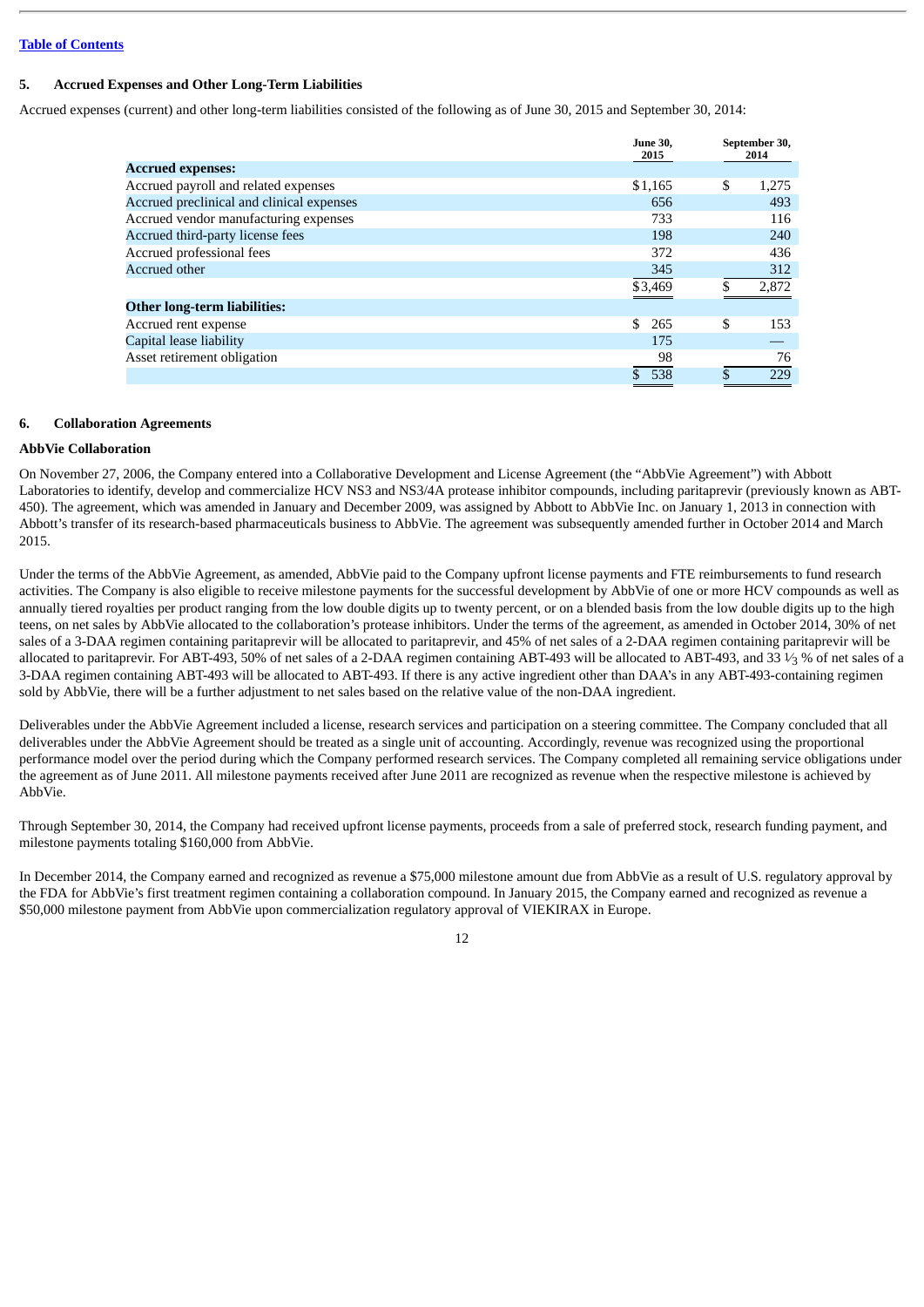As a result, during the three and nine months ended June 30, 2015, the Company recognized milestone revenue of \$0 and \$125,000, respectively. The Company's first product, paritaprevir, was a part of AbbVie's new treatment regimen for HCV approved by the FDA on December 19, 2014. During the three and nine months ended June 30, 2015, the Company recognized royalty revenue of \$11,390 and \$19,743, respectively.

As of June 30, 2015, the Company was eligible to receive additional milestone payments totaling up to \$30,000 upon AbbVie's achievement of commercialization regulatory approval of a paritaprevir-containing regimen in Japan. The Company is also eligible to receive additional milestone payments totaling up to \$80,000 upon AbbVie's achievement of similar commercialization regulatory approval milestones in the U.S. and other selected world markets for each additional protease inhibitor commercialized by AbbVie.

#### **Novartis Collaboration**

On February 16, 2012, the Company entered into a license and collaboration agreement with Novartis (the "Novartis Agreement") for the development, manufacture and commercialization of its lead development candidate, EDP-239, from its NS5A HCV inhibitor program.

On September 30, 2014 the Company entered into an amendment to its 2012 collaboration and license agreement with Novartis to return to the Company full rights to its NS5A inhibitor program, including EDP-239, and to transition the proof-of-concept study to the Company. The Company owes no future payments to Novartis in connection with this transfer except for any unused drug product or ingredients that the Company may choose to buy from Novartis.

#### **NIAID Contract**

On September 30, 2011, the Company entered into a contract with the National Institute of Allergy and Infectious Diseases ("NIAID"), a division of the National Institutes of Health ("NIH"), which contract provided for up to \$42,700 in potential development funding to the Company over a five-year period. Under this contract NIAID has funded the preclinical and clinical development of a bridged bicyclic antibiotic to be used as a medical countermeasure against multiple biodefense Category A and B bacteria.

In December 2014, the company communicated to NIAID its strategic decision not to continue commercial development of the antibiotic candidate for nonbiodefense indications. In February 2015, NIAID and the Company amended the contract to decrease the total committed funding to \$21,000, of which the Company has received \$18,268 through June 30, 2015. The contract is expected to be completed in August 2015 upon the Company's delivery of the study report for the Phase 1 clinical study.

The Company recognizes revenue under this contract as development services are performed in accordance with its terms. During the three months ended June 30, 2015 and 2014, revenue of \$209 and \$2,051, respectively, was recognized under this contract. During the nine months ended June 30, 2015 and 2014, the Company recognized revenue of \$1,721 and \$5,104, respectively.

#### **7. Warrants to Purchase Series 1 Nonconvertible Preferred Stock and Series 1 Nonconvertible Preferred Stock**

In October and November 2010, the Company issued warrants to purchase up to a total of 1,999,989 shares of Series 1 nonconvertible preferred stock, which expire on October 4, 2017. As these warrants are free-standing financial instruments that may require the Company to transfer assets upon exercise, these warrants are classified as liabilities. The Company is required to remeasure the fair value of these preferred stock warrants at each reporting date, with any adjustments recorded within the change in fair value of warrant liability included in other income (expense) in the consolidated statement of operations. On February 5, 2014, 225,408 warrants were exercised resulting in the net issuance of 223,153 shares of Series 1 nonconvertible preferred stock. As of June 30, 2015 and September 30, 2014, the total fair value of the Series 1 nonconvertible preferred stock was \$185 and \$202, respectively. As of June 30, 2015 and September 30, 2014, the total fair value of the Series 1 nonconvertible preferred stock warrants was \$1,457 and \$1,584, respectively.

## **8. Stock-Based Awards**

## **2012 Equity Incentive Plan**

The Company's 2012 Equity Incentive Plan (the "2012 Plan") permits the Company to sell or issue common stock or restricted common stock or to grant incentive stock options or nonqualified stock options for the purchase of common stock, restricted stock units, stock appreciation rights or other cash incentive awards, to employees, members of the board of directors and consultants of the Company. The number of shares of common stock that may be issued under the 2012 Plan is subject to increase by the number of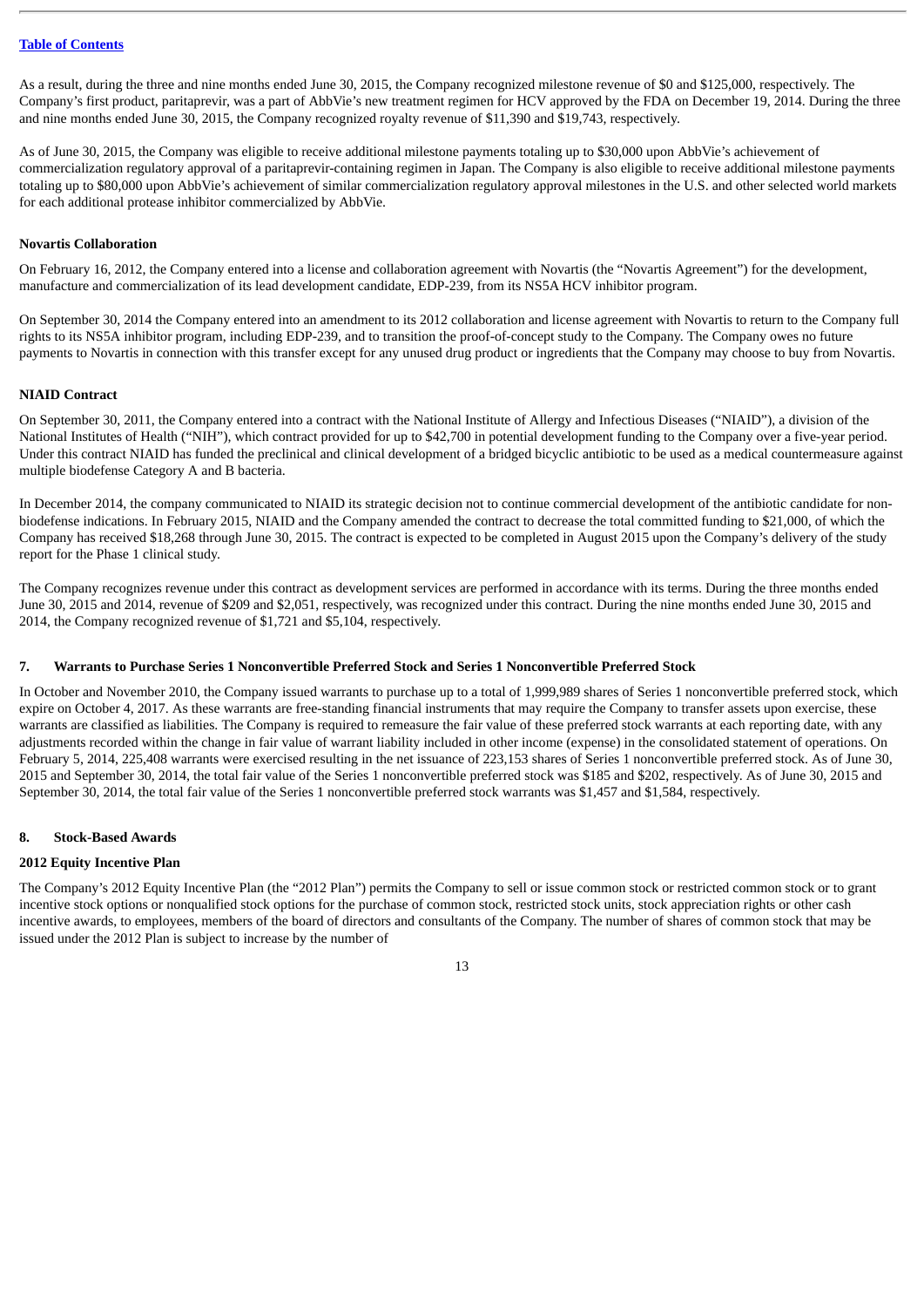shares forfeited under any options terminated and not exercised under the 2012 Plan or the previous plan, known as the 1995 Equity Incentive Plan, as well as by a number of additional shares automatically on the first day of each fiscal year equal to the lowest amount among the following: (i) 3% of the Company's outstanding shares of common stock as of that date, (ii) 2,088,167 shares of common stock, or (iii) a lower amount determined by the board of directors. On October 1, 2014, the number of shares of common stock that may be issued under the 2012 Plan was increased by 557,863. As of June 30, 2015, 455,136 shares remained available for future grant.

#### **Stock Option Valuation**

The fair value of each stock option grant is estimated on the date of grant using the Black-Scholes option-pricing model. To date the Company lacks sufficient company-specific historical volatility information. Therefore, it estimates its expected stock volatility based on the historical volatility of a selected group of publicly traded peer companies and expects to continue to do so until such time as it has adequate historical data regarding the volatility of its own traded stock price. The expected term of the Company's stock options has been determined utilizing the "simplified" method for awards that qualify as "plainvanilla" options. The risk-free interest rate is determined by reference to the U.S. Treasury yield curve in effect at the time of grant of the award for time periods approximately equal to the expected term of the award. Expected dividend yield is based on the fact that the Company has never paid cash dividends and does not expect to pay any cash dividends in the foreseeable future. The relevant data used to determine the value of the stock option grants is as follows, presented on a weighted average basis:

|                          |       | Three Months Ended June 30. |       | <b>Nine Months Ended June 30.</b> |
|--------------------------|-------|-----------------------------|-------|-----------------------------------|
|                          | 2015  | 2014                        | 2015  | 2014                              |
| Risk-free interest rate  | 1.84% | 1.93%                       | 1.85% | 1.89%                             |
| Expected term (in years) | 6.10  | 6.10                        | 6.03  | 6.06                              |
| Expected volatility      | 70%   | 76%                         | 74%   | 75%                               |
| Expected dividend vield  | $0\%$ | $0\%$                       | 0%    | 0%                                |

The Company recognizes compensation expense for only the portion of awards that are expected to vest. In developing a forfeiture rate estimate, the Company has considered its historical experience to estimate pre-vesting forfeitures for service-based awards. The impact of a forfeiture rate adjustment will be recognized in full in the period of adjustment, and if the actual forfeiture rate is materially different from the Company's estimate, the Company may be required to record adjustments to stock-based compensation expense in future periods.

As required by the 2012 Plan, the exercise price for awards granted is not to be less than the fair value of common shares as estimated by the Company as of the date of grant. The Company bases fair value of its common stock on the quoted market price.

The following table summarizes stock option activity during the nine months ended June 30, 2015:

|                                                         | <b>Shares</b><br><b>Issuable</b><br>Under<br>Options | Weighted<br>Average<br>Exercise<br><b>Price</b> | Weighted<br>Average<br><b>Remaining</b><br>Contractual<br>Term<br>(in years) | Aggregate<br><b>Intrinsic</b><br><b>Value</b> |
|---------------------------------------------------------|------------------------------------------------------|-------------------------------------------------|------------------------------------------------------------------------------|-----------------------------------------------|
| Outstanding as of September 30, 2014                    | 1,389,437                                            | \$15.39                                         | 7.2                                                                          | \$33,573                                      |
| Granted                                                 | 513,355                                              | 42.33                                           |                                                                              |                                               |
| Exercised                                               | (113,360)                                            | 4.88                                            |                                                                              |                                               |
| Expired                                                 | (39, 485)                                            | 32.47                                           |                                                                              |                                               |
| Outstanding as of June 30, 2015                         | 1,749,947                                            | \$23.59                                         | 7.4                                                                          | \$37,517                                      |
| Options vested and expected to vest as of June 30, 2015 | 1,566,662                                            | \$24.22                                         | 7.4                                                                          | \$32,250                                      |
| Options exercisable as of June 30, 2015                 | 794.816                                              | \$13.17                                         | 5.7                                                                          | \$25,288                                      |

In March 2013, the Company granted certain executives a total of 167,052 options that vest upon the achievement of certain performance-based targets. The grant date fair value of these options was \$2,479. During the three and nine months ended June 30, 2015, the Company recorded no compensation expense related to these options as none of the remaining performance-based targets were considered probable of being achieved during these periods. During the nine months ended June 30, 2014, one performance-based target was achieved and the Company recorded compensation expense of \$206 related to that target.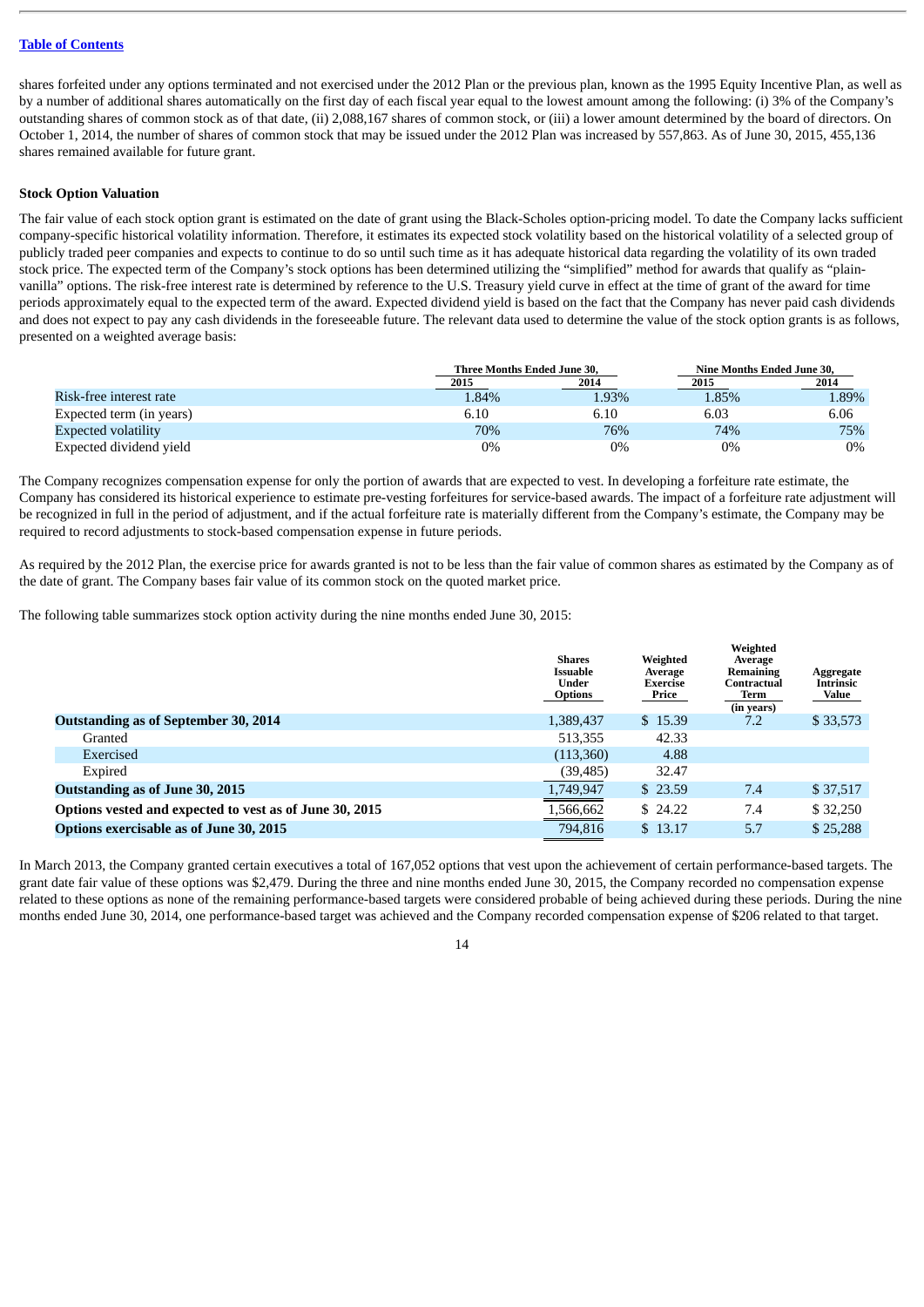## **Market and Performance-based Stock Unit Awards**

In February 2015, the Company awarded certain executive officers a total of 41,800 share units consisting of 20,900 performance share units, or PSUs, and 20,900 relative total shareholder return units, or rTSRUs. The number of units represents the target number of shares of common stock that may be earned; however, the actual number of shares that may be earned ranges from 0% to 200% of the target number.

The PSUs will vest and result in issuance, or settlement, of common shares, based upon continued employment and achievement of specified research and development milestones on or before December 31, 2016. The aggregate grant date fair value of the 20,900 PSUs ranges between \$0 and \$1,501. During the three months ended June 30, 2015, the Company recorded no compensation expense related to the PSU awards as none of the performance-based targets were probable of being achieved during this period.

The rTSRUs will vest and result in the issuance of common stock based on continuing employment and the relative ranking of the total shareholder return, or TSR, of the Company's common stock in relation to the TSR of the component companies in the NASDAQ Biotech Index over a two-year period based on a comparison of average closing stock prices in December 2014 and December 2016. The number of market-based rTSRUs awarded represents the target number of shares of common stock that may be earned; however, the actual number of shares that may be earned ranges from 0% to 200% of the target number.

The Company used a Monte Carlo simulation model to estimate that the grant-date fair value of the rTSRUs was \$554. The table below sets forth the assumptions used to value the awards and the estimated grant-date fair value:

| Risk-free interest rate                          | 0.61%   |
|--------------------------------------------------|---------|
| Dividend vield                                   | $0\%$   |
| Expected volatility                              | 55.66%  |
| Remaining performance period (years)             | 1.86    |
| Estimated fair value per share of rTSRUs granted | \$26.51 |

The fair value related to the rTSRUs will be recorded as compensation expense over the period from date of grant to December 2016 regardless of whether the target relative total shareholder returns are reached.

## **Stock-Based Award Expense**

The Company recorded stock-based compensation expense for the three and nine months ended June 30, 2015 and 2014 in the following expense categories:

|                            |       | <b>Three Months Ended</b><br><b>June 30.</b> |         | <b>Nine Months Ended</b><br><b>June 30.</b> |  |
|----------------------------|-------|----------------------------------------------|---------|---------------------------------------------|--|
|                            | 2015  | 2014                                         | 2015    | 2014                                        |  |
| Research and development   | 468   | 196<br>\$                                    | \$1,106 | 562                                         |  |
| General and administrative | 1.116 | 580                                          | 2,935   | 1,325                                       |  |
|                            | 1,584 | 776<br>m.                                    | \$4.041 | \$1,887                                     |  |

As of June 30, 2015, the Company had an aggregate of \$19,557 of unrecognized stock-based compensation cost, which is expected to be recognized over a weighted average period of 3.0 years.

## **Employee Stock Purchase Plan**

Under the Employee Stock Purchase Plan (the "ESPP"), a total of 185,614 shares of common stock were reserved for issuance. As of June 30, 2015, the Company has not commenced any offering under the ESPP and no shares have been issued.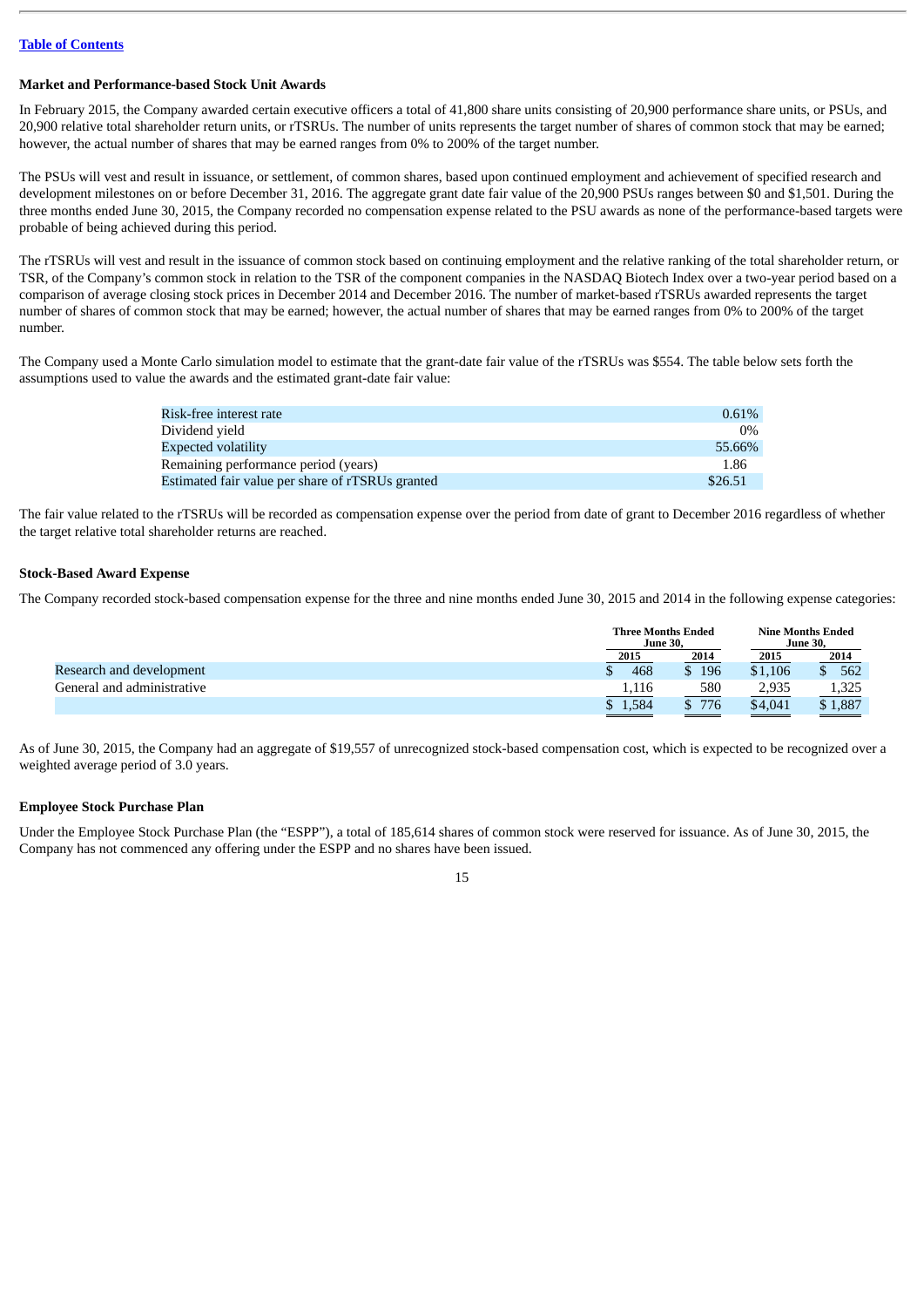## **9. Net Income Per Share**

Basic and diluted net income per share attributable to common stockholders was calculated as follows for the three and nine months ended June 30, 2015 and 2014:

|                                                    | <b>Three Months Ended</b><br><b>June 30,</b> |            | <b>Nine Months Ended</b><br><b>June 30,</b> |     |            |    |            |
|----------------------------------------------------|----------------------------------------------|------------|---------------------------------------------|-----|------------|----|------------|
|                                                    |                                              | 2015       | 2014                                        |     | 2015       |    | 2014       |
| Basic net income per share:                        |                                              |            |                                             |     |            |    |            |
| Numerator:                                         |                                              |            |                                             |     |            |    |            |
| Net income                                         | $\mathfrak{S}$                               | 2,418      | \$<br>50,053                                | \$. | 73,180     | \$ | 39,480     |
| Denominator:                                       |                                              |            |                                             |     |            |    |            |
| Weighted average common shares outstanding—basic   |                                              | 18,697,104 | 18,528,833                                  |     | 18,659,742 |    | 18,275,831 |
| Net income per share-basic                         | \$                                           | 0.13       | \$<br>2.70                                  | \$  | 3.92       | \$ | 2.16       |
| Diluted net income per share:                      |                                              |            |                                             |     |            |    |            |
| Numerator:                                         |                                              |            |                                             |     |            |    |            |
| Net income                                         | \$                                           | 2,418      | \$<br>50,053                                | \$. | 73,180     | \$ | 39,480     |
| Denominator:                                       |                                              |            |                                             |     |            |    |            |
| Weighted average common shares outstanding-basic   |                                              | 18,697,104 | 18,528,833                                  |     | 18,659,742 |    | 18,275,831 |
| Dilutive effect of common stock equivalents        |                                              | 580,862    | 674,437                                     |     | 617,025    |    | 892,537    |
| Weighted average common shares outstanding-diluted |                                              | 19,277,966 | 19,203,270                                  |     | 19,276,767 |    | 19,168,368 |
| Net income per share—diluted                       |                                              | 0.13       | 2.61                                        |     | 3.80       |    | 2.06       |

Stock options for the purchase of 700,679 and 433,535 weighted average shares were excluded from the computation of diluted net income per share for the three months ended June 30, 2015 and 2014, respectively, because those options had an anti-dilutive impact due to either the net loss attributable to common stockholders incurred for the period or to the assumed proceeds per share using the treasury stock method being greater than the average fair value of the Company's common shares for those periods.

Stock options for the purchase of 559,384 and 300,428 weighted average shares were excluded from the computation of diluted net income per share for the nine months ended June 30, 2015 and 2014, respectively, because those options had an anti-dilutive impact due to either the net loss attributable to common stockholders incurred for the period or to the assumed proceeds per share using the treasury stock method being greater than the average fair value of the Company's common shares for those periods.

#### **10. Income Taxes**

For the three months ended June 30, 2015 and 2014, the Company recorded income tax benefits of \$428 and \$15,122, respectively. The income tax benefit for the three months ended June 30, 2015 was attributable to research and development credits offset by federal and state taxes on the earnings of the Company's operations, all of which are domestic. During the quarter ended June 30, 2015, the Company performed a research and development tax credit study and recognized the incremental benefit upon its completion in June 2015. During the three months ended June 30, 2015, the gross deferred tax assets increased by \$726 primarily as a result of the research and development credits recognized during the period. During the three months ended June 30, 2014, the net income tax benefit resulted in an increase in the gross deferred tax assets of \$15,228 due to the release by the Company of a valuation allowance against its deferred tax assets.

For the nine months ended June 30, 2015 and 2014, the Company recorded an income tax provision of \$48,092 and a tax benefit of \$15,122, respectively. During the nine months ended June 30, 2015, the gross deferred tax assets decreased by \$9,277 primarily as a result of the utilization of net operating loss carryforwards to offset income before income taxes generated during the period. No provision for income tax was recorded for the nine months ended June 30, 2014, as the Company used net operating loss carryforwards to offset its income before income taxes. The net income tax benefit during the 2014 period was due to the Company's release of its valuation allowance against its deferred tax assets during the period.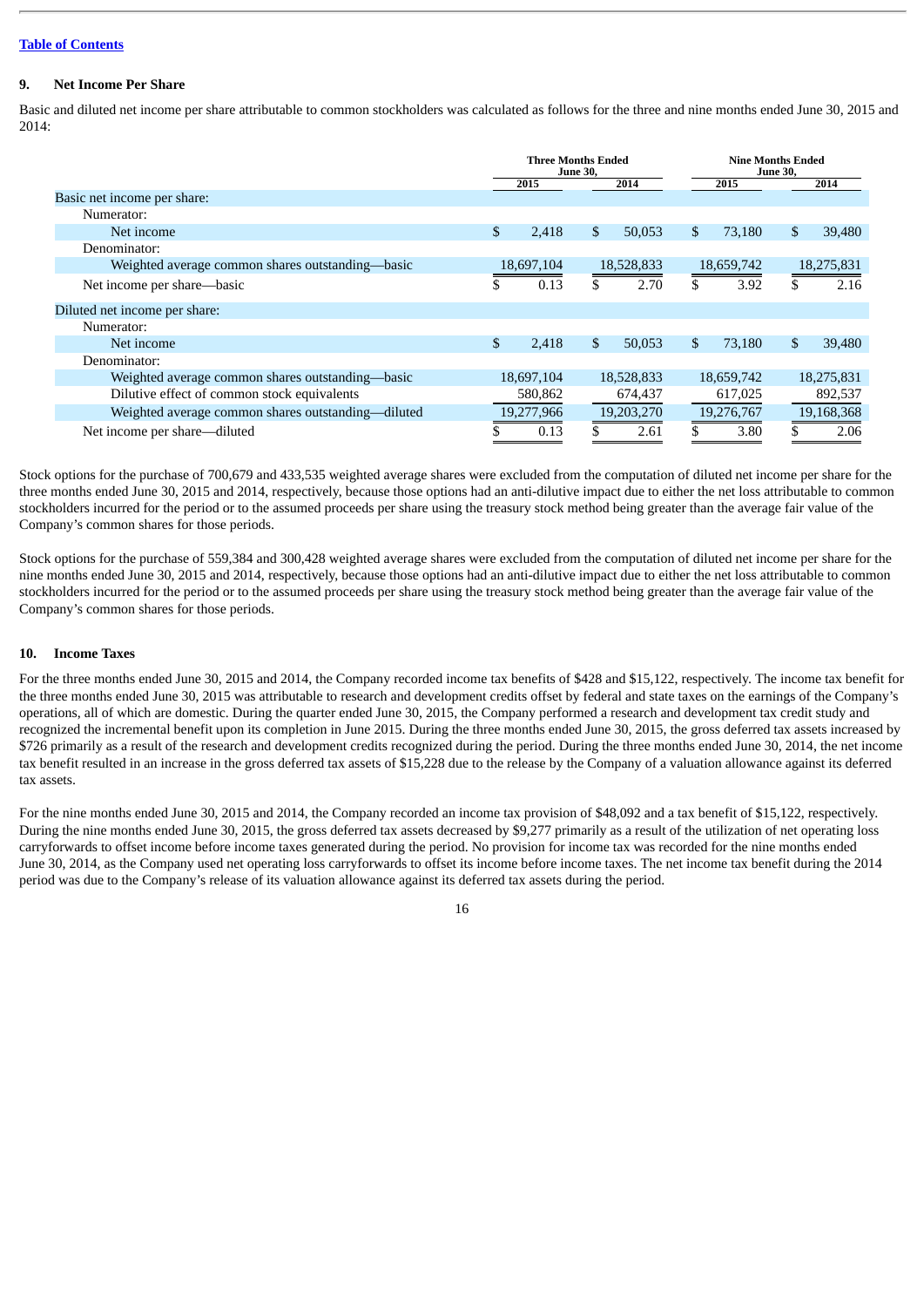The Company files tax returns as prescribed by the tax laws of the jurisdictions in which it operates. In the normal course of business, the Company is subject to examination by federal and state jurisdictions, where applicable. There are currently no pending income tax examinations. The Company's tax years are still open under statute from 2007 to the present. Earlier years may be examined to the extent that tax credit or net operating loss carryforwards are used in future periods.

The Company recognizes and measures uncertain tax positions using a two-step approach. The first step is to evaluate the tax position for recognition by determining if, based on the technical merits, it is more likely than not that the position will be sustained upon audit, including resolution of related appeals or litigation processes, if any. The second step is to measure the tax benefit at the largest amount that is more than 50% likely of being realized upon ultimate settlement. The Company reevaluates these uncertain tax positions on a quarterly basis. This evaluation is based on factors including, but not limited to, changes in facts or circumstances, changes in tax laws, effectively settled issues under audit and new audit activity. Any changes in these factors could result in the recognition of a tax benefit or an additional charge to the tax provision. When applicable, the Company accrues for the effects of uncertain tax positions and the related potential penalties and interest through income tax expense.

Unrecognized tax benefits represent tax positions for which reserves have been established. The Company's policy is to record interest and penalties related to uncertain tax positions as part of its income tax provision. As of June 30, 2015, the Company had unrecognized tax benefits of \$0.1 million. As of September 30, 2014, the Company had no unrecognized tax benefits.

#### **11. Commitments and Contingencies**

#### **Leases**

In March 2015 the Company amended its lease for office and laboratory space to expand the rented space and extend the lease term beginning in the fourth fiscal quarter of 2015. As amended, the lease expires in September 2022. Payment escalation as specified in the lease agreement is accrued such that rent expense is recognized on a straight-line basis over the term of occupancy. The Company recorded rent expense of \$341 and \$237 for the three months ended June 30, 2015 and 2014, respectively, and \$821 and \$711 for the nine months ended June 30, 2015 and 2014, respectively.

Future minimum lease payments for operating leases as of June 30, 2015 are as follows:

| Year ending September 30, |              |
|---------------------------|--------------|
| 2015                      | \$<br>382    |
| 2016                      | 1,958        |
| 2017                      | 2,010        |
| 2018                      | 2,062        |
| 2019                      | 2,117        |
| Thereafter                | 6,494        |
| <b>Total</b>              | \$<br>15,023 |
|                           |              |

In connection with the amended lease, the Company has outstanding a \$608 and \$436 letter of credit, collateralized by a money market account, as of June 30, 2015 and September 30, 2014, respectively. The Company classified such amounts as restricted cash.

Additionally the amended lease included approximately \$600 in a tenant improvement allowance from the landlord, which allowance will be accounted for as a capital lease obligation.

#### **Intellectual Property Licenses**

The Company has a non-exclusive intellectual property license agreement with a third party, under which the Company is required to pay \$200 in fiscal 2015 and (1) annual maintenance fees of \$105 for each year that the agreement remains in effect, commencing on the first anniversary of the agreement, in order to maintain the right to use the license, and (2) a one-time fee of \$50 in each circumstance in which the Company provides the licensed intellectual property to one of its collaborators with the prior consent of the licensor.

The Company also has a non-exclusive license with respect to patents it uses in its HCV research. Under the license, the Company is obligated to pay milestones totaling up to \$5,000, plus low single digit royalties, for the development and regulatory approval of each HCV product outside of the Company's collaboration with AbbVie and any other collaboration it may enter into in the future with a partner that has already licensed these patents.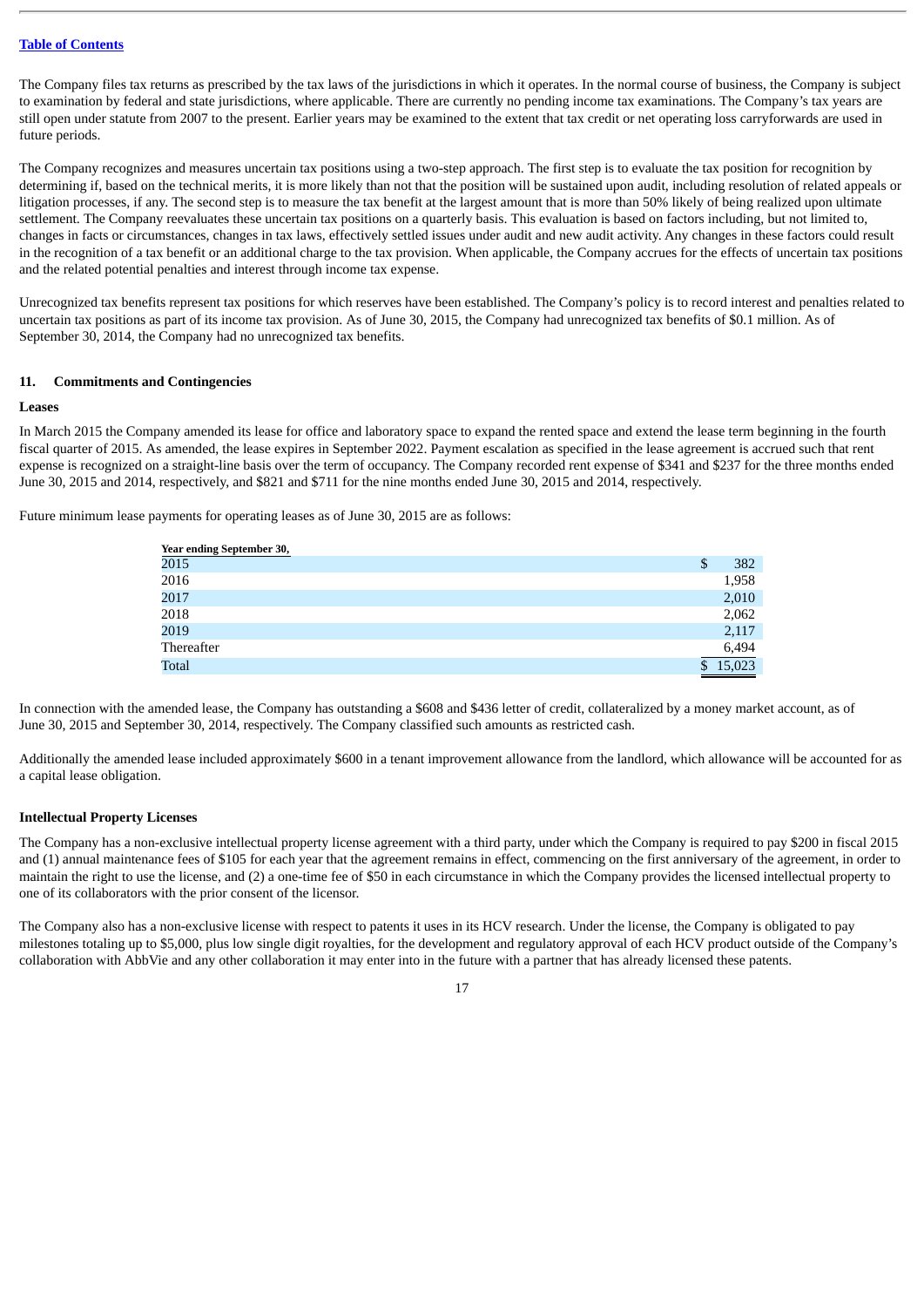#### **Litigation and Contingencies Related to Use of Intellectual Property**

From time to time, the Company may become subject to legal proceedings, claims and litigation arising in the ordinary course of business. The Company currently is not a party to any threatened or pending litigation. However, third parties might allege that the Company or its collaborators are infringing their patent rights or that the Company is otherwise violating their intellectual property rights. Such third parties may resort to litigation against the Company or its collaborators, which the Company has agreed to indemnify. With respect to some of these patents, the Company expects that it will be required to obtain licenses and could be required to pay license fees or royalties, or both. These licenses may not be available on acceptable terms, or at all. A costly license, or inability to obtain a necessary license, could have a material adverse effect on the Company's financial condition, results of operations or cash flows. The Company accrues contingent liabilities when it is probable that future expenditures will be made and such expenditures can be reasonably estimated.

#### <span id="page-17-0"></span>**ITEM 2. MANAGEMENT'S DISCUSSION AND ANALYSIS OF FINANCIAL CONDITION AND RESULTS OF OPERATIONS**

The following discussion and analysis of our financial condition and results of operations should be read in conjunction with the unaudited consolidated financial statements and notes thereto included elsewhere in this Quarterly Report on Form 10-Q and the audited consolidated financial statements and notes thereto for our fiscal year ended September 30, 2014 included in our Annual Report on Form 10-K for that fiscal year. This Quarterly Report on Form 10-Q contains "forward-looking statements" within the meaning of Section 21E of the Securities Exchange Act of 1934, as amended, or the Exchange Act. These statements are often identified by the use of words such as "may," "will," "expect," "believe," "anticipate," "intend," "could," "should," "estimate," or "continue," and similar expressions or variations. Such forward-looking statements are subject to risks, uncertainties and other factors that could cause actual results and the timing of certain events to differ materially from future results expressed or implied by such forward-looking statements. Factors that could cause or contribute to such differences include, but are not limited to, those discussed in the section titled "Risk Factors," set forth in Part II, Item 1A of this Quarterly Report on Form 10-Q. The forward-looking statements in this Quarterly Report on Form 10-Q represent our views as of the date of this Quarterly Report on Form 10-Q. We anticipate that subsequent events and developments will cause our views to change. However, while we may elect to update these forward-looking statements at some point in the future, we have no current intention of doing so except to the extent required by applicable law. You should, therefore, not rely on these forward-looking statements as representing our views as of any date subsequent to the date of this Quarterly Report *on Form 10-Q.*

#### **Overview**

We are a research and development-focused biotechnology company that uses its robust chemistry-driven approach and drug discovery capabilities to create small molecule drugs for the treatment of viral infections and liver diseases. Through our collaboration with AbbVie (formerly Abbott Laboratories), we have discovered protease inhibitors designed for use against the hepatitis C virus, referred to as HCV, including:

- Paritaprevir, the protease inhibitor contained in AbbVie's all-oral, interferon-free VIEKIRA PAK™ HCV treatment regimen, which was approved and first sold in the U.S. in December 2014 for genotype 1 HCV. VIEKIRAX™, another paritaprevir-containing HCV treatment, was approved in the EU in January 2015.
- ABT-493, our next-generation protease inhibitor, which is being developed by AbbVie in combination with its next-generation NS5A inhibitor, ABT-530, as a pan-genotypic, once daily oral treatment regimen for HCV. This combination of two direct-acting antivirals, or DAAs, is completing Phase 2 clinical trials in 2015. AbbVie plans to initiate Phase 3 trials before the end of 2015 and has a target date for approval in the U.S. in 2017.

In our fiscal 2015 through June 30, 2015, we have received \$125 million in milestone payments for paritaprevir, and earned \$20 million in royalties. We have \$212 million in cash and marketable securities at June 30, 2015. With these resources, we are continuing to invest in research into inhibitors that attack other mechanisms necessary for replication and survival of HCV, particularly mechanisms such as cyclophilin inhibitors and nucleotide polymerase inhibitors that we expect will have high barriers to resistance and may be able to overcome emerging HCV resistance to the current approved therapies.

The reported worldwide sales of the new oral therapies for HCV totaled approximately \$15 billion in 2014. We believe that aggregate annual worldwide sales of HCV therapies could increase during the next few years, and that the share of those sales represented by VIEKIRA PAK and other paritaprevir-containing regimens should increase our royalties as AbbVie's HCV regimens continue to be introduced in more markets and for treatment of other HCV subpopulations.

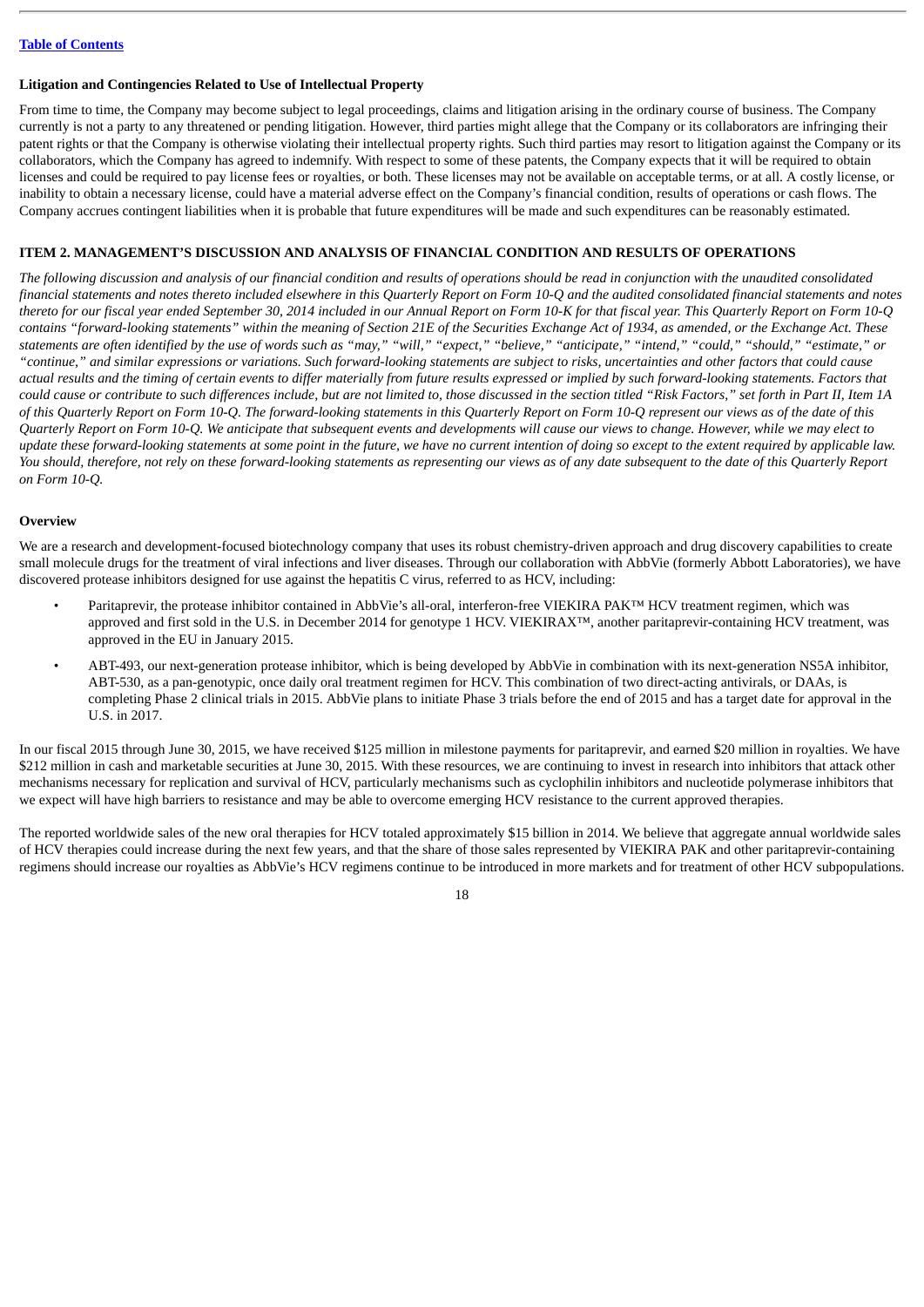We are also using our financial resources to build our internal research capabilities to advance several early stage programs to discover new chemical entities for the treatment of other diseases with significant unmet medical need, including our recently announced new focus area in non-alcoholic steatohepatitis, or NASH. We have utilized our internal chemistry and drug discovery capabilities and our collaborations to generate all of our development-stage programs, and we have active research efforts to broaden our drug pipeline. Our internal and external research expenses are increasing, as we expand our research effort.

The following table summarizes our product development pipeline in HCV antivirals and liver disease:



NOTE: "/r" refers to ritonavir; "NS5A" refers to AbbVie's NS5A inhibitor ombitasvir; "NNuc" refers to AbbVie's non-nucleoside polymerase inhibitor<br>dasabuvir; "Next-Gen NS5A" refers to AbbVie's next-generation NS5A inhibito

Our HCV portfolio includes inhibitors of four fundamental, validated HCV targets. Our first product, paritaprevir, previously known as ABT-450, is a protease inhibitor that was discovered through our collaboration with AbbVie. During the nine months ended June 30, 2015, we earned and recognized as revenue milestone payments from AbbVie totaling \$125.0 million as a result of regulatory approvals in the U.S. and EU for the first regimens containing paritaprevir. On July 24, 2015 the FDA approved a paritaprevir-containing regimen for genotype 4 HCV patients. Additional regulatory reviews for paritaprevir-containing regimens are ongoing, including a priority review in Japan for a ribavirin-free regimen for genotype 1 HCV patients in that country. To date AbbVie has funded all research and development of our protease inhibitors since we entered into the collaboration in November 2006, and is responsible for obtaining regulatory approvals and commercializing paritaprevir, ABT-493 and any other follow-on products worldwide.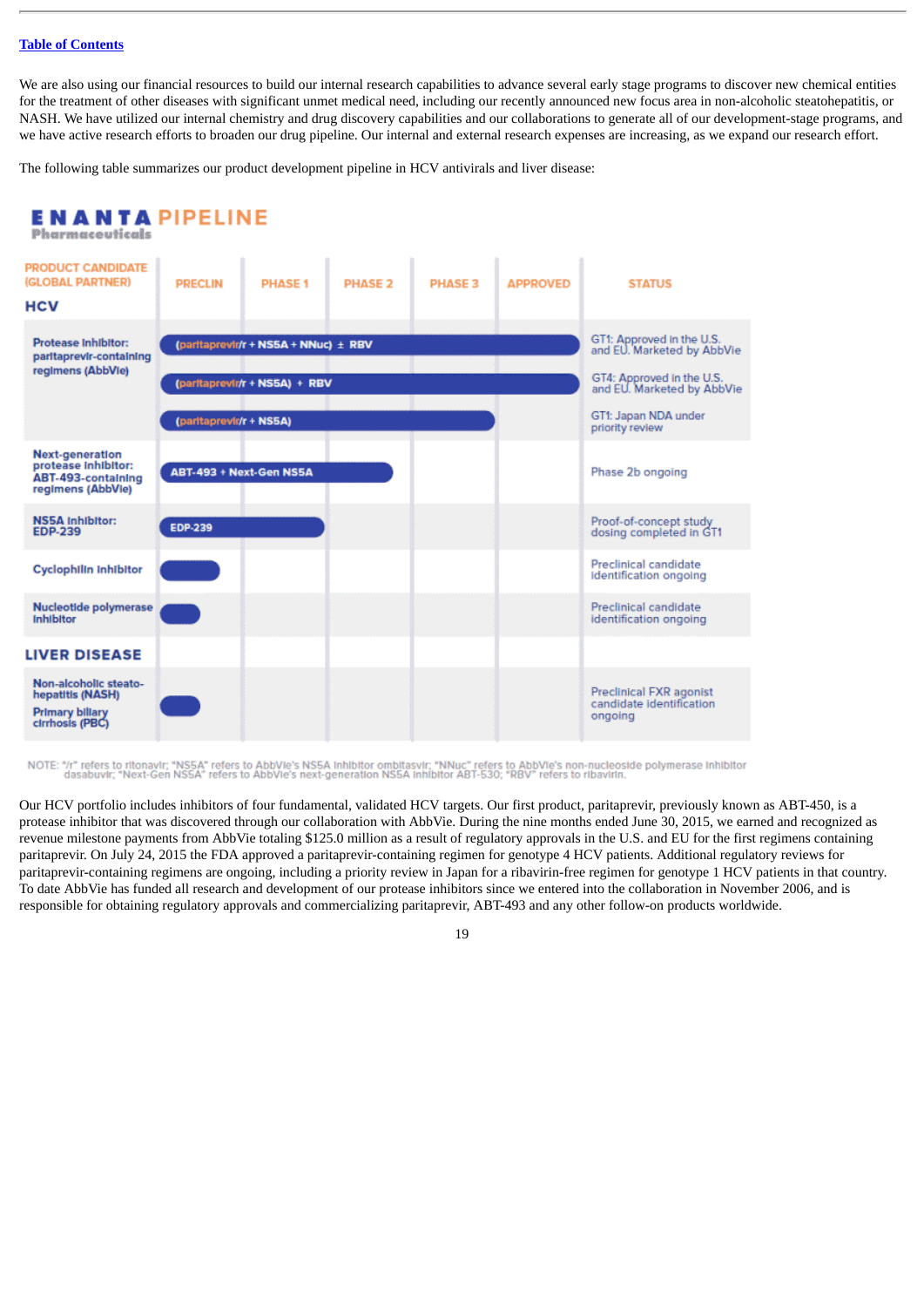Our independent HCV research activities are focused on our cyclophilin inhibitor program, which is in preclinical development, as well as our NS5A inhibitor assets and our small-molecule drug discovery effort underway for nucleotide polymerase inhibitors. We are currently funding all research and development for our cyclophilin inhibitor, NS5A inhibitor and nucleotide polymerase inhibitor programs. We have prioritized our cyclophilin and nucleotide polymerase inhibitor-driven programs because we believe that high-barrier-to-resistance mechanisms are going to be increasingly important for the treatment of HCV patients, including those who have failed on current DAA therapies. We expect to incur substantially greater expenses if we advance any of these programs into clinical development.

In addition to our HCV and NASH programs, we used our internal research capabilities to discover a new class of antibiotics called Bicyclolides, which we were developing for the treatment of multi-drug resistant bacteria. For the periods included in this report this program has been funded under a September 2011 contract with the National Institute of Allergy and Infectious Diseases, or NIAID, a division of the National Institutes of Health, an agency of the United States Department of Health and Human Services, to develop our lead bicyclolide for biodefense purposes. After we communicated to NIAID our strategic decision to discontinue commercial development of this antibiotic candidate for non-biodefense indications, we and NIAID amended our contract in February 2015 to change its completion date to August 2015 upon our delivery of the study report for our Phase 1 study. Accordingly we do not expect to earn any significant additional revenue under this contract.

Since commencing our operations in 1995, we have devoted substantially all of our resources to the discovery and development of novel inhibitors for the treatment of infectious diseases. For the periods included in this report we have funded our operations primarily through payments received under our collaborations and a government contract, as well as net proceeds of approximately \$59.9 million that we received from our March 2013 IPO, after deducting underwriting discounts and commissions.

As of June 30, 2015, we had \$211.9 million in cash, cash equivalents and short-term and long-term marketable securities.

Our revenue from our collaboration agreements has resulted in our reporting net income in each of our past five fiscal years and in the nine months ended June 30, 2015. We expect that our revenue in the near term will continue to be dependent on our collaboration with AbbVie, including its commercialization of paritaprevir-containing regimens and its continued advancement of the related development programs for paritaprevir and ABT-493. Given the schedule of potential milestone payments and the uncertainties due to the nature and timing of clinical development and regulatory approval and market acceptance of AbbVie's regimen, we cannot be certain as to the extent of royalty payments related to paritaprevir or when or whether we will receive further milestone payments under this collaboration or whether we will report continuing net income in future years.

#### **Financial Operations Overview**

#### *Revenue*

For the periods included in this report, our revenue has been derived from two primary sources: collaboration agreements with pharmaceutical companies and one government research and development contract. For the nine months ended June 30, 2015, we generated royalty revenue from AbbVie's net sales allocable to paritaprevir, which is part of AbbVie's new treatment regimens for HCV launched in the United States after its approval by the FDA in December 2014 and the EMA in January 2015. We have entered into three significant collaboration agreements since 2006 when we entered into our collaboration agreement with AbbVie. Our second collaboration was with Novartis, from February 2012 through September 2014, and since September 2011, we have had a contract with NIAID, which has funded the preclinical and early clinical development of our bicyclolide antibiotic product candidate since that time.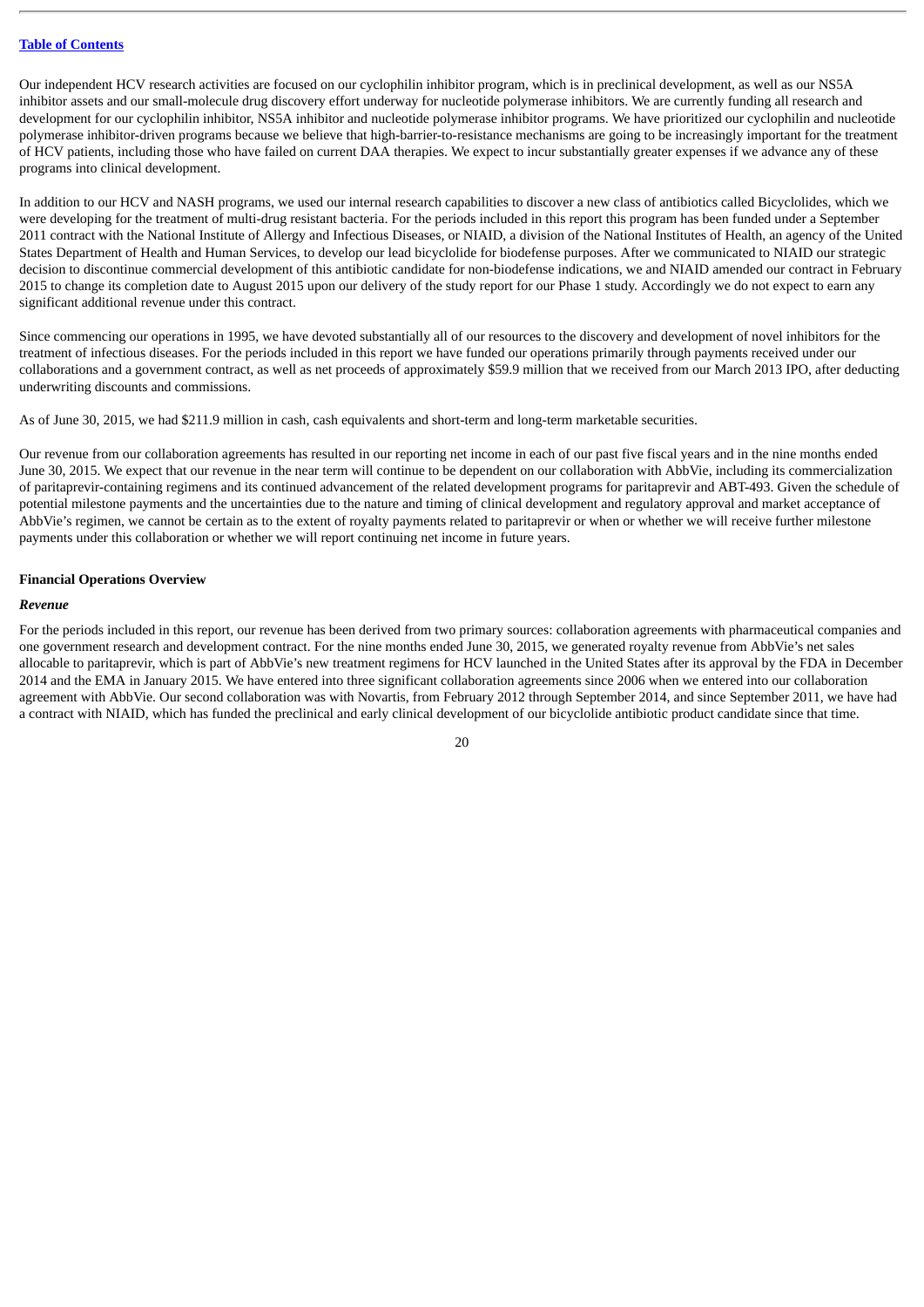The following table is a summary of revenue recognized from our collaboration agreements and government contract for the three and nine months ended June 30, 2015 and 2014:

|                    |          | <b>Three Months Ended</b><br><b>June 30.</b> |           | <b>Nine Months Ended</b><br><b>June 30,</b> |  |
|--------------------|----------|----------------------------------------------|-----------|---------------------------------------------|--|
|                    | 2015     | 2014                                         | 2015      | 2014                                        |  |
|                    |          | (in thousands)                               |           |                                             |  |
| AbbVie agreement:  |          |                                              |           |                                             |  |
| Milestone payments |          | \$40,000                                     | \$125,000 | \$40,000                                    |  |
| Rovalties          | 11,390   | __                                           | 19,743    |                                             |  |
| NIAID contract     | 209      | 2,051                                        | 1,721     | 5,104                                       |  |
| Total revenue      | \$11,599 | \$42,051                                     | \$146,464 | \$45,104                                    |  |

#### *AbbVie Agreement*

Each milestone payment received after we concluded our research obligations under the AbbVie agreement in June 30, 2011 has been recognized as revenue upon achievement of the milestone by AbbVie. During the year ended September 30, 2014, we earned and recognized as revenue a total of \$40.0 million in milestone payments as a result of U.S. and EU regulatory filings by AbbVie for the first protease inhibitor product resulting from our collaboration with AbbVie. During the nine months ended June 30, 2015, we earned and recognized as revenue a total of \$125.0 million of milestone payments related to AbbVie's U.S. and EU regulatory approvals of combination treatment regimens containing paritaprevir. Under the terms of the AbbVie agreement, we are eligible to receive an additional future milestone payment of \$30.0 million if AbbVie achieves commercialization regulatory approval in Japan of the first HCV treatment regimen incorporating one of our collaboration's protease inhibitors. We expect to earn this payment in the quarter ending December 31, 2016. We are also eligible to receive annually tiered, double-digit royalties per product on AbbVie's net sales, if any, allocable to any one of our collaboration's protease inhibitors. Under the terms of our agreement, as amended in October 2014, 30% of net sales of a 3-DAA regimen containing paritaprevir and 45% of net sales of a 2-DAA regimen containing paritaprevir will be allocated to paritaprevir. For ABT-493, 50% of net sales of a 2-DAA regimen containing ABT-493 and 33 1⁄3% of net sales of a 3-DAA regimen containing ABT-493 will be allocated to ABT-493. If there is any active ingredient other than DAA's in any ABT-493-containing regimen sold by AbbVie, there will be a further adjustment to net sales based on the relative value of the non-DAA ingredient.

## *NIAID Contract*

In December 2014, we communicated to NIAID our strategic decision not to continue commercial development of the antibiotic candidate for non-biodefense indications. In February 2015 we and NIAID amended our contract to decrease the total committed funding to a total of \$21.0 million, of which we have received \$18.3 million through June 30, 2015. We expect the contract to be completed in August 2015 upon our delivery of the study report for the Phase 1 clinical study.

We recognize revenue under this contract as research and development services are performed. We recognized revenue of \$0.2 million and \$2.1 million under this contract during the three months ended June 30, 2015 and 2014, respectively, and \$1.7 million and \$5.1 million during the nine months ended June 30, 2015 and 2014, respectively.

## *Operating Expenses*

The following table summarizes our operating expenses for the three and nine months ended June 30, 2015 and 2014:

|                            |                   | <b>Three Months Ended</b><br><b>June 30.</b> |                                                                                                                                   | <b>Nine Months Ended</b><br><b>June 30.</b> |  |
|----------------------------|-------------------|----------------------------------------------|-----------------------------------------------------------------------------------------------------------------------------------|---------------------------------------------|--|
|                            | 2015              | 2014                                         | 2015                                                                                                                              | 2014                                        |  |
|                            |                   | (in thousands)                               |                                                                                                                                   |                                             |  |
| Research and development   | \$6,253           | \$4.553                                      | \$16,140                                                                                                                          | \$13,538                                    |  |
| General and administrative | 3,641             | 2,603                                        | 9.848                                                                                                                             | 7,255                                       |  |
| Total operating expenses   | \$9,894<br>______ | \$7,156                                      | \$25,988<br><u> Tanzania de la contenentación de la contenentación de la contenentación de la contenentación de la contenenta</u> | \$20,793                                    |  |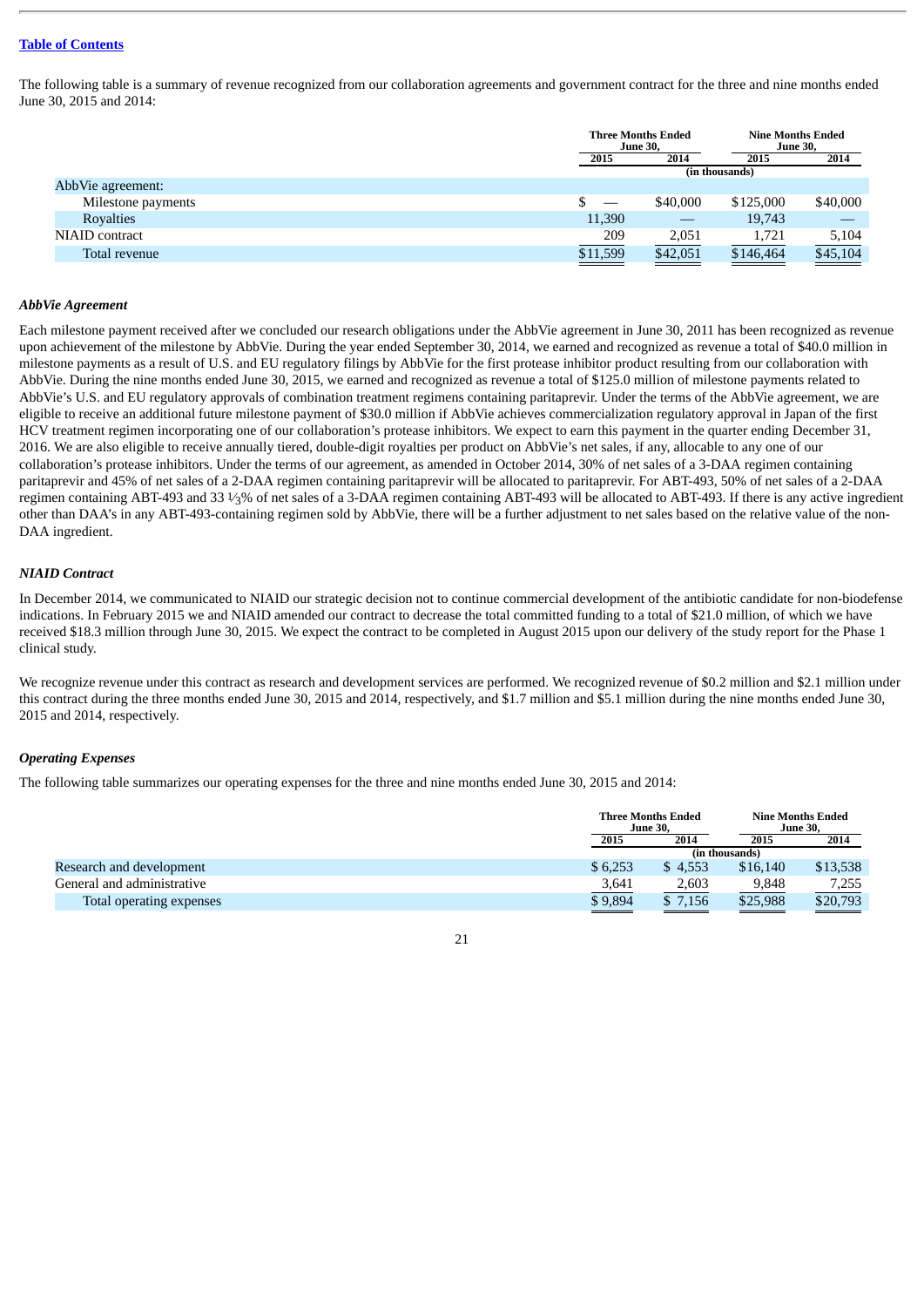#### *Research and Development Expenses*

Research and development expenses consist of costs incurred to conduct basic research, such as the discovery and development of novel small molecules as therapeutics. We expense all costs of research and development as incurred. These expenses consist primarily of:

- personnel costs, including salaries, related benefits and stock-based compensation for employees engaged in scientific research and development functions;
- third-party contract costs relating to research, formulation, manufacturing, preclinical study and clinical trial activities;
- third-party license fees;
- laboratory consumables; and
- allocated facility-related costs.

Project-specific expenses reflect costs directly attributable to our clinical development candidates and preclinical candidates nominated and selected for further development. Remaining research and development expenses are reflected in research and drug discovery, which represents early-stage drug discovery programs. At any given time, we typically have several active early stage research and drug discovery projects. Our internal resources, employees and infrastructure are not directly tied to any individual research or drug discovery project and are typically deployed across multiple projects. As such, we do not maintain information regarding costs incurred for our early-stage research and drug discovery programs on a project-specific basis.

We expect that our research and development expenses will increase in the future as we advance our research and development efforts in HCV, NASH and other areas.

Our research and drug discovery programs are at an early stage; therefore, the successful development of our product candidates is highly uncertain and may not result in approved products. Completion dates and completion costs can vary significantly for each product candidate and are difficult to predict. Given the uncertainty associated with clinical trial enrollments and the risks inherent in the development process, we are unable to determine the duration and completion costs of the current or future clinical trials of our product candidates or if, or to what extent, we will generate revenue from the commercialization and sale of any of our product candidates. We anticipate that we will make determinations as to which development programs to pursue and how much funding to direct to each program on an ongoing basis in response to the preclinical and clinical success of each product candidate, as well as ongoing assessments of the commercial potential of each product candidate.

#### *General and Administrative Expenses*

General and administrative expenses consist primarily of personnel costs, which include salaries, related benefits and stock-based compensation, of our executive, finance, business and corporate development and other administrative functions. General and administrative expenses also include travel expenses, allocated facility-related costs not otherwise included in research and development expenses, and professional fees for auditing, tax and legal services, including legal expenses to pursue patent protection of our intellectual property.

## *Other Income (Expense)*

*Interest income.* Interest income consists of interest earned on our cash equivalents and marketable securities balances.

*Interest expense*. Interest expense consists of non-cash interest expense which is being accreted to the value of accrued third-party license fees over the term of the obligation.

Change in fair value of warrant liability and Series 1 nonconvertible preferred stock. We have issued warrants for the purchase of our Series 1 nonconvertible preferred stock and we have issued Series 1 nonconvertible preferred stock, both of which we believe are financial instruments that may require a transfer of assets because of the liquidation preference features of the underlying stock. Therefore, we have classified these warrants and Series 1 nonconvertible preferred stock as liabilities that we remeasure to fair value at each reporting period and we record the changes in the fair value of the warrants and Series 1 nonconvertible preferred stock as a component of other income (expense).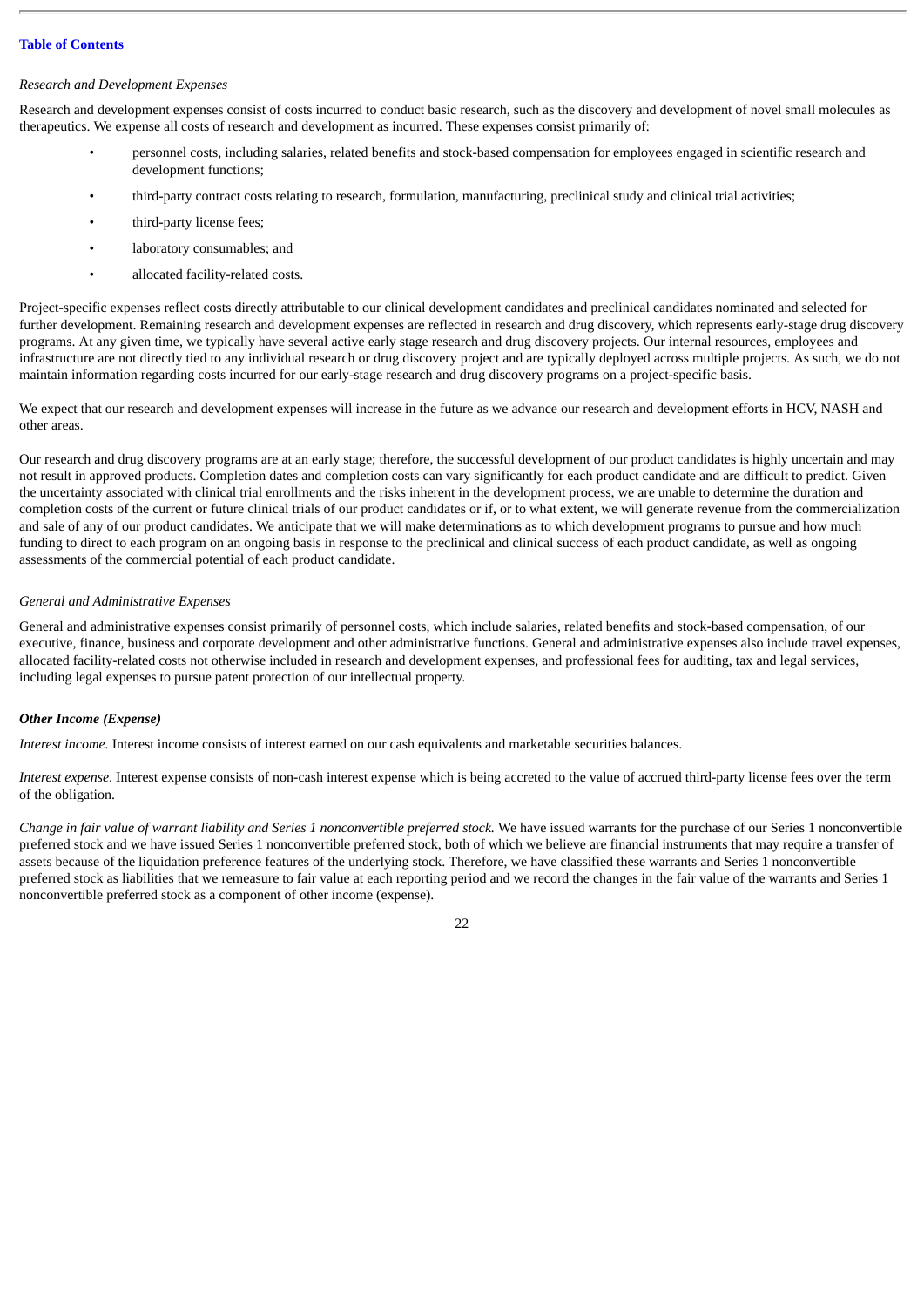#### *Income Tax Expense*

Income tax expense is based on our best estimate of applicable rates applied to pre-tax profit reported during the period.

#### **Critical Accounting Policies**

Our consolidated financial statements are prepared in accordance with accounting principles generally accepted in the United States of America. The preparation of our consolidated financial statements and related disclosures requires us to make estimates and assumptions that affect the reported amount of assets, liabilities, revenue, costs and expenses, and related disclosures. We believe that the estimates and assumptions involved in the accounting policies described below may have the greatest potential impact on our consolidated financial statements and, therefore, consider these to be our critical accounting policies. We evaluate our estimates and assumptions on an ongoing basis. Our actual results may differ from these estimates under different assumptions and conditions. See also Note 2 to our consolidated financial statements included elsewhere in this Quarterly Report on Form 10-Q and our Annual Report on Form 10-K for the fiscal year ended September 30, 2014 (referred to as our 2014 Form 10-K) for information about these accounting policies as well as a description of our other significant accounting policies. We believe that of our significant accounting policies, the following accounting policies involve the most judgment and complexity:

- Revenue recognition;
- Income taxes:
- Stock-based compensation; and
- Fair value of warrants

Accordingly, we believe the policies set forth above are critical to fully understanding and evaluating our financial condition and results of operations. If actual results or events differ materially from the estimates, judgments and assumptions used by us in applying these policies, our reported financial condition and results of operations could be materially affected.

There have been no material changes in our critical accounting policies since September 30, 2014. For further information, please see the discussion of critical accounting policies included in our Form 10-K.

#### **Results of Operations**

#### *Comparison of Three Months Ended June 30, 2015 and 2014*

|                                                                        | <b>Three Months Ended</b><br><b>June 30.</b> |                |
|------------------------------------------------------------------------|----------------------------------------------|----------------|
|                                                                        | 2015                                         | 2014           |
|                                                                        |                                              | (in thousands) |
| Revenue                                                                | \$11,599                                     | \$42,051       |
| Research and development expenses                                      | 6,253                                        | 4,553          |
| General and administrative expenses                                    | 3.641                                        | 2,603          |
| Other income (expense):                                                |                                              |                |
| Interest income                                                        | 304                                          | 106            |
| Interest expense                                                       | (2)                                          | (5)            |
| Change in fair value of warrant liability and Series 1 preferred stock | (17)                                         | (65)           |
| Income tax benefit                                                     | 428                                          | 15.122         |

*Revenue.*

|                    |          | <b>Three Months Ended</b><br><b>June 30,</b> |
|--------------------|----------|----------------------------------------------|
|                    | 2015     | 2014                                         |
|                    |          | (in thousands)                               |
| AbbVie agreement:  |          |                                              |
| Milestone payments |          | \$40,000                                     |
| <b>Royalties</b>   | 11,390   |                                              |
| NIAID contract     | 209      | 2,051                                        |
| Total revenue      | \$11,599 | \$42,051                                     |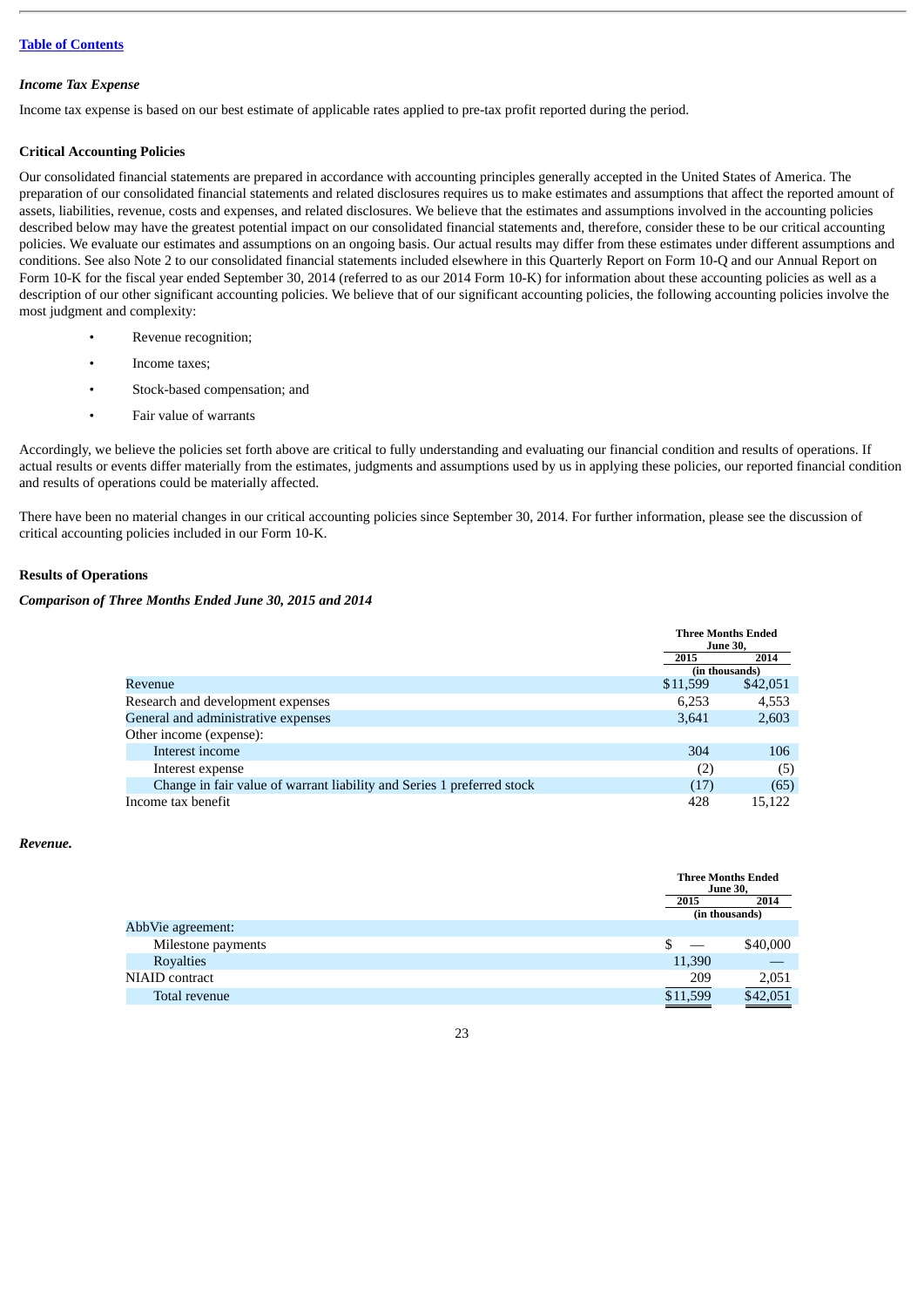We recognized revenue of \$11.6 million during the three months ended June 30, 2015, as compared to \$42.1 million during the three months ended June 30, 2014. In December 2014, the FDA approved AbbVie's new treatment regimen for HCV, containing our first product paritaprevir. During the three months ended June 30, 2015, revenue primarily consisted of royalties of \$11.4 million on the portion of AbbVie's net sales of its HCV treatment regimen allocable to paritaprevir. During the three month ended June 30, 2014, we received and recognized as revenue a total of \$40.0 million in milestone payments from AbbVie as a result of its U.S. and European Union regulatory filings for the first regimen containing a collaboration compound. During the three months ended June 30, 2015, revenue related to our performance of services under our contract with NIAID was \$0.2 million, compared to \$2.1 million in the comparable quarter in 2014. The decrease in revenue from NIAID was due to our nearing completion of the contract, which we expect to complete in August 2015.

#### *Research and development expenses.*

|                                         |            | <b>Three Months Ended</b><br><b>June 30,</b> |
|-----------------------------------------|------------|----------------------------------------------|
|                                         | 2015       | 2014                                         |
|                                         |            | (in thousands)                               |
| Development programs:                   |            |                                              |
| Antibiotic                              | -157<br>S. | \$1,468                                      |
| Research and drug discovery             | 6,096      | 3,085                                        |
| Total research and development expenses | \$6,253    | 4,553                                        |

Research and development expenses were \$6.3 million in the three months ended June 30, 2015, as compared to \$4.6 million for the same period in 2014. The \$1.7 million increase was due primarily to a \$3.0 million increase in expenses related to our early stage drug discovery programs, partially offset by a decrease in our NIAID antibiotic program of \$1.3 million. We incurred increased research expenses in the second quarter of fiscal 2015 as compared to the 2014 quarter in our early stage drug discovery programs due to an increase in internal spending related to these programs, primarily due to increased headcount related to these programs.

*General and administrative expenses.* General and administrative expenses increased by \$1.0 million from \$2.6 million in the three months ended June 30, 2014 to \$3.6 million for the same period in 2015. The increase was primarily due to increased stock-based compensation expense related to additional employee stock options and a higher value of our common stock, as well as additional expense to support our expanding operations.

*Other income (expense).* Changes in components of other income (expense) were as follows:

*Interest income*. The increase in interest income for the three months ended June 30, 2015, as compared to the three months ended June 30, 2014, was due to higher average investment balances in the third fiscal quarter of 2015 as compared to 2014 primarily due to the receipt of a total of \$125.0 million of milestone payments from AbbVie in the second fiscal quarter of 2015.

Change in fair value of warrant liability and Series 1 nonconvertible preferred stock. During the three months ended June 30, 2015, we recorded an immaterial expense due to an increase in the fair value of our warrant liability and Series 1 nonconvertible preferred stock as a result of the remeasurement of our warrant liability and Series 1 nonconvertible preferred stock.

*Income tax benefit (expense).* For the three months ended June 30, 2015 and 2014, we recorded an income tax benefit of \$0.4 million and \$15.1 million, respectively. The income tax benefit for the three months ended June 30, 2015 was primarily attributable to the research and development credits recognized during the period. During the quarter ended June 30, 2015, we performed a research and development tax credit study and recognized the incremental benefit upon completion in June 2015. During the three months ended June 30, 2015, the gross deferred tax assets increased by \$0.7 million primarily as a result of the research and development credits recorded during the period. For the three months ended June 30, 2014, we used net operating loss carryforwards to offset our income before income taxes. The net income tax benefit during the 2014 period was due to our release of our valuation allowance which we maintained against our deferred tax assets.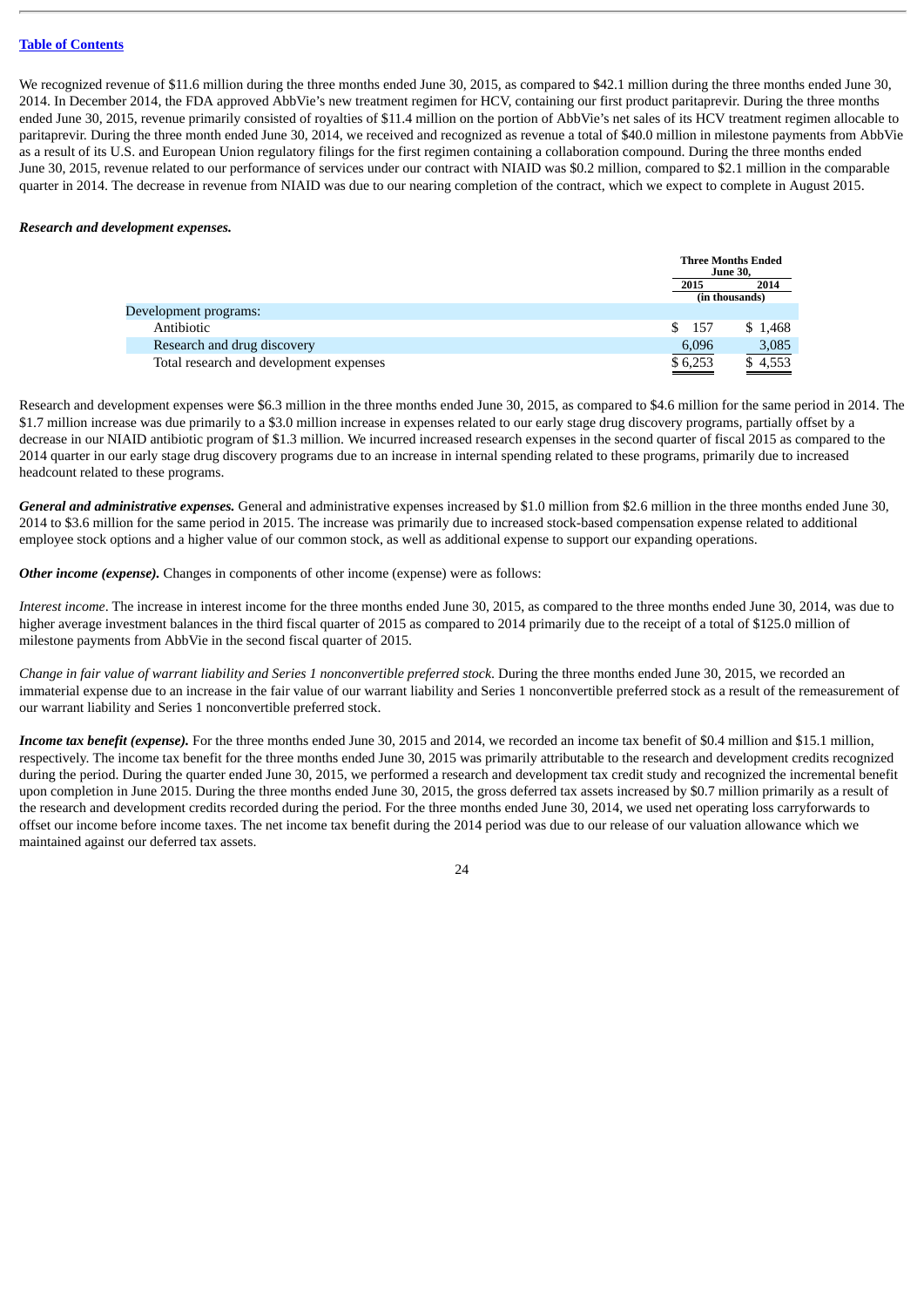#### *Comparison of Nine Months Ended June 30, 2015 and 2014*

|                                                                        |                | <b>Nine Months Ended</b><br><b>June 30.</b> |  |
|------------------------------------------------------------------------|----------------|---------------------------------------------|--|
|                                                                        | 2015           | 2014                                        |  |
|                                                                        | (in thousands) |                                             |  |
| Revenue                                                                | \$146,464      | \$45,104                                    |  |
| Research and development expenses                                      | 16.140         | 13,538                                      |  |
| General and administrative expenses                                    | 9,848          | 7,255                                       |  |
| Other income (expense):                                                |                |                                             |  |
| Interest income                                                        | 660            | 329                                         |  |
| Interest expense                                                       | (6)            | (14)                                        |  |
| Change in fair value of warrant liability and Series 1 preferred stock | 142            | (268)                                       |  |
| Income tax benefit (expense)                                           | (48,092)       | 15.122                                      |  |

*Revenue.*

|                    |           | <b>Nine Months Ended</b><br><b>June 30,</b> |  |
|--------------------|-----------|---------------------------------------------|--|
|                    | 2015      | 2014                                        |  |
|                    |           | (in thousands)                              |  |
| AbbVie agreement:  |           |                                             |  |
| Milestone payments | \$125,000 | \$40,000                                    |  |
| <b>Royalties</b>   | 19,743    |                                             |  |
| NIAID contract     | 1,721     | 5,104                                       |  |
| Total revenue      | \$146,464 | \$45,104                                    |  |
|                    |           |                                             |  |

We recognized revenue of \$146.5 million during the nine months ended June 30, 2015, as compared to \$45.1 million during the nine months ended June 30, 2014. During the nine months ended June 30, 2015, we earned and recognized as revenue \$125.0 million in milestone payments under our collaboration with AbbVie as a result of U.S. and EU regulatory approvals for AbbVie's paritaprevir-containing regimens, as well as royalties of \$19.7 million on the portion of AbbVie's net sales of its HCV treatment regimen allocable to paritaprevir. During the nine months ended June 30, 2014, we received and recognized as revenue a total of \$40.0 million in milestone payments from AbbVie as a result of its U.S. and European Union regulatory filings for the first regimen containing a collaboration compound. Our government contract revenue was \$1.7 million and \$5.1 million during the nine months ended June 30, 2015 and 2014, respectively, under our contract with NIAID. The decrease in revenue from NIAID was due to our nearing completion of the contract which is expected in August 2015.

## *Research and development expenses.*

|                                         |          | <b>Nine Months Ended</b><br><b>June 30.</b> |  |
|-----------------------------------------|----------|---------------------------------------------|--|
|                                         | 2015     | 2014                                        |  |
|                                         |          | (in thousands)                              |  |
| Development programs:                   |          |                                             |  |
| Antibiotic                              | \$1,291  | \$ 3,842                                    |  |
| Research and drug discovery             | 14,849   | 9,696                                       |  |
| Total research and development expenses | \$16,140 | \$13,538                                    |  |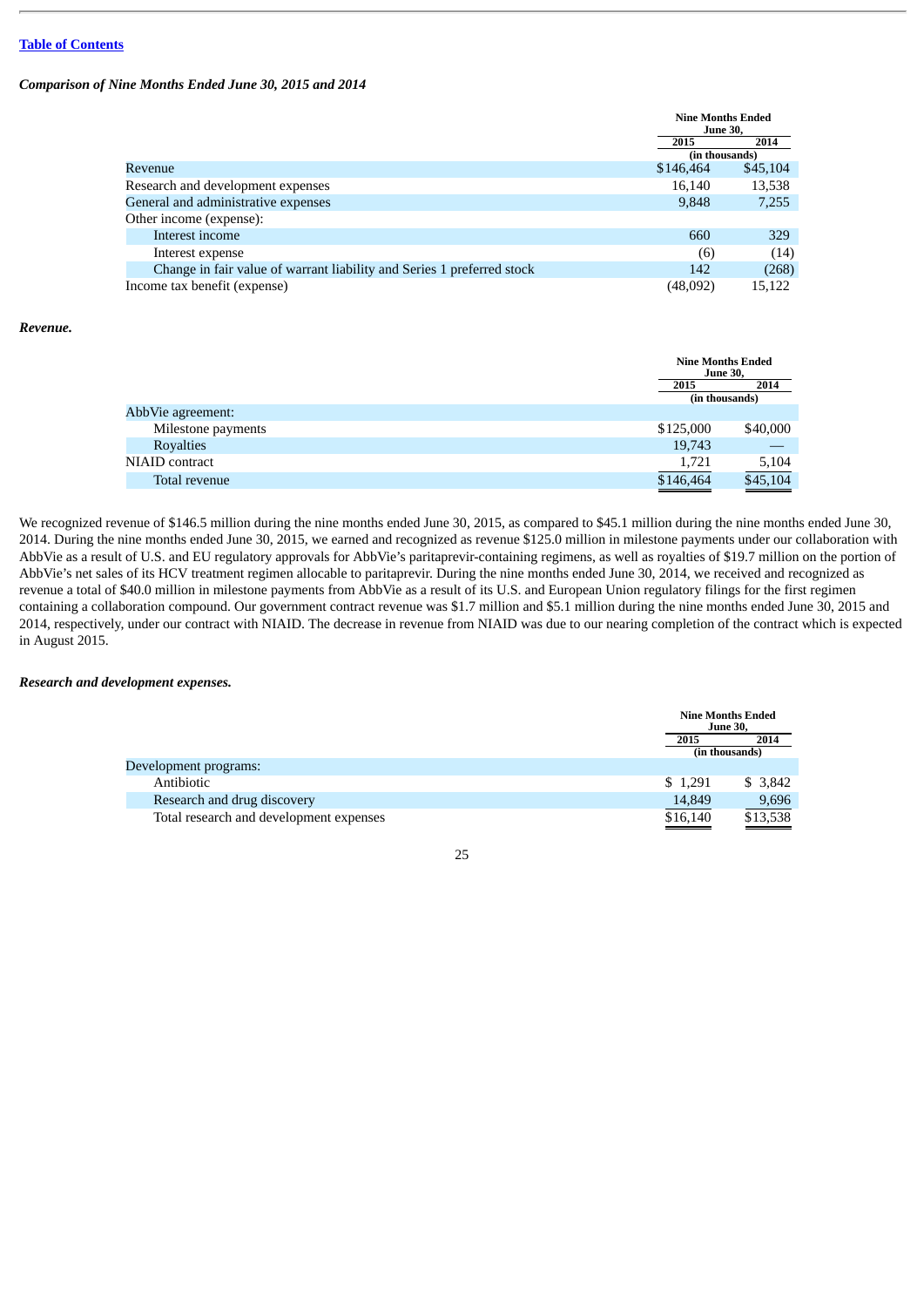Research and development expenses were \$16.1 million in the nine months ended June 30, 2015, as compared to \$13.5 million for the same period in 2014. The increase of \$2.6 million from 2014 to 2015 was due primarily to a \$5.2 million increase in preclinical expenses for our early stage drug discovery programs partially offset by a decrease of \$2.5 million in our expenses for our NIAID program. We incurred increased research expenses in our early stage drug discovery programs due to an increase in internal spending related to these programs primarily due to increased headcount related to these programs.

*General and administrative expenses.* General and administrative expenses were \$9.8 million during the nine months ended June 30, 2015 and \$7.3 million during the nine months ended June 30, 2014. The increase of \$2.5 million during the nine months ended June 30, 2015 was related primarily to an increase in stock-based compensation expense related to amortization of additional stock option grants to employees and a higher Black-Scholes value for these options granted in the later period due to the higher value of our common stock, as well as to an increase in insurance expense and additional expense to support our expanding operations.

*Other income (expense).* Changes in components of other income (expense) were as follows:

*Interest income*. The increase in interest income for the nine months ended June 30, 2015, as compared to the nine months ended June 30, 2014, was due to higher average investment balances in the third fiscal quarter of 2015 as compared to 2014 primarily due to the receipt of \$125.0 million in milestone payments from AbbVie in the second fiscal quarter of 2015.

Change in fair value of warrant liability and Series 1 nonconvertible preferred stock. We account for our outstanding warrants for our Series 1 nonconvertible preferred stock and our Series 1 nonconvertible preferred stock as liabilities held at fair value, with changes in fair value recorded as a component of other income (expense). During the nine months ended June 30, 2014, we recorded income due to a decrease in the fair value of our warrant liability during the nine months ended June 30, 2014 as a result of the remeasurement of the fair value of warrants for Series 1 nonconvertible preferred stock. During the nine months ended June 30, 2015 we recorded an expense of \$0.2 million due to an increase in the fair value of our warrant liability and Series 1 nonconvertible preferred stock. In February 2014, 225,408 warrants were exercised resulting in net issuance of 223,153 shares of Series 1 nonconvertible preferred stock.

*Income tax benefit (expense).* For the nine months ended June 30, 2015, we recorded an income tax provision of \$48.1 million and income tax benefit of \$15.1 million in the 2014 period. The income tax provision for the nine months ended June 30, 2015 was primarily attributable to the tax provision on the earnings of our operations, all of which are domestic. During the nine months ended June 30, 2015, we performed a research and development tax credit study and recognized the incremental benefit upon completion in June 2015. During the nine months ended June 30, 2015, the gross deferred tax assets decreased by \$9.3 million primarily as a result of their utilization against tax liability on income before income taxes generated during the period. For the nine months ended June 30, 2014, we used net operating loss carryforwards to offset our income before income taxes. The net income tax benefit during the 2014 period was due to our release of our valuation allowance which we had previously maintained against our deferred tax assets.

#### **Liquidity and Capital Resources**

At June 30, 2015, our principal sources of liquidity were cash, cash equivalents and marketable securities totaling \$211.9 million.

During the nine months ended June 30, 2015, we generated \$79.0 million in cash from our operating activities. The following table shows a summary of our cash flows for the nine months ended June 30, 2015 and 2014.

|                             |                | <b>Nine Months Ended</b><br><b>June 30.</b> |  |
|-----------------------------|----------------|---------------------------------------------|--|
|                             | 2015           | 2014                                        |  |
|                             | (in thousands) |                                             |  |
| Cash provided by (used in): |                |                                             |  |
| Operating activities        | \$79,048       | \$25,111                                    |  |
| Investing activities        | \$(92,284)     | \$(8,716)                                   |  |
| <b>Financing activities</b> | \$2,381        | \$1,120                                     |  |

#### *Net cash provided by operating activities*

During the nine months ended June 30, 2015, operating activities provided \$79.0 million of cash. Cash provided by operating activities primarily resulted from our net income of \$73.3 million and net non-cash charges of \$13.2 million, partially offset by the net

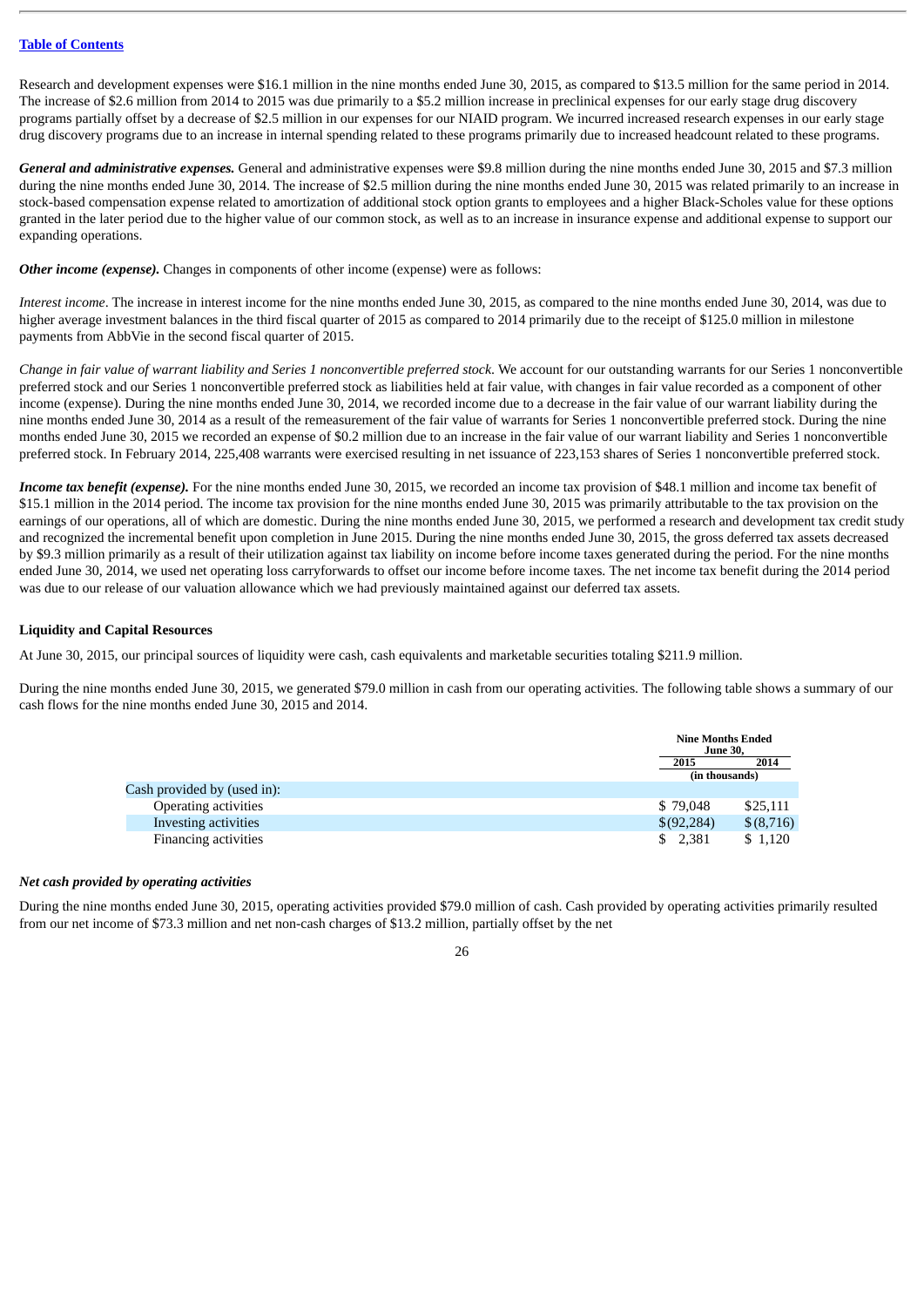change in operating assets and liabilities of \$7.3 million. Our net income in the period was primarily due to normal operating expenses and revenue consisting of \$125.0 million in milestone payments received and \$19.7 million in royalties from AbbVie and \$1.7 million of reimbursement under our NIAID contract. Our net non-cash charges in the period primarily consisted of change in deferred tax assets of \$11.1 million, \$4.0 million of stock-based compensation expense and \$1.7 million related to amortization of the premium on our marketable securities, which were partially offset by \$1.8 million income tax benefit from exercise of stock options and premium on marketable securities of \$2.1 million. The \$8.6 million increase in accounts receivable and unbilled receivables was due to timing of our billings under the NIAID contract and royalty payments from AbbVie. The \$2.2 million increase in accrued taxes payable is a result of the current tax provision on pretax income during the period offset by the use of deferred tax assets.

During the nine months ended June 30, 2014, operating activities provided \$25.1 million of cash primarily due to our net income of \$39.5 million partially reduced by non-cash items of \$13.0 million and changes in our operating assets and liabilities of \$1.3 million. Our net income in the period was primarily due to the milestone payments we earned and received during the third quarter of fiscal 2014. Non-cash items affecting income from operations during the nine months ended June 30, 2014 consisted primarily of benefit from deferred income taxes of \$15.2 million and premium on marketable securities of \$1.8 million, partially offset by stock-based compensation of \$1.9 million and amortization of premium on marketable securities of \$1.6 million, depreciation expense of \$0.2 million and change in fair value of warrant and preferred stock liability of \$0.3 million. The changes in our operating assets and liabilities resulted from in an increase in accounts receivable and unbilled receivables of \$1.1 million, decrease in prepaid expenses of \$0.2 million and decrease in accounts payable and accrued expenses of \$0.4 million.

#### *Net cash used in investing activities*

During the nine months ended June 30, 2015, net cash used in investing activities was \$92.3 million. Net cash used in investing activities during the period consisted primarily of \$155.6 million used to purchase marketable securities offset by cash received from sales of marketable securities of \$2.2 million and from maturities of marketable securities of \$62.0 million.

During the nine months ended June 30, 2014, net cash used in investing activities was \$8.7 million. Net cash used in investing activities during the period consisted primarily of \$85.8 million of cash used for purchases of marketable securities, partially offset by \$70.2 million of maturities and \$7.4 million of sales of marketable securities.

#### *Net cash provided by financing activities*

Net cash provided by financing activities during the nine months ended June 30, 2015 was \$2.4 million and consisted of income tax benefit from exercise of stock options of \$1.8 million and proceeds from exercise of stock options of \$0.6 million.

Net cash provided by financing activities during the nine months ended June 30, 2014 consisted of proceeds received from the exercise of stock options of \$1.0 million and income tax benefit from the exercise of stock options of \$0.1 million.

#### *Funding requirements*

As of June 30, 2015, we had \$211.9 million in cash, cash equivalents and short-term and long-term marketable securities. We believe that our existing cash, cash equivalents and marketable securities as of June 30, 2015, will be sufficient to meet our anticipated cash requirements for the forseeable future. However, our forecast of the period of time through which our financial resources will be adequate to support our operations is a forward-looking statement that involves risks and uncertainties, and actual results could vary materially.

Our future capital requirements are difficult to forecast and will depend on many factors, including:

- the number and characteristics of the future product candidates we pursue;
- the scope, progress, results and costs of researching and developing any of our future product candidates on our own, and conducting preclinical research and clinical trials;
- whether we in-license or otherwise acquire additional assets for development;
- whether our existing collaboration generates significant royalties and potential milestone payments to us;
- the timing of, and the costs involved in, obtaining regulatory approvals for any future product candidates we develop independently;

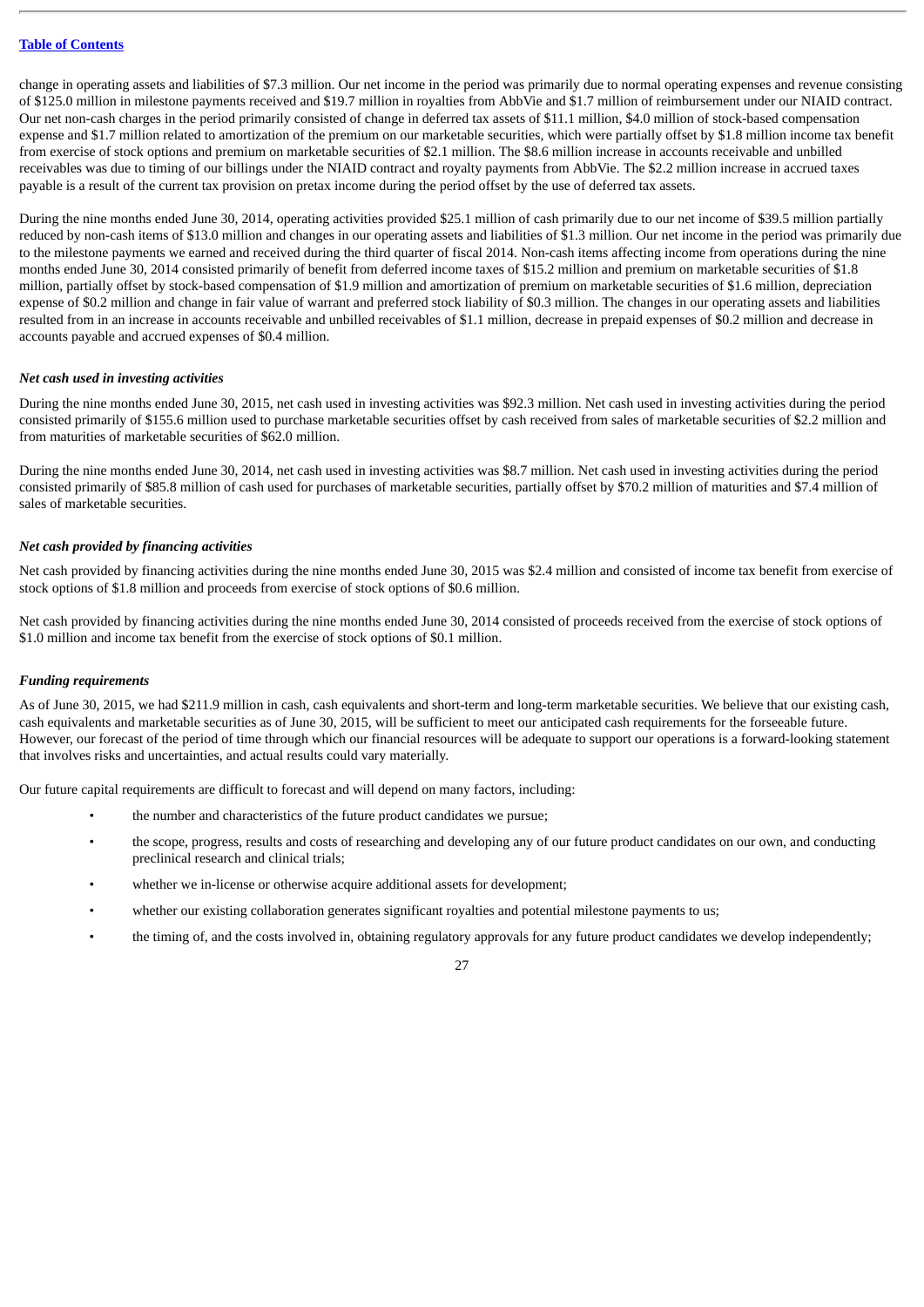- the cost of commercialization activities, if any, of any future product candidates we develop independently that are approved for sale, including marketing, sales and distribution costs;
- the cost of manufacturing our future product candidates and any products we successfully commercialize independently;
- our ability to maintain existing collaborations and to establish new collaborations, licensing or other arrangements and the financial terms of such agreements;
- the costs involved in preparing, filing, prosecuting, maintaining, defending and enforcing patents, including litigation costs and the outcome of such litigation; and
- the timing, receipt and amount of sales of, or royalties on, paritaprevir, ABT-493 and our future product candidates, if any.

#### **Off-Balance Sheet Arrangements**

We do not engage in any off-balance sheet financing activities. We do not have any interest in entities referred to as variable interest entities, which include special purpose entities and other structured finance entities.

#### **Contractual Obligations and Commitments**

In our Annual Report on Form 10-K for the year ended September 30, 2014, Part II, Item 7, Management's Discussion and Analysis of Financial Conditions and Results of Operations, under the heading "Contractual Obligations and Commitments", we have described our commitments and contingencies. There were no material changes in our commitments and contingencies during the nine months ended June 30, 2015 except for those related to our amended lease agreement as disclosed in Note 11 to our consolidated financial statements included in this Quarterly Report on Form 10-Q.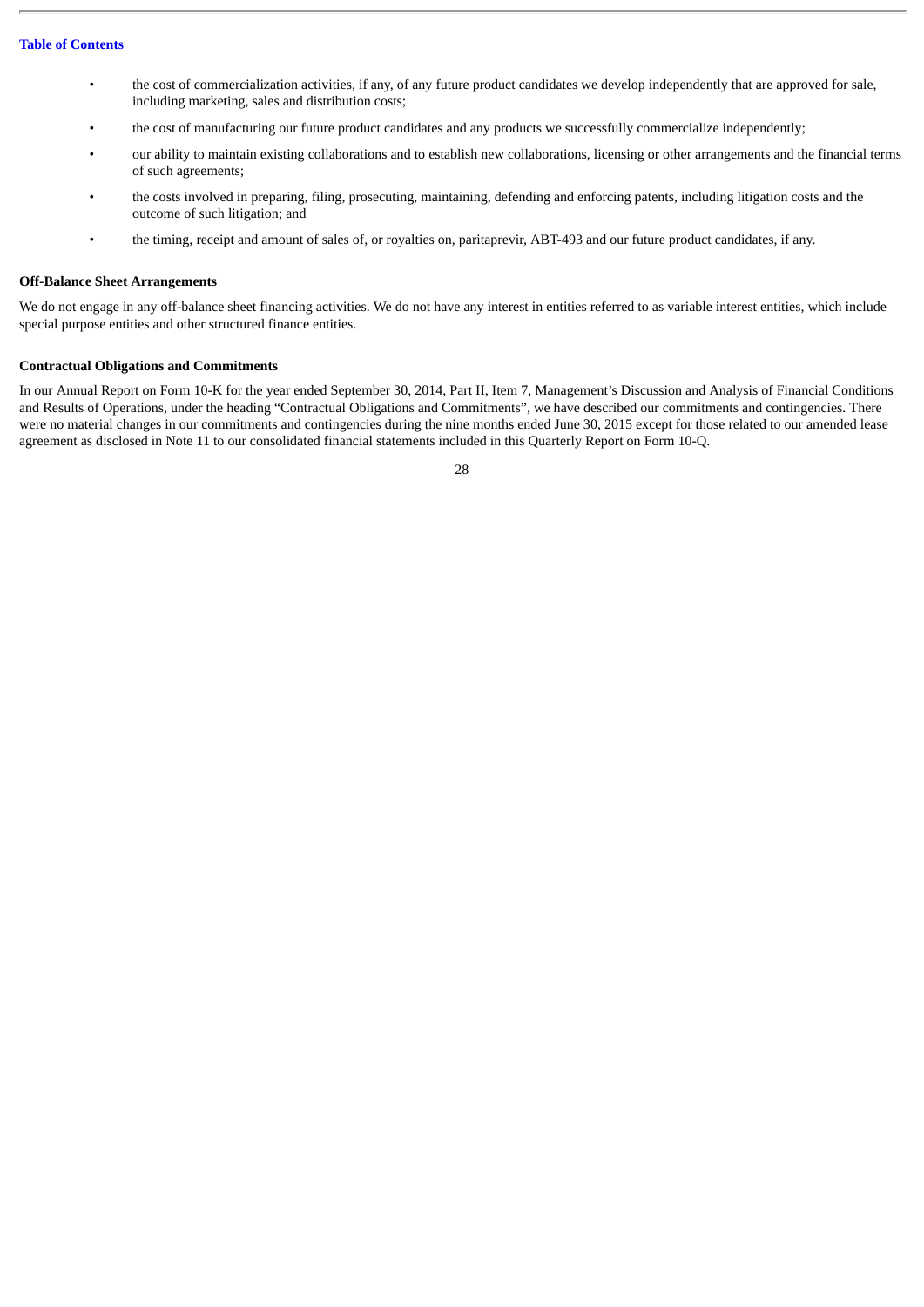Future minimum lease payments for operating leases as of June 30, 2015 are as follows:

| Year ending September 30, |    |        |
|---------------------------|----|--------|
| 2015                      | \$ | 382    |
| 2016                      |    | 1,958  |
| 2017                      |    | 2,010  |
| 2018                      |    | 2,062  |
| 2019                      |    | 2,117  |
| Thereafter                |    | 6,494  |
| <b>Total</b>              | S  | 15,023 |
|                           |    |        |

#### **Recently Issued Accounting Pronouncements**

In May, 2014, the Financial Accounting Standards Board (the "FASB") issued ASU No. 2014-09, *Revenue from Contracts with Customers* (Topic 606), which supersedes all existing revenue recognition requirements, including most industry-specific guidance. The new standard requires a company to recognize revenue when it transfers goods or services to customers in an amount that reflects the consideration that the company expects to receive for those goods or services. In July 2015, the FASB decided to delay the effective date of the new revenue standard by one year. The new standard will be effective for us October 1, 2018. We are currently evaluating the potential impact that Topic 606 may have on our financial position and results of operations.

## <span id="page-28-0"></span>**ITEM 3. QUANTITATIVE AND QUALITATIVE DISCLOSURE ABOUT MARKET RISK**

#### *Interest Rate Sensitivity*

We had cash, cash equivalents and short-term and long-term marketable securities of \$211.9 million at June 30, 2015, which consisted of cash, money market funds, commercial paper, corporate bonds and government securities. Interest income is sensitive to changes in the general level of interest rates; however, due to the nature of these investments, we do not believe that we have any material exposure to changes in the fair value of our investment portfolio as a result of changes in interest rates. We had no debt outstanding as of June 30, 2015.

## <span id="page-28-1"></span>**ITEM 4. CONTROLS AND PROCEDURES**

#### a) *Conclusion Regarding the Effectiveness of Disclosure Controls and Procedures.*

Our management, with the participation of the principal executive officer and principal financial officer, has evaluated the effectiveness of the design and operation of our disclosure controls and procedures (as defined in Rules 13a-15(e) and 15d-15(e) under the Securities Exchange Act of 1934, as amended (the "Exchange Act")) as of the end of the period covered by this quarterly report. Based on this evaluation, the principal executive officer and principal financial officer concluded that these disclosure controls and procedures are effective and designed to ensure that the information required to be disclosed in our reports filed or submitted under the Exchange Act is recorded, processed, summarized and reported within the requisite time periods.

#### b) *Changes in Internal Control Over Financial Reporting.*

There was no change in our internal control over financial reporting (as defined in Rules 13a-15(f) and 15d-15(f) under the Exchange Act) identified in connection with the evaluation of our internal control performed during the last fiscal quarter that has materially affected, or is reasonably likely to materially affect, our internal control over financial reporting.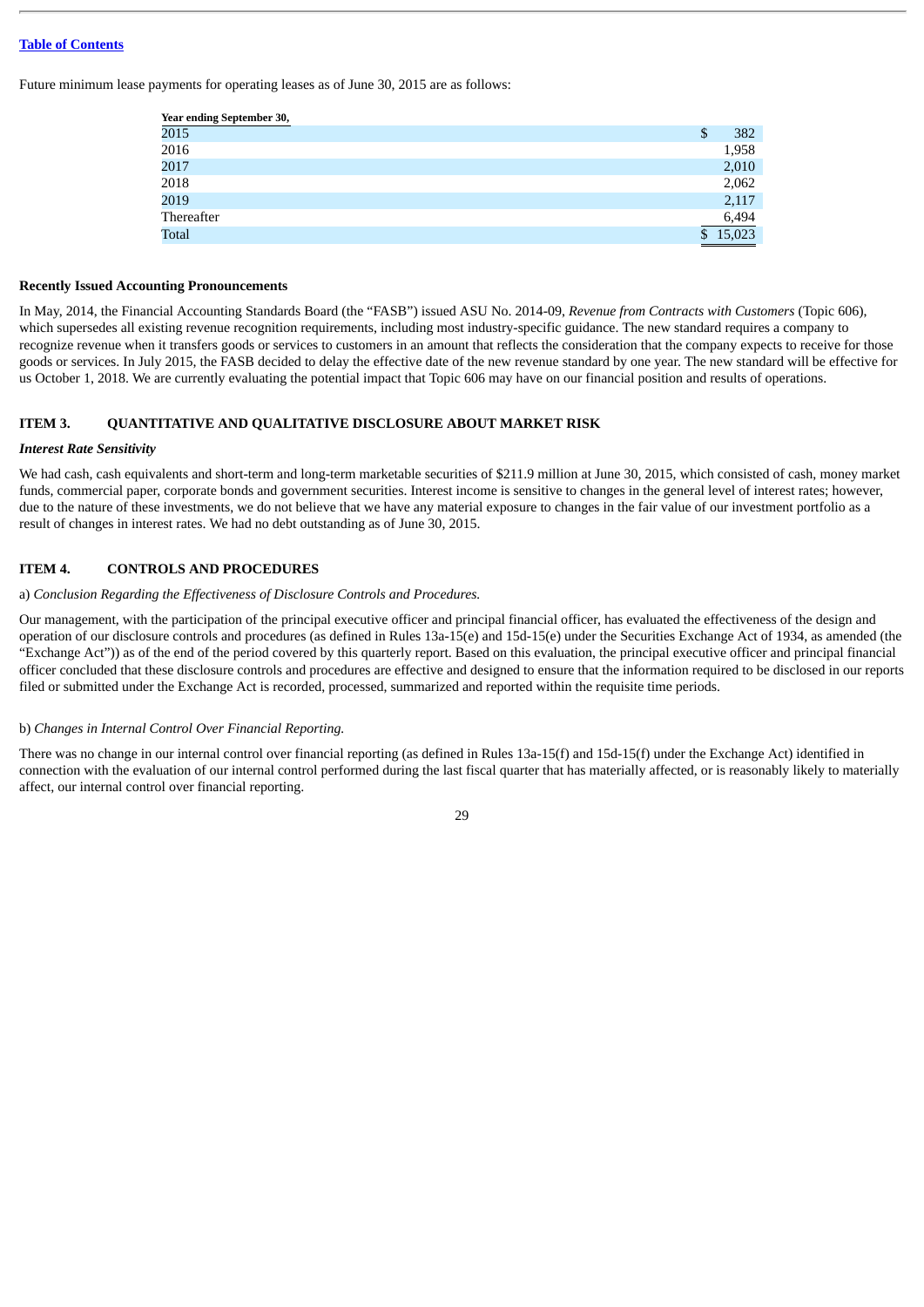## <span id="page-29-0"></span>**PART II – OTHER INFORMATION**

## <span id="page-29-1"></span>**ITEM 1A. RISK FACTORS**

#### **RISK FACTORS**

Our business faces significant risks and uncertainties. Certain factors may have a material adverse effect on our business prospects, financial condition and results of operations, and you should carefully consider them. Accordingly, in evaluating our business, we encourage you to consider the following discussion of risk factors, in its entirety, in addition to other information contained in or incorporated by reference into this Quarterly Report on Form 10-Q and our other public filings with the SEC. Other events that we do not currently anticipate or that we currently deem immaterial may also affect our business, *prospects, financial condition and results of operations.*

#### **Risks Related to Our Business**

Our financial prospects for the next several years are dependent upon the development and commercialization efforts of AbbVie for combination therapies incorporating the protease inhibitors paritaprevir or ABT-493 for the treatment of HCV. AbbVie may act in its best interest rather than in our *best interest, which could adversely affect our business.*

We rely on AbbVie to fund and conduct the clinical development and commercialization of paritaprevir, ABT-493 (our next-generation protease inhibitor in clinical development) and any other protease inhibitors we discover, over which AbbVie has complete control. Our ability to generate significant revenue in the near term will depend primarily on the successful development, regulatory approval, marketing and commercialization by AbbVie of combination therapies incorporating paritaprevir or ABT-493. Such success is subject to significant uncertainty, and we have no control over the resources, time and effort that AbbVie may devote to paritaprevir or ABT-493. Any of several events or factors could have a material adverse effect on our ability to generate revenue from AbbVie's potential commercialization of paritaprevir or ABT-493 in combination therapies. For example, AbbVie:

- may not achieve satisfactory levels of market acceptance and reimbursement by physicians, patients and third-party payers for combination therapies incorporating one of our protease inhibitor product candidates in the various markets of the world where these therapies are being introduced and sold by AbbVie;
- may not compete successfully with any such combination therapies against alternative products and therapies for HCV;
- may have to comply with additional requests and recommendations from the FDA, including additional clinical trials for paritaprevir or ABT-493;
- may not make all regulatory filings and obtain all necessary approvals from the FDA and similar foreign regulatory agencies, and all necessary reimbursement approvals;
- may be unable to successfully complete the clinical development of an ABT-493-containing regimen;
- may not commit sufficient resources to the development or regulatory approval of ABT-493 or to the marketing and distribution of regimens containing paritaprevir or ABT-493, whether for competitive or strategic reasons or otherwise due to a change in business priorities;
- may cease to perform its obligations under the terms of our collaboration agreement;
- may unilaterally terminate our collaboration agreement on specified prior notice without any reason and without any further commitment to continue development of any of our protease inhibitor candidates;
- may not be able to manufacture our product candidates in compliance with requirements of the FDA and similar foreign regulatory agencies and in commercial quantities sufficient to meet market demand; and
- may independently develop products that compete with our products or product candidate in the treatment of HCV.

We do not have access to all information regarding the products being developed and potentially commercialized by AbbVie, including information about clinical trial design and execution, safety reports from clinical trials, spontaneous safety reports for any marketed product, regulatory affairs, process development, manufacturing, marketing, sales and other areas known by AbbVie. Thus, our ability to keep our stockholders informed about the status of products and product candidates under our collaboration will be limited by the degree to which AbbVie keeps us informed. If AbbVie does not perform in the manner we expect or fulfill its responsibilities in a timely manner, or at all, the further development and global commercialization of paritaprevir and the clinical development, regulatory approval and commercialization efforts related to ABT-493 could be delayed or terminated or be commercially unsuccessful. In addition, AbbVie has the right to make decisions regarding the development and commercialization of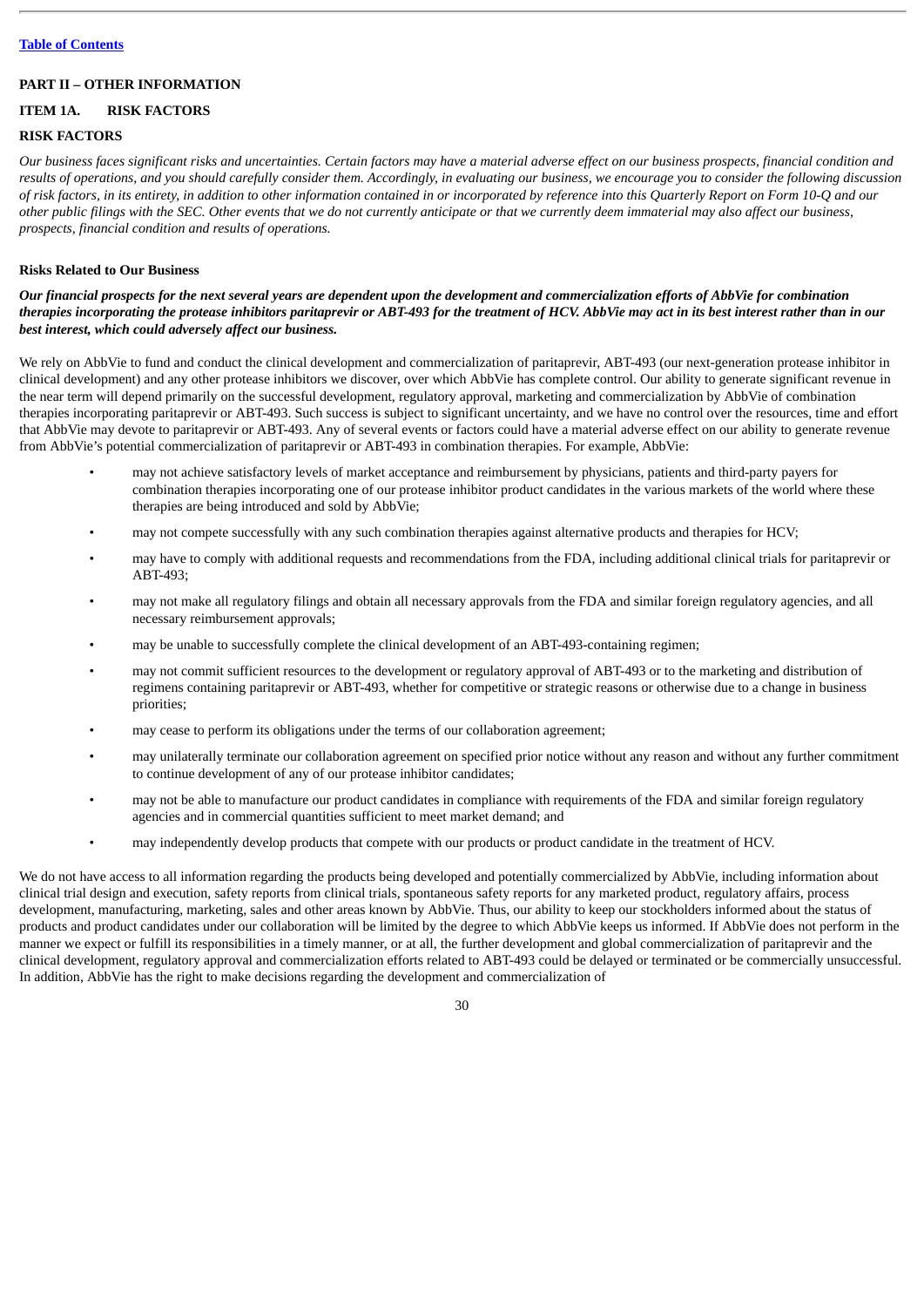product candidates without consulting us, and may make decisions with which we do not agree. Conflicts between us and AbbVie may arise if there is a dispute about the progress of the clinical development of a product candidate, the achievement and payment of a milestone amount, the relative values allocated to the pharmaceutically active ingredients, or the ownership of intellectual property developed during the course of our collaboration agreement. If AbbVie acts in a manner that is not in our best interest, then it could adversely affect our business and prospects.

We and AbbVie face substantial competition in the markets for HCV drugs, and there are many companies developing potential therapies for nonalcoholic steatohepatitis ("NASH"), as well as other liver and viral diseases, which may result in others discovering, developing or commercializing *products before ours or doing so more successfully than we or our collaborators.*

The pharmaceutical and biotechnology industries are intensely competitive and rapidly changing. Many large pharmaceutical and biotechnology companies, academic institutions, governmental agencies and other public and private research organizations are commercializing or pursuing the development of products that target HCV, NASH and other infectious diseases or liver diseases that we may target in the future.

Many of our competitors have substantially greater commercial infrastructure and greater financial, technical and personnel resources than we have, as well as drug candidates in late-stage clinical development.

Our competitors may succeed in developing competing products and obtaining regulatory approval before we or any collaborator of ours does with our product candidates, or they may gain acceptance for the same markets that we are targeting. If we are not "first to market" with one of our product candidates in one or more disease indications, our competitive position could be compromised because it may be more difficult for us to obtain marketing approval for that product candidate and market acceptance of that product candidate as a second competitor. In addition, any new product that competes with an approved product typically must demonstrate compelling advantages in efficacy, convenience, tolerability or safety, some combination of these factors, in order to overcome price competition and to be commercially successful.

We expect our current and future product candidates to face intense and increasing competition as new products enter the HCV and antiviral markets and advanced technologies become available, particularly in the case of HCV in combinations with existing products and other new products. First generation protease inhibitors, Incivek™ (telaprevir) of Vertex and Victrelis™ (boceprevir) of Merck, were approved in 2011 by the FDA for the treatment of HCV in combination with interferon and ribavirin, which in combination were the previous standard of care. However, by January 2015 both Vertex and Merck had announced they would discontinue the sale of these products, noting competing treatments and diminishing market demand. A third protease inhibitor, simeprevir (Olysio™) from Janssen Therapeutics, was approved by the FDA in November 2013 for use in genotype 1 HCV patients only when used in combination with pegylated interferon and ribavirin. The evolving competitive landscape in HCV intensified in December 2013, when the FDA approved sofosbuvir (Sovaldi<sup>™)</sup>), a nucleotide analogue inhibitor of the HCV NS5B polymerase enzyme from Gilead for patients with genotype 2 or 3 HCV and no requirement for interferon (also approved for patients with genotypes 1 or 4 when combined with pegylated interferon and ribavirin). On July 9, 2014, Bristol-Myers Squibb gained approval in Japan for the NS5A/protease inhibitor combination daclatasvir/asunaprevir. In October 2014 the FDA approved Gilead's interferon-free Harvoni™, a combination of sofosbuvir and ledipasvir (a NS5A inhibitor) for patients with genotype 1 HCV. Also in November 2014 the FDA approved an interferon-free combination therapy of simeprevir and sofusbuvir for genotype 1 HCV patients. In December 2014, AbbVie's Viekira Pak treatment regimen containing our collaboration's paritaprevir was approved by the FDA. Other all-oral, next-generation treatment regimens are under development and may obtain regulatory approvals in other settings for the treatment of HCV. These other potential new treatment regimens may render AbbVie's treatment regimens containing any of our HCV product candidates noncompetitive. In particular, regimens containing our HCV product candidates may not be able to compete successfully with other products and regimens in development involving multiple classes of inhibitors of HCV, including protease inhibitors, polymerase inhibitors (nucleoside and non-nucleoside), NS5A inhibitors, and others, under development by companies such as Achillion, Bristol-Myers Squibb, Gilead, Johnson & Johnson, Medivir, Merck, Regulus and Roche, as well as by our collaborator AbbVie.

Competitive products in the form of other treatment methods or a vaccine for HCV may render our product candidates licensed to others, as well as any future product candidates we may develop ourselves, obsolete or noncompetitive. Even if successfully developed and subsequently approved by the FDA, our product candidates will face competition based on their safety and effectiveness, the timing and scope of the regulatory approvals, the availability and cost of supply, marketing and sales capabilities, reimbursement coverage, price, patent position and other factors. If the product candidates developed under our collaboration agreement with AbbVie face competition from generic products, the collaboration agreement provides that the royalty rate applicable to such product candidates is reduced significantly by a specified percentage on a product-by-product, country-by-country basis. If we and our collaborator are not able to compete effectively against our current and future competitors, our business will not grow and our financial condition, operations and stock price will suffer.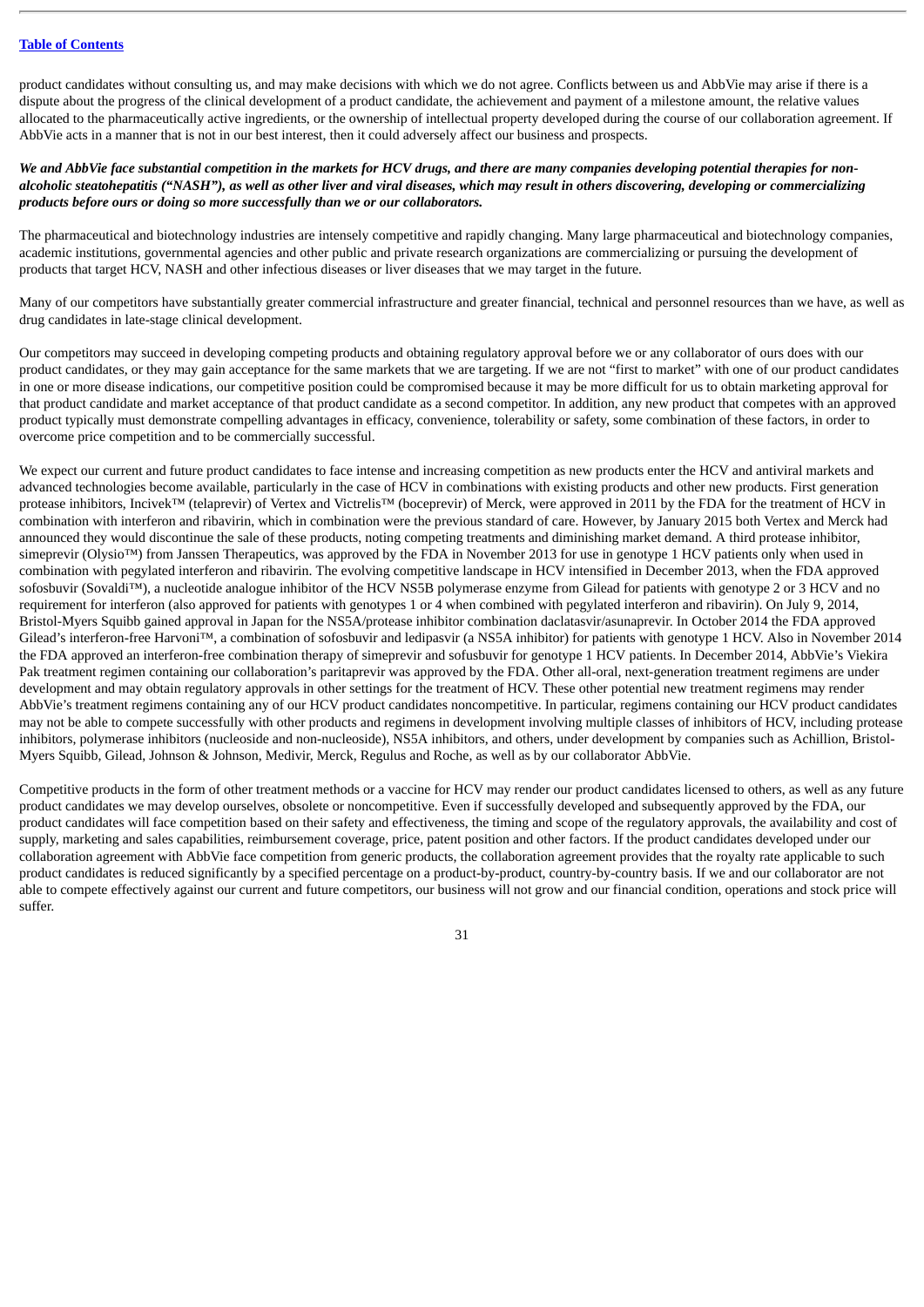Though there is currently no approved treatment for NASH, we expect significant competition from other companies in the development of new treatments for NASH and related conditions. We are aware of several companies with programs that are significantly more advanced than ours, including companies with compounds in Phase 2 or later stage clinical trials for NASH or related conditions. These companies include Alberio, Conatus, Galectin, Galmed, Genfit, Gilead, GSK, Intercept, NGM, Novo Nordisk, Raptor, Tobira and Shire. A significant number of other companies are conducting earlier clinical trials that may be applicable in NASH and other cholestatic diseases, including AstraZeneca, Boehringer Ingelheim, Cymabay, Durect, Islet, Medicnova, Nimbus, and Viking, and there are additional companies conducting preclinical studies in these disease areas.

If we are not able to develop new products that can compete effectively against our current and future competitors, our business will not grow and our financial condition, operations and stock price will suffer.

## We have not developed independently any approved products and we have limited clinical development experience, which makes it difficult to assess our *ability to develop and commercialize our future product candidates.*

To date, AbbVie has been and will continue to be responsible for all of the clinical development of our paritaprevir and ABT-493 protease inhibitor product candidates. We have not yet demonstrated an ability to successfully address many of the risks and uncertainties associated with late stage clinical development, regulatory approval and commercialization of therapeutic products such as the ones we plan to develop independently. For example, to execute our business plan for development of our independent programs for any combinations of any of our cyclophilin inhibitors, NS5A inhibitors and nucleotide polymerase inhibitors for HCV, as well as for any of our research programs beyond HCV, we will need to successfully:

- execute clinical development of our future product candidates and demonstrate acceptable safety and efficacy for them alone and, at least in the case of HCV, in combination with other drugs or drug candidates;
- obtain required regulatory approvals for the development and commercialization of our future product candidates;
- develop and maintain any future collaborations we may enter into for any of these programs;
- obtain and maintain patent protection for our product candidates and freedom from infringement of intellectual property of others;
- establish acceptable commercial manufacturing arrangements with third-party manufacturers;
- build and maintain robust sales, distribution and marketing capabilities, either independently or in collaboration with future collaborators;
- gain market acceptance for our future product candidates among physicians, payers and patients; and
- manage our spending as costs and expenses increase due to clinical trials, regulatory approvals and commercialization.

If we are unsuccessful in accomplishing these objectives, we may not be able to successfully develop and commercialize our future product candidates and expand our business or continue our operations.

## If we are not successful in discovering further product candidates in addition to paritaprevir and ABT-493, our ability to expand our business and achieve *our strategic objectives will be impaired.*

Most of our internal research programs are at preclinical stages. Research programs designed to identify product candidates require substantial technical, financial and human resources, whether or not any product candidates are ultimately identified. Our research programs may initially show promise in identifying additional potential product candidates, yet fail to yield product candidates for clinical development or commercialization for many reasons, including the following:

- the research methodology used may not be successful in identifying additional potential product candidates;
- competitors may develop alternatives that render our future product candidates less commercially viable or obsolete;
- competitors may obtain intellectual property protection that effectively prevents us from developing a potential product candidate;
- a future product candidate may, on further study, be shown to have harmful side effects or other characteristics that indicate it is unlikely to be effective or otherwise does not meet applicable regulatory criteria; and
- a future product candidate may not be capable of being produced in commercial quantities at an acceptable cost, or at all.

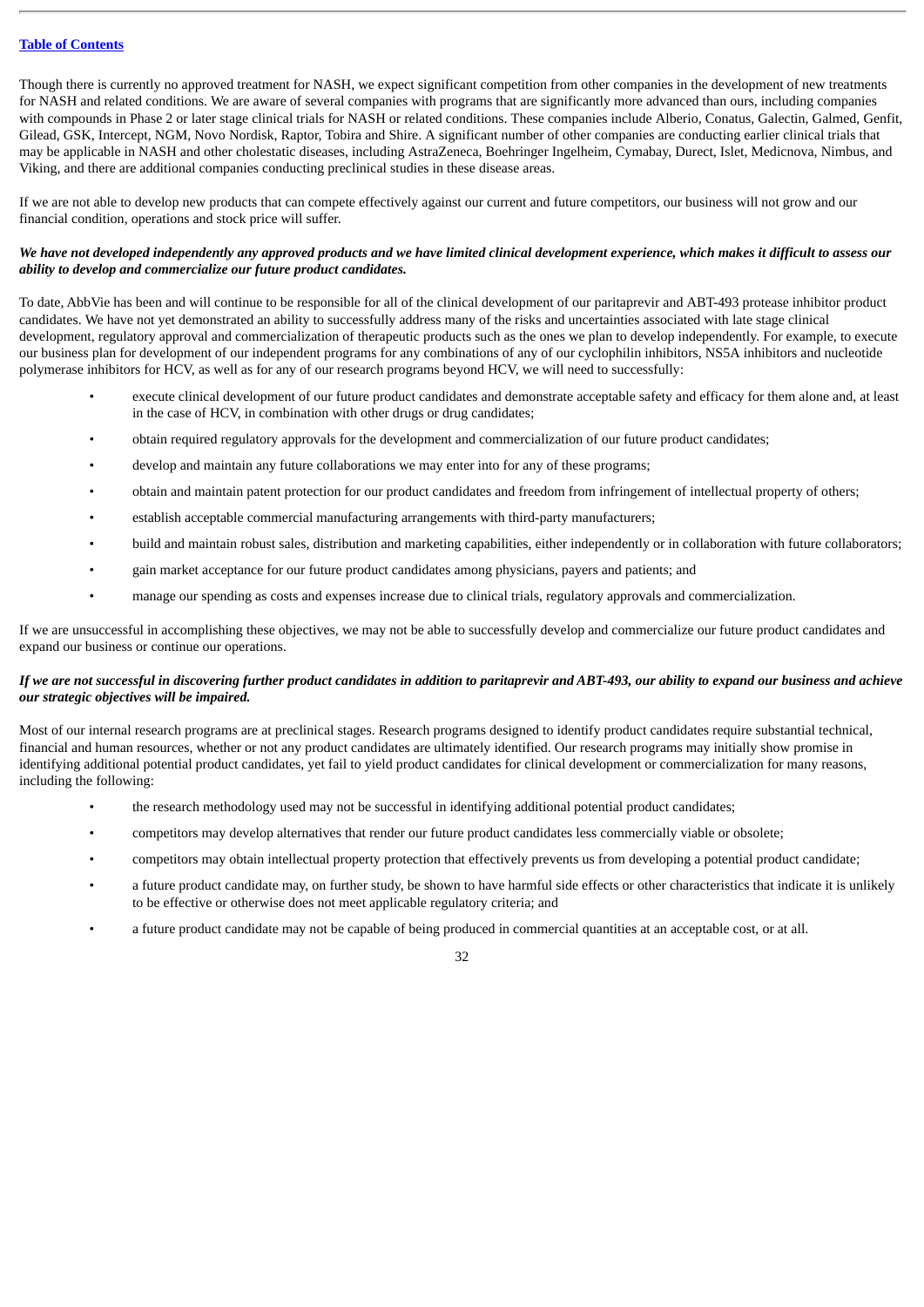Additional drug candidates that we may develop will require significant research, preclinical and clinical studies, regulatory approvals and commitments of resources before they can be commercialized. We cannot give assurance that our research will lead to discovery of any additional drug candidates that will generate additional revenue for us. If we are unable to identify additional compounds suitable for preclinical and clinical development, we may not be able to obtain sufficient product revenue in future periods, which likely would result in significant harm to our financial position and adversely impact our stock price.

## If we fail to attract and keep senior management and key scientific personnel, we may be unable to successfully develop our product candidates, conduct *our clinical trials and commercialize our product candidates.*

Our success depends in part on our continued ability to attract, retain and motivate highly qualified management, clinical and scientific personnel. We are highly dependent upon our senior management, particularly Jay R. Luly, Ph.D., our Chief Executive Officer and President, and Yat Sun Or, Ph.D., our Senior Vice President, Research and Development and Chief Scientific Officer, as well as other employees and consultants. Although none of these individuals has informed us to date that he or she intends to retire or resign in the near future, the loss of services of any of these individuals or one or more of our other members of senior management could delay or prevent the successful development of our future product candidates.

Although we have not historically experienced unique difficulties attracting and retaining qualified employees, we could experience such problems in the future. For example, competition for qualified personnel in the biotechnology and pharmaceutical fields is intense. In addition, we will need to hire additional personnel as we expand our clinical development and commercial activities. We may not be able to attract and retain quality personnel on acceptable terms.

#### *We may encounter difficulties in managing our growth and expanding our operations successfully.*

As we expand our research efforts and seek to advance our product candidates through clinical trials, we will need to expand our development, regulatory, manufacturing, marketing and sales capabilities or contract with third parties to provide these capabilities for us. As our operations expand, we expect that we will need to manage additional relationships with various strategic partners, suppliers and other third parties. Future growth will impose significant added responsibilities on members of management. Our future financial performance and our ability to commercialize our product candidates and to compete effectively will depend, in part, on our ability to manage any future growth effectively. To that end, we must be able to manage our development efforts and clinical trials effectively and hire, train and integrate additional management, administrative and sales and marketing personnel. We may not be able to accomplish these tasks, and our failure to accomplish any of them could prevent us from successfully growing our company.

## Expenses associated with development of our product candidates may cause our earnings to fluctuate from period to period.

Many of the preclinical and clinical development activities required for our product candidates will have to be contracted out to CROs at significant expense. It is difficult to accurately predict the timing of these expenses, and we expect that they will vary from quarter to quarter. In addition, the FDA or other regulatory agencies may require more preclinical or clinical testing than we originally anticipated for any of our drug candidates. We may also be required to purchase expensive competitor drugs for use in our trials, either to demonstrate potential treatment combinations or as comparators to our product candidates. As a result, the expenses of our development programs and our operating results may fluctuate significantly from quarter to quarter, and our stock price may be adversely affected.

#### To date, our principal sources of revenue have been our collaboration agreements, including our current agreement with AbbVie and our prior agreement with Novartis, and future milestone payments and the level of royalties under the AbbVie agreement are uncertain. We have had no products approved for commercial sale by us. Therefore, it is possible that we may incur operating losses in one or more years in the future, and our ability to achieve sustained *profitability is unproven.*

In each of our 2012, 2013 and 2014 fiscal years, our net income resulted primarily from license payments, including milestone payments we earned from AbbVie and/or Novartis. There is no assurance, however, that we will report net income in subsequent years. To date, we have not commercialized any products ourselves and we have not yet generated substantial revenue from product sales by AbbVie.

Our principal source of revenue has been our collaboration agreements, including our current agreement with AbbVie. Future milestone payments are uncertain because AbbVie may choose not to continue research or development activities for our ABT-493 product candidate. For example, under our previous collaboration with Novartis for the development of our NS5A inhibitor, Novartis

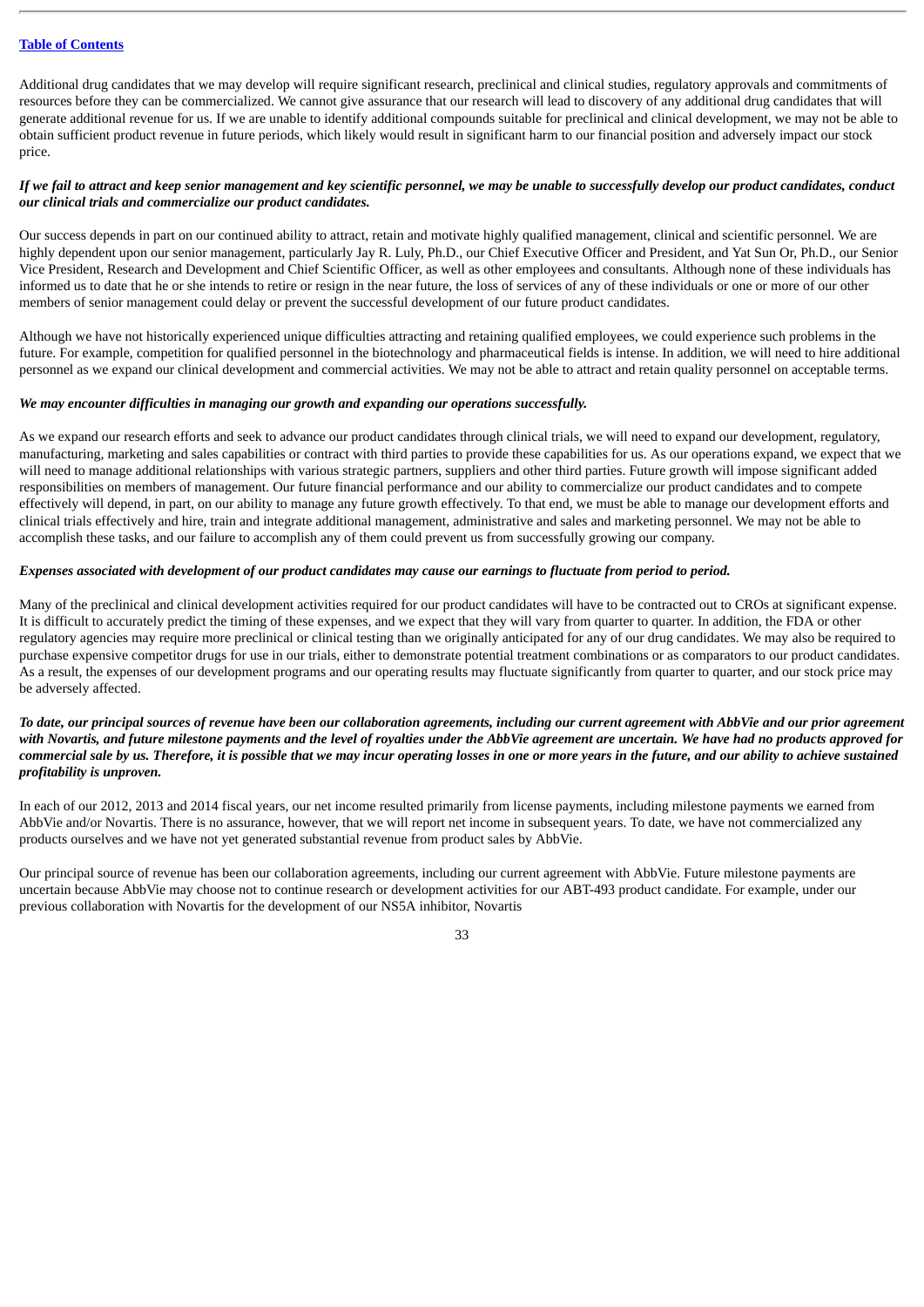decided in September 2014 not to pursue further development of the licensed product candidate in light of its decision that HCV was no longer a strategic focus of Novartis, which resulted in the NS5A inhibitor program being transferred back to us and our collaboration being terminated. In addition, we may not achieve the specified milestones, our product candidates may not be approved by the FDA or other regulatory authorities or, if they are approved, may not be accepted in the market. If we are unable to develop and commercialize any more of our product candidates, either alone or with our collaborators, or if any such product candidate or paritaprevir does not achieve market acceptance, we may never generate sufficient product royalties or product sales. In addition, for any of our product candidates other than paritaprevir or ABT-493 included in a treatment regimen with more than one active compound, it would be uncertain what portion of net sales of the regimen would be allocated to our product candidate. The existence of multiple active compounds in the regimen or an unfavorable allocation to our product candidate could adversely affect our royalty revenue. Even if we do generate significant product royalties or product sales, we may not be able to sustain profitability on a quarterly or annual basis. Our failure to sustain profitability would depress the market price of our common stock and ultimately could impair our ability to raise capital, expand our business, diversify our product offerings or continue our operations. A decline in the market price of our common stock also could cause you to lose all or a part of your investment.

## We may require substantial additional financing in the longer term to achieve our goals if the further commercialization of paritaprevir is delayed or curtailed or if the development of ABT-493 is terminated. A failure to obtain this necessary capital when needed could force us to delay, limit, reduce or *terminate some or all of our product development efforts.*

Since our inception, most of our resources have been dedicated to the discovery and preclinical development of our product candidates. In particular, we have expended, and believe that we will continue to expend for the foreseeable future, substantial resources discovering and developing our proprietary product candidates. These expenditures will include costs associated with research and development, preclinical manufacturing of product candidates, conducting preclinical experiments and clinical trials and obtaining regulatory approvals, as well as commercializing any products later approved for sale. For the foreseeable future, we expect to incur substantial additional costs associated with research and development for our internally developed programs, exclusive of costs incurred by our collaborator in developing our licensed product candidates paritaprevir and ABT-493. In addition, we may seek opportunities to inlicense or otherwise acquire new therapeutic candidates and therapies.

Our future capital requirements depend on many factors, including:

- the number and characteristics of the future product candidates we pursue;
- the scope, progress, results and costs of researching and developing any of our future product candidates on our own, including conducting preclinical research and clinical trials;
- the timing of, and the costs involved in, obtaining regulatory approvals for any future product candidates we develop independently;
- the cost of commercialization activities, if any, of any future product candidates we develop independently that are approved for sale, including marketing, sales and distribution costs;
- the cost of manufacturing our future product candidates and any products we successfully commercialize independently, including manufacturing for clinical development;
- the costs involved in preparing, filing, prosecuting, maintaining, defending and enforcing patents, including litigation costs and the outcome of such litigation;
- the level of future sales of paritaprevir-containing regimens and the resulting levels of annually tiered royalties on paritaprevir, as well as the level of potential sales, if any, of ABT-493-containing regimens.

Additional funds may not be available if and when we need them, on terms that are acceptable to us, or at all. Our ability to raise funds will depend on financial, economic and market conditions and other factors, many of which are beyond our control. If adequate funds are not available to us on a timely basis, we may be required to delay, limit, reduce or terminate preclinical studies, clinical trials or other research and development activities for one or more of our product candidates.

## Our government funded contract for our antibiotic program, which is being concluded in fiscal 2015, is subject to audit and adjustments that could affect *our previously reported revenues.*

Our contract with the National Institute of Allergy and Infectious Diseases, or NIAID, a division of the National Institutes of Health, an agency of the United States Department of Health and Human Services, to support our antibiotic program, is scheduled to be completed in fiscal 2015. Our contract related costs and fees, including allocated indirect costs, are subject to audits and adjustments by negotiation between us and the U.S. government. As part of the audit process, the government audit agency verifies that all charges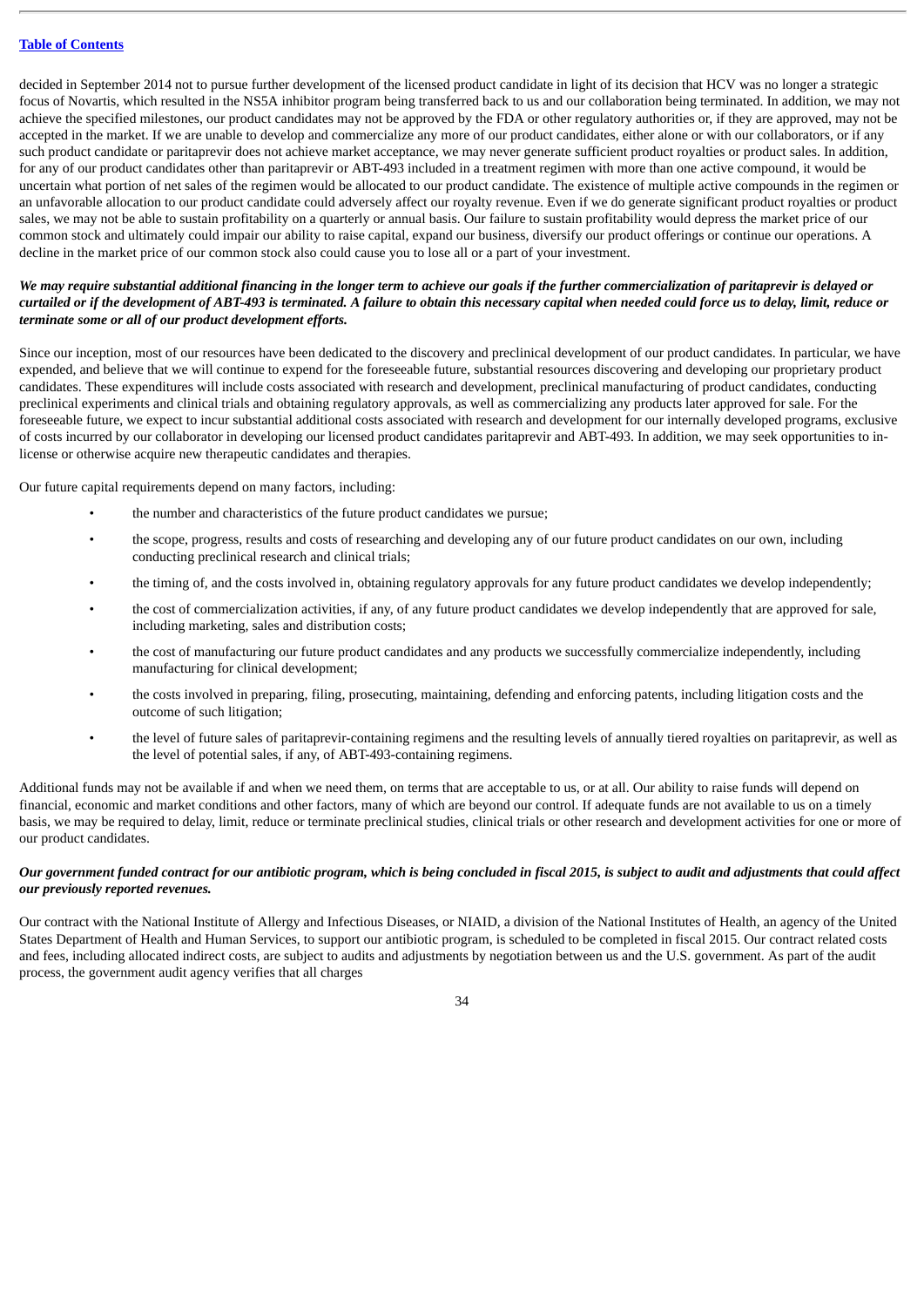made by a contractor against a contract are legitimate and appropriate. Audits may result in recalculation of contract revenues and non-reimbursement of some contract costs and fees. Any audits of our contract related costs and fees could result in material adjustments to our reported revenue.

## **Risks Related to Development, Clinical Testing and Regulatory Approval of Our Product Candidates**

#### Clinical drug development involves a lengthy and expensive process with uncertain timelines and uncertain outcomes. If clinical trials are prolonged or *delayed, we or our collaborators may be unable to commercialize our product candidates on a timely basis.*

Clinical testing is expensive and, depending on the stage of development, can take a substantial time period to complete. Its outcome is inherently uncertain, and failure can occur at any time during clinical development. None of our product candidates in our pipeline other than paritaprevir has yet advanced beyond Phase 2 clinical trials. Any future clinical trials of our other product candidates may fail to demonstrate sufficient safety and efficacy. Moreover, regulatory and administrative delays may adversely affect our or our collaborators' clinical development plans and jeopardize our or our collaborators' ability to attain product approval, commence product sales, compete successfully against other HCV therapies and generate revenues.

Clinical trials can be delayed for a variety of reasons, including delays related to:

- reaching agreement on acceptable terms with prospective contract research organizations, or CROs, and clinical trial sites, the terms of which can be subject to extensive negotiation and may vary significantly among different CROs and trial sites;
- failure of third-party contractors, such as CROs, or investigators to comply with regulatory requirements;
- delay or failure in obtaining the necessary approvals from regulators or institutional review boards, or IRBs, in order to commence a clinical trial at a prospective trial site, or their suspension or termination of a clinical trial once commenced;
- difficulty in recruiting suitable patients to participate in a trial;
- difficulty in having patients complete a trial or return for post-treatment follow-up;
- clinical sites deviating from trial protocol or dropping out of a trial;
- problems with drug product or drug substance storage and distribution;
- adding new clinical trial sites;
- our inability to manufacture, or obtain from third parties, adequate supply of drug product sufficient to complete our preclinical studies and clinical trials;
- governmental or regulatory delays and changes in regulatory requirements, policy and guidelines, including guidelines specifically addressing requirements for the development of DAAs for the treatment of HCV;
- program discontinuations or clinical holds for a program of a competitor, which could increase the level of regulatory scrutiny or delay data review or other response times by regulators with respect to one of our programs in the same class as the competitor's program; or
- varying interpretations of data by the FDA, the EMA and similar foreign regulatory agencies.

The results of any Phase 3 clinical trial may not be adequate to support marketing approval for one of AbbVie's regimens containing a protease inhibitor. These clinical trials are lengthy and usually involve from many hundreds to thousands of patients. In addition, if the FDA or the EMA disagrees with AbbVie's choice of the key testing criteria, or primary endpoint, or the results for the primary endpoint are not robust or significant relative to the control group of patients not receiving the experimental therapy or are subject to confounding factors, or are not adequately supported by other study endpoints, the FDA or the EMA, or both, may refuse to approve AbbVie's product candidate. The FDA or the EMA also may require additional clinical trials as a condition for approving any of these product candidates. AbbVie estimates that it will likely be 2017 before an NDA for one of AbbVie's HCV treatment regimens containing one of our product candidates other than paritaprevir could be approved by the FDA or the EMA.

We could also encounter delays if a clinical trial is suspended or terminated by us, by the IRBs of the institutions in which such trial is being conducted, by any Data Safety Monitoring Board, or DSMB, for such trial, or by the FDA, the EMA or other regulatory authorities. Such authorities may impose such a suspension or termination due to a number of factors, including failure to conduct the clinical trial in accordance with regulatory requirements or our clinical protocols, inspection of the clinical trial operations or trial site by the FDA or other regulatory authorities resulting in the imposition of a clinical hold, unforeseen safety issues or adverse side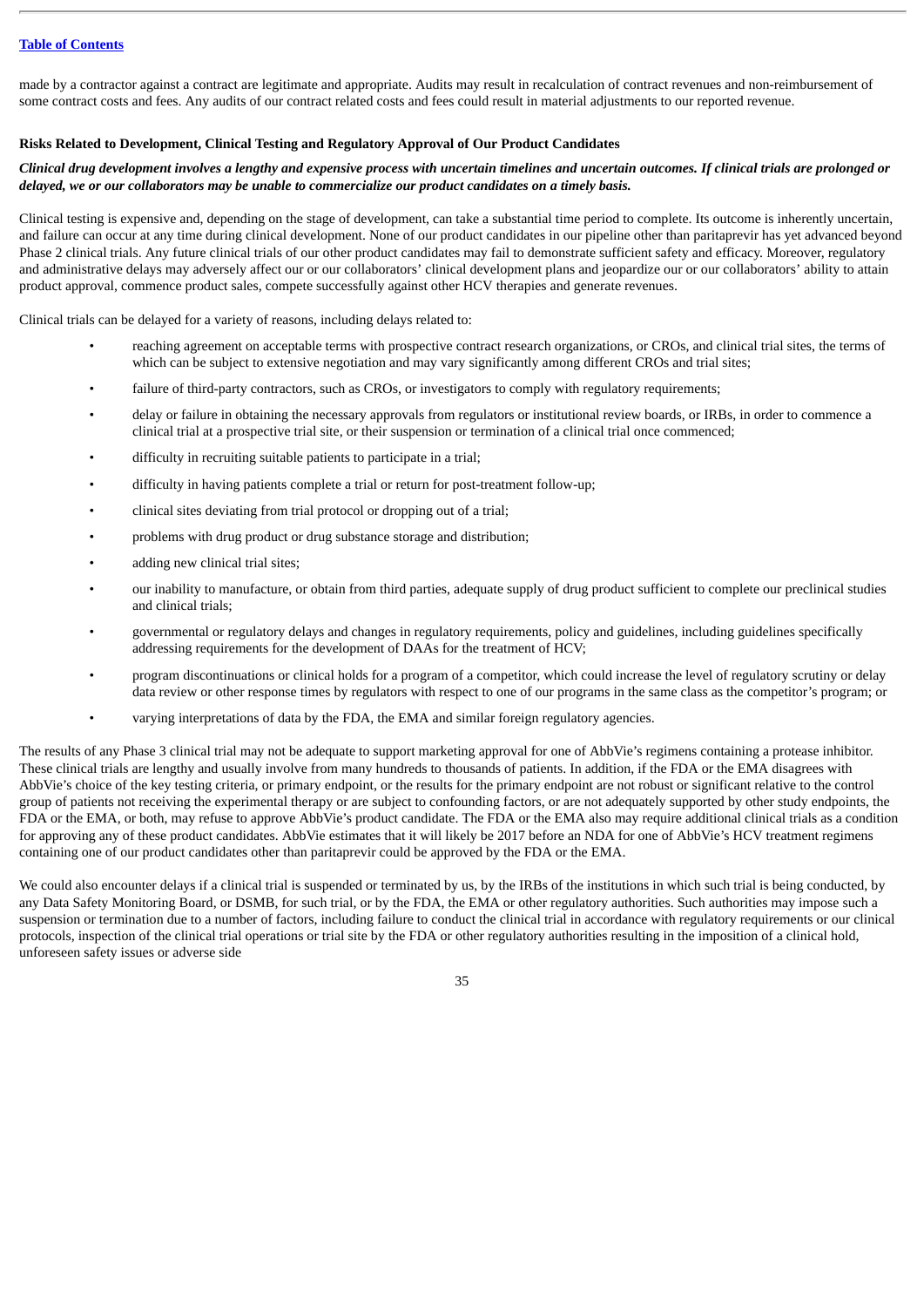effects, failure to demonstrate a benefit from using a drug, changes in governmental regulations or administrative actions or lack of adequate funding to continue the clinical trial. In addition, delays can occur due to safety concerns arising from trials or other clinical data regarding another company's product candidate in the same compound class as one of ours. If we or our collaborators experience delays in the completion of, or termination of, any clinical trial of one of our product candidates, the commercial prospects of the product candidate will be harmed, and our or our collaborators' ability to commence product sales and generate product revenues from the product candidate will be delayed. In addition, any delays in completing our clinical trials will increase our costs and slow down our product candidate development and approval process. Any of these occurrences may harm our business, financial condition and prospects significantly. In addition, many of the factors that cause, or lead to, a delay in the commencement or completion of clinical trials may also ultimately lead to the denial of regulatory approval of our product candidates.

#### Any product candidate in our current NASH program may have undesirable side effects which may delay or prevent marketing approval, or, if approval is received, require our product candidates to be taken off the market, require them to include safety warnings or otherwise limit their sales.

In our NASH program we are developing an agonist of the farnesoid X receptor, or FXR, that is designed to bind to that receptor and then trigger a response from it. With the exception of one drug approved to treat cholesterol gallstone dissolution and a rare lipid storage disease, there are no approved FXR agonists and the adverse effects from long-term exposure to this drug class are unknown. Unforeseen side effects from any of our product candidates could arise either during clinical development or, if approved, after the approved product has been marketed. The range and potential severity of possible side effects from systemic therapies like FXR agonists is significant.

In addition, our drug candidates for NASH will be developed as a potential treatment for a severe disease that commonly occurs in patients with other serious conditions, including metabolic syndrome and diabetes. Any clinical trials in NASH will necessarily be conducted in patient population that will be more prone than the general population to exhibit certain disease states or adverse events. It may be difficult to discern whether certain events or symptoms observed during our trials were due to our drug candidates or placebo, resulting in our company and our development programs being negatively affected even if such events or symptoms are ultimately determined to be unlikely related to our drug candidates.

If any of our product candidates receives marketing approval and we or others later identify undesirable or unacceptable side effects caused by such products:

- regulatory authorities may require the addition of labeling statements, specific warnings, a contraindication or field alerts to physicians and pharmacies;
- we may be required to change instructions regarding the way the product is administered, conduct additional clinical trials or change the labeling of the product;
- we may be subject to limitations on how we may promote the product;
- sales of the product may decrease significantly;
- regulatory authorities may require us to take our approved product off the market;
- we may be subject to litigation or product liability claims; and
- our reputation may suffer.

Any of these events could prevent us or our potential future collaborators from achieving or maintaining market acceptance of the affected product or could substantially increase commercialization costs and expenses, which in turn could delay or prevent us from generating significant revenues from the sale of any product we develop for NASH.

#### If we, or AbbVie in the case of our protease inhibitor product candidates, are required to suspend or discontinue clinical trials due to side effects or other safety risks associated with our product candidates, or if we or AbbVie are required to conduct studies on the long-term effects associated with the use of *such product candidates, efforts to commercialize such product candidates could be delayed or halted.*

Clinical trials involving our product candidates may be suspended or terminated at any time for a number of safety-related reasons. For example, we or AbbVie may voluntarily suspend or terminate clinical trials if at any time one of our product candidates, or a combination therapy including any of them, presents an unacceptable safety risk to the clinical trial patients. In addition, IRBs or regulatory agencies may order the temporary discontinuation or termination of clinical trials at any time if they believe that the clinical trials are not being conducted in accordance with applicable regulatory requirements, including if they present an unacceptable safety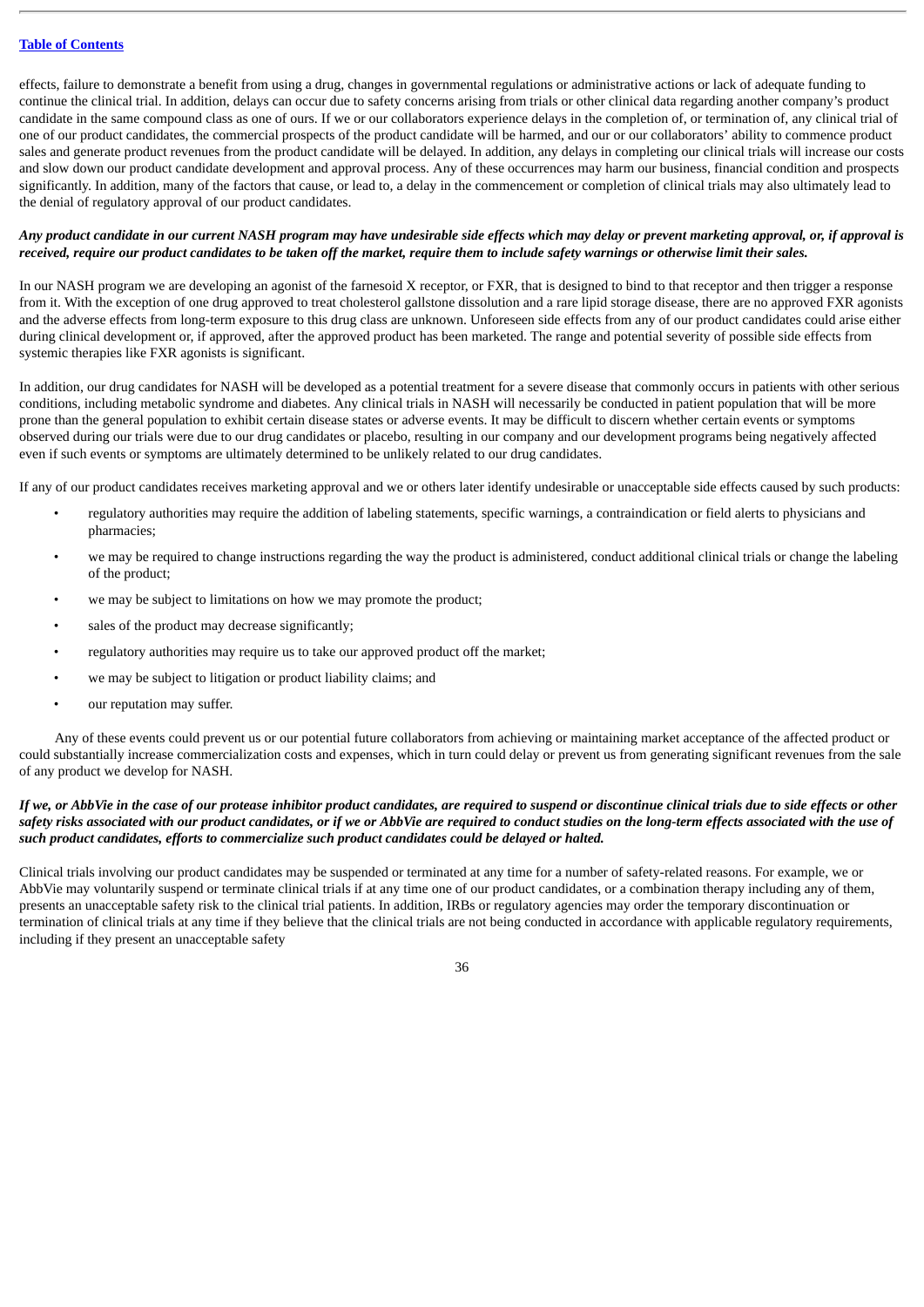risk to patients. Administering any product candidate to humans may produce undesirable side effects. The existence of undesirable side effects resulting from any of our product candidates, or a combination therapy including any of them, could cause us, AbbVie or regulatory authorities, such as the FDA or EMA, to interrupt, delay or halt clinical trials of our product candidates and could result in the FDA or EMA or other regulatory agencies denying further development or approval of our product candidates for any or all targeted indications. This, in turn, could prevent us or AbbVie from commercializing our product candidates.

#### *Results of earlier clinical trials may not be predictive of the results of later-stage clinical trials.*

The results of preclinical studies and early clinical trials of our product candidates, whether ABT-493, EDP-239 or any of our future product candidates, may not be predictive of the results of later-stage clinical trials. In addition, results of Phase 3 clinical trials in one or more ethnic groups are not necessarily indicative of results in other ethnic groups. Product candidates in later stages of clinical trials may fail to show the desired safety and efficacy results despite having progressed through preclinical studies and initial clinical trials. Many companies in the biopharmaceutical industry have suffered significant setbacks in advanced clinical trials due to adverse safety profiles or lack of efficacy, notwithstanding promising results in earlier studies. Similarly, future clinical trial results may not be successful for these or other reasons.

This product candidate development risk is heightened by any changes in the planned clinical trials compared to the completed clinical trials. As product candidates are developed through preclinical early and late stage clinical trials towards approval and commercialization, it is customary that various aspects of the development program, such as manufacturing and formulation, are altered along the way in an effort to optimize processes and results. Such changes carry the risk that they will not achieve these intended objectives. Any of these changes could make the results of planned clinical trials or other future clinical trials we or our collaborators may initiate less predictable and could cause our product candidates to perform differently, which could delay completion of clinical trials, delay approval of our product candidates and/or jeopardize our or our collaborators' ability to commence product sales and generate revenues.

## The regulatory approval processes of the FDA, the EMA and other comparable foreign authorities are lengthy, time-consuming and inherently unpredictable, and if we or our collaborators are ultimately unable to obtain timely reaulatory approval for our product candidates, our business will be *substantially harmed.*

The regulatory approval process is expensive and, while the time required to gain FDA and foreign regulatory approval is uncertain, it may take years. Regulatory approvals are unpredictable and depend upon numerous factors, including the substantial discretion of the regulatory authorities. In addition, approval policies, regulations, or the type and amount of preclinical and clinical data necessary to gain approval may change during the course of a product candidate's clinical development and may vary among jurisdictions. We or our collaborators may be required to undertake and complete certain additional preclinical studies to generate toxicity and other data required to support the submission of a New Drug Application, or NDA, to the FDA or comparable application to other regulatory authorities. Neither we nor our collaborator have obtained regulatory approval for any of our product candidates and it is possible that none of our existing product candidates or any of our future product candidates will ever obtain regulatory approval. Furthermore, approval in the United States by the FDA does not ensure approval by regulatory authorities in other countries or jurisdictions, and approval by one foreign regulatory authority does not ensure approval by regulatory authorities in other foreign countries or by the FDA.

Our product candidates could fail to receive regulatory approval for many reasons, including the following:

- the FDA, the EMA or other comparable foreign regulatory authorities may disagree with the design or implementation of our or our collaborators' clinical trials;
- we or our collaborators may be unable to demonstrate to the satisfaction of the FDA, the EMA or other comparable foreign regulatory authorities that a product candidate is safe and effective for its proposed indication;
- the results of clinical trials may not meet the level of statistical significance required by the FDA, the EMA or other comparable foreign regulatory authorities for approval;
- we or our collaborators may be unable to demonstrate that a product candidate's clinical and other benefits outweigh its safety risks;
- the FDA, the EMA or other comparable foreign regulatory authorities may disagree with our or our collaborators' interpretation of data from preclinical studies or clinical trials;
- the data collected from clinical trials of our product candidates may not be sufficient to support the submission of an NDA or other submissions or to obtain regulatory approval in the United States or elsewhere;

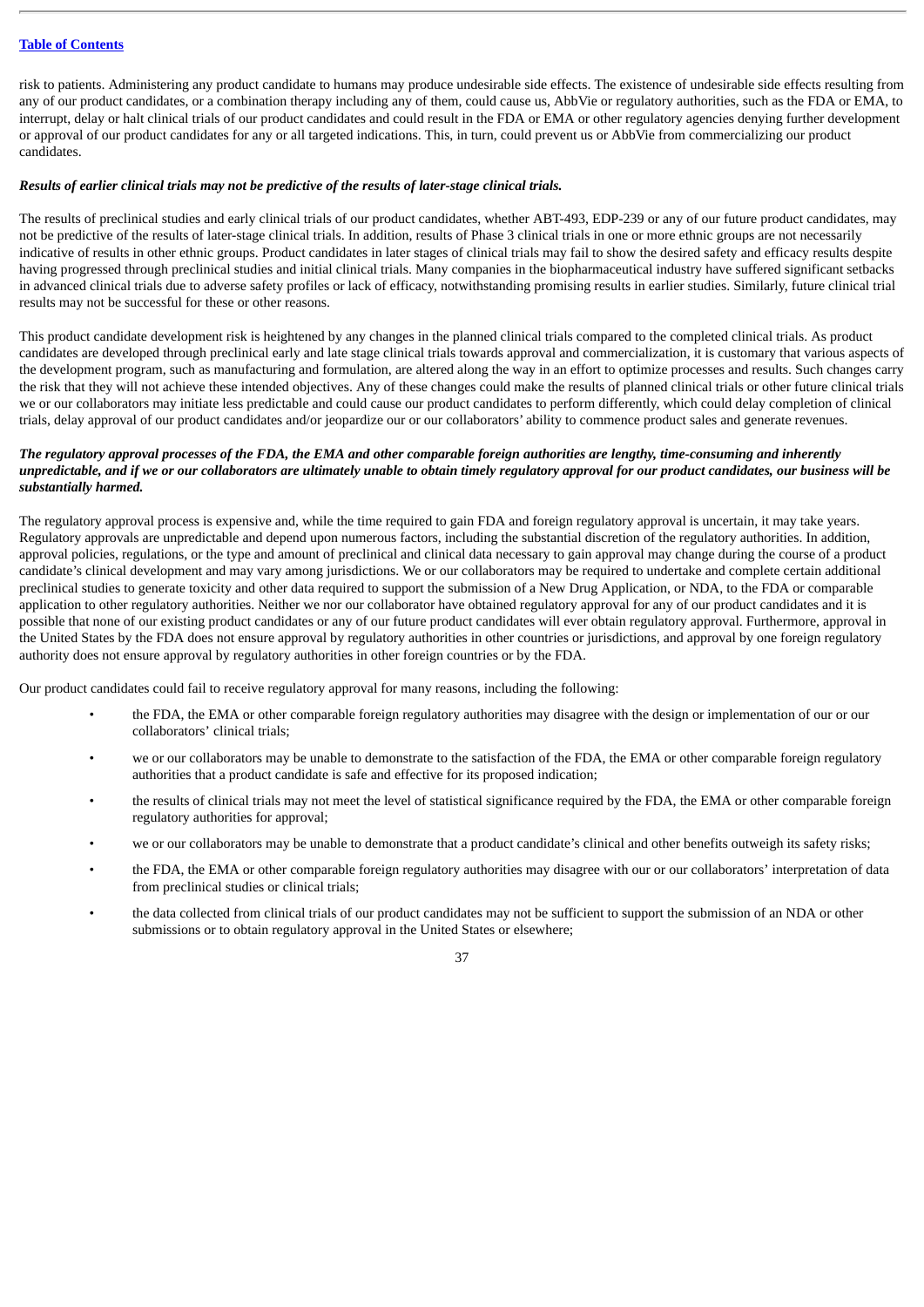- the FDA or comparable foreign regulatory authorities may fail to approve the manufacturing processes or facilities of third-party manufacturers with which we or our collaborators contract for clinical and commercial supplies of any of our product candidate; and
- the approval policies or regulations of the FDA, the EMA or other comparable foreign regulatory authorities may significantly change in a manner rendering our or our collaborators' clinical data insufficient for approval.

We and our collaborators cannot be assured that after spending substantial time and resources, we or our collaborators will obtain regulatory approvals in any desired jurisdiction. Even if we or our collaborators were to obtain approval, regulatory authorities may grant approval contingent on the performance of costly post-marketing clinical trials, or may approve a product candidate with a label that does not include the labeling claims necessary or desirable for the successful commercialization of that product candidate. Significant clinical trial delays could allow our competitors to obtain marketing approval before we or our collaborators do or could shorten the patent protection period during which we may have the exclusive right to commercialize our product candidates. In addition, we or our collaborators may not be able to ultimately achieve the prices intended for our products. In many foreign countries, including those in the European union, a product candidate must be approved for reimbursement before it can be approved for sale in that country. Any of the foregoing scenarios could materially harm the commercial prospects for our product candidates.

## Even if we receive regulatory approval for any of our product candidates we develop independently, we will be subject to ongoing FDA obligations and continued regulatory review in other jurisdictions, which may result in significant additional expense. Additionally, our product candidates, if approved, could be subject to labeling and other restrictions and market withdrawal and we may be subject to penalties if we or our collaborators fail to comply with *regulatory requirements or experience unanticipated problems with our products.*

Any regulatory approvals that we receive for our product candidates we develop independently may be subject to limitations on the approved indicated uses for which the product may be marketed or subject to certain conditions of approval, or may contain requirements for potentially costly post-marketing testing, including Phase 4 clinical trials, and surveillance to monitor the safety and efficacy of the product candidate.

In addition, if the FDA approves any of our product candidates, the manufacturing processes, labeling, packaging, distribution, adverse event reporting, storage, advertising, promotion and recordkeeping for the product will be subject to extensive and ongoing regulatory requirements. These requirements include submissions of safety and other post-marketing information and reports, as well as continued compliance with current good manufacturing practices, or cGMP, and good clinical practices, or GCP, for any clinical trials that we or our collaborators conduct post-approval. Later discovery of previously unknown problems with a product, including adverse events of unanticipated severity or frequency, or with third-party manufacturers or manufacturing processes, or failure to comply with regulatory requirements, may result in, among other things:

- restrictions on the marketing or manufacturing of the product, withdrawal of the product from the market or voluntary or mandatory product recalls;
- fines, warning letters or holds on any post-approval clinical trials;
- refusal by the FDA to approve pending applications or supplements to approved applications filed by us or our collaborators, or suspension or revocation of product license approvals;
- product seizure or detention, or refusal to permit the import or export of products; and
- injunctions or the imposition of civil or criminal penalties.

We cannot predict the likelihood, nature or extent of government regulation that may arise from future legislation or administrative action, either in the United States or abroad. If we or our collaborators are slow or unable to adapt to changes in existing requirements or the adoption of new requirements or policies, or if we or our collaborators are not able to maintain regulatory compliance, our product candidates may lose any marketing approval that may have been obtained and we may not achieve or sustain profitability, which would adversely affect our business.

## We, or only AbbVie in the case of paritaprevir or ABT-493, may delay or terminate the development of a product candidate at any time if we or AbbVie believe the perceived market or commercial opportunity does not justify further investment, which could materially harm our business and adversely *affect our stock price.*

Even though the results of preclinical studies and clinical trials that we or AbbVie have conducted or may conduct in the future may support further development of one or more of our product candidates, we, or only AbbVie in the case of paritaprevir or ABT-493, may delay, suspend or terminate the future development of a product candidate at any time for strategic, business, financial or other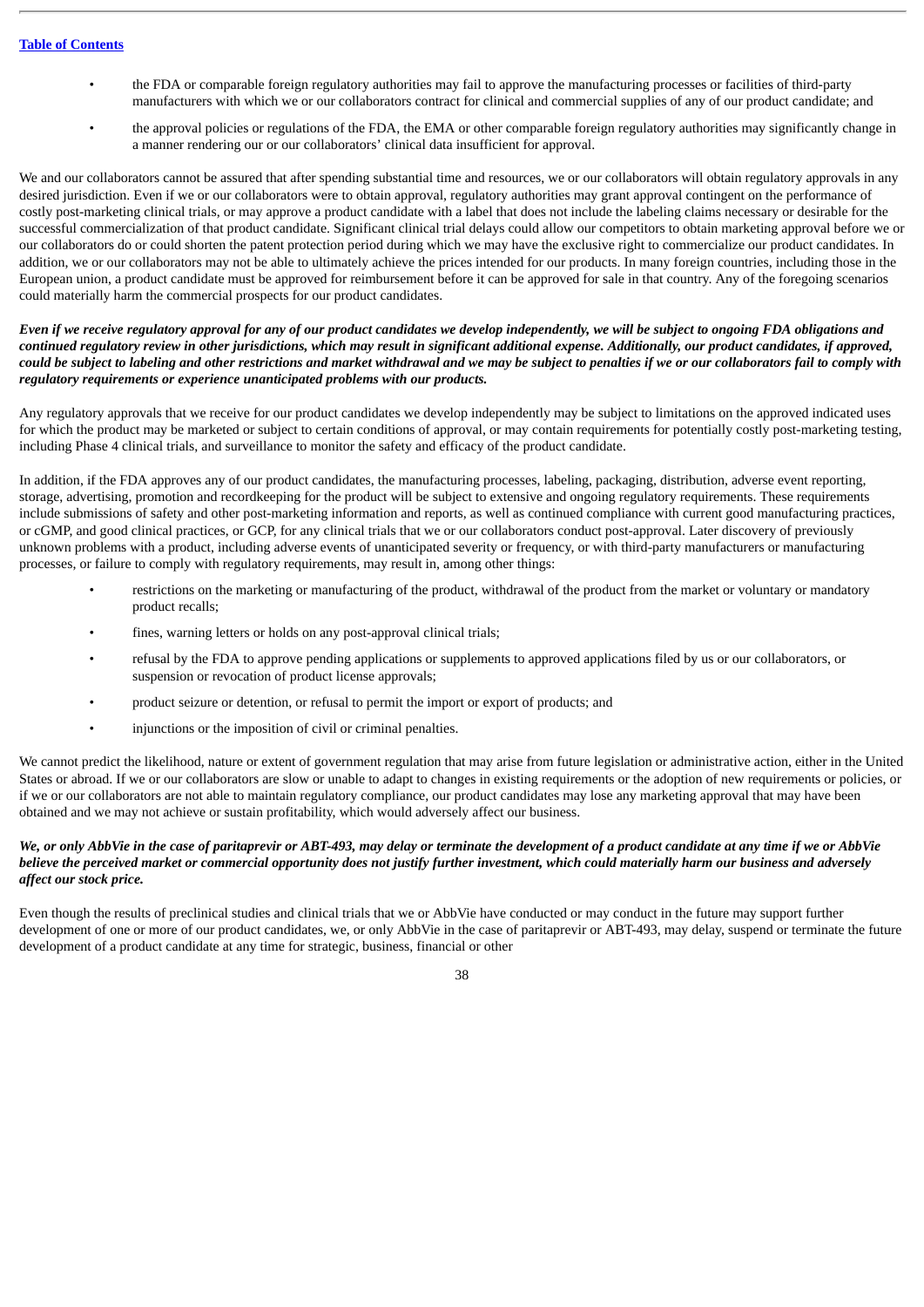reasons, including the determination or belief that the emerging profile of the product candidate is such that it may not receive regulatory approvals in key markets, gain meaningful market acceptance, otherwise provide any competitive advantages in its intended indication or market or generate a significant return to stockholders. Such a delay, suspension or termination could materially harm our business, results of operations or financial condition. In addition, AbbVie has the right to make decisions regarding the development and commercialization of paritaprevir and ABT-493 without consulting us, and may make decisions with which we do not agree.

## Our internal computer systems, or those of our collaborators, CROs or other contractors or consultants, may fail or suffer security breaches, which could *result in a material disruption of development programs for our product candidates.*

Despite the implementation of security measures, our internal computer systems and those of our collaborators, CROs, and other contractors and consultants are vulnerable to damage from computer viruses, unauthorized access, natural disasters, terrorism, war and telecommunication and electrical failures. While we have not experienced any such system failure, accident or security breach to date, if such an event were to occur and cause interruptions in our operations, it could result in a material disruption of our independent drug development programs or those of our collaborators. For example, the loss of clinical trial data from ongoing or future clinical trials for any of our product candidates could result in delays in regulatory approval efforts and significantly increase costs to recover or reproduce the data. To the extent that any disruption or security breach were to result in a loss of or damage to data or applications, or inappropriate disclosure of confidential or proprietary information, we or our collaborators could incur liability and the further development of our product candidates could be delayed.

#### **Risks Related to Commercialization of Our Product Candidates**

## If, in the future, we are unable to establish our own sales, marketing and distribution capabilities or enter into licensing or collaboration agreements for *these purposes, we may not be successful in commercializing any future product candidates.*

We do not have a sales or marketing infrastructure and have no sales, marketing or distribution experience. We will seek to either build our own commercial infrastructure to commercialize any future products if and when they are approved, or enter into licensing or collaboration agreements where our collaborator is responsible for commercialization, as in the case of our collaboration with AbbVie, or where we have the right to assist in the future development and commercialization of such products.

To develop internal sales, distribution and marketing capabilities, we will have to invest significant amounts of financial and management resources, some of which will be committed prior to any confirmation that any of our proprietary product candidates will be approved. For product candidates for which we decide to perform sales, marketing and distribution functions ourselves, we could face a number of additional risks, including:

- our inability to recruit and retain adequate numbers of effective sales and marketing personnel;
- the inability of sales personnel to obtain access to physicians or persuade adequate numbers of physicians to prescribe any future products;
- the lack of complementary products to be offered by sales personnel, which may put us at a competitive disadvantage relative to companies with more extensive product lines; and
- unforeseen costs and expenses associated with creating an independent sales and marketing organization.

Where and when appropriate, we may elect to utilize contract sales forces or distribution partners to assist in the commercialization of our product candidates. If we enter into arrangements with third parties to perform sales, marketing and distribution services for our products, the resulting revenues or the profitability from these revenues to us are likely to be lower than if we had sold, marketed and distributed our products ourselves. In addition, we may not be successful in entering into arrangements with third parties to sell, market and distribute our product candidates or may be unable to do so on terms that are favorable to us. We likely will have little control over such third parties, and any of these third parties may fail to devote the necessary resources and attention to sell, market and distribute our products effectively.

If we do not establish sales, marketing and distribution capabilities successfully, either on our own or in collaboration with third parties, we will not be successful in commercializing our product candidates.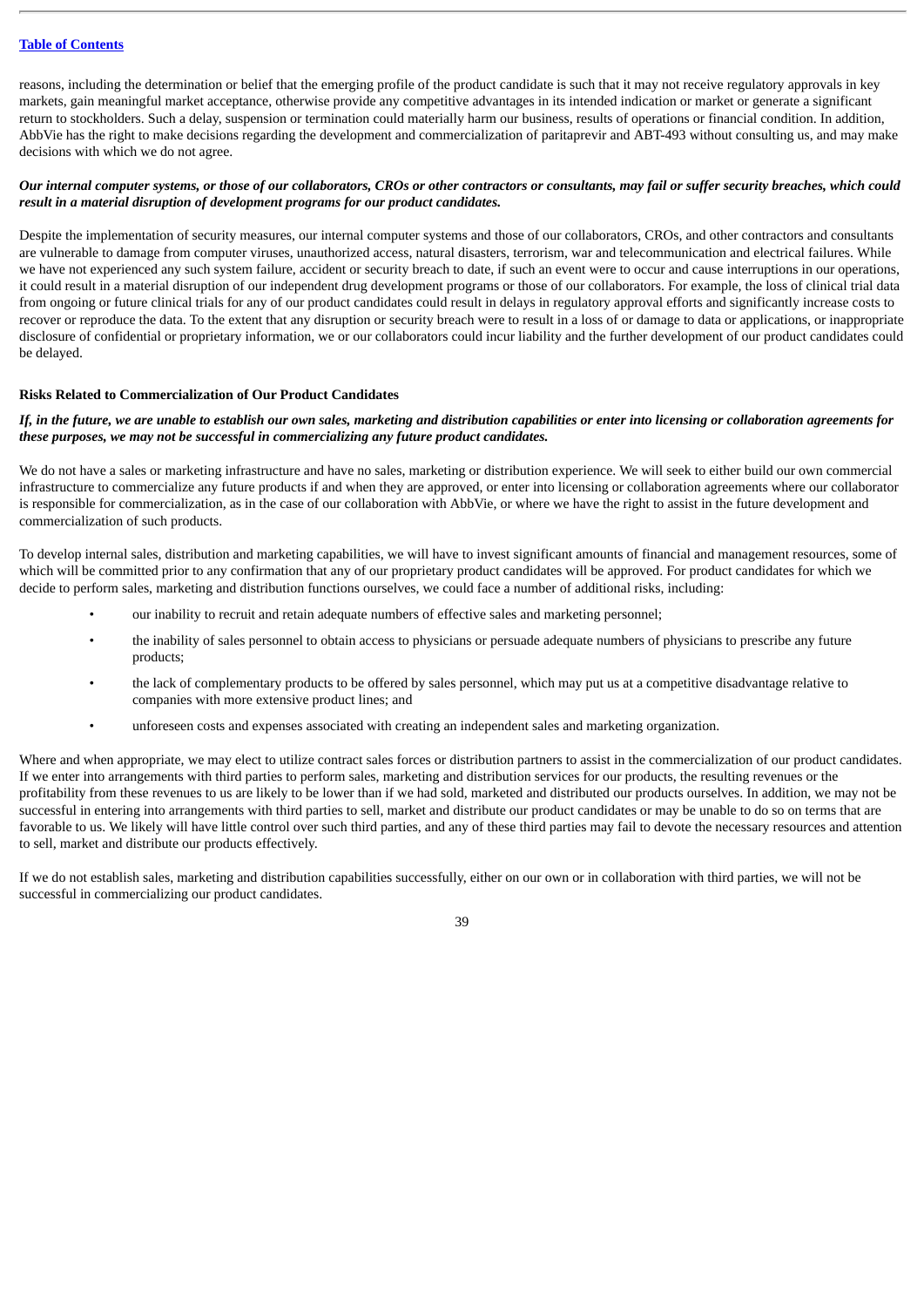Our commercial success depends upon significant market acceptance among physicians, patients and healthcare payors of products containing paritaprevir or any other protease inhibitor product candidates licensed to AbbVie, if approved, as well as similar market acceptance of any future product *candidates we plan to develop independently or in collaboration with others.*

Paritaprevir, as well as ABT-493 or any other product candidate that we may develop in the future that obtains regulatory approval, whether as part of a combination therapy or as a monotherapy, may not gain market acceptance among physicians, healthcare payors, patients and the medical community. For example, the standard of care in HCV is likely to continue to evolve rapidly as many new product candidates are being developed and tested. The degree of market acceptance of any products for which we or any collaborator of ours receives approval for commercial sale depends on a number of factors, including:

- the efficacy and safety of treatment regimens containing one of our product candidates, as demonstrated in clinical trials, and the degree to which these regimens represent a clinically meaningful improvement in care as compared with other available therapies;
- the clinical indications for which any treatment regimen containing one of our product candidates become approved;
- acceptance among physicians, major operators of clinics, payors and patients of any treatment regimen containing one of our product candidates;
- the willingness of the target patient population to try new therapies and of physicians to prescribe these therapies;
- the potential and perceived advantages of treatment regimens containing one of our product candidates over alternative treatments;
- the cost of treatment of regimens containing one of our product candidates in relation to alternative treatments;
- the availability of adequate reimbursement and pricing by third parties and government authorities and successful negotiation of favorable agreements with payors by us or our collaborator, as well as the impact of any agreements among any of the foregoing and one or more of our competitors limiting access to our product in favor of one or more competitive products;
- the continued growth and longevity of the HCV drug market;
- the levels of funding for HCV treatment provided by government;
- the relative convenience and ease of administration of any treatment regimen containing one of our product candidates compared to competitive regimens;
- the prevalence and severity of adverse side effects, whether involving the use of treatment regimens containing one of our products candidates or similar, competitive treatment regimens; and
- the effectiveness of our or our collaborators' sales and marketing efforts.

If treatment regimens containing one of our product candidates are approved and then fail to achieve market acceptance, we may not be able to generate significant additional revenue. Further, if new, more favorably received therapies are introduced after any such regimen achieves market acceptance, then we may not be able to maintain that market acceptance over time.

## Even if AbbVie successfully commercializes paritaprevir in its HCV treatment regimen, or even if we are, or AbbVie is in the case of ABT-493, able to commercialize any other treatment regimen containing one of our product candidates, the resulting products may become subject to unfavorable pricing regulations, third-party reimbursement practices or healthcare reform initiatives in the United States, which would harm our business.

The regulations that govern marketing approvals, pricing and reimbursement for new drug products vary widely from country to country. In the United States, the Patient Protection and Affordable Care Act, as amended by the Health Care and Education Affordability Reconciliation Act of 2010, collectively referred to as the ACA, may significantly change the way healthcare is financed by both governmental and private insurers. While we cannot predict what impact on federal reimbursement policies this law will have in general or specifically on any product or regimen that we or any of our collaborators commercializes, the ACA may result in downward pressure on pharmaceutical reimbursement, which could negatively affect market acceptance of new products. In addition, although the United States Supreme Court has upheld the constitutionality of most of the ACA, some states have indicated that they intend not to implement certain sections of the ACA, and some members of the U.S. Congress are still working to repeal the ACA. We cannot predict whether these challenges will continue or other proposals will be made or adopted, or what impact these efforts may have on us or AbbVie. AbbVie or any collaborators' ability to commercialize any products successfully also will depend in part on the extent to which reimbursement for these products and related treatments will be available from government health administration authorities, private health insurers and other organizations. Government authorities and third-party payors, such as private health insurers and health maintenance organizations, decide which medications they will pay for and establish reimbursement levels. A primary trend in the U.S. healthcare industry is cost containment. Government authorities and third-party payors have attempted to control costs by limiting coverage and the amount of reimbursement for particular medications. Increasingly, third-party payors are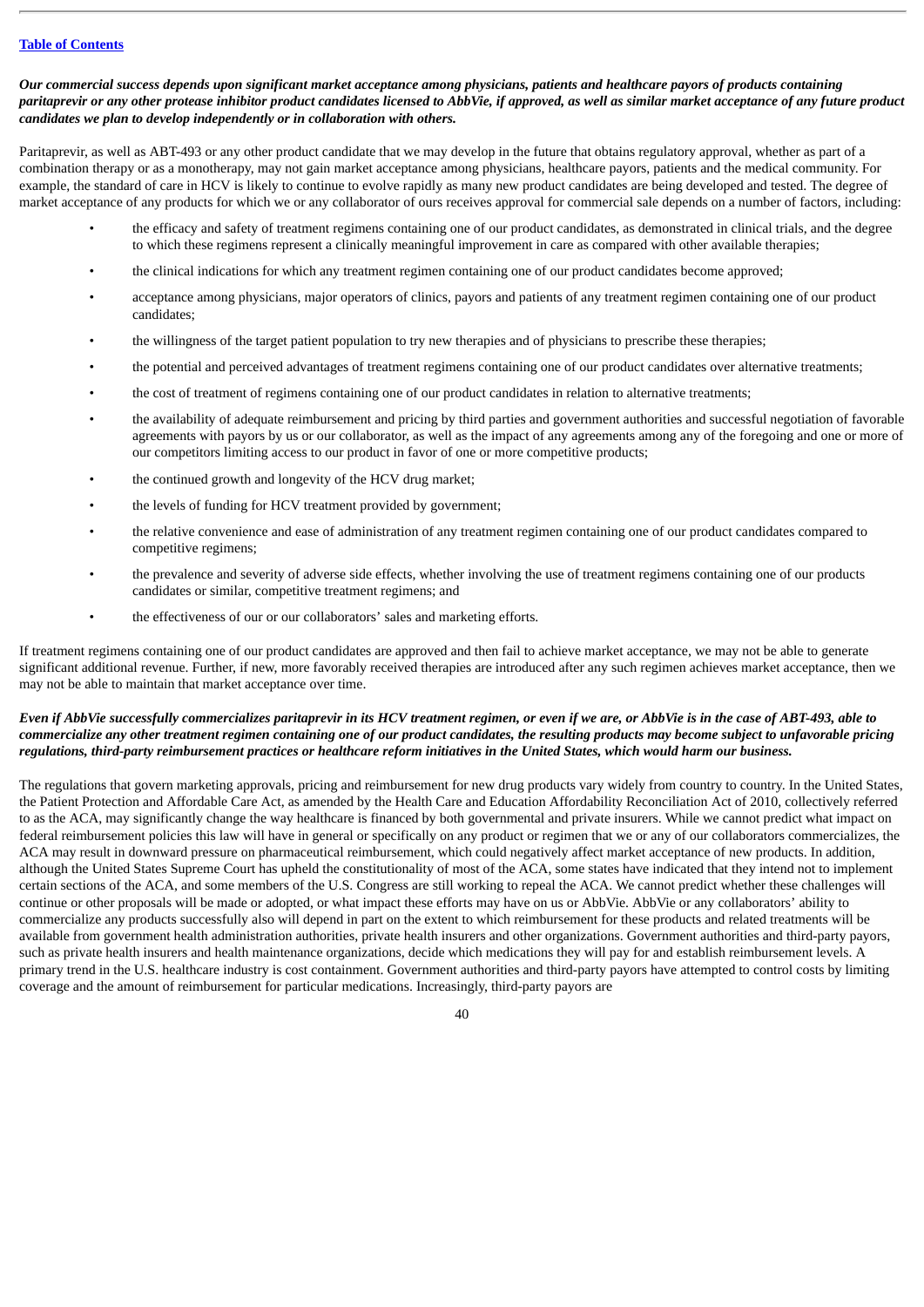requiring that drug companies provide them with predetermined discounts from list prices and are challenging the prices charged for medical products. We cannot be sure that reimbursement will be available for any product that we or any collaborator commercialize and, if reimbursement is available, the level of reimbursement. In addition, reimbursement may impact the demand for, or the price of, any product candidate for which we or a collaborator obtains marketing approval. If reimbursement is not available or is available only to limited levels, we or AbbVie may not be able to successfully commercialize any product candidate for which marketing approval is obtained.

There may be significant delays in obtaining reimbursement for newly approved drugs, and coverage may be more limited than the purposes for which the drug is approved by the FDA or comparable authorities in other jurisdictions. Moreover, eligibility for reimbursement does not imply that any drug will be paid for in all cases or at a rate that covers our costs, including research, development, manufacture, sale and distribution. Interim reimbursement levels for new drugs, if applicable, may also be insufficient to cover our and any collaborator's costs and may not be made permanent. Reimbursement rates may vary according to the use of the drug and the clinical setting in which it is used, may be based on reimbursement levels already set for lower cost drugs and may be incorporated into existing payments for other services. Net prices for drugs may be reduced by mandatory discounts or rebates required by government healthcare programs or private payors and by any future relaxation of laws that presently restrict imports of drugs from countries where they may be sold at lower prices than in the United States. Third-party payors often rely upon Medicare coverage policy and payment limitations in setting their own reimbursement policies. Our or any collaborator's inability to promptly obtain coverage and profitable payment rates from both government-funded and private payors for any approved products that we or our collaborators develop could have a material adverse effect on our operating results, our ability to raise capital needed to commercialize products and our overall financial condition.

#### *Foreign governments tend to impose strict price controls, which may adversely affect our future profitability.*

In most foreign countries, particularly in the European Union, prescription drug pricing and/or reimbursement is subject to governmental control. In those countries that impose price controls, pricing negotiations with governmental authorities can take considerable time after the receipt of marketing approval for a product. To obtain reimbursement or pricing approval in some countries, we or our collaborators may be required to conduct a clinical trial that compares the cost-effectiveness of our product candidate to other available therapies.

Some countries require approval of the sale price of a drug before it can be marketed. In many countries, the pricing review period begins after marketing or product licensing approval is granted. In some foreign markets, prescription pharmaceutical pricing remains subject to continuing governmental control even after initial approval is granted. As a result, we or our collaborators might obtain marketing approval for a product in a particular country, but then be subject to price regulations that delay commercial launch of the product, possibly for lengthy time periods, and negatively impact the revenues that are generated from the sale of the product in that country. If reimbursement of our products is unavailable or limited in scope or amount, or if pricing is set at unsatisfactory levels, or if there is competition from lower priced cross-border sales, our profitability will be negatively affected.

#### **Risks Related to Our Dependence on Third Parties**

#### We may not be successful in establishing new product collaborations, which could adversely affect our ability to develop and commercialize one or more of our future product candidates. If we are unsuccessful in maintaining or forming alliances on favorable terms, our business may not succeed.

We may seek to enter into additional product collaborations in the future, including alliances with other biotechnology or pharmaceutical companies, to enhance and accelerate the development and commercialization of one or more of our future product candidates. We face significant competition in seeking appropriate collaborators and the negotiation process is time-consuming and complex. Moreover, we may not be successful in our efforts to establish other product collaborations or other alternative arrangements for any future product candidates and programs because our research and development pipeline may be insufficient, our product candidates and programs may be deemed to be at too early of a stage of development for collaborative effort and/or third parties may not view our product candidates and programs as having the requisite potential to demonstrate safety and efficacy. Even if we are successful in our efforts to establish product collaborations, the terms that we agree upon may not be favorable to us and we may not be able to maintain such product collaborations if, for example, development or approval of a product candidate is delayed or sales of an approved product are disappointing.

If our existing collaboration agreement with AbbVie is terminated, or if we determine that entering into other product collaborations is in our best interest but we either fail to enter into, delay in entering into or fail to maintain such collaborations:

• the development of certain of our current or future product candidates may be terminated or delayed;

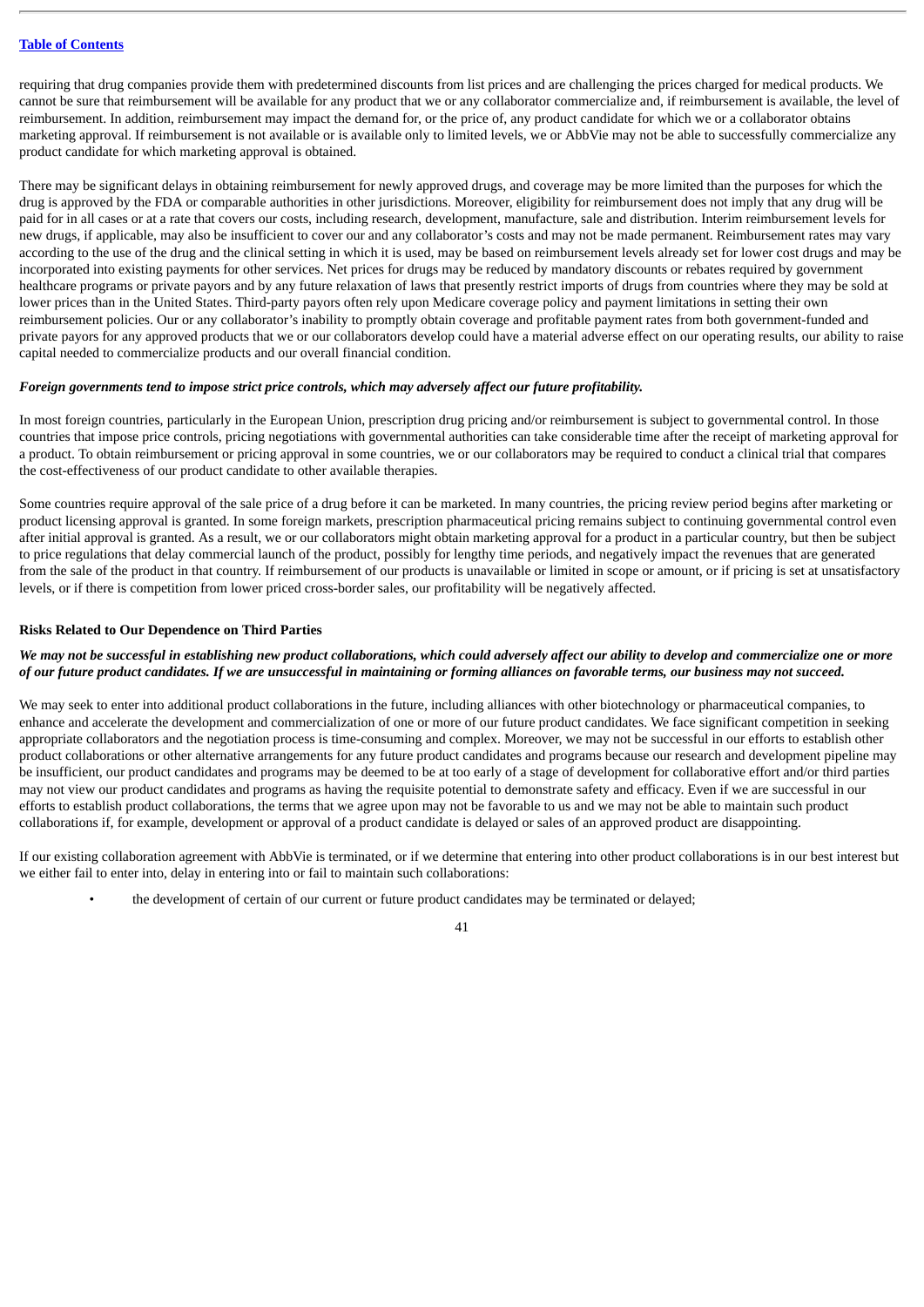- our cash expenditures related to development of certain of our future product candidates would increase significantly and we may need to seek additional financing;
- we may be required to hire additional employees or otherwise develop expertise, such as clinical, regulatory, sales and marketing expertise, which we do not currently have;
- we will bear all of the risk related to the development of any such product candidates; and
- the competitiveness of any product candidate that is commercialized could be reduced.

## We intend to rely on third-party manufacturers to produce our clinical product candidate supplies and any commercial supplies of any approved future product candidates. Any failure by a third-party manufacturer to produce acceptable supplies for us may delay or impair our ability to initiate or complete *our clinical trials or sell any resulting product.*

We do not currently own or operate any manufacturing facilities. We plan to work with third-party contract manufacturers to produce sufficient quantities of any future product candidates for preclinical testing, clinical trials and commercialization. If we are unable to arrange for such a third-party manufacturing source, or fail to do so on commercially reasonable terms, we may not be able to successfully produce, develop and market our future product candidates, or we may be delayed in doing so.

Reliance on third-party manufacturers entails risks to which we would not be subject if we manufactured product candidates ourselves, including reliance on the third party for regulatory compliance and quality control and assurance, volume production, the possibility of breach of the manufacturing agreement by the third party because of factors beyond our control (including a failure to synthesize and manufacture our product candidates in accordance with our product specifications) and the possibility of termination or nonrenewal of the agreement by the third party at a time that is costly or damaging to us. In addition, the FDA and other regulatory authorities require that our product candidates be manufactured according to cGMP and similar foreign standards. Pharmaceutical manufacturers and their subcontractors are required to register their facilities and/or products manufactured at the time of submission of the marketing application and then annually thereafter with the FDA and certain state and foreign agencies. They are also subject to periodic unannounced inspections by the FDA, state and other foreign authorities. Any subsequent discovery of problems with a product, or a manufacturing or laboratory facility used by us or our collaborators, may result in restrictions on the product or on the manufacturing or laboratory facility, including marketed product recall, suspension of manufacturing, product seizure, or a voluntary withdrawal of the drug from the market. Any failure by our third-party manufacturers to comply with cGMP or failure to scale up manufacturing processes, including any failure to deliver sufficient quantities of product candidates in a timely manner, could lead to a delay in, or failure to obtain, regulatory approval of any of our product candidates.

We plan to rely on third-party manufacturers to purchase from third-party suppliers the materials necessary to produce our future product candidates for our clinical studies. There are a small number of suppliers for certain capital equipment and materials that we plan to use to manufacture our drugs. Such suppliers may not sell these materials to our manufacturers at the times we need them or on commercially reasonable terms. Moreover, we currently do not have any agreements for the production of these materials. Although we do not intend to begin a clinical trial unless we believe we have a sufficient supply of a product candidate to complete the clinical trial, any significant delay in the supply of a product candidate or the material components thereof for an ongoing clinical trial due to the need to replace a third-party manufacturer could considerably delay completion of our clinical studies, product testing and potential regulatory approval of our product candidates. If our manufacturers or we are unable to purchase these materials after regulatory approval has been obtained for our product candidates, the commercial launch of our product candidates would be delayed or there would be a shortage in supply, which would impair our ability to generate revenue from the sale of our product candidates.

Contract manufacturers may not be able to manufacture our product candidates at a cost or in quantities or in a timely manner necessary to develop and commercialize them. If we successfully commercialize any of our product candidates, to meet our projected needs we may need to find third parties that will increase their scale of production, or we may have to establish or access large-scale commercial manufacturing capabilities. We may require additional funds, personnel and other resources to build, lease or operate any manufacturing facility.

## Because a portion of our manufacturing of certain key intermediates used in the manufacture of the active pharmaceutical ingredients for our future product candidates is expected to take place in China through third-party manufacturers, a significant disruption in the operation of those manufacturers or political unrest in China could materially adversely affect our business, financial condition and results of operations.

Although manufacturing for our lead product candidates paritaprevir and ABT-493 is being conducted by AbbVie, we have relied on third parties located in China to manufacture and supply certain key intermediates used in the manufacture of our active pharmaceutical ingredients, or API, for our research product candidates, and we expect to continue to use such third party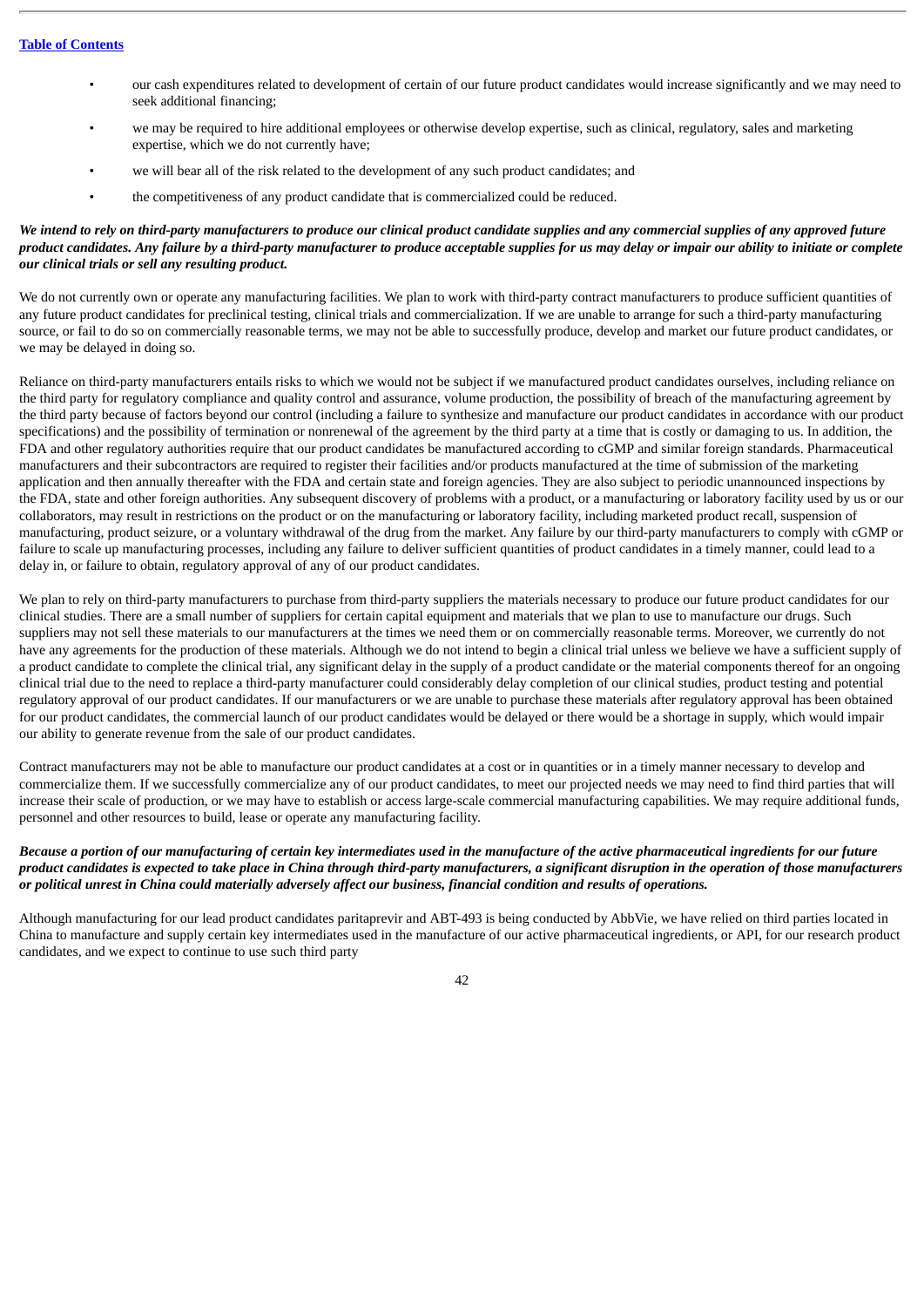manufacturers for such intermediates for any future product candidates we develop independently. Any disruption in production or inability of our manufacturers in China to produce adequate quantities to meet our needs, whether as a result of a natural disaster or other causes, could impair our ability to operate our business on a day-to-day basis and to continue our research and development of our future product candidates. Furthermore, since these manufacturers are located in China, we are exposed to the possibility of product supply disruption and increased costs in the event of changes in the policies of the Chinese government, political unrest or unstable economic conditions in China. Any of these matters could materially and adversely affect our business and results of operations. Any recall of the manufacturing lots or similar action regarding our API used in clinical trials could delay the trials or detract from the integrity of the trial data and its potential use in future regulatory filings. In addition, manufacturing interruptions or failure to comply with regulatory requirements by any of these manufacturers could significantly delay clinical development of potential products and reduce third-party or clinical researcher interest and support of proposed trials. These interruptions or failures could also impede commercialization of our future product candidates and impair our competitive position. Further, we may be exposed to fluctuations in the value of the local currency in China. Future appreciation of the local currency could increase our costs. In addition, our labor costs could continue to rise as wage rates increase due to increased demand for skilled laborers and the availability of skilled labor declines in China.

## We will rely on third parties to monitor, support, conduct and/or oversee clinical trials of our future product candidates that we develop independently and, in some cases, to maintain regulatory files for those product candidates. If we are not able to maintain or secure agreements with such third parties on acceptable terms, if these third parties do not perform their services as required, or if these third parties fail to timely transfer any requlatory information held by them to us, we may not be able to obtain reaulatory approval for, or commercialize, our product candidates,

We will rely on academic institutions, CROs, hospitals, clinics and other third-party collaborators who are outside our control to monitor, support, conduct and/or oversee preclinical and clinical studies of our future product candidates. We will also rely on third parties to perform clinical trials on our future product candidates when they reach that stage. As a result, we have less control over the timing and cost of these studies and the ability to recruit trial subjects than if we conducted these trials wholly by ourselves. If we are unable to maintain or enter into agreements with these third parties on acceptable terms, or if any such engagement is terminated, we may be unable to enroll patients on a timely basis or otherwise conduct our trials in the manner we anticipate. In addition, there is no guarantee that these third parties will devote adequate time and resources to our studies or perform as required by a contract or in accordance with regulatory requirements, including maintenance of clinical trial information regarding our future product candidates. If these third parties fail to meet expected deadlines, fail to timely transfer to us any regulatory information, fail to adhere to protocols or fail to act in accordance with regulatory requirements or our agreements with them, or if they otherwise perform in a substandard manner or in a way that compromises the quality or accuracy of their activities or the data they obtain, then clinical trials of our future product candidates may be extended, delayed or terminated, or our data may be rejected by the FDA or regulatory agencies.

## To the extent we elect to enter into additional licensing or collaboration agreements to partner our future product candidates, our dependence on such *relationships may adversely affect our business.*

Our commercialization strategy for some of our future product candidates may depend on our ability to enter into collaboration agreements with other companies to obtain assistance and funding for the development and potential commercialization of these product candidates, similar to what we have done with AbbVie. Supporting diligence activities conducted by potential collaborators and negotiating the financial and other terms of a collaboration agreement are long and complex processes with uncertain results. Even if we are successful in entering into one or more additional collaboration agreements, collaborations can involve greater uncertainty for us, as we may have limited or no control over certain aspects of our collaborative programs. We may determine that continuing a collaboration under the terms provided is not in our best interest, and we may terminate the collaboration. Our collaborators could delay or terminate their agreements with us, and our product candidates subject to collaborative arrangements may never be successfully commercialized.

Further, our collaborators may develop alternative products or pursue alternative technologies either on their own or in collaboration with others, including our competitors, and the priorities or focus of our collaborators may shift such that our programs receive less attention or resources than we would like, or they may be terminated altogether. Any such actions by our collaborators may adversely affect our business prospects and ability to earn revenue. In addition, we could have disputes with our collaborators, such as the interpretation of terms in our agreements. Any such disagreements could lead to delays in the development or commercialization of any potential products or could result in time-consuming and expensive litigation or arbitration, which may not be resolved in our favor.

Even with respect to programs that we intend to commercialize ourselves, we may enter into agreements with collaborators to share in the burden of conducting clinical trials, manufacturing and marketing our product candidates or products. In addition, our ability to apply our proprietary technologies to develop proprietary compounds will depend on our ability to establish and maintain licensing arrangements or other collaborative arrangements with the holders of proprietary rights to such compounds. We may not be able to establish such arrangements on favorable terms or at all, and our collaborative arrangements may not be successful.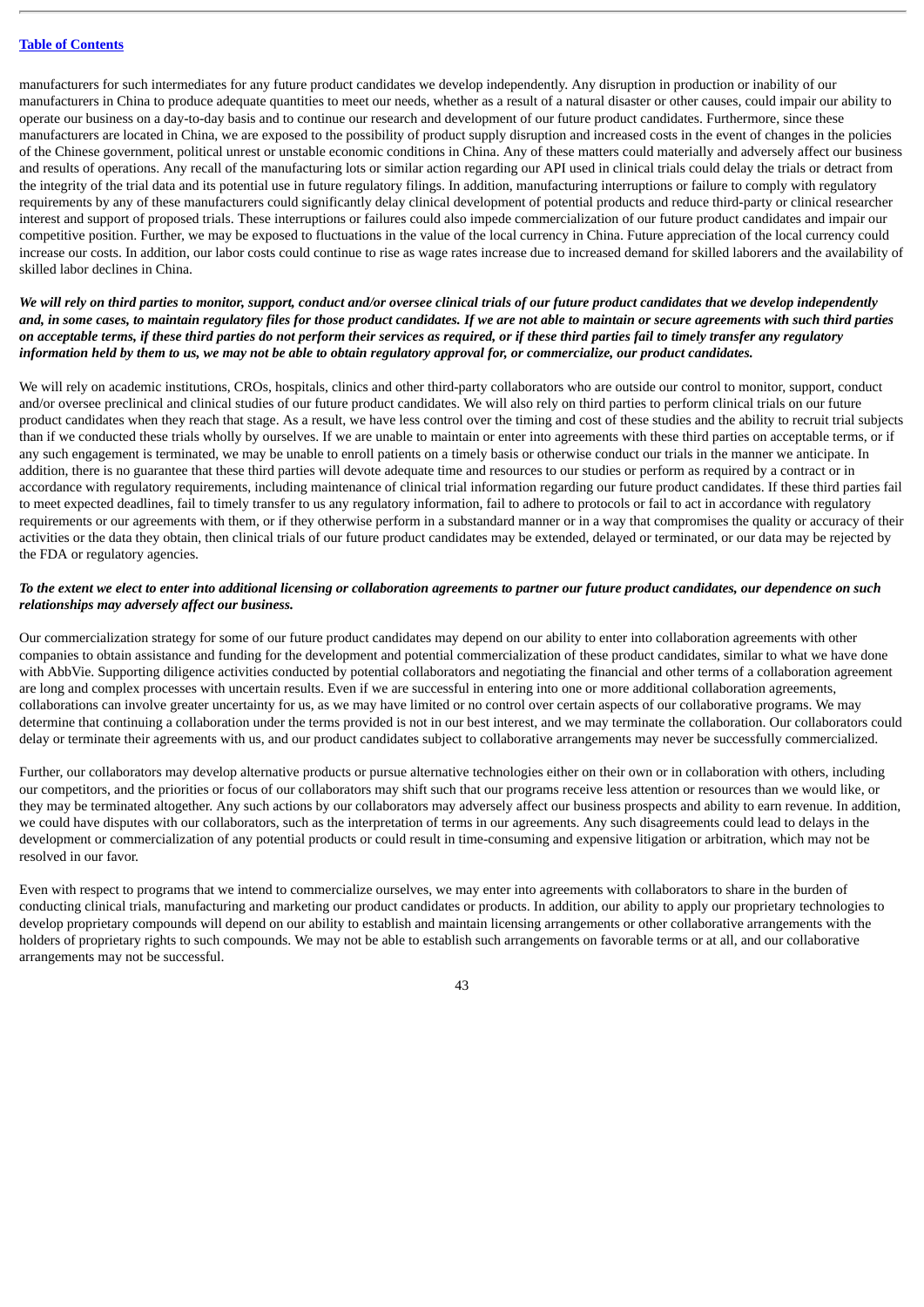#### **Risks Related to Our Intellectual Property Rights**

#### We could be unsuccessful in obtaining or maintaining adequate patent protection for one or more of our product candidates.

Our commercial success will depend, in large part, on our ability to obtain and maintain patent and other intellectual property protection with respect to our product candidates. We cannot be certain that patents will be issued or granted with respect to our patent applications that are currently pending, or that issued or granted patents will not later be found to be invalid and/or unenforceable, be interpreted in a manner that does not adequately protect our products, or otherwise provide us with any competitive advantage. The patent position of biotechnology and pharmaceutical companies is generally uncertain because it involves complex legal and factual considerations. The standards applied by the United States Patent and Trademark Office and foreign patent offices in granting patents are not always applied uniformly or predictably. For example, there is no uniform worldwide policy regarding patentable subject matter or the scope of claims allowable in biotechnology and pharmaceutical patents. Consequently, patents may not issue from our pending patent applications. As such, we do not know the degree of future protection that we will have on our proprietary products and technology, if any, and a failure to obtain adequate intellectual property protection with respect to our product candidates and proprietary technology could have a material adverse impact on our business.

In addition, certain of our activities have been funded, and may in the future be funded, by the United States federal government. For example, the preclinical and early clinical development of our lead antibiotic candidate, which we are no longer planning to develop ourselves, for non-biodefense indications has been funded under a contract with NIAID, an entity of the United States federal government. When new technologies are developed with United States federal government funding, the government obtains certain rights in any resulting patents, including a nonexclusive license authorizing the government to use the invention for non-commercial purposes. These rights may permit the government to disclose our confidential information to third parties and to exercise "march-in" rights to use or allow third parties to use our patented technology. The government can exercise its march-in rights if it determines that action is necessary because we fail to achieve practical application of the United States government-funded technology, or because action is necessary to alleviate health or safety needs, to meet requirements of federal regulations or to give preference to United States industry. In addition, United States government-funded inventions must be reported to the government and United States government funding must be disclosed in any resulting patent applications. In addition, our rights in such inventions are subject to certain requirements to manufacture products in the United States.

#### Issued patents covering one or more of our product candidates could be found invalid or unenforceable if challenged in court.

Despite measures we take to obtain patent and other intellectual property protection with respect to our product candidates and proprietary technology, any of our intellectual property rights could be challenged or invalidated. For example, if we were to initiate legal proceedings against a third party to enforce a patent covering one of our product candidates, the defendant could counterclaim that our patent is invalid and/or unenforceable. In patent litigation in the United States and in some other jurisdictions, defendant counterclaims alleging invalidity and/or unenforceability are commonplace. Grounds for a validity challenge could be an alleged failure to meet any of several statutory requirements, for example, lack of novelty, obviousness or non-enablement. Grounds for an unenforceability assertion could be an allegation that someone connected with prosecution of the patent withheld relevant information from the United States Patent and Trademark Office, or the applicable foreign counterpart, or made a misleading statement, during prosecution. Although we believe that we have conducted our patent prosecution in accordance with the duty of candor and in good faith, the outcome following legal assertions of invalidity and unenforceability during patent litigation is unpredictable. With respect to the validity question, for example, we cannot be certain that there is no invalidating prior art, of which we and the patent examiner were unaware during prosecution. If a defendant were to prevail on a legal assertion of invalidity and/or unenforceability, we would lose at least part, and perhaps all, of the patent protection on a product candidate. Even if a defendant does not prevail on a legal assertion of invalidity and/or unenforceability, our patent claims may be construed in a manner that would limit our ability to enforce such claims against the defendant and others. Any loss of patent protection could have a material adverse impact on one or more of our product candidates and our business.

Enforcing our intellectual property rights against third parties may also cause such third parties to file other counterclaims against us, which could be costly to defend and could require us to pay substantial damages, cease the sale of certain products or enter into a license agreement and pay royalties (which may not be possible on commercially reasonable terms or at all). Any efforts to enforce our intellectual property rights are also likely to be costly and may divert the efforts of our scientific and management personnel.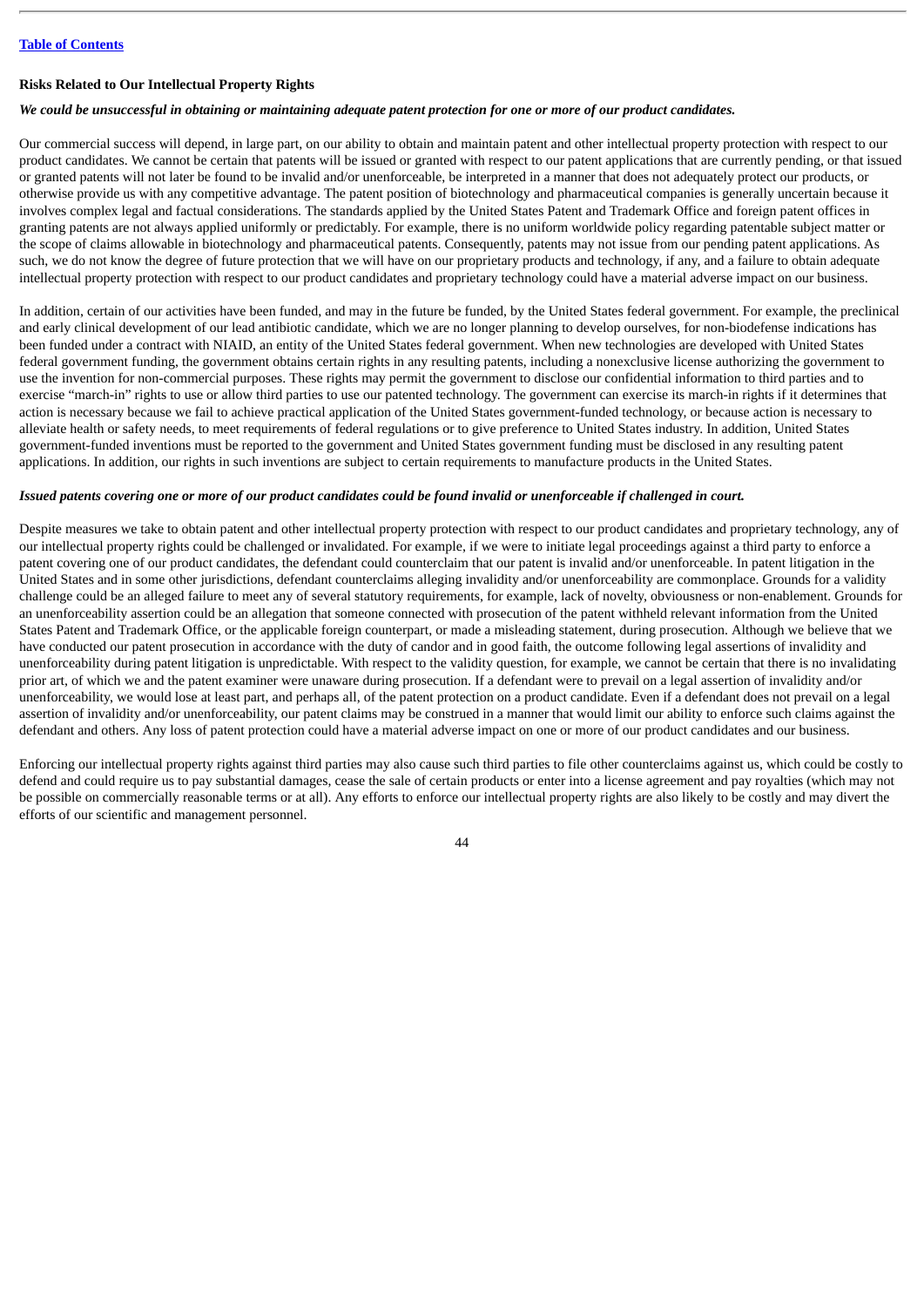#### Claims that our product candidates or the sale or use of our future products infringe the patent or other intellectual property rights of third parties could result in costly litigation or could require substantial time and money to resolve, even if litigation is avoided,

Our commercial success depends upon our ability to develop, manufacture, market and sell our product candidates and use our proprietary technology without infringing the intellectual property rights of others. We cannot guarantee that our product candidates or any uses of our product candidates do not and will not in the future infringe third-party patents or other intellectual property rights. Third parties might allege that we or our collaborators are infringing their patent rights or that we have misappropriated their trade secrets, or that we are otherwise violating their intellectual property rights, whether with respect to the manner in which we have conducted our research or to the composition, use or manufacture of the compounds we have developed or are developing with our collaborators. Such third parties might resort to litigation against us or other parties we have agreed to indemnify, which litigation could be based on either existing intellectual property or intellectual property that arises in the future.

It is also possible that we failed to identify, or may in the future fail to identify, relevant patents or patent applications held by third parties that cover our product candidates. For example, applications filed before November 29, 2000 and certain applications filed after that date that will not be filed outside the United States remain confidential until patents issue. Other patent applications in the United States and several other jurisdictions are published approximately 18 months after the earliest filing for which priority is claimed, with such earliest filing date being commonly referred to as the priority date. Furthermore, publication of discoveries in the scientific or patent literature often lags behind actual discoveries. Therefore, we cannot be certain that we or our collaborators were the first to invent, or the first to file patent applications on, our product candidates or for their uses, or that our product candidates will not infringe patents that are currently issued or that are issued in the future. In the event that a third party has also filed a patent application covering one of our product candidates or a similar invention, we may have to participate in an adversarial proceeding, known as an interference, declared by the U.S. Patent and Trademark Office or its foreign counterpart to determine priority of invention. Additionally, pending patent applications which have been published can, subject to certain limitations, be later amended in a manner that could cover our products or their use.

In order to avoid or settle potential claims with respect to any patent or other intellectual property rights of third parties, we may choose or be required to seek a license from a third party and be required to pay license fees or royalties or both, which could be substantial. These licenses may not be available on acceptable terms, or at all. Even if we or any future collaborators were able to obtain a license, the rights may be nonexclusive, which could result in our competitors gaining access to the same intellectual property. Ultimately, we could be prevented from commercializing a product, or be forced, by court order or otherwise, to cease some or all aspects of our business operations, if, as a result of actual or threatened patent or other intellectual property claims, we are unable to enter into licenses on acceptable terms. Further, we could be found liable for significant monetary damages as a result of claims of intellectual property infringement. For example, we have received, and may in the future receive, offers to license and demands to license from third parties claiming that we are infringing their intellectual property or owe license fees and, even if such claims are without merit, there can be no assurance that we will successfully avoid or settle such claims.

In addition, if AbbVie licenses or otherwise acquires rights to intellectual property controlled by a third party in various circumstances, for example, where a product could not be legally developed or commercialized in a country without the third-party intellectual property right, it is entitled under our collaboration agreement to decrease payments payable to us on a product-by-product basis and, in certain cases, on a country-by-country basis. Any of the foregoing events could harm our business significantly.

Defending against claims of patent infringement, misappropriation of trade secrets or other violations of intellectual property rights could be costly and time consuming, regardless of the outcome. Thus, even if we were to ultimately prevail, or to settle at an early stage, such litigation could burden us with substantial unanticipated costs. In addition, litigation or threatened litigation could result in significant demands on the time and attention of our management team, distracting them from the pursuit of other company business. Claims that our product candidates or the sale or use of our future products infringe, misappropriate or otherwise violate third-party intellectual property rights could therefore have a material adverse impact on our business.

## Unfavorable outcomes in intellectual property litigation could limit our research and development activities and/or our ability to commercialize certain *products.*

If third parties successfully assert their intellectual property rights against us, we might be barred from using certain aspects of our technology, or barred from developing and commercializing certain products. Prohibitions against using certain technologies, or prohibitions against commercializing certain products, could be imposed by a court or by a settlement agreement between us and a plaintiff. In addition, if we are unsuccessful in defending against allegations that we have infringed, misappropriated or otherwise violated patent or other intellectual property rights of others, we may be forced to pay substantial damage awards to the plaintiff. There is inevitable uncertainty in any litigation, including intellectual property litigation. There can be no assurance that we would prevail in any intellectual property litigation, even if the case against us is weak or flawed. If litigation leads to an outcome unfavorable to us, we may be required to obtain a license from the intellectual property owner in order to continue our research and development programs or to market any resulting product. It is possible that the necessary license will not be available to us on commercially acceptable terms, or at all. Alternatively, we may be required to modify or redesign our products in order to avoid

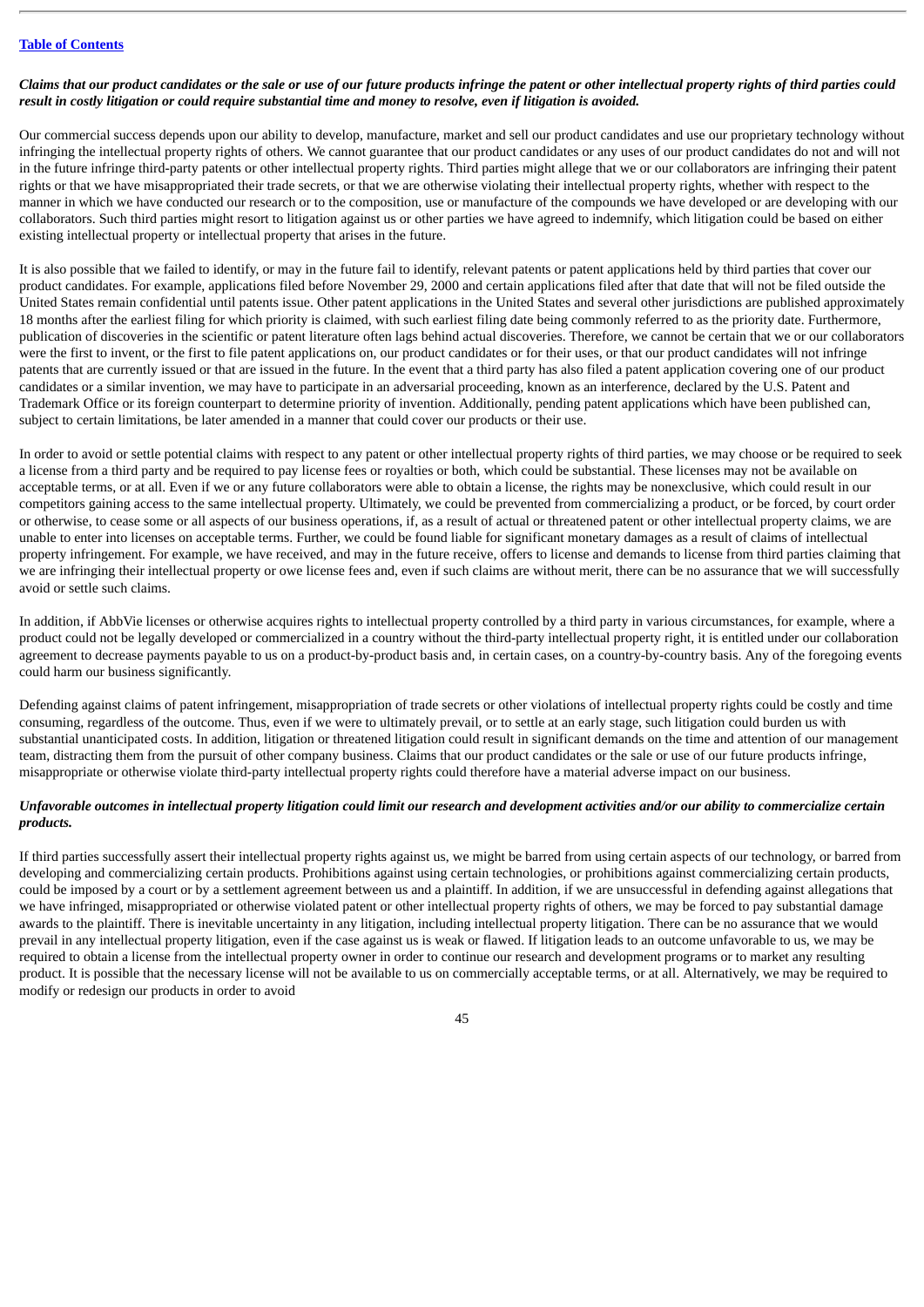infringing or otherwise violating third-party intellectual property rights. This may not be technically or commercially feasible, may render our products less competitive, or may delay or prevent the entry of our products to the market. Any of the foregoing could limit our research and development activities, our ability to commercialize one or more product candidates, or both.

Most of our competitors are larger than we are and have substantially greater resources. They are, therefore, likely to be able to sustain the costs of complex intellectual property litigation longer than we could. In addition, the uncertainties associated with litigation could have a material adverse effect on our ability to raise the funds necessary to conduct our clinical trials, continue our internal research programs, in-license needed technology, or enter into strategic partnerships that would help us bring our product candidates to market.

In addition, any future intellectual property litigation, interference or other administrative proceedings will result in additional expense and distraction of our personnel. An adverse outcome in such litigation or proceedings may expose us or any future strategic partners to loss of our proprietary position, expose us to significant liabilities, or require us to seek licenses that may not be available on commercially acceptable terms, if at all, each of which could have a material adverse effect on our business.

## Intellectual property litigation may lead to unfavorable publicity that harms our reputation and causes the market price of our common stock to decline.

During the course of any intellectual property litigation, there could be public announcements of the results of hearings, rulings on motions, and other interim proceedings in the litigation. If securities analysts or investors regard these announcements as negative, the perceived value of our products, programs or intellectual property could be diminished. Accordingly, the market price of our common stock may decline. Such announcements could also harm our reputation or the market for our future products, which could have a material adverse effect on our business.

#### Confidentiality agreements with employees and third parties may not prevent unauthorized disclosure of trade secrets and other proprietary information.

In addition to patents, we rely on trade secrets, technical know-how and proprietary information concerning our business strategy and product candidates in order to protect our competitive position in the field of HCV, other antivirals and liver disease. In the course of our research and development activities and our business activities, we often rely on confidentiality agreements to protect our proprietary information. Such confidentiality agreements are used, for example, when we talk to vendors of laboratory or clinical development services or potential strategic partners. In addition, each of our employees is required to sign a confidentiality agreement and invention assignment agreement upon joining our company. We take steps to protect our proprietary information, and our confidentiality agreements and invention assignment agreements are carefully drafted to protect our proprietary interests. Nevertheless, there can be no guarantee that an employee or an outside party will not make an unauthorized disclosure of our proprietary confidential information. This might happen intentionally or inadvertently. It is possible that a competitor will make use of such information, and that our competitive position will be compromised, in spite of any legal action we might take against persons making such unauthorized disclosures. In addition, to the extent that our employees, consultants or contractors use intellectual property owned by others in their work for us, disputes may arise as to the rights in related or resulting know-how and inventions.

Trade secrets are difficult to protect. Although we use reasonable efforts to protect our trade secrets, our employees, consultants, contractors, business partners or outside scientific collaborators might intentionally or inadvertently disclose our trade secret information to competitors or our trade secrets may otherwise be misappropriated. Enforcing a claim that a third party illegally obtained and is using any of our trade secrets is expensive and time consuming, and the outcome is unpredictable. In addition, courts outside the United States sometimes are less willing than United States courts to protect trade secrets. Moreover, our competitors may independently develop equivalent knowledge, methods and know-how.

Our collaborators may have rights to publish data and other information to which we have rights. In addition, we sometimes engage individuals or entities to conduct research relevant to our business. The ability of these individuals or entities to publish or otherwise publicly disclose data and other information generated during the course of their research is subject to certain contractual limitations. These contractual provisions may be insufficient or inadequate to protect our confidential information. If we do not apply for patent protection prior to such publication, or if we cannot otherwise maintain the confidentiality of our proprietary technology and other confidential information, then our ability to obtain patent protection or to protect our trade secret information may be jeopardized, which could adversely affect our business.

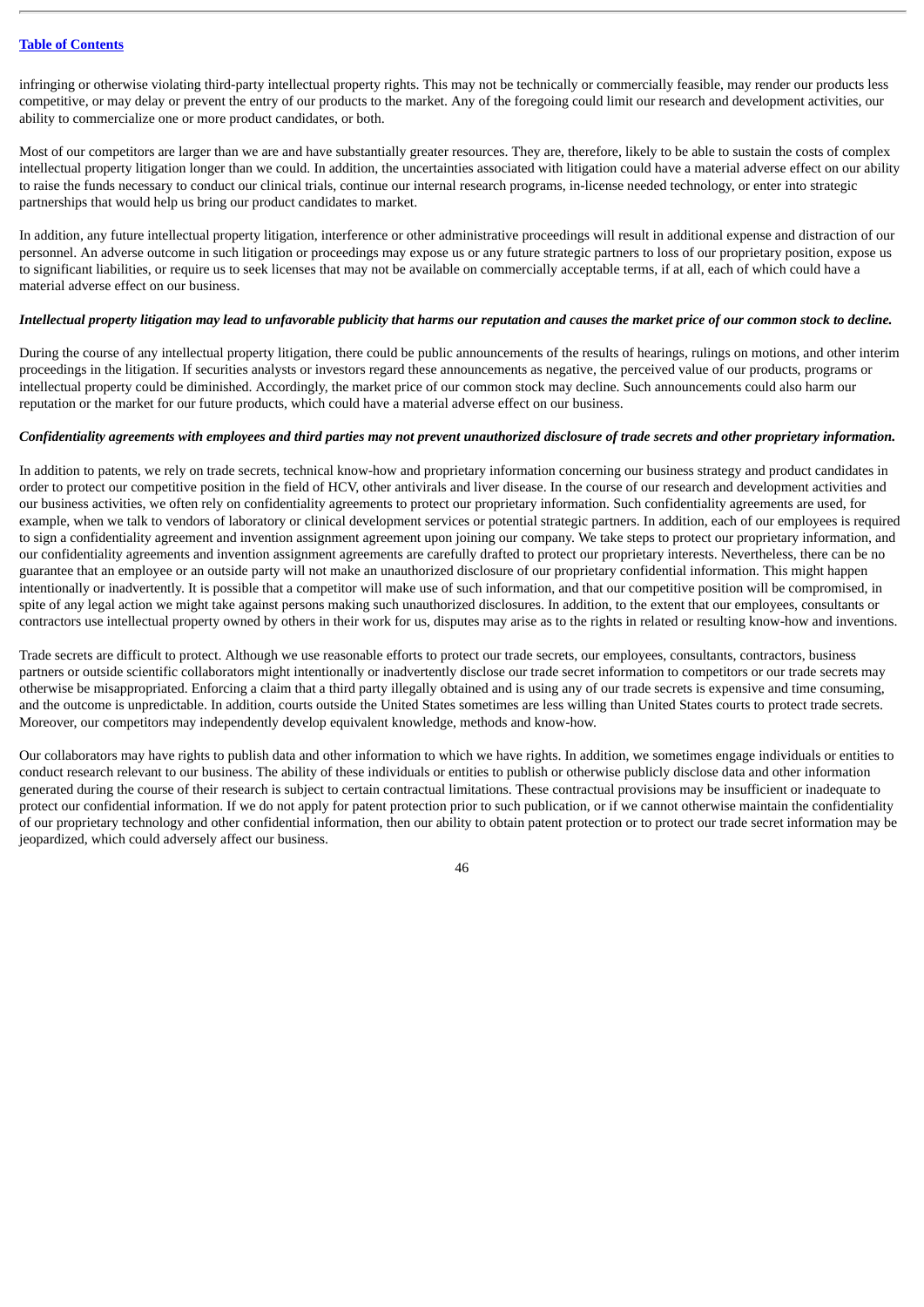#### Intellectual property rights do not necessarily protect us from all potential threats to our competitive advantage.

The degree of future protection afforded by our intellectual property rights is uncertain because intellectual property rights have limitations, and may not adequately protect our business, or permit us to maintain our competitive advantage. The following examples are illustrative:

- others may be able to make compounds that are similar to our product candidates but that are not covered by the claims of the patents that we or our collaborators own or have exclusively licensed;
- we or our collaborators or any future collaborators might not have been the first to make the inventions covered by the issued patents or pending patent applications that we own or may in the future exclusively license, which could result in the patent applications not issuing or being invalidated after issuing;
- we or our collaborators or any future collaborators might not have been the first to file patent applications covering certain of our inventions, which could result in the patent applications not issuing or being invalidated after issuing;
- the ownership of the intellectual property arising out of our collaborations is subject to complex legal and factual issues, and in certain circumstances our collaborators may own or jointly own important intellectual property relating to our product candidates. Although we have rights to such intellectual property under our collaboration agreements, such rights could potentially be lost or diminished if the applicable collaboration agreement is terminated, which could affect our ability to commercialize our product candidates;
- others may independently develop similar or alternative technologies or duplicate any of our technologies without infringing our intellectual property rights;
- it is possible that our pending patent applications will not lead to issued patents;
- issued patents that we own or have exclusively licensed may not provide us with any competitive advantages, or may be held invalid or unenforceable, as a result of legal challenges by our competitors; we may obtain patents for certain compounds many years before we obtain marketing approval for products containing such compounds, and because patents have a limited life, which may begin to run prior to the commercial sale of the related product, the commercial value of our patents may be limited;
- our competitors might conduct research and development activities in countries where we do not have patent rights and then use the information learned from such activities to develop competitive products for sale in our major commercial markets;
- we may fail to develop additional proprietary technologies that are patentable;
- the laws of certain foreign countries may not protect our intellectual property rights to the same extent as the laws of the United States, or we may fail to apply for or obtain adequate intellectual property protection in all the jurisdictions in which we operate; and
- the patents of others may have an adverse effect on our business, for example by preventing us from marketing one or more of our product candidates for one or more indications.

Any of the aforementioned threats to our competitive advantage could have a material adverse effect on our business.

#### Changes in patent law could diminish the value of patents in general, thereby impairing our ability to protect our products.

As is the case with many other biopharmaceutical companies, our success is heavily dependent on intellectual property, particularly patents. Obtaining, maintaining and enforcing patents in the biopharmaceutical industry involves both technological complexity and legal complexity. Therefore, obtaining, maintaining and enforcing biopharmaceutical patents is costly, time-consuming and inherently uncertain. In addition, recent legislative and judicial developments in the United States and elsewhere have in some cases narrowed the protection afforded to patent owners, made patents more difficult to obtain, or increased the uncertainty regarding the ability to obtain, maintain and enforce patents. For example, Congress recently passed patent reform legislation, and may pass patent reform legislation in the future. The United States Supreme Court has ruled on several patent cases in recent years, and in certain circumstances has narrowed the scope of patent protection available or otherwise weakened the rights of patent owners. In addition to increasing uncertainty with regard to our ability to obtain patents in the future, this combination of events has created uncertainty with respect to the value of patents, once obtained. Depending on decisions and actions by the United States Congress, the federal courts, the United States Patent and Trademark Office, and their respective foreign counterparts, the laws and regulations governing patents could change in unpredictable ways that could weaken our ability to obtain new patents or to maintain and enforce our existing patents and patents that we might obtain in the future.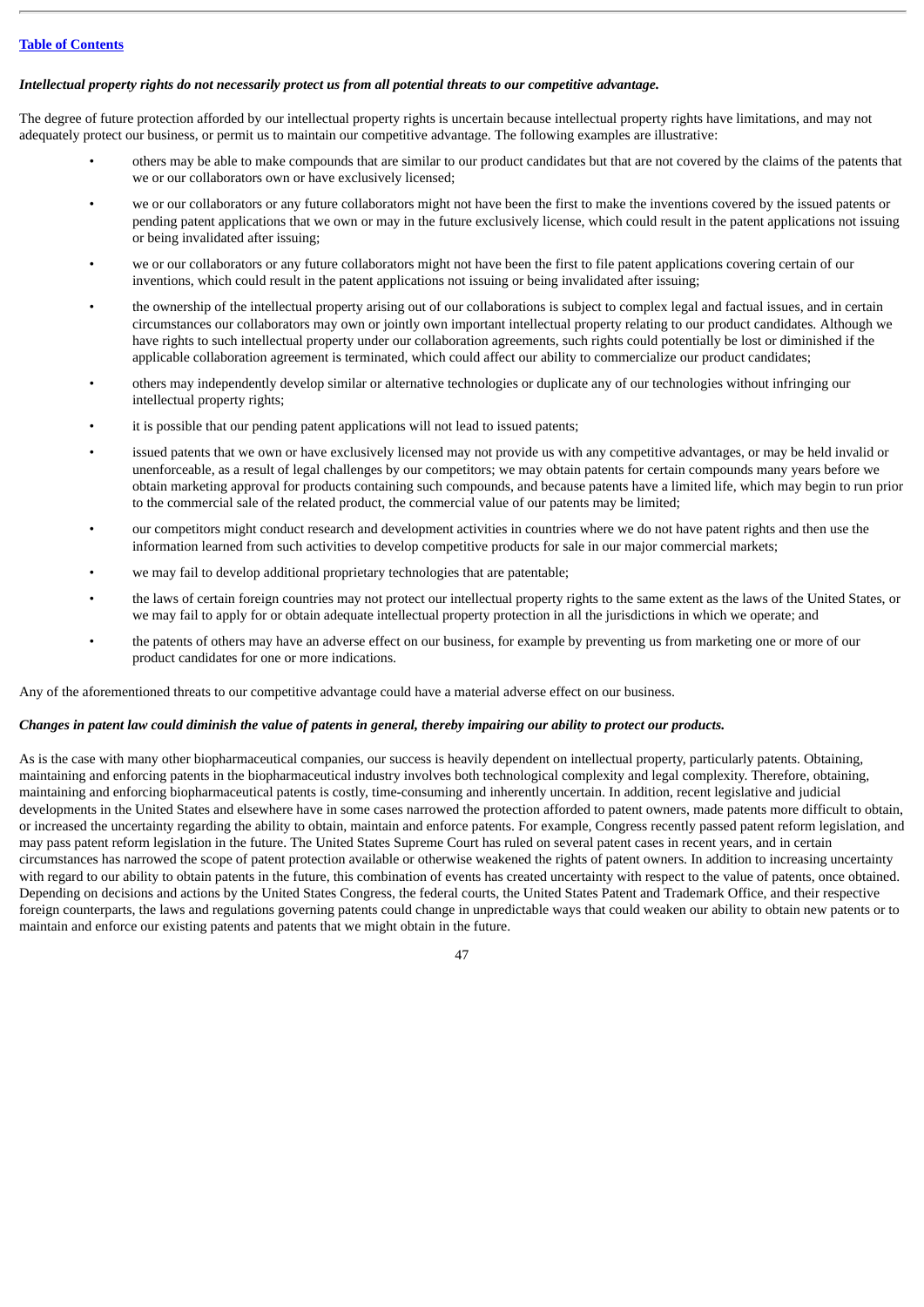#### **Risks Related to Industry**

#### Unstable market and economic conditions may have serious adverse consequences on our business, financial condition and stock price.

As has been widely reported, global credit and financial markets have been experiencing extreme disruptions over the past several years, including declines in consumer confidence, declines in economic growth, and uncertainty about economic stability. There can be no assurance that deterioration in credit and financial markets and confidence in economic conditions will not occur. Our general business strategy may be adversely affected by the volatile business environment and continued unpredictable and unstable market conditions, particularly for securities of biotechnology companies such as our common stock. There is a possibility that our stock price may decline, due in part to the volatility of the stock market and any general economic downturn. If the current equity and credit markets become more volatile, deteriorate or do not improve, it may make any necessary debt or equity financing more difficult to secure, more costly and/or more dilutive. Failure to secure any necessary financing in a timely manner and on favorable terms could have a material adverse effect on our growth strategy, financial performance and stock price and could require us to delay or abandon our business and clinical development plans. In addition, there is a risk that one or more of our current service providers, manufacturers and other partners may not survive these difficult economic times, which could directly affect our ability to attain our operating goals on schedule and on budget.

## If product liability lawsuits are brought against us, we may incur substantial liabilities and may be required to limit commercialization of our product *candidates.*

We face an inherent risk of product liability as a result of the clinical testing of our product candidates, and we will face an even greater risk if we commercialize any product candidates. For example, we may be sued if any of our product candidates, including any that are developed in combination therapies, allegedly causes injury or is found to be otherwise unsuitable during product testing, manufacturing, marketing or sale. Any such product liability claims may include allegations of defects in manufacturing, defects in design, a failure to warn of dangers inherent in the product, negligence, strict liability and a breach of warranties. Claims could also be asserted under state consumer protection acts. If we cannot successfully defend ourselves against product liability claims, we may incur substantial liabilities or be required to limit commercialization of our product candidates. Even successful defense would require significant financial and management resources. There is also risk that third parties we have agreed to indemnify could incur liability.

Regardless of the merits or eventual outcome, liability claims may result in:

- decreased demand for our product candidates or any resulting products;
- injury to our reputation;
- withdrawal of clinical trial participants;
- costs to defend the related litigation;
- a diversion of management's time and our resources;
- substantial monetary awards to trial participants or patients;
- product recalls, withdrawals or labeling, marketing or promotional restrictions;
- loss of revenue:
- the inability to commercialize our product candidates; and
- a decline in our stock price.

Our inability to obtain and retain sufficient product liability insurance at an acceptable cost to protect against potential product liability claims could prevent or inhibit the commercialization of products we develop. We currently carry product liability insurance covering our clinical studies in the amount of \$5.0 million in the aggregate. Although we maintain such insurance, any claim that may be brought against us could result in a court judgment or settlement in an amount that is not covered, in whole or in part, by our insurance or that is in excess of the limits of our insurance coverage. Our insurance policies also have various exclusions, and we may be subject to a product liability claim for which we have no coverage. We will have to pay any amounts awarded by a court or negotiated in a settlement that exceed our coverage limitations or that are not covered by our insurance, and we may not have, or be able to obtain, sufficient capital to pay such amounts.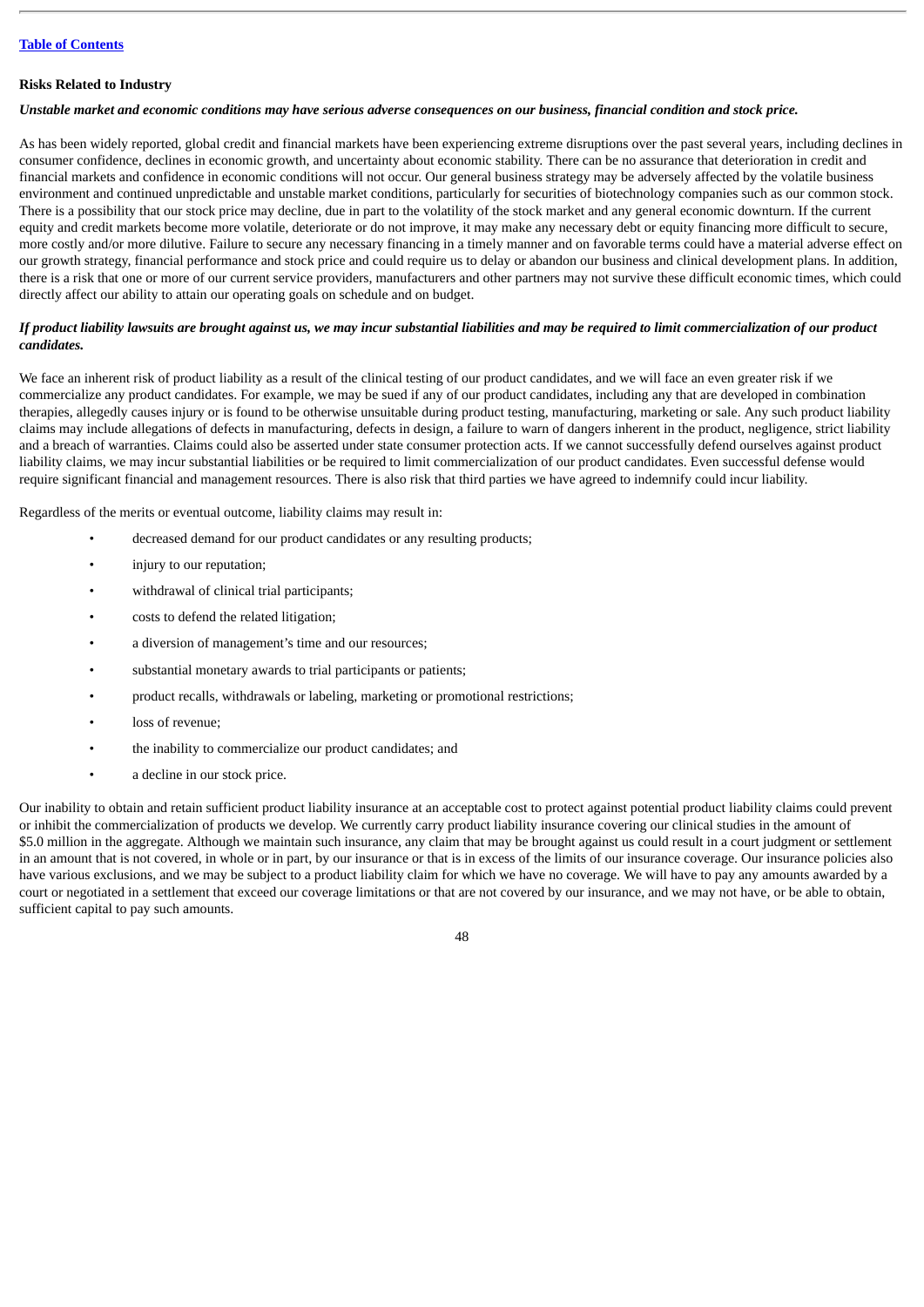## Our relationships with customers and third-party payors in the United States and elsewhere will be subject to applicable anti-kickback, fraud and abuse and other healthcare laws and regulations, which could expose us to criminal sanctions, civil penalties, contractual damages, reputational harm and *diminished profits and future earnings.*

Healthcare providers, physicians and third-party payors in the United States and elsewhere play a primary role in the recommendation and prescription of any product candidates for which we obtain marketing approval. Our future arrangements with third-party payors and customers may expose us to broadly applicable fraud and abuse and other healthcare laws and regulations that may constrain the business or financial arrangements and relationships through which we market, sell and distribute our products for which we obtain marketing approval. Restrictions under applicable federal, state and foreign healthcare laws and regulations include the following:

- the federal healthcare anti-kickback statute prohibits, among other things, persons from knowingly and willfully soliciting, offering, receiving or providing remuneration, directly or indirectly, in cash or in kind, to induce or reward either the referral of an individual for, or the purchase, order or recommendation of, any good or service for which payment may be made under federal and state healthcare programs such as Medicare and Medicaid;
- the federal False Claims Act imposes criminal and civil penalties, including civil whistleblower or *qui tam* actions, against individuals or entities for knowingly presenting, or causing to be presented, to the federal government, claims for payment that are false or fraudulent or making a false statement to avoid, decrease or conceal an obligation to pay money to the federal government;
- the federal Health Insurance Portability and Accountability Act of 1996, as amended by the Health Information Technology for Economic and Clinical Health Act, imposes criminal and civil liability for executing a scheme to defraud any healthcare benefit program and also imposes obligations, including mandatory contractual terms, with respect to safeguarding the privacy, security and transmission of individually identifiable health information;
- the federal false statements statute prohibits knowingly and willfully falsifying, concealing or covering up a material fact or making any materially false statement in connection with the delivery of or payment for healthcare benefits, items or services;
- the federal transparency requirements under the Patient Protection and Affordable Care Act of 2010 requires manufacturers of drugs, devices, biologics and medical supplies to report to the Department of Health and Human Services information related to physician payments and other transfers of value and physician ownership and investment interests;
- analogous state laws and regulations, such as state anti-kickback and false claims laws, may apply to sales or marketing arrangements and claims involving healthcare items or services reimbursed by non-governmental third-party payors, including private insurers, and some state laws require pharmaceutical companies to comply with the pharmaceutical industry's voluntary compliance guidelines and the relevant compliance guidance promulgated by the federal government in addition to requiring drug manufacturers to report information related to payments to physicians and other healthcare providers or marketing expenditures; and
- analogous anti-kickback, fraud and abuse and healthcare laws and regulations in foreign countries.

Efforts to ensure that our business arrangements with third parties will comply with applicable healthcare laws and regulations will involve substantial costs. It is possible that governmental authorities will conclude that our business practices may not comply with current or future statutes, regulations or case law involving applicable fraud and abuse or other healthcare laws and regulations. If our operations are found to be in violation of any of these laws or any other governmental regulations that may apply to us, we may be subject to significant civil, criminal and administrative penalties, damages, fines, exclusion from government funded healthcare programs, such as Medicare and Medicaid, and the curtailment or restructuring of our operations, which could have a material adverse effect on our business. If any of the physicians or other providers or entities with whom we expect to do business, including our collaborators, are found not to be in compliance with applicable laws, they may be subject to criminal, civil or administrative sanctions, including exclusions from government funded healthcare programs, which could also materially affect our business.

## If we fail to comply with environmental, health and safety laws and regulations, we could become subject to fines or penalties or incur costs that could *have a material adverse effect on the success of our business.*

We are subject to numerous environmental, health and safety laws and regulations, including those governing laboratory procedures and the handling, use, storage, treatment and disposal of hazardous materials and wastes. Our operations involve the use of hazardous and flammable materials, including chemicals. Our operations also produce hazardous waste products. We generally contract with third parties for the disposal of these materials and wastes. We cannot eliminate the risk of contamination or injury from these materials. In the event of contamination or injury resulting from our use of hazardous materials or our or third parties' disposal of hazardous materials, we could be held liable for any resulting damages, and any liability could exceed our resources. We also could incur significant costs associated with civil or criminal fines and penalties.

 $\overline{A}Q$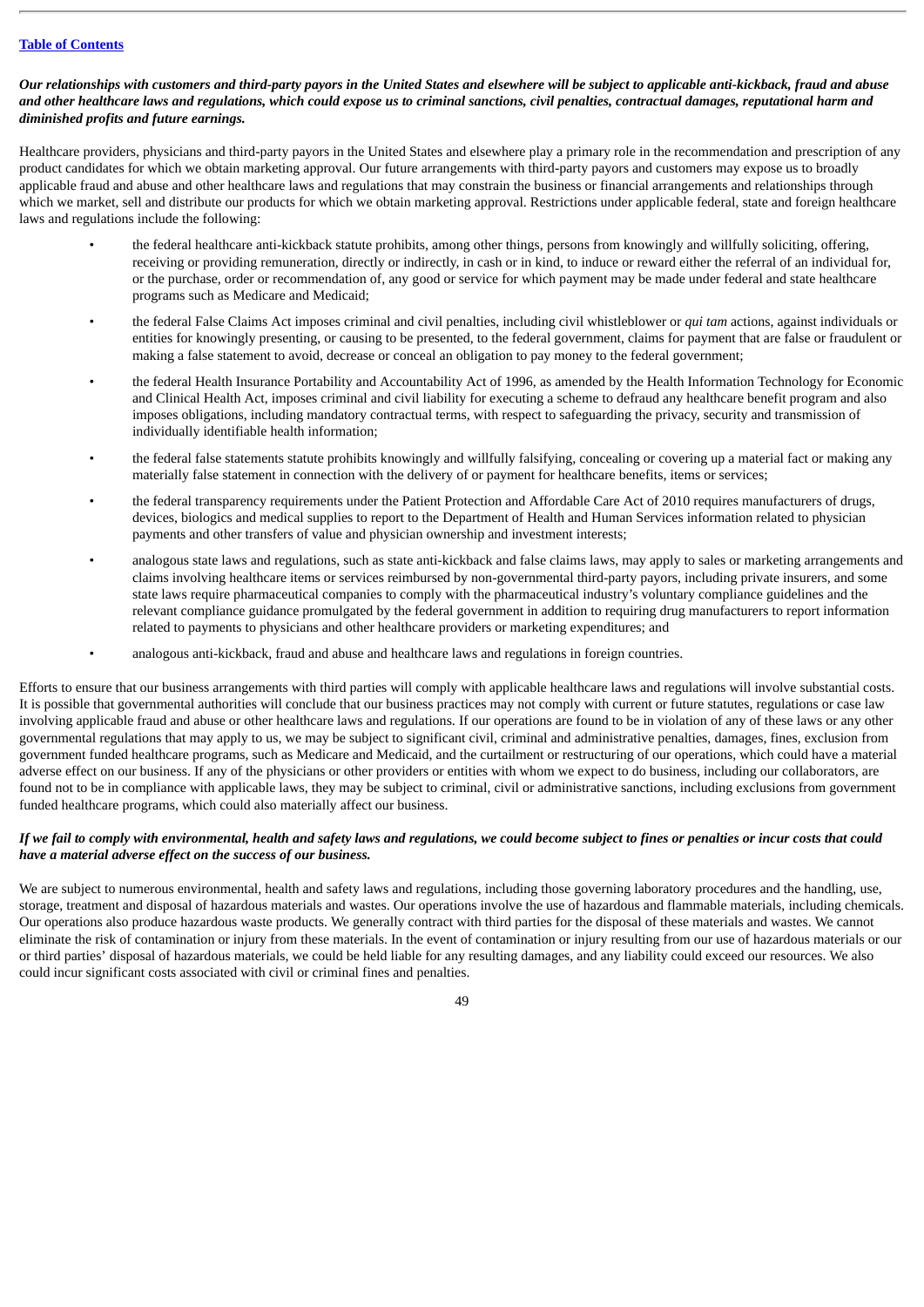We may incur substantial costs in order to comply with current or future environmental, health and safety laws and regulations. These current or future laws and regulations may impair our research, development or production efforts. Failure to comply with these laws and regulations also may result in substantial fines, penalties or other sanctions.

We maintain workers' compensation insurance to cover us for costs and expenses we may incur due to injuries to our employees resulting from the use of hazardous materials. This insurance may not provide adequate coverage against potential liabilities. We do not maintain insurance for environmental liability or toxic tort claims that may be asserted against us in connection with our storage or disposal of hazardous or radioactive materials.

#### **Risks Related to Our Common Stock**

#### Our stock price has been, and is likely to continue to be, volatile, and thus our stockholders could incur substantial losses.

Our stock price has been volatile and could be subject to wide fluctuations in response to various factors, many of which are beyond our control. Since our initial public offering in March 2013, the price of our common stock on The NASDAQ Global Select Market has ranged from \$17.18 to \$52.58. The stock market in general and the market for biopharmaceutical companies, and for those developing potential therapies for HCV in particular, have experienced extreme volatility that has often been unrelated to the operating performance of particular companies. As a result of this volatility, you may not be able to sell your common stock at or above your purchase price, if at all. The market price for our common stock may be influenced by many factors, including:

- actions by AbbVie regarding HCV treatment regimens containing any of our product candidates it is developing, including announcements regarding clinical or regulatory developments or our collaboration;
- market expectations about and response to the levels of sales or scripts achieved by, or the announced prices or discounts for, AbbVie's paritaprevir-containing HCV treatment regimens or competitive HCV drugs;
- failure of AbbVie's paritaprevir-containing HCV treatment regimens to achieve commercial success;
- results from or delays of clinical trials of our product candidates, as well as results of regulatory reviews relating to the approval of our product candidates;
- new products, product candidates or new uses for existing products or technologies introduced or announced by our competitors and the timing of these introductions or announcements;
- our or our collaborator's decision to initiate a clinical trial, not to initiate a clinical trial or to terminate an existing clinical trial;
- the results of our efforts to discover or develop additional product candidates;
- our dependence on third parties, including our collaborators, CROs, clinical trial sponsors and clinical investigators;
- regulatory or legal developments in the United States or other countries;
- developments or disputes concerning patent applications, issued patents or other proprietary rights;
- the recruitment or departure of key scientific or management personnel;
- our ability to commercialize our future product candidates we develop independently, if approved;
- the level of expenses related to any of our product candidates or clinical development programs;
- actual or anticipated changes in estimates as to financial results, development timelines or recommendations by securities analysts;
- period-to-period variations in our financial results or those of companies that are perceived to be similar to us;
- sales of common stock by us or our stockholders in the future, as well as the overall trading volume of our common stock;
- changes in the structure of healthcare payment systems or other actions that affect the effective reimbursement rates for treatment regimens containing our products or for competitive regimens;
- market conditions in the pharmaceutical and biotechnology sectors;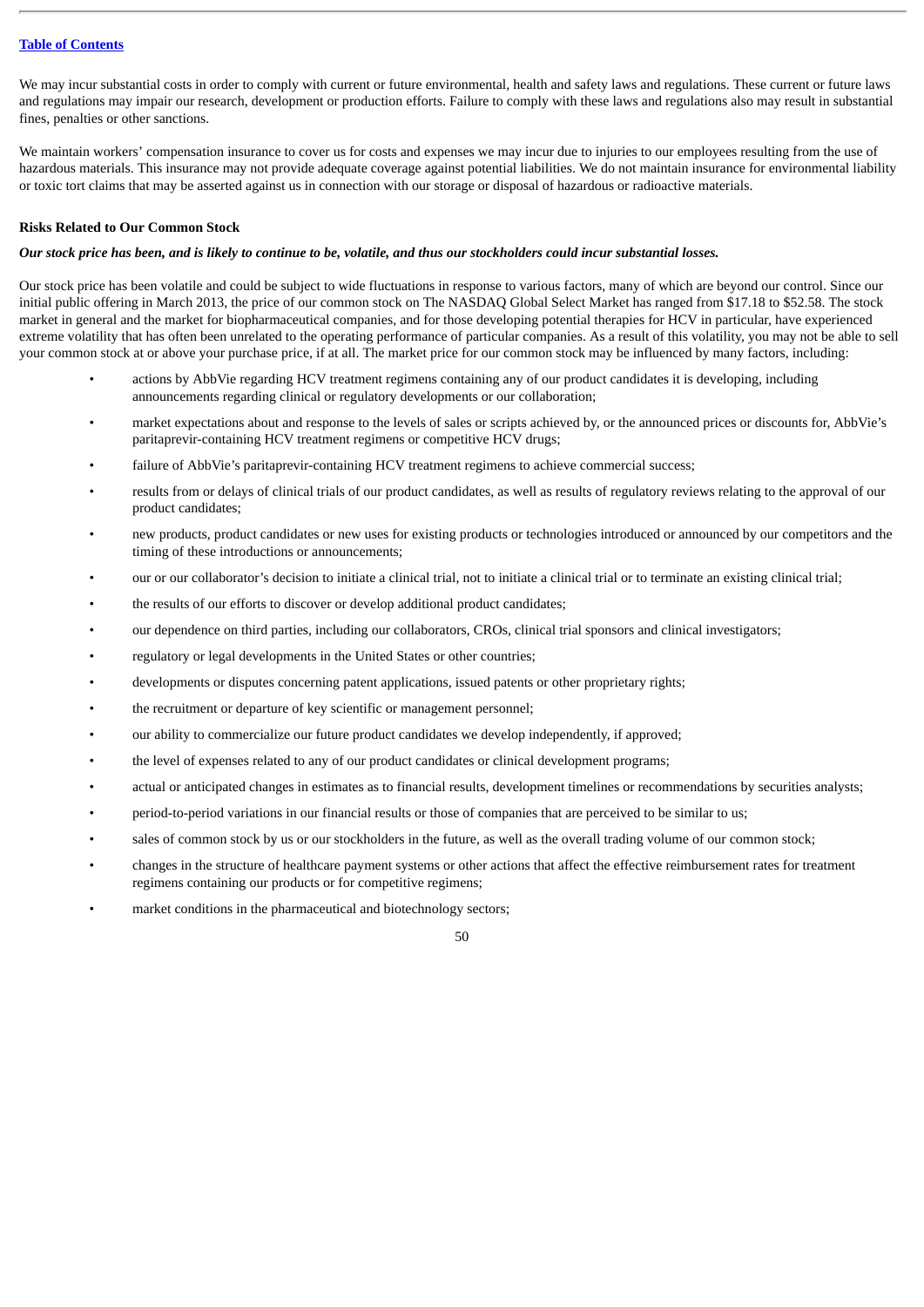- general economic, industry and market conditions and other factors that may be unrelated to our operating performance or the operating performance of our competitors, including changes in market valuations of similar companies; and
- the other factors described in this "Risk Factors" section.

#### Provisions in our corporate charter documents and under Delaware law could make an acquisition of us, which may be beneficial to our stockholders, *more difficult and may prevent attempts by our stockholders to replace or remove our current management.*

Provisions in our corporate charter and our bylaws may discourage, delay or prevent a merger, acquisition or other change in control of us that stockholders may consider favorable, including transactions in which they might otherwise receive a premium for their shares.

These provisions could also limit the price that investors might be willing to pay in the future for shares of our common stock, thereby depressing the market price of our common stock. In addition, because our board of directors is responsible for appointing the members of our management team, these provisions may frustrate or prevent any attempts by our stockholders to replace or remove our current management by making it more difficult for stockholders to replace members of our board of directors. Among other things, these provisions:

- establish a classified or staggered board of directors such that not all members of the board are elected at one time;
- allow the authorized number of our directors to be changed only by resolution of our board of directors;
- limit the manner in which stockholders can remove directors from the board;
- establish advance notice requirements for stockholder proposals that can be acted on at stockholder meetings and nominations to our board of directors;
- require that stockholder actions must be effected at a duly called stockholder meeting and prohibit actions by our stockholders by written consent;
- limit who may call stockholder meetings;
- provide our board of directors with the authority to designate the terms of and issue a new series of preferred stock without stockholder approval, which could be used to institute a "poison pill" that would work to dilute the stock ownership of a potential hostile acquirer, effectively preventing acquisitions that have not been approved by our board of directors; and
- require the approval of the holders of at least 66 2/3% of the votes that all our stockholders would be entitled to cast to amend or repeal certain provisions of our charter or bylaws.

Moreover, because we are incorporated in Delaware, we are governed by the provisions of Section 203 of the Delaware General Corporation Law, which prohibit a person who owns 15% or more of our outstanding voting stock from merging or combining with us for a period of three years after the date of the transaction in which the person acquired in excess of 15% of our outstanding voting stock, unless the merger or combination is approved in a prescribed manner. Any provision in our corporate charter or our bylaws or Delaware law that has the effect of delaying or deterring a change in control could limit the opportunity for our stockholders to receive a premium for their shares of our common stock, and could also affect the price that some investors are willing to pay for our common stock.

## Our employment agreements with our named executive officers may require us to pay severance benefits to any of those persons who are terminated in *connection with a change of control of us, which could harm our financial condition or results.*

Our named executive officers are parties to employment agreements that provide for aggregate cash payments of up to approximately \$3.8 million for severance and other non-equity-based benefits in the event of a termination of employment in connection with a change of control of our company. In addition, based on the June 30, 2015 closing price of our common stock at \$44.99 per share, the aggregate intrinsic value of unvested stock options and other equity awards subject to accelerated vesting upon these events was \$10.8 million as of June 30, 2015. The accelerated vesting of options could result in dilution to our stockholders and harm the market price of our common stock. The payment of these severance benefits could harm our company's financial condition and results. In addition, these potential severance payments may discourage or prevent third parties from seeking a business combination with us.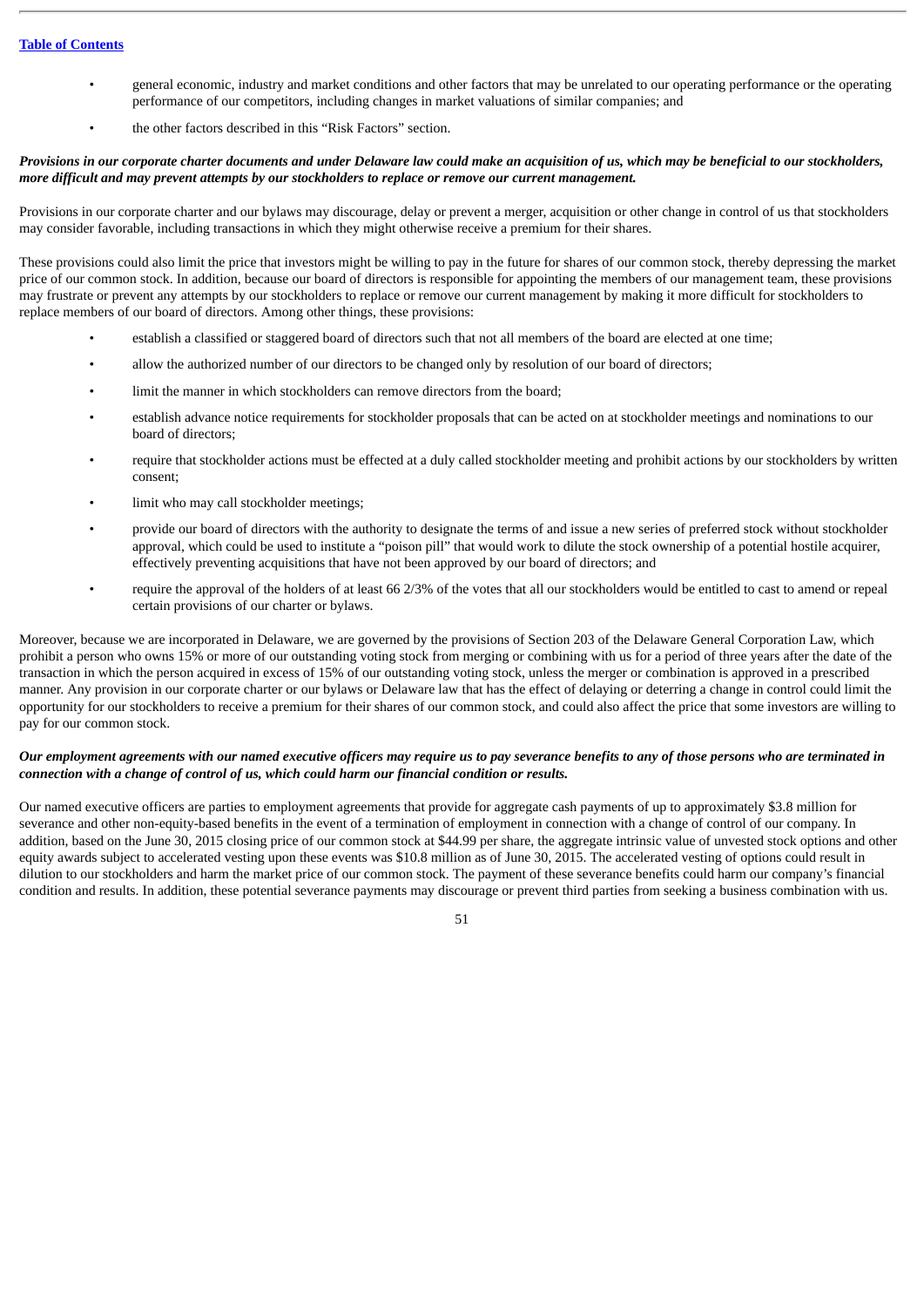#### We are an "emerging growth company," and we cannot be certain if the reduced reporting requirements applicable to "emerging growth companies" will *make our common stock less attractive to investors.*

We are an "emerging growth company," as defined in the JOBS Act. For as long as we continue to be an "emerging growth company," we may take advantage of exemptions from various reporting requirements that are applicable to other public companies that are not "emerging growth companies," including not being required to comply with the auditor attestation requirements of Section 404 of the Sarbanes-Oxley Act of 2002, reduced disclosure obligations regarding executive compensation in our periodic reports and proxy statements and exemptions from the requirements of holding a nonbinding advisory vote on executive compensation and stockholder approval of any golden parachute payments not previously approved. As an "emerging growth company" we are required to report periodic financial results and selected financial data related to two fiscal years compared to three and five years, respectively, for comparable data required to be reported by other public companies in selected SEC reports. We may take advantage of these exemptions until we are no longer an "emerging growth company." We could be an "emerging growth company" until September 30, 2018, although circumstances could cause us to lose that status earlier, including if the market value of our common stock held by non-affiliates exceeds \$700 million as of any March 31 (the end of our second fiscal quarter) before that time, in which case we would no longer be an "emerging growth company" as of the following September 30 (our fiscal year end). We cannot predict if investors will find our common stock less attractive because we may rely on these exemptions. If some investors find our common stock less attractive as a result, there may be a less active trading market for our common stock and our stock price may be more volatile.

Under the JOBS Act, "emerging growth companies" can also delay adopting new or revised accounting standards until such time as those standards apply to private companies. We have irrevocably elected not to avail ourselves of this exemption to delay the adoption of new or revised accounting standards and, therefore, will be subject to adopting new or revised accounting standards at the same time as other public companies that are not "emerging growth companies."

## If we fail to maintain an effective system of internal control over financial reporting, we may not be able to accurately report our financial results or prevent fraud. As a result, stockholders could lose confidence in our financial and other public reporting, which would harm our business and the trading *price of our common stock.*

Effective internal controls over financial reporting are necessary for us to provide reliable financial reports and, together with adequate disclosure controls and procedures, are designed to prevent fraud. Any failure to implement required new or improved controls, or difficulties encountered in their implementation could cause us to fail to meet our reporting obligations. In addition, any testing by us conducted in connection with Section 404 of the Sarbanes-Oxley Act of 2002, or any subsequent testing by our independent registered public accounting firm, may reveal deficiencies in our internal controls over financial reporting that are deemed to be material weaknesses or that may require prospective or retroactive changes to our financial statements or identify other areas for further attention or improvement. Inferior internal controls could also cause investors to lose confidence in our reported financial information, which could have a negative effect on the trading price of our common stock.

We are required to disclose changes made in our internal controls and procedures on a quarterly basis and our management is required to assess the effectiveness of these controls annually. However, for as long as we are an "emerging growth company" under the JOBS Act, our independent registered public accounting firm will not be required to attest to the effectiveness of our internal controls over financial reporting pursuant to Section 404. We could be an "emerging growth company" until September 30, 2018. An independent assessment of the effectiveness of our internal controls could detect problems that our management's assessment might not. Undetected material weaknesses in our internal controls could lead to financial statement restatements and require us to incur the expense of remediation.

## Because we do not anticipate paying cash dividends on our common stock for the foreseeable future, investors in our common stock may never receive a *return on their investment.*

You should not rely on an investment in our common stock to provide dividend income. We do not anticipate that we will pay any cash dividends to holders of our common stock in the foreseeable future. Instead, we plan to retain any earnings to maintain and expand our existing operations.

Accordingly, investors must rely on sales of their common stock after price appreciation, which may never occur, as the only way to realize any return on their investment. As a result, investors seeking cash dividends should not invest in our common stock.

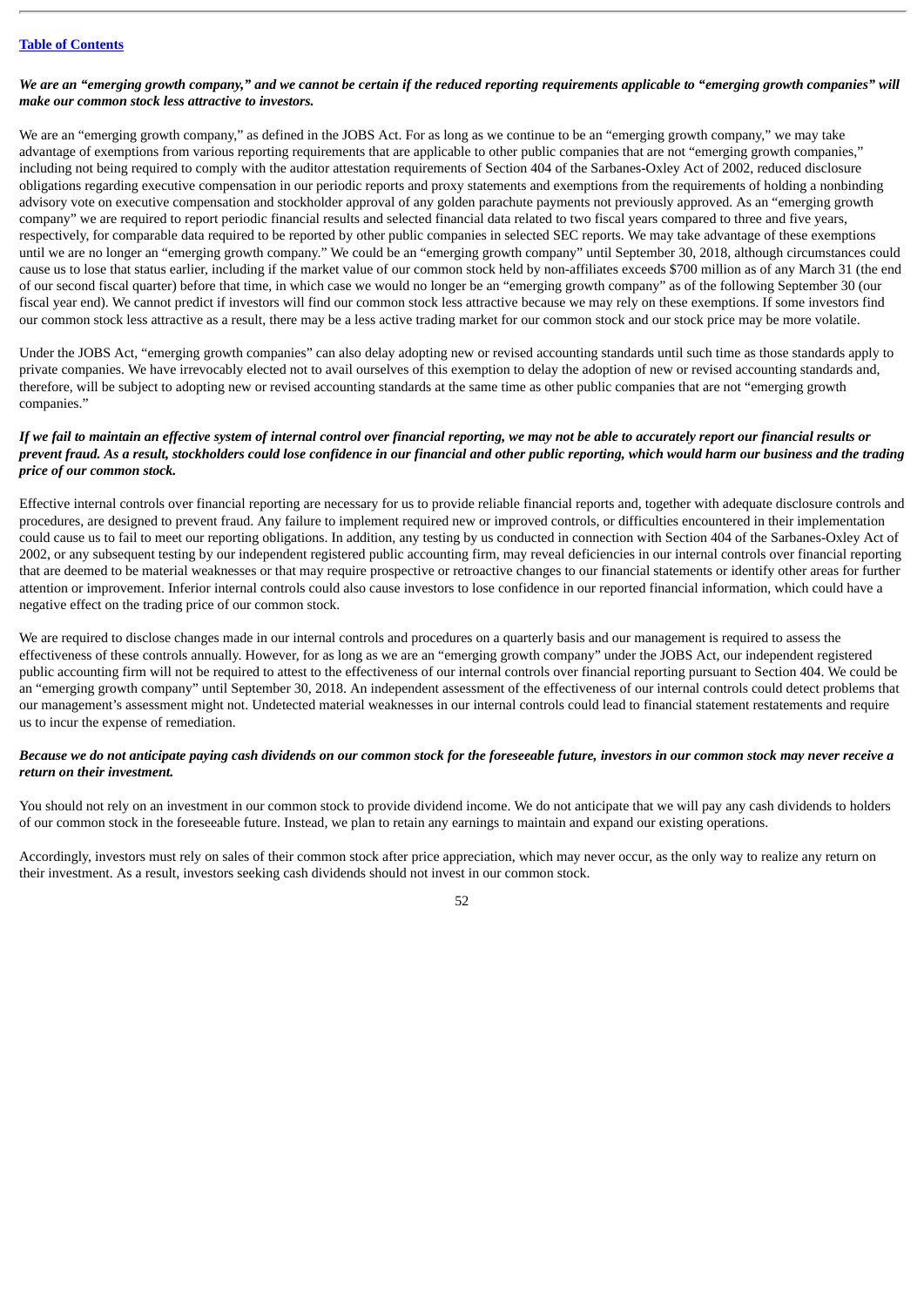#### A sale of a substantial number of shares of our common stock in the public market could cause the market price of our common stock to drop *significantly, even if our business is doing well.*

Sales of a substantial number of shares of our common stock in the public market could occur at any time. These sales, or the perception in the market that the holders of a large number of shares intend to sell shares, could reduce the market price of our common stock. As of June 30, 2015, we had outstanding 18,707,534 shares of common stock. In addition, 2,246,883 shares of common stock that are either subject to outstanding options or reserved for future issuance under our equity plans are eligible for sale in the public market to the extent permitted by the provisions of various vesting schedules, and Rules 144 and 701 under the Securities Act. If these additional shares of common stock are sold, or it is perceived that they will be sold, in the public market, the trading price of our common stock could decline.

## If securities or industry analysts do not publish research, or publish inaccurate or unfavorable research, about our business, our stock price and trading *volume could decline.*

The trading market for our common stock will depend in part on the research and reports that securities or industry analysts publish about us or our business. If too few securities or industry analysts cover our company, the trading price for our stock would likely be negatively impacted. In the event that one or more of the analysts who cover us downgrade our stock or publish inaccurate or unfavorable research about our business, our stock price would likely decline. If one or more of these analysts cease coverage of our company or fail to publish reports on us regularly, demand for our stock could decrease, which might cause our stock price and trading volume to decline.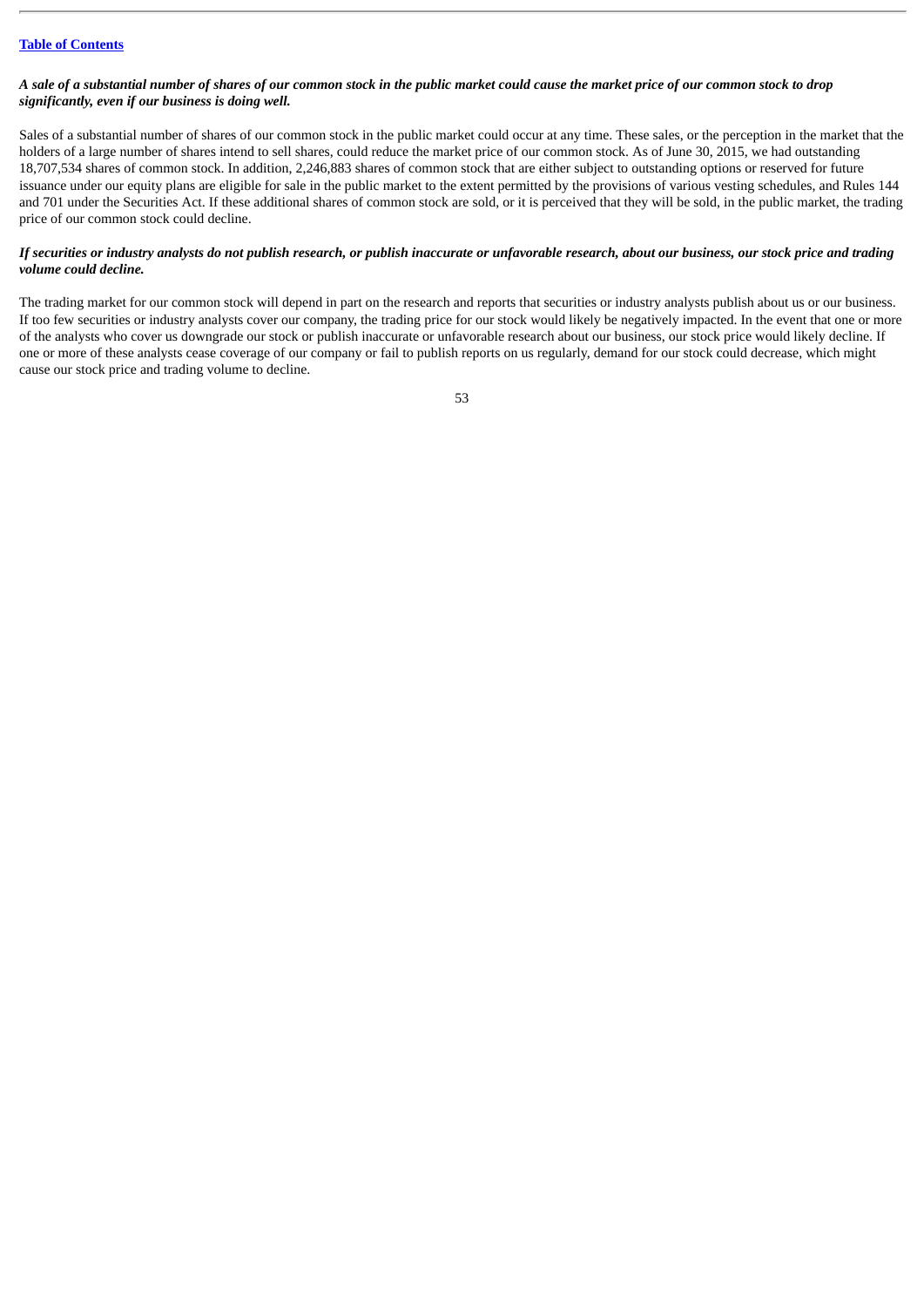## <span id="page-53-0"></span>**ITEM 2. UNREGISTERED SALES OF EQUITY SECURITIES AND USE OF PROCEEDS**

## *Unregistered Sales of Equity Securities*

None.

#### *Use of Proceeds from the Sale of Registered Securities*

In March 2013, we completed our IPO of 4,600,000 shares of our common stock at a public offering price of \$14.00 per share. The offer and sale of the shares in the offering were registered pursuant to a registration statement on Form S-1 (File No. 333-184779), which was declared effective by the Securities and Exchange Commission on March 20, 2013.

As of June 30, 2015, we have used approximately \$33.5 million of the net proceeds from the IPO to fund our programs for the development of a cyclophilin inhibitor candidate and the development of a nucleotide polymerase inhibitor candidate and to fund new research and development activities. None of the net proceeds has been paid directly or indirectly to any of our directors or officers (or their associates) or persons owning ten percent or more of any class of our equity securities or to any other affiliates. The balance of the net proceeds from the offering has been invested in cash and cash equivalents and in short-term and long-term marketable securities, consisting of investment grade, interest bearing instruments and U.S. government securities, with maturities of no longer than 38 months. These investments are reflected in cash and cash equivalents, short-term marketable securities and long-term marketable securities on our balance sheet at June 30, 2015. There has been no material change in the expected use of the net proceeds from our IPO as described in our registration statement on Form S-1.

## <span id="page-53-1"></span>**ITEM 6. EXHIBITS**

|                          |                                                                                                                                                                                                                                                                                                                                                                                                                                                                                                                                                                                   |      |             | <b>Incorporated by Reference</b> |                    |                          |  |  |  |
|--------------------------|-----------------------------------------------------------------------------------------------------------------------------------------------------------------------------------------------------------------------------------------------------------------------------------------------------------------------------------------------------------------------------------------------------------------------------------------------------------------------------------------------------------------------------------------------------------------------------------|------|-------------|----------------------------------|--------------------|--------------------------|--|--|--|
| <b>Exhibit</b><br>Number | <b>Exhibit Description</b>                                                                                                                                                                                                                                                                                                                                                                                                                                                                                                                                                        | Form | <b>Date</b> | <b>Exhibit</b><br>Number         | <b>File Number</b> | <b>Filed</b><br>Herewith |  |  |  |
| 3.1                      | Restated Certificate of Incorporation of Enanta Pharmaceuticals, Inc.                                                                                                                                                                                                                                                                                                                                                                                                                                                                                                             | 8-K  | 03/28/2013  | 3.1                              | 001-35839          |                          |  |  |  |
| 3.2                      | Amended and Restated Bylaws of Enanta Pharmaceuticals, Inc.                                                                                                                                                                                                                                                                                                                                                                                                                                                                                                                       | 8-K  | 03/28/2013  | 3.2                              | 001-35839          |                          |  |  |  |
| 10.1                     | Form of Performance Share Unit Certificate under 2012 Equity Incentive Plan.                                                                                                                                                                                                                                                                                                                                                                                                                                                                                                      |      |             |                                  |                    | X                        |  |  |  |
| 10.2                     | Form of Relative Total Stockholder Return Unit Certificate under 2012 Equity<br>Incentive Plan.                                                                                                                                                                                                                                                                                                                                                                                                                                                                                   |      |             |                                  |                    | X                        |  |  |  |
| 31.1                     | Certification of the Chief Executive Officer pursuant to Rule 13a-14(a) or 15d-<br>14(a) of the Securities Exchange Act of 1934.                                                                                                                                                                                                                                                                                                                                                                                                                                                  |      |             |                                  |                    | X                        |  |  |  |
| 31.2                     | Certification of Chief Financial Officer pursuant to Rule 13a-14(a) or 15d-14(a) of<br>the Securities Exchange Act of 1934.                                                                                                                                                                                                                                                                                                                                                                                                                                                       |      |             |                                  |                    | X                        |  |  |  |
| 32.1                     | Certification of the Chief Executive Officer and Chief Financial Officer pursuant<br>to 18 U.S.C. Section 1350, as adopted pursuant to Section 906 of the Sarbanes-<br>Oxley Act of 2002.                                                                                                                                                                                                                                                                                                                                                                                         |      |             |                                  |                    | X                        |  |  |  |
| 101                      | The following materials from the Quarterly Report of Enanta Pharmaceuticals,<br>Inc. on Form 10-Q for the quarter ended June 30, 2015, formatted in XBRL<br>(eXtensible Business Reporting Language): (i) Consolidated Balance Sheets as of<br>June 30, 2015 and September 30, 2014 of Enanta Pharmaceuticals, Inc., (ii)<br>Statements of Operations for the three and nine months ended June 30, 2015 and<br>2014 of Enanta Pharmaceuticals, Inc., (iii) Statements of Cash Flows for the nine<br>months ended June 30, 2015 and 2014 of Enanta Pharmaceuticals, Inc., and (iv) |      |             |                                  |                    |                          |  |  |  |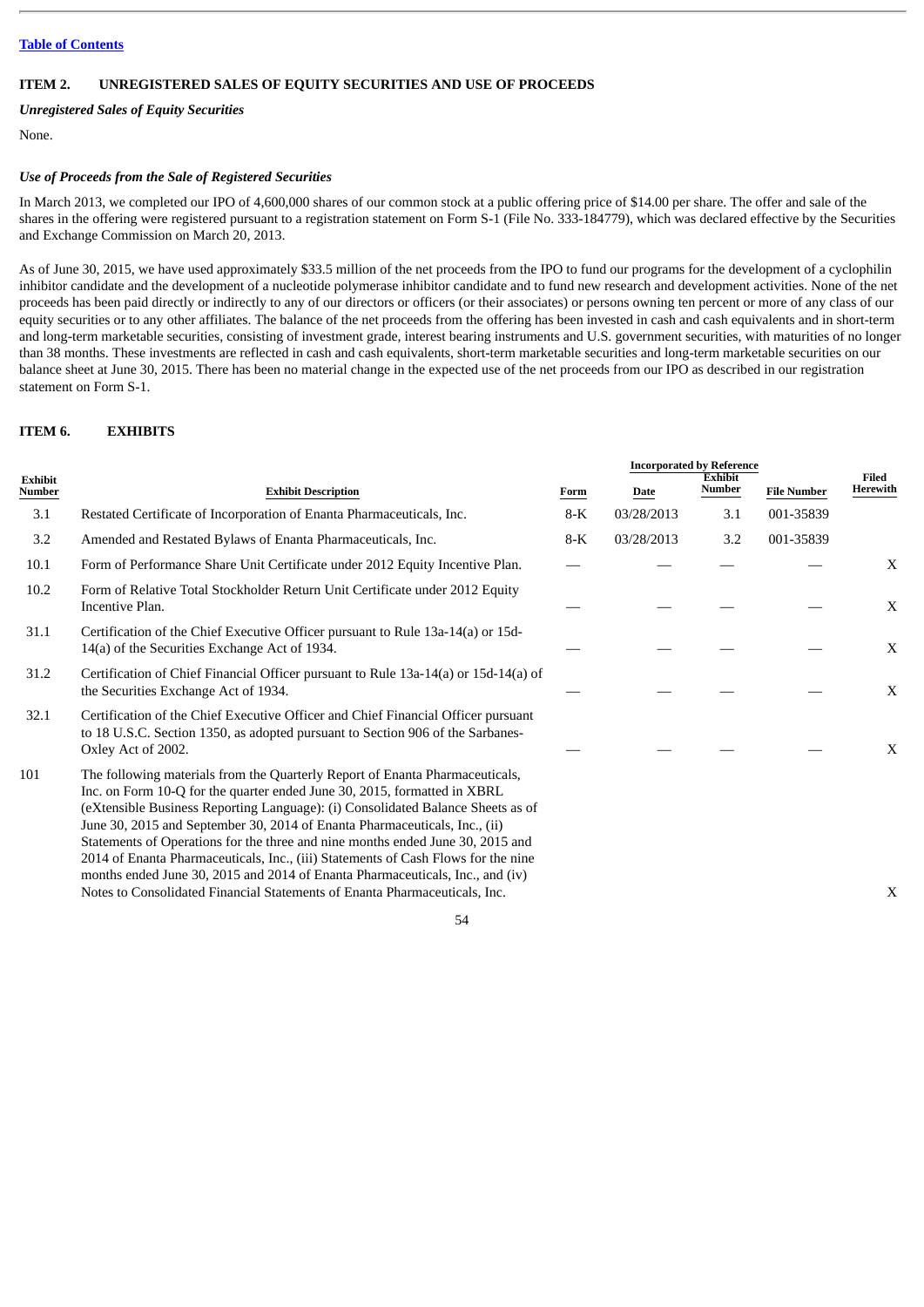## **SIGNATURE**

<span id="page-54-0"></span>Pursuant to the requirements of the Securities Exchange Act of 1934, the registrant has duly caused this report to be signed on its behalf by the undersigned thereunto duly authorized.

Date: August 10, 2015

ENANTA PHARMACEUTICALS, INC.

/s/ Paul J. Mellett

Paul J. Mellett Chief Financial Officer (Principal Financial and Accounting Officer)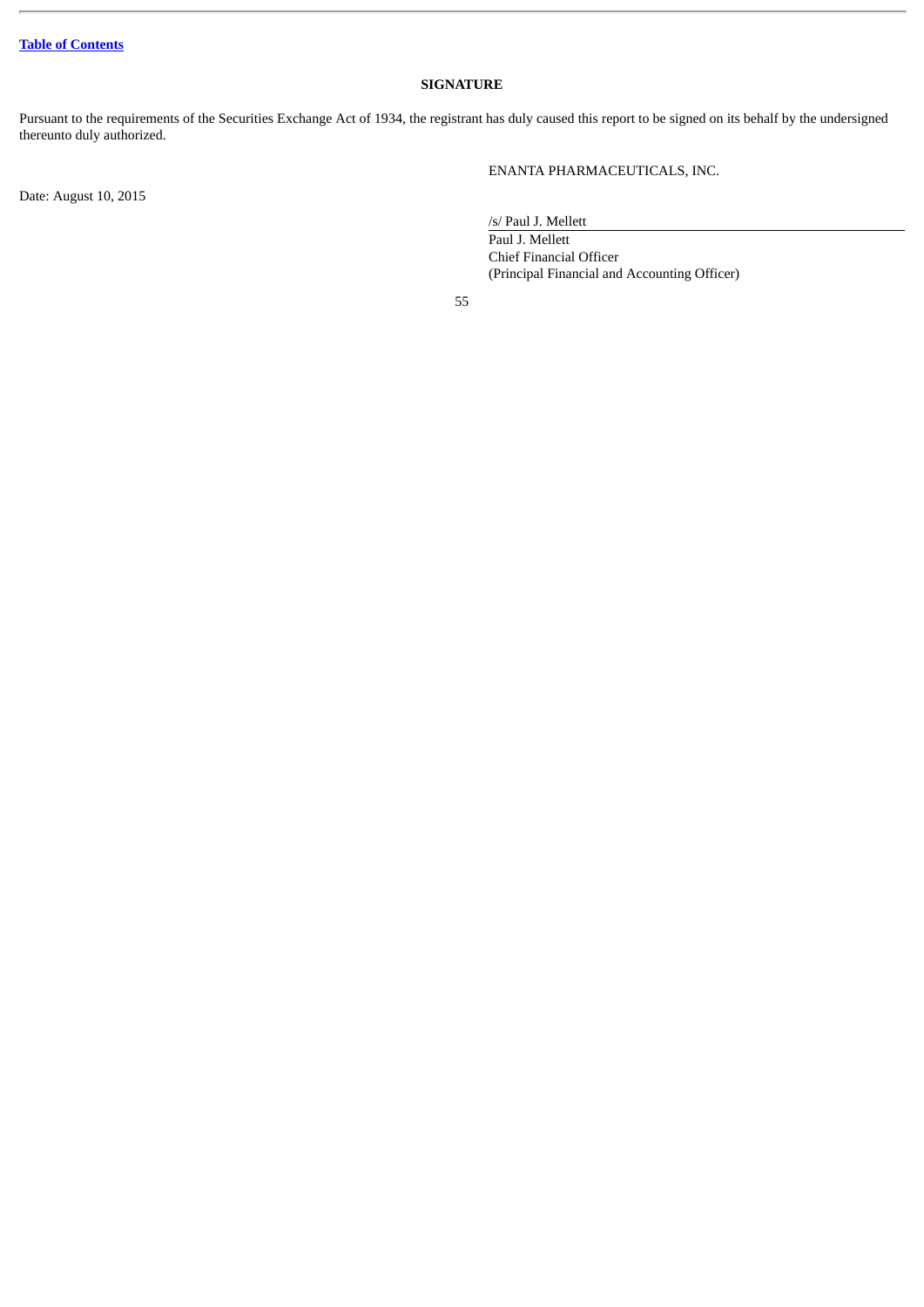## **ENANTA PHARMACEUTICALS, INC.**

## **EXHIBIT INDEX**

<span id="page-55-0"></span>

|                          |                                                                                                                                                                                                                                                                                                                                                                                                                                                                                                                                                                                   | <b>Incorporated by Reference</b> |             |                                 |                    |                   |
|--------------------------|-----------------------------------------------------------------------------------------------------------------------------------------------------------------------------------------------------------------------------------------------------------------------------------------------------------------------------------------------------------------------------------------------------------------------------------------------------------------------------------------------------------------------------------------------------------------------------------|----------------------------------|-------------|---------------------------------|--------------------|-------------------|
| <b>Exhibit</b><br>Number | <b>Exhibit Description</b>                                                                                                                                                                                                                                                                                                                                                                                                                                                                                                                                                        | Form                             | <b>Date</b> | <b>Exhibit</b><br><b>Number</b> | <b>File Number</b> | Filed<br>Herewith |
| 3.1                      | Restated Certificate of Incorporation of Enanta Pharmaceuticals, Inc.                                                                                                                                                                                                                                                                                                                                                                                                                                                                                                             | 8-K                              | 03/28/2013  | 3.1                             | 001-35839          |                   |
| 3.2                      | Amended and Restated Bylaws of Enanta Pharmaceuticals, Inc.                                                                                                                                                                                                                                                                                                                                                                                                                                                                                                                       | 8-K                              | 03/28/2013  | 3.2                             | 001-35839          |                   |
| 10.1                     | Form of Performance Share Unit Certificate under 2012 Equity Incentive Plan.                                                                                                                                                                                                                                                                                                                                                                                                                                                                                                      |                                  |             |                                 |                    | X                 |
| 10.2                     | Form of Relative Total Stockholder Return Unit Certificate under 2012 Equity<br>Incentive Plan.                                                                                                                                                                                                                                                                                                                                                                                                                                                                                   |                                  |             |                                 |                    | X                 |
| 31.1                     | Certification of the Chief Executive Officer pursuant to Rule 13a-14(a) or 15d-<br>14(a) of the Securities Exchange Act of 1934.                                                                                                                                                                                                                                                                                                                                                                                                                                                  |                                  |             |                                 |                    | X                 |
| 31.2                     | Certification of Chief Financial Officer pursuant to Rule $13a-14(a)$ or $15d-14(a)$ of<br>the Securities Exchange Act of 1934.                                                                                                                                                                                                                                                                                                                                                                                                                                                   |                                  |             |                                 |                    | X                 |
| 32.1                     | Certification of the Chief Executive Officer and Chief Financial Officer pursuant<br>to 18 U.S.C. Section 1350, as adopted pursuant to Section 906 of the Sarbanes-<br>Oxley Act of 2002.                                                                                                                                                                                                                                                                                                                                                                                         |                                  |             |                                 |                    | X                 |
| 101                      | The following materials from the Quarterly Report of Enanta Pharmaceuticals,<br>Inc. on Form 10-Q for the quarter ended June 30, 2015, formatted in XBRL<br>(eXtensible Business Reporting Language): (i) Consolidated Balance Sheets as of<br>June 30, 2015 and September 30, 2014 of Enanta Pharmaceuticals, Inc., (ii)<br>Statements of Operations for the three and nine months ended June 30, 2015 and<br>2014 of Enanta Pharmaceuticals, Inc., (iii) Statements of Cash Flows for the nine<br>months ended June 30, 2015 and 2014 of Enanta Pharmaceuticals, Inc., and (iv) |                                  |             |                                 |                    |                   |

56

Notes to Consolidated Financial Statements of Enanta Pharmaceuticals, Inc. X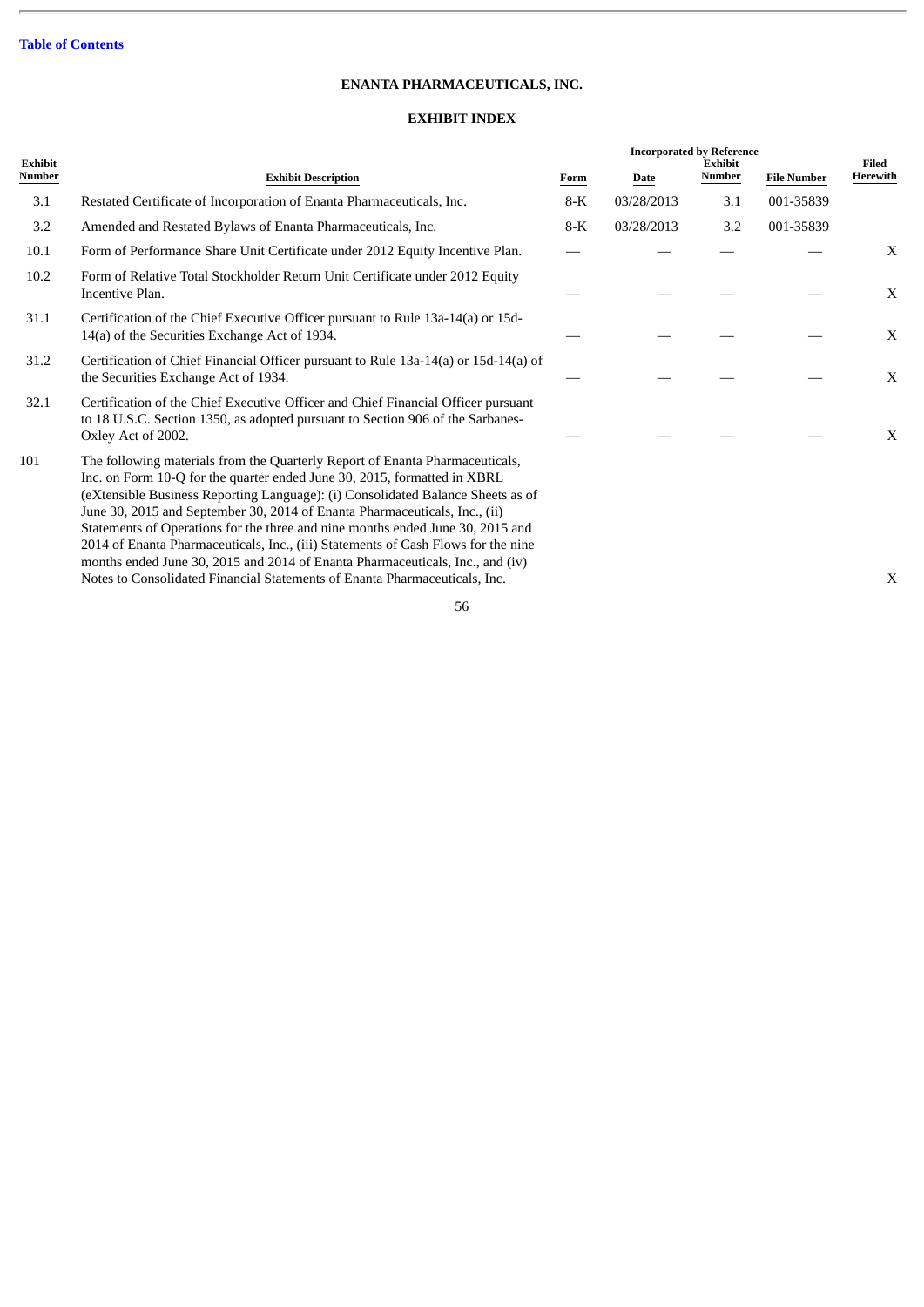#### **ENANTA PHARMACEUTICALS, INC.**

#### **2012 Equity Incentive Plan Performance Share Unit Certificate**

PSU Certificate Number: PSU- PSUs

This Performance Share Unit Certificate confirms that Enanta Pharmaceuticals, Inc. (the "Company"), a Delaware corporation, has granted to the person named below ("Participant") an award (the "Award") of the number of Performance Share Units ("PSUs") set forth above pursuant to the Company's 2012 Equity Incentive Plan (the "Plan"), each PSU representing the right to receive one share of the Company's Common Stock, \$.01 par value per share (the "Common Stock"), subject to adjustment as provided below and subject to the definitions and terms and conditions referenced below.

| Name of Participant:           |  |
|--------------------------------|--|
| Target Number of PSU Shares: _ |  |
| Vesting Schedule:              |  |

Performance Period: On or before R&D Milestones:

Settlement: All vested PSUs will settle, and the underlying shares of the Company's Common Stock will be issued to the Participant, subject to Participant's continued employment with the Company, on the following date (the "Settlement Date") (except as provided below) and subject to tax withholding as provided below, on

By acceptance of this Award, Participant agrees to all the terms and conditions hereof, including, without limitation, those set forth in the Plan and in the accompanying Terms and Conditions of PSU Award.

## **ENANTA PHARMACEUTICALS, INC.**

By:

Title: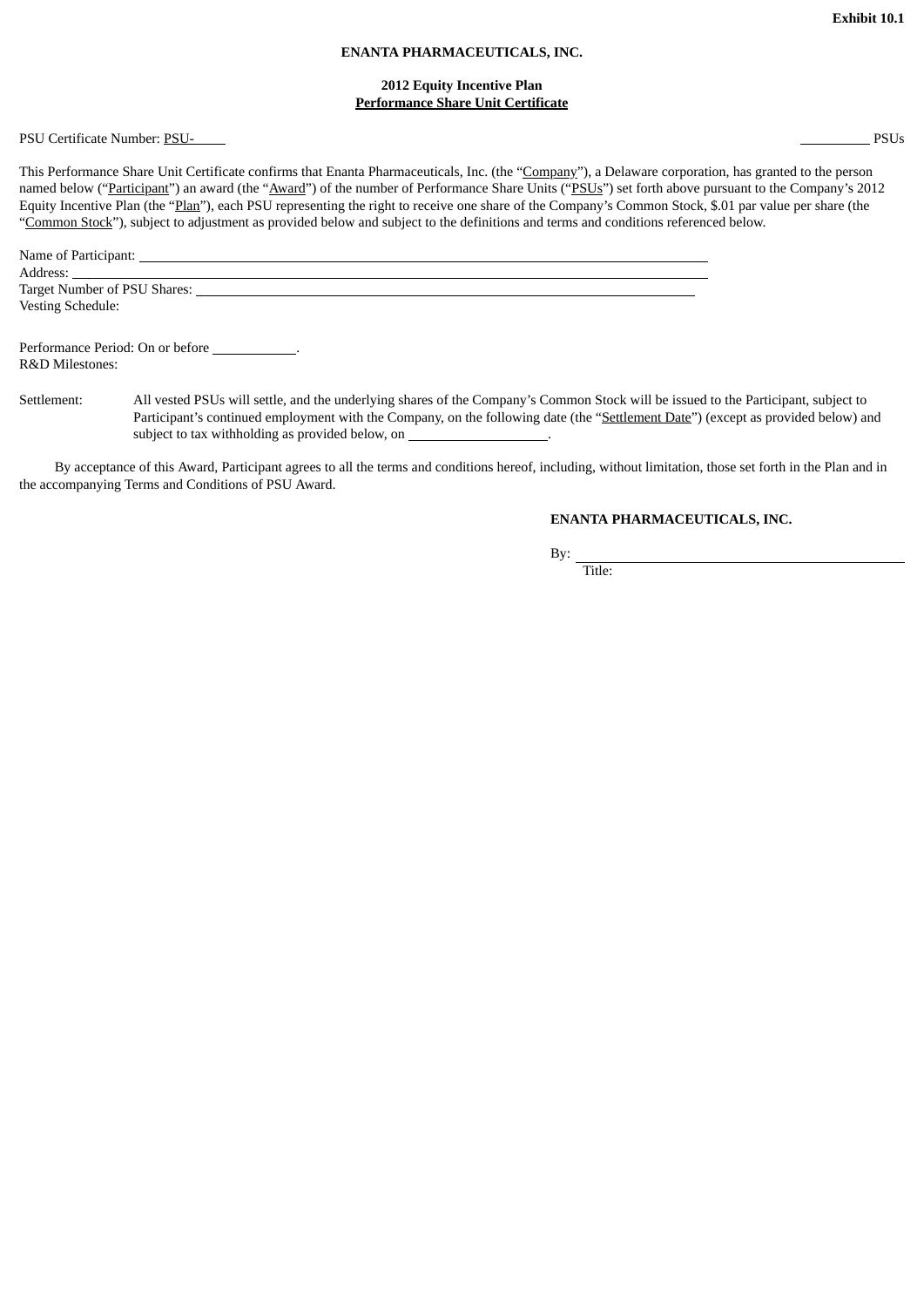## **ENANTA PHARACEUTICALS, INC.**

#### **Terms and Conditions of PSU Award**

1. *The Plan*. In the event of any conflict between the terms of the Plan and this Award, the terms of the Plan shall govern. The Committee administers the Plan and its determinations regarding the operation of the Plan are final. Subject to the limitations set forth in the Plan, the Committee may amend the Plan or this Award. Capitalized terms used but not defined herein shall have the meaning set forth in the Plan. Copies of the Plan may be obtained upon written request without charge from the Secretary of the Company.

2. *No Rights as Stockholder or Employee*. Participant shall not have any of the rights or privileges of a stockholder of the Company with respect to the PSUs granted pursuant to this Award unless and until shares of Common Stock have been issued and delivered to Participant. Participant shall not have any rights to continued employment by the Company by virtue of the grant of this Award.

3. *Settlement of PSUs: Issuance of Common Stock*. No shares of Common Stock shall be issued to Participant prior to the Settlement Date after the PSUs vest in accordance with the Vesting Schedule. Subject to Section 9, the Company shall deliver to Participant, on or promptly after the Settlement Date, the shares of Common Stock represented by the whole PSUs that have vested as of such date. The value of any fractional PSU Shares shall be paid in cash at the time the certificate is delivered to Participant. The shares of Common Stock issued on settlement of vested PSUs shall be free of all restrictions on transferability and forfeiture under this Award. The rights of Participant with respect to the PSUs shall remain forfeitable at all times prior to the date on which such rights vest and settle in accordance with Sections 4, 5 and 6.

4. *Vesting*. Subject to the terms and conditions of this Award, the PSUs shall vest according to the Vesting Schedule for this Award, which is set forth on the accompanying certificate for this Award, so long as Participant remains continuously employed by the Company until the Settlement Date.

5. *Termination due to Disability, or Death.* In the event Participant's employment is terminated by reason of disability or death, the vesting of the PSUs, including any dividend equivalent PSUs, will be prorated based on the number of days during the Performance Period that the Participant spent on the active payroll of the Company. Payout for the award will be made at the same time as payment would have been made had Participant not had a termination of employment and will in all respects be subject to the Company's actual R&D Milestones achieved during the full Performance Period. "Disability" means a disability entitling Participant to benefits under the long-term disability policy sponsored by the Company that applies to Participant.

6. *Other Termination of Employment*. If, prior to settlement of the PSUs pursuant to the Vesting Schedule, Participant ceases to be an employee of the Company for any reason (voluntary or involuntary), then Participant's rights to all of the unvested PSUs shall be immediately and irrevocably forfeited. Dividend-equivalent PSUs will be forfeited and canceled along with the PSUs with which they are associated.

7. *Change in Control*. In the event of a Change in Control (as such term is defined in the Participant's employment agreement) affecting the Company's outstanding Common Stock, the Committee (i) shall provide for the acceleration of any time period relating to the payment of the Award and shall issue the Target Number of PSU Shares subject to the Award immediately before the closing of the transaction resulting in the Change of Control, subject to applicable tax withholding, or (ii) provide for payment to the Participant of cash or other property with a fair market value equal to the Target Number of PSU Shares subject to the Award immediately before such closing.

8. *Adjustments in Number of PSUs.* The number of PSUs subject to the Award will be adjusted proportionately for any increase or decrease in the number of issued shares of Common Stock resulting from any stock split, combination or exchange of shares, consolidation, spin-off or recapitalization of shares, or any similar capital adjustment or the payment of any stock dividend.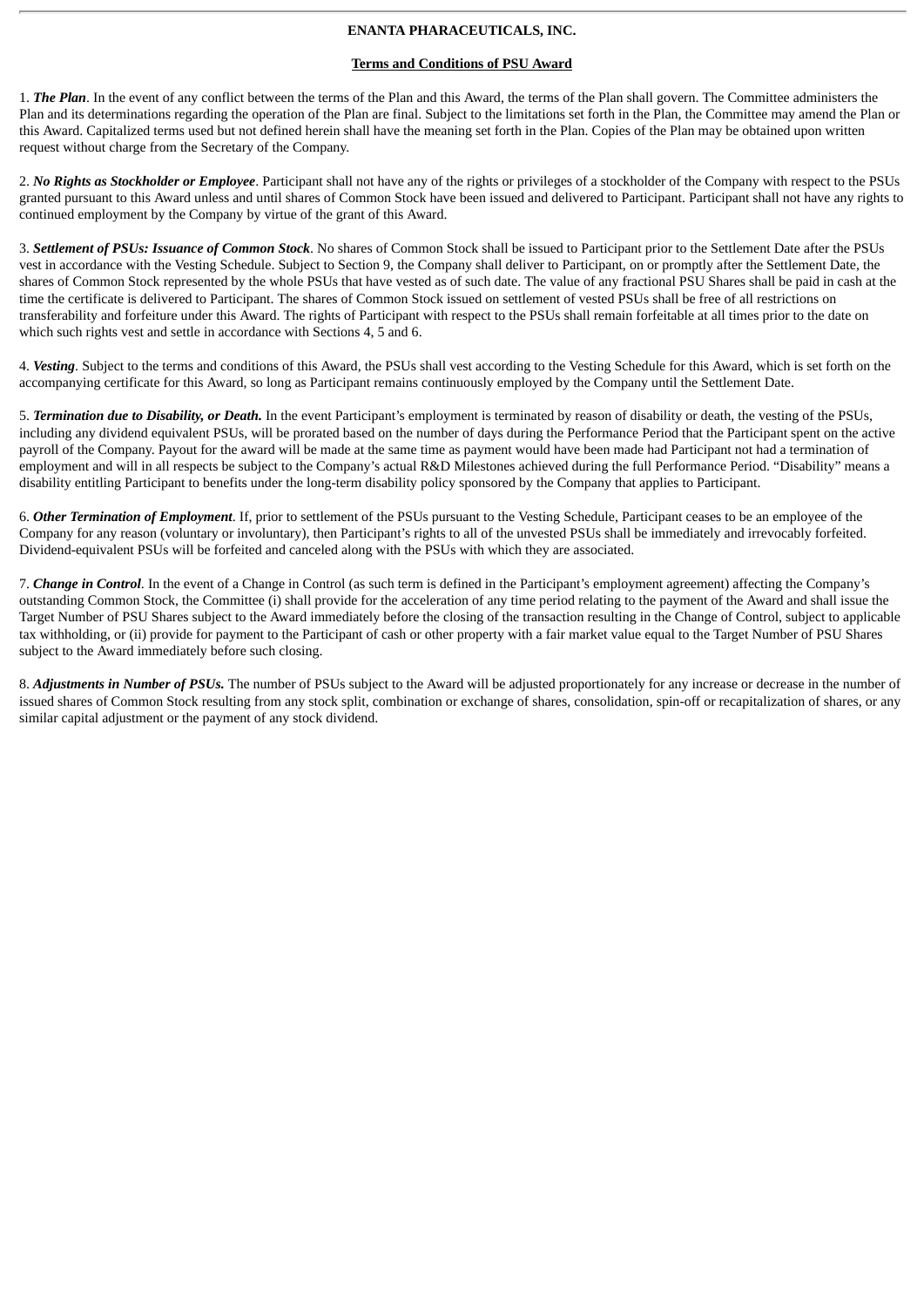9. *Restriction on Transfer*. The PSUs are not transferable by Participant otherwise than by will or the laws of descent and distribution. The naming of a Designated Beneficiary does not constitute a transfer.

10. *Income Tax Matters*. In order to comply with all withholding requirements under applicable federal and state income tax laws and regulations, the Company shall withhold 30% of the PSU Shares otherwise to be delivered on the Settlement Date or such other portion of the PSU Shares, valued at their fair market value on the Settlement Date, to the extent the Company determines is required to be withhold in satisfaction of Participant's withholding obligations consistent with such applicable tax laws and regulations.

11. *Section 409A*. In the event that the Committee determines that any amounts will be immediately taxable to Participant under Section 409A of the Code and related Department of Treasury guidance (or subject Participant to a penalty tax thereunder) in connection with the grant, vesting or settlement of the PSUs or any provision of this Award or the Plan, the Company may (i) adopt such amendments to this Award (having prospective or retroactive effect), that the Committee determines to be necessary or appropriate to preserve the intended tax treatment of the PSUs and/or (ii) take such other actions as the Committee determines to be necessary or appropriate to comply with the requirements of Section 409A of the Code and related Department of Treasury guidance, including such Department of Treasury guidance and other interpretive materials as may be issued after the date on which such PSUs were granted.

12. *Conditions for Issuance of Shares*. The Company shall not be required to deliver any shares of Common Stock upon vesting of any PSUs until (i) such shares of Common Stock have been admitted to listing on all stock exchanges on which the Common Stock is then listed and (ii) the requirements of any federal or state securities laws, rules or regulations or other laws or rules (including the rules of any securities exchange) as may be determined by the Company to be applicable are satisfied, provided however, that the Company may only so delay delivery of shares of Common Stock to the extent that such deferral complies with the provisions of Section 409A of the Code and related Department of Treasury guidance. Except as provided in the preceding sentence, in no event will shares of Common Stock be delivered later than the date that is two and one-half (2 1/2) months from the end of the calendar year in which the applicable PSUs vest. Any certificates representing shares of Common Stock delivered under this Award may contain such legends as counsel for the Company shall consider necessary to comply with any applicable law.

13. *Clawback Policy.* This Award and any Common Stock issued hereunder is subject to any so-called "clawback policy" that may be adopted by the Company's Board of Directors, as amended from time to time.

14. *Notices*. Any written notices provided for in this Award that are sent by mail shall be deemed received three business days after mailing, but not later than the date of actual receipt. Notices shall be directed, if to Participant, at the Participant's address indicated by the Company's records and, if to the Company, at the Company's principal executive office.

15. *Miscellaneous*. The right of Participant to receive shares of Common Stock pursuant to this Award is an unfunded and unsecured obligation of the Company. The Participant shall have no rights under this Award other than those of an unsecured general creditor of the Company. Subject to the restrictions on transfer set forth herein, this Award shall be binding upon and inure to the benefit of the heirs, legatees, legal representatives, successors and assigns of the parties hereto.

16. *Governing Law*. This Award shall be governed by and construed in accordance with the laws of the State of Delaware and applicable federal law, without regard to applicable conflicts of laws.

17. *Severability*. If one or more of the provisions of this Award shall be held invalid, illegal or unenforceable in any respect, the validity, legality and enforceability of the remaining provisions shall not in any way be affected or impaired thereby and the invalid, illegal or unenforceable provisions shall be deemed null and void; however, to the extent permissible by law, any provisions which could be deemed null and void shall first be construed, interpreted or revised retroactively to permit this Award to be construed so as to foster the intent of this Award and the Plan.

*Approved June 2015*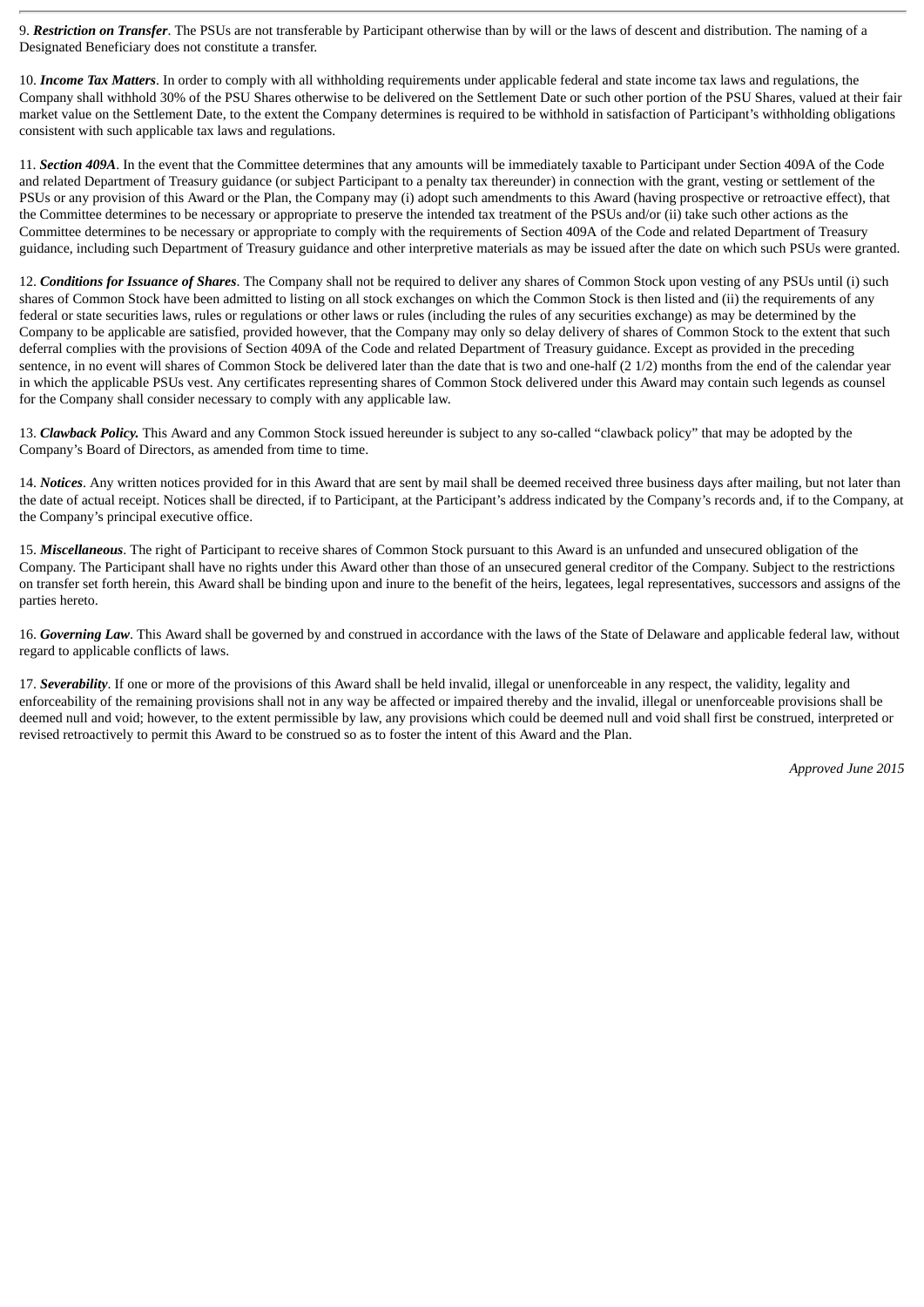#### **ENANTA PHARMACEUTICALS, INC.**

#### **2012 Equity Incentive Plan Relative Total Stockholder Return Unit Certificate**

rTSRU Certificate Number: <u>rTSRU-</u> rTSRUs

This Relative Total Stockholder Return Unit Certificate confirms that Enanta Pharmaceuticals, Inc. (the "Company"), a Delaware corporation, has granted to the person named below ("Participant") an award (the "Award") of the number of Relative Total Stockholder Return Units ("rTSRUs") set forth above pursuant to the Company's 2012 Equity Incentive Plan (the "Plan"), each rTSRU representing the right to receive one share of the Company's Common Stock, \$.01 par value per share (the "Common Stock"), subject to adjustment as provided below and subject to the definitions and terms and conditions referenced below.

|                          | Name of Participant: Name of Participant:                             |
|--------------------------|-----------------------------------------------------------------------|
| <b>Vesting Schedule:</b> |                                                                       |
| <b>Baseline Period:</b>  | The trading days immediately before .                                 |
| <b>Ending Period:</b>    | The <u>come trading</u> days immediately before <u>constantants</u> . |
|                          |                                                                       |

Settlement: All vested rTSRUs will settle, and the underlying shares of the Company's Common Stock will be issued to the Participant, subject to Participant's continued employment with the Company, on the following date (the "Settlement Date") (except as provided below) and subject to tax withholding as provided below, on \_\_\_\_\_\_\_\_\_\_\_\_\_\_\_\_\_\_\_\_

By acceptance of this Award, Participant agrees to all the terms and conditions hereof, including, without limitation, those set forth in the Plan and in the accompanying Terms and Conditions of rTSRU Award.

## **ENANTA PHARMACEUTICALS, INC.**

By: Title: Title: The Communication of the Communication of the Communication of the Communication of the Communication of the Communication of the Communication of the Communication of the Communication of the Communication o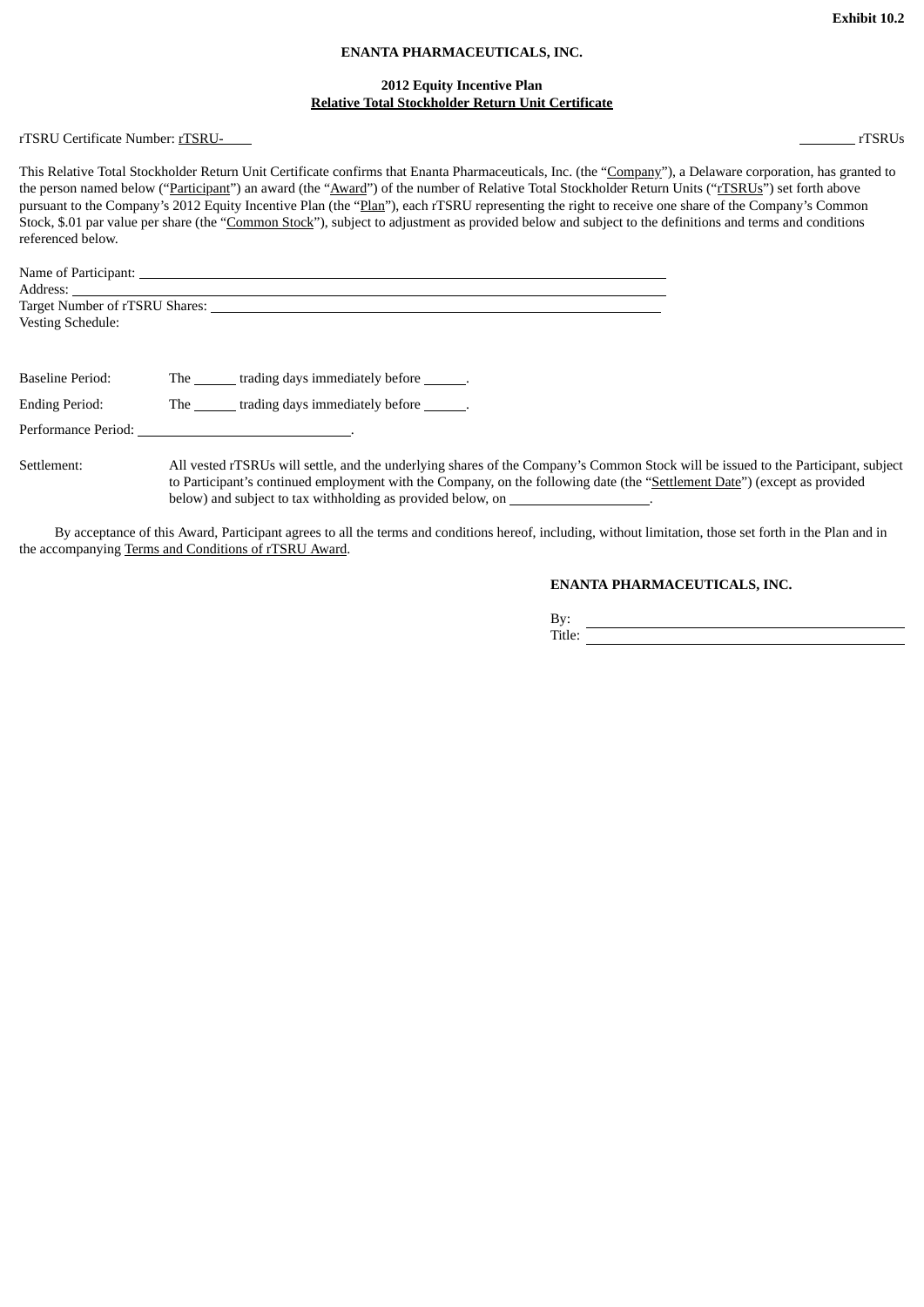## **ENANTA PHARMACEUTICALS, INC.**

#### **Appendix of rTSRU Definitions and Formulas**

"Comparator Group" means the component companies that are in the Nasdaq Biotechnology Index, both at the beginning of the Baseline Period and at the end of the Ending Period.

"Baseline Price" means, with respect to the Company or any other company in the Comparator Group, the average daily closing price of the respective company's common stock for the trading days in the Baseline Period.

"Ending Price" means, with respect to the Company or any other company in the Comparator Group, the average daily closing price of the respective company's common stock for the trading days in the Ending Period.

"rTSRU Shares" means the number of shares of Common Stock issuable with respect to the rTSRUs subject to the Award.

The Company's TSR and the TSR of each company in the Comparator Group shall be determined by the following formula:

$$
TSR = (\underline{Ending Price - Baseline Price) + Reinvested Dividends}\n \quad \text{Baseline Price}
$$

Provided, that, if the Company or any other company in the Comparator Group pays a cash dividend during the Performance Period, the dividend shall be deemed to be reinvested in the issuer's common stock as of the dividend payment date.

"rTSR" means the Company's TSR relative to the TSR of each of the companies in the Comparator Group. The rTSR will be determined by ranking the Company and the other companies in the Comparator Group from highest to lowest according to their respective TSRs. After this ranking, the percentile performance of the Company relative to the Comparator Group will be determined as follows:

$$
P=1-\begin{array}{c} \frac{R-1}{N-1} \end{array}
$$

where:

"P" represents the percentile performance which will be rounded, if necessary, to the nearest whole percentile by application of regular rounding.

"N" represents the number of companies in the Comparator Group, including the Company.

"R" represents Company's ranking among the companies in the Comparator Group.

*Example:* If there are 100 companies in the Comparator Group, and the Company ranked 25th, the performance would be at the 75th percentile: .75 = 1 –  $((25-1)/(100-1)).$ 

rTSR will be calculated by the Compensation Committee of the Board of Directors of the Company based on the terms set forth in this Appendix A and in the Compensation Committee's sole and absolute discretion, provided that in no event shall the Compensation Committee take any action that would constitute "positive discretion" with respect to this Award, which is intended to qualify as "performance-based compensation" under Section 162(m) of the Internal Revenue Code.

In the event of a payout percentage level above 100%, Participant will be awarded additional rTSRU Shares so that the total number of rTSRU Shares that vest (excluding dividend equivalent rTSRU Shares) equals the Target Number of rTSRU Shares multiplied by the payout percentage level. In the event of a payout percentage level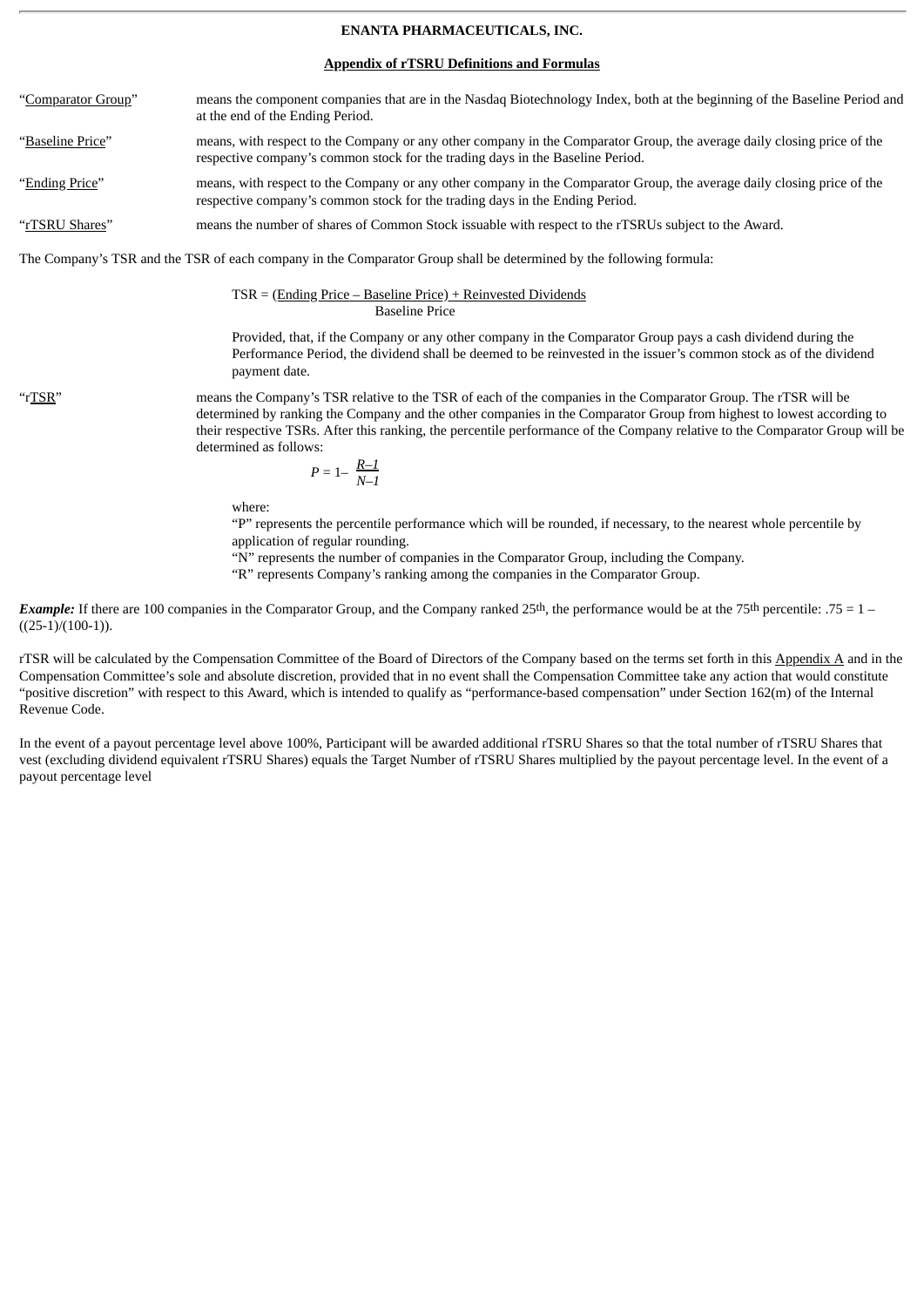below 100%, the Target Number of rTSRU Shares will be reduced to the extent necessary to provide that the total number of rTSRU Shares that vest (excluding dividend equivalent rTSRU Shares) equals the original Target Number of rTSRU Shares multiplied by the payout percentage level.

In no event shall the number of rTSRU Shares issued exceed 200% of the Target Number of rTSRU Shares; provided that any dividend equivalent rTSRU Shares issued with respect to Common Stock that are earned during the Performance Period will not count toward the 200% limit.

"dividend equivalent rTSRUs"

means additional rTSRUs that will be credited to Participant's account in accordance with the following provisions if, and only if, any cash dividends are paid on the Company's Common Stock during the period from \_\_\_\_\_\_\_\_\_\_\_ through the Settlement Date.

As of any dividend payment date for the Company's Common Stock, the additional rTSRUs to be credited to Participant's account will be equal in number to the number of shares of Common Stock that could be bought with the cash dividends that would be paid on the rTSRUs in Participant's account if each rTSRU were a share of Common Stock. The number of shares of Common Stock that could be bought with the cash dividends will be calculated based on the fair market value of a share of Common Stock on the applicable dividend payment date, which for this purpose will be the average of the high and the low per share trading prices for the Common Stock as reported in *The Wall Street Journal* for the specific dividend payment date, or in such other source as the Company deems reliable. The number of rTSRUs that results from the calculation will be calculated to two decimal places.

Dividend equivalent rTSRUs will vest at the same time and in the same manner as the rTSRUs with which they are associated. Dividend equivalent rTSRUs will be adjusted in accordance with the payout level percentage determined under Section 3(a) in the same manner as the rTSRUs with which they are associated. Accumulated dividend equivalent rTSRUs will be multiplied by the same payout percentage level, as the Target Number of rTSRUs, and dividend equivalent rTSRUs will be added or forfeited, as necessary, so that the total dividend equivalent rTSRUs which vest as of the Vesting Date will equal the dividend equivalent rTSRUs which accumulate during the Performance Period multiplied by the payout percentage level, and any shares of Common Stock ultimately issued with respect to dividend equivalent rTSRUs will be "dividend equivalent rTSRU Shares".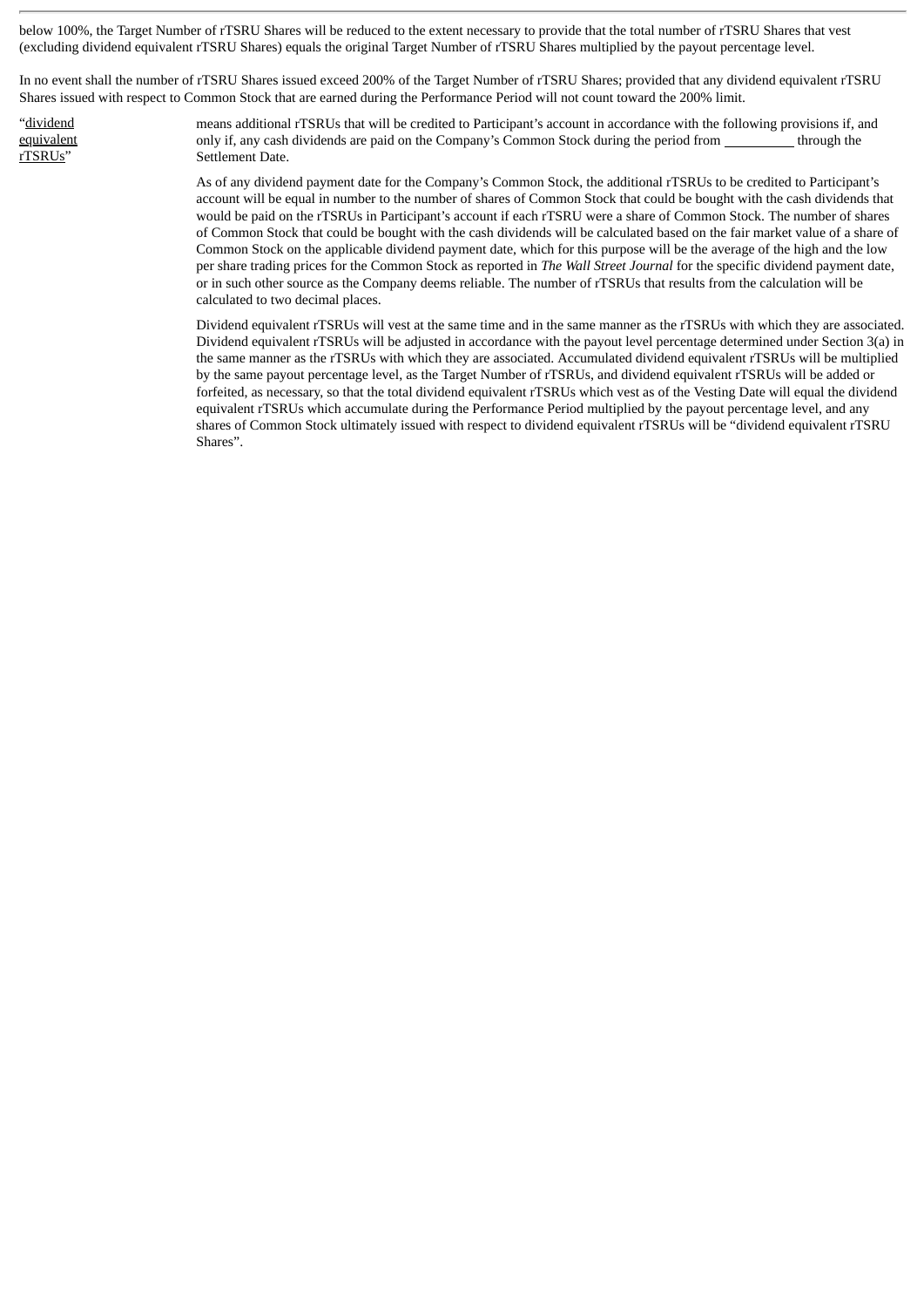## **ENANTA PHARACEUTICALS, INC.**

#### **Terms and Conditions of rTSRU Award**

1. *The Plan*. In the event of any conflict between the terms of the Plan and this Award, the terms of the Plan shall govern. The Committee administers the Plan and its determinations regarding the operation of the Plan are final. Subject to the limitations set forth in the Plan, the Committee may amend the Plan or this Award. Capitalized terms used but not defined herein shall have the meaning set forth in the Plan. Copies of the Plan may be obtained upon written request without charge from the Secretary of the Company.

2. *No Rights as Stockholder or Employee*. Participant shall not have any of the rights or privileges of a stockholder of the Company with respect to the rTSRUs granted pursuant to this Award unless and until shares of Common Stock have been issued and delivered to Participant. The rights of Participant with respect to the rTSRUs shall remain forfeitable at all times prior to the date on which such rights vest in accordance with Sections 4, 5 and 6. Participant shall not have any rights to continued employment by the Company by virtue of the grant of this Award.

3. *Settlement of rTSRUs: Issuance of Common Stock*. No shares of Common Stock shall be issued to Participant prior to the Settlement Date after the rTSRUs vest in accordance with the Vesting Schedule. Subject to Section 9, the Company shall deliver to Participant, on or promptly after the Settlement Date, the shares of Common Stock represented by the whole rTSRUs that have vested as of such date. The value of any fractional rTSRU Shares shall be paid in cash at the time the certificate is delivered to Participant. The shares of Common Stock issued on settlement of vested rTSRUs shall be free of all restrictions on transferability and forfeiture under this Award.

4. *Vesting*. Subject to the terms and conditions of this Award, the rTSRUs shall vest according to the Vesting Schedule for this Award, which is set forth on the accompanying certificate for this Award, so long as Participant remains continuously employed by the Company until the Settlement Date.

5. *Termination due to Disability, or Death.* In the event Participant's employment is terminated by reason of disability or death, the vesting of the rTSRUs, including any dividend equivalent rTSRUs, will be prorated based on the number of days during the Performance Period that the Participant spent on the active payroll of the Company. Payout for the award will be made at the same time as payment would have been made had Participant not had a termination of employment and will in all respects be subject to the Company's actual rTSR achieved during the full Performance Period. "Disability" means a disability entitling Participant to benefits under the long-term disability policy sponsored by the Company that applies to Participant.

6. *Other Termination of Employment*. If, prior to settlement of the rTSRUs pursuant to the Vesting Schedule, Participant ceases to be an employee of the Company for any reason (voluntary or involuntary), then Participant's rights to all of the unvested rTSRUs shall be immediately and irrevocably forfeited. Dividend-equivalent rTSRUs will be forfeited and canceled along with the rTSRUs with which they are associated.

7. *Change in Control*. In the event of a Change in Control (as such term is defined in the Participant's employment agreement) affecting the Company's outstanding Common Stock, the Committee (i) shall provide for the acceleration of any time period relating to the payment of the Award and shall issue the Target Number of rTSRU Shares subject to the Award immediately before the closing of the transaction resulting in the Change of Control, subject to applicable tax withholding, or (ii) provide for payment to the Participant of cash or other property with a fair market value equal to the Target Number of rTSRU Shares subject to the Award immediately before such closing.

8. *Adjustments in Number of rTSRUs.* The number of rTSRUs subject to the Award will be adjusted proportionately for any increase or decrease in the number of issued shares of Common Stock resulting from any stock split, combination or exchange of shares, consolidation, spin-off or recapitalization of shares, or any similar capital adjustment or the payment of any stock dividend.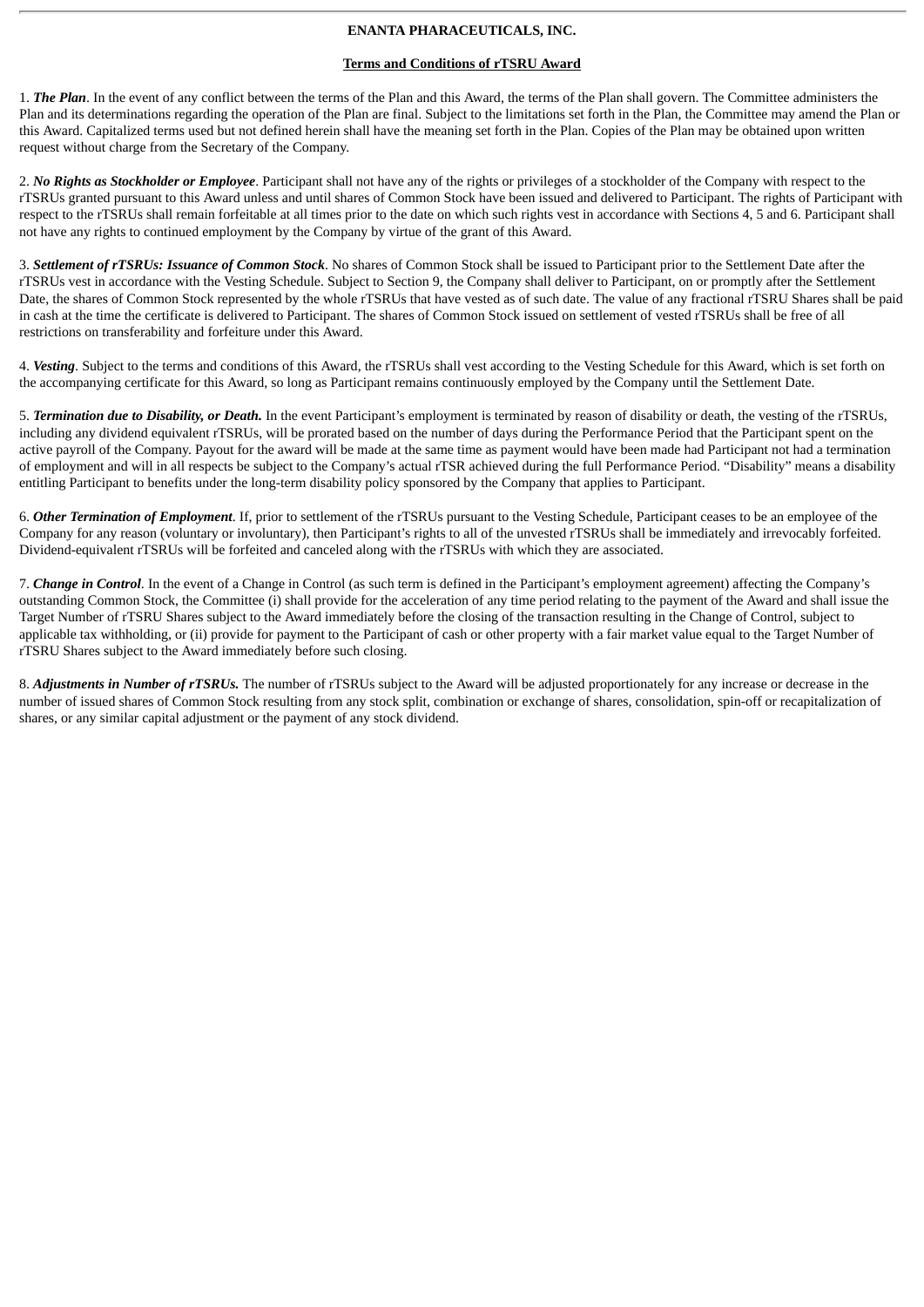9. *Restriction on Transfer*. The rTSRUs are not transferable by Participant otherwise than by will or the laws of descent and distribution. The naming of a Designated Beneficiary does not constitute a transfer.

10. *Income Tax Matters*. In order to comply with all withholding requirements under applicable federal and state income tax laws and regulations, the Company shall withhold 30% of the rTSRU Shares otherwise to be delivered on the Settlement Date or such other portion of the rTSRU Shares, valued at their fair market value on the Settlement Date, to the extent the Company determines is required to be withhold in satisfaction of Participant's withholding obligations consistent with such applicable tax laws and regulations.

11 *Section 409A*. In the event that the Committee determines that any amounts will be immediately taxable to Participant under Section 409A of the Code and related Department of Treasury guidance (or subject Participant to a penalty tax thereunder) in connection with the grant, vesting or settlement of the rTSRUs or any provision of this Award or the Plan, the Company may (i) adopt such amendments to this Award (having prospective or retroactive effect), that the Committee determines to be necessary or appropriate to preserve the intended tax treatment of the rTSRUs and/or (ii) take such other actions as the Committee determines to be necessary or appropriate to comply with the requirements of Section 409A of the Code and related Department of Treasury guidance, including such Department of Treasury guidance and other interpretive materials as may be issued after the date on which such rTSRUs were granted.

12. *Conditions for Issuance of Shares*. The Company shall not be required to deliver any shares of Common Stock upon vesting of any rTSRUs until (i) such shares of Common Stock have been admitted to listing on all stock exchanges on which the Common Stock is then listed and (ii) the requirements of any federal or state securities laws, rules or regulations or other laws or rules (including the rules of any securities exchange) as may be determined by the Company to be applicable are satisfied, provided however, that the Company may only so delay delivery of shares of Common Stock to the extent that such deferral complies with the provisions of Section 409A of the Code and related Department of Treasury guidance. Except as provided in the preceding sentence, in no event will shares of Common Stock be delivered later than the date that is two and one-half (2 1/2) months from the end of the calendar year in which the applicable rTSRUs vest. Any certificates representing shares of Common Stock delivered under this Award may contain such legends as counsel for the Company shall consider necessary to comply with any applicable law.

13. *Clawback Policy.* This Award and any Common Stock issued hereunder is subject to any so-called "clawback policy" that may be adopted by the Company's Board of Directors, as amended from time to time.

14. *Notices*. Any written notices provided for in this Award that are sent by mail shall be deemed received three business days after mailing, but not later than the date of actual receipt. Notices shall be directed, if to Participant, at the Participant's address indicated by the Company's records and, if to the Company, at the Company's principal executive office.

15. *Miscellaneous*. The right of Participant to receive shares of Common Stock pursuant to this Award is an unfunded and unsecured obligation of the Company. The Participant shall have no rights under this Award other than those of an unsecured general creditor of the Company. Subject to the restrictions on transfer set forth herein, this Award shall be binding upon and inure to the benefit of the heirs, legatees, legal representatives, successors and assigns of the parties hereto.

16. *Governing Law*. This Award shall be governed by and construed in accordance with the laws of the State of Delaware and applicable federal law, without regard to applicable conflicts of laws.

17. *Severability*. If one or more of the provisions of this Award shall be held invalid, illegal or unenforceable in any respect, the validity, legality and enforceability of the remaining provisions shall not in any way be affected or impaired thereby and the invalid, illegal or unenforceable provisions shall be deemed null and void; however, to the extent permissible by law, any provisions which could be deemed null and void shall first be construed, interpreted or revised retroactively to permit this Award to be construed so as to foster the intent of this Award and the Plan.

*Approved June 2015*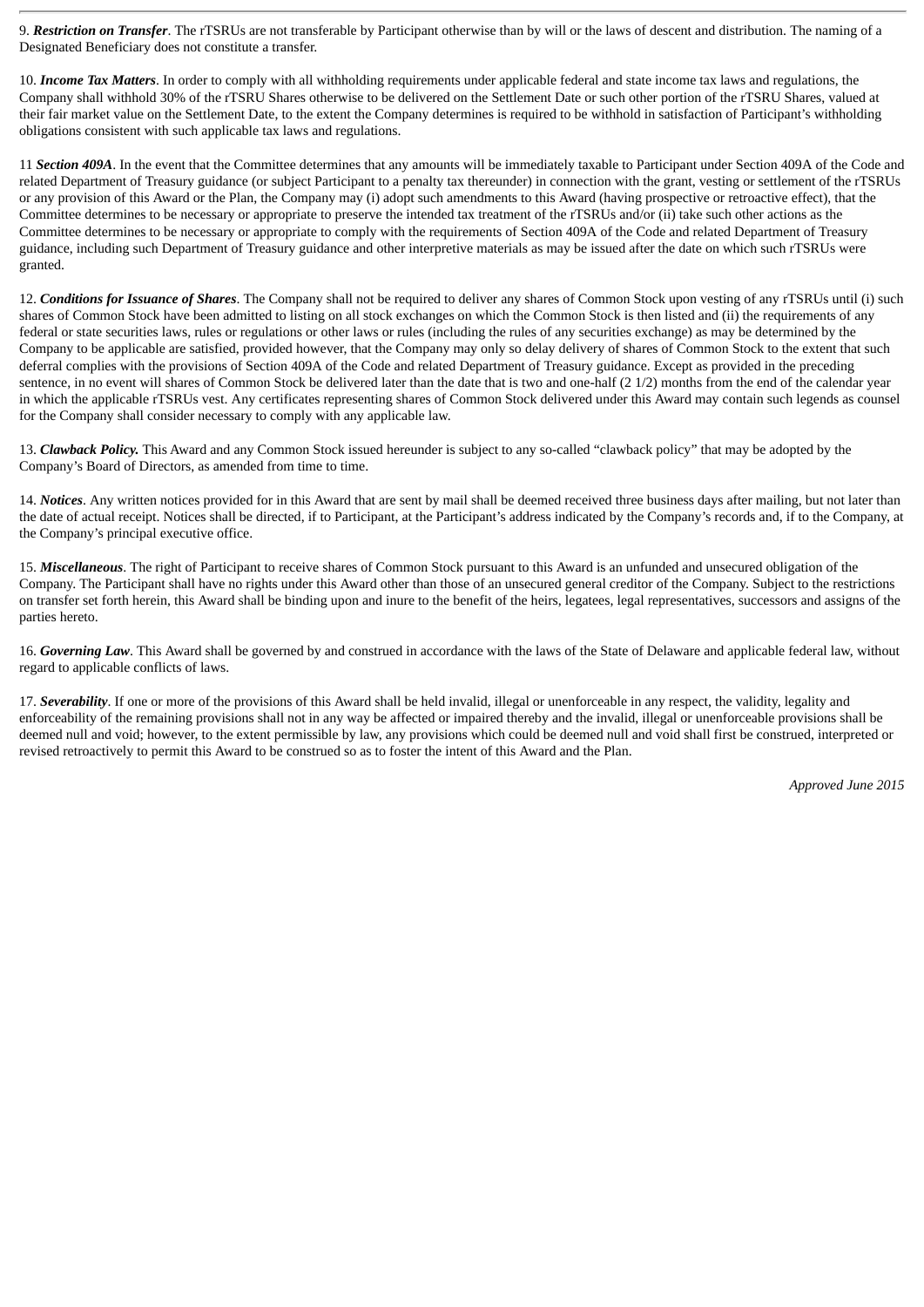#### **CERTIFICATION**

I, Jay R. Luly, Ph.D., certify that:

- 1. I have reviewed this quarterly report on Form 10-Q of Enanta Pharmaceuticals, Inc.;
- 2. Based on my knowledge, this report does not contain any untrue statement of a material fact or omit to state a material fact necessary to make the statements made, in light of the circumstances under which such statements were made, not misleading with respect to the period covered by this report;
- 3. Based on my knowledge, the financial statements, and other financial information included in this report, fairly present in all material respects the financial condition, results of operations and cash flows of the registrant as of, and for, the periods presented in this report;
- 4. The registrant's other certifying officer and I are responsible for establishing and maintaining disclosure controls and procedures (as defined in Exchange Act Rules 13a-15(e) and 15d-15(e)) for the registrant and have:
	- (a) Designed such disclosure controls and procedures, or caused such disclosure controls and procedures to be designed under our supervision, to ensure that material information relating to the registrant, including its consolidated subsidiaries, is made known to us by others within those entities, particularly during the period in which this report is being prepared;
	- (b) Designed such internal control over financial reporting, or caused such internal control over financial reporting to be designed under our supervision, to provide reasonable assurance regarding the reliability of financial reporting and the preparation of financial statements for external purposes in accordance with generally accepted accounting principles;
	- (c) Evaluated the effectiveness of the registrant's disclosure controls and procedures and presented in this report our conclusions about the effectiveness of the disclosure controls and procedures, as of the end of the period covered by this report based on such evaluation; and
	- (d) Disclosed in this report any change in the registrant's internal control over financial reporting that occurred during the registrant's most recent fiscal quarter (the registrant's fourth fiscal quarter in the case of an annual report) that has materially affected, or is reasonably likely to materially affect, the registrant's internal control over financial reporting; and
- 5. The registrant's other certifying officer and I have disclosed, based on our most recent evaluation of internal control over financial reporting, to the registrant's auditors and the audit committee of the registrant's board of directors (or persons performing the equivalent functions):
	- (a) All significant deficiencies and material weaknesses in the design or operation of internal control over financial reporting which are reasonably likely to adversely affect the registrant's ability to record, process, summarize and report financial information; and
	- (b) Any fraud, whether or not material, that involves management or other employees who have a significant role in the registrant's internal control over financial reporting.

Date: August 10, 2015

/s/ Jay R. Luly, Ph.D. Jay R. Luly, Ph.D. Chief Executive Officer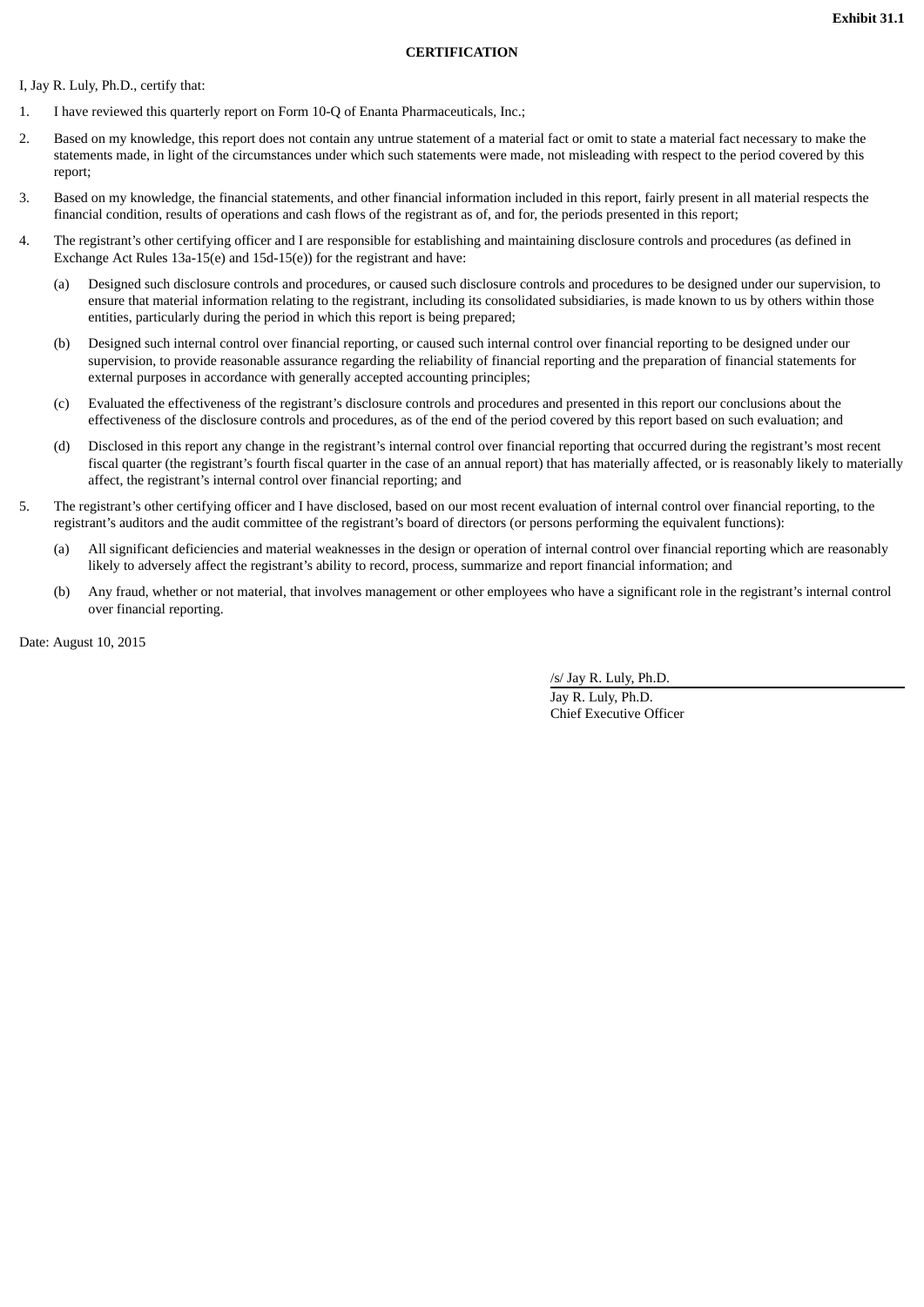## **CERTIFICATION**

I, Paul J. Mellett, certify that:

- 1. I have reviewed this quarterly report on Form 10-Q of Enanta Pharmaceuticals, Inc.;
- 2. Based on my knowledge, this report does not contain any untrue statement of a material fact or omit to state a material fact necessary to make the statements made, in light of the circumstances under which such statements were made, not misleading with respect to the period covered by this report;
- 3. Based on my knowledge, the financial statements, and other financial information included in this report, fairly present in all material respects the financial condition, results of operations and cash flows of the registrant as of, and for, the periods presented in this report;
- 4. The registrant's other certifying officer and I are responsible for establishing and maintaining disclosure controls and procedures (as defined in Exchange Act Rules 13a-15(e) and 15d-15(e)) for the registrant and have:
	- (a) Designed such disclosure controls and procedures, or caused such disclosure controls and procedures to be designed under our supervision, to ensure that material information relating to the registrant, including its consolidated subsidiaries, is made known to us by others within those entities, particularly during the period in which this report is being prepared;
	- (b) Designed such internal control over financial reporting, or caused such internal control over financial reporting to be designed under our supervision, to provide reasonable assurance regarding the reliability of financial reporting and the preparation of financial statements for external purposes in accordance with generally accepted accounting principles;
	- (c) Evaluated the effectiveness of the registrant's disclosure controls and procedures and presented in this report our conclusions about the effectiveness of the disclosure controls and procedures, as of the end of the period covered by this report based on such evaluation; and
	- (d) Disclosed in this report any change in the registrant's internal control over financial reporting that occurred during the registrant's most recent fiscal quarter (the registrant's fourth fiscal quarter in the case of an annual report) that has materially affected, or is reasonably likely to materially affect, the registrant's internal control over financial reporting; and
- 5. The registrant's other certifying officer and I have disclosed, based on our most recent evaluation of internal control over financial reporting, to the registrant's auditors and the audit committee of the registrant's board of directors (or persons performing the equivalent functions):
	- (a) All significant deficiencies and material weaknesses in the design or operation of internal control over financial reporting which are reasonably likely to adversely affect the registrant's ability to record, process, summarize and report financial information; and
	- (b) Any fraud, whether or not material, that involves management or other employees who have a significant role in the registrant's internal control over financial reporting.

Date: August 10, 2015

/s/ Paul J. Mellett Paul J. Mellett Chief Financial Officer